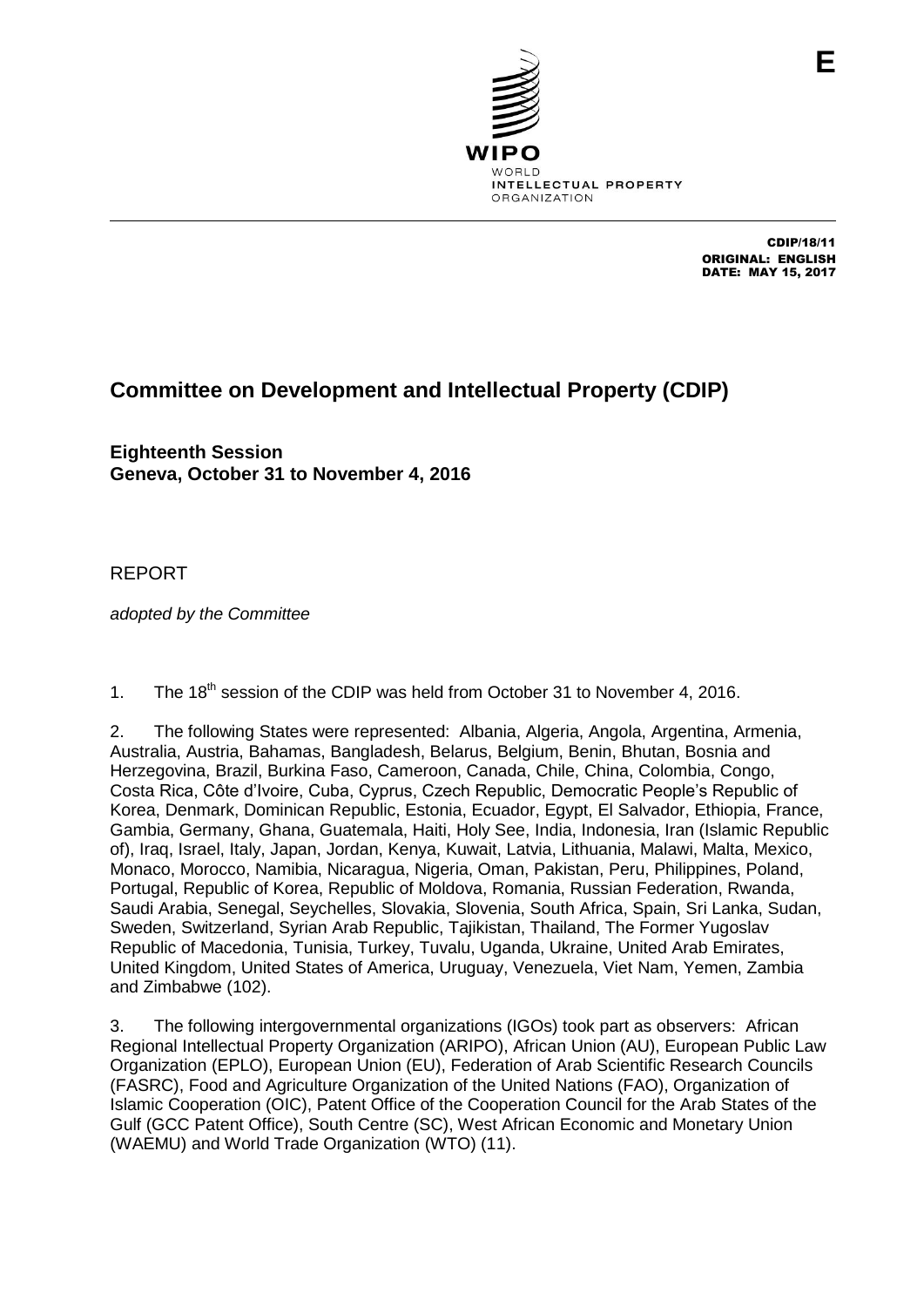4. Representatives of the following non-governmental organizations (NGOs) took part as observers: *Associación Argentina de Intérpretes (AADI),* Association for the International Collective Management of Audiovisual Works (AGICOA), CropLife International, European Law Students' Association (ELSA International), Health and Environment Program (HEP), *Ingénieurs du Monde (IdM),* International Centre for Trade and Sustainable Development (ICTSD), International Federation of Pharmaceutical Manufacturers Associations (IFPMA), Innovation Inside, International Video Federation (IVF), Knowledge Ecology International Inc. (KEI), *Maloca Internationale*, *Médecins sans frontiers (MSF)*, Third World Network Berhad (TWN), and World Women Inventors and Entrepreneurs Association (WWIEA) (15).

5. Ambassador Luis Enrique Chávez Basagoitia, Permanent Representative of Peru, chaired the session. Ms. Kerry Faul, Head of the National IP Management in the Department of Science and Technology of South Africa and Mr. Osman Gokturk, Second Secretary, Permanent Mission of Turkey to WTO acted as the Vice-Chairs.

# **AGENDA ITEM 1: OPENING OF THE SESSION**

6. The Chair welcomed delegations to the  $18<sup>th</sup>$  session of the Committee on Development and Intellectual Property (CDIP). He noted the presence of the Director General, Dr. Francis Gurry, which reflected the continued commitment of WIPO to the Development Agenda (DA). Following the discussions in the last session, he was convinced that the Committee and its work were of high importance to Member States, civil society and all other actors. He noted that the presence of so many delegates was a good sign and an illustration of the interest by the Member States in the CDIP. The Chair pointed out the progress made by the Committee at its previous session and was confident that the pending issues could be closed with the support of the Member States if they all engaged in a substantive manner. He particularly referred to the debate on the General Assembly decision on CDIP related issues. He also looked forward to the discussion on the report on the Independent Review of the Implementation of the DA Recommendations; the Member States inputs on Sustainable Development Goals (SDGs) relevant to WIPO's work; and the Member States inputs on activities related to technology transfer. The Chair believed that Member States had made use of the time between now and the previous session to think about the possibilities of agreements on some points. He requested Member States for support in achieving consensus on the different issues. The Committee would work under the same method as in the previous session, combining formal sessions and informal consultations facilitated by some participant countries. That method had proven its effectiveness. He also referred to the tentative work program distributed at the meeting, adding that it should be considered as an indication only. He considered it important to have flexibility in sequencing the topics as it would allow everybody to make progress. He then stated that the adoption of the Summary by the Chair at the end of each session was customary. The Chair explained that it would be a compilation of the various summaries that he would be making after the completion of each item. These summaries would be brief and distributed by the Secretariat.

7. The Director General welcomed delegations to the session. He stated that there were important items on the Agenda which looked at the whole DA and its impact on the Organization. Referring to the report on the International Conference on IP and Development, the DG stated that a great food for thoughts was produced during that event. Concerning the report on the Independent Review of the Implementation of the DA Recommendations, he invited Member States to provide additional direction on its implementation. The report on the External Review of WIPO Technical Assistance in the Area of Cooperation for Development, technology transfer and SDGs were items that had been on the Agenda for several years. Mentioning the issues on the Agenda, he recalled that, to date, 34 projects had been undertaken to implement 33 of the DA Recommendations with a total budget of just over 30 million Swiss francs. Fifteen of those projects had been mainstreamed into the work program of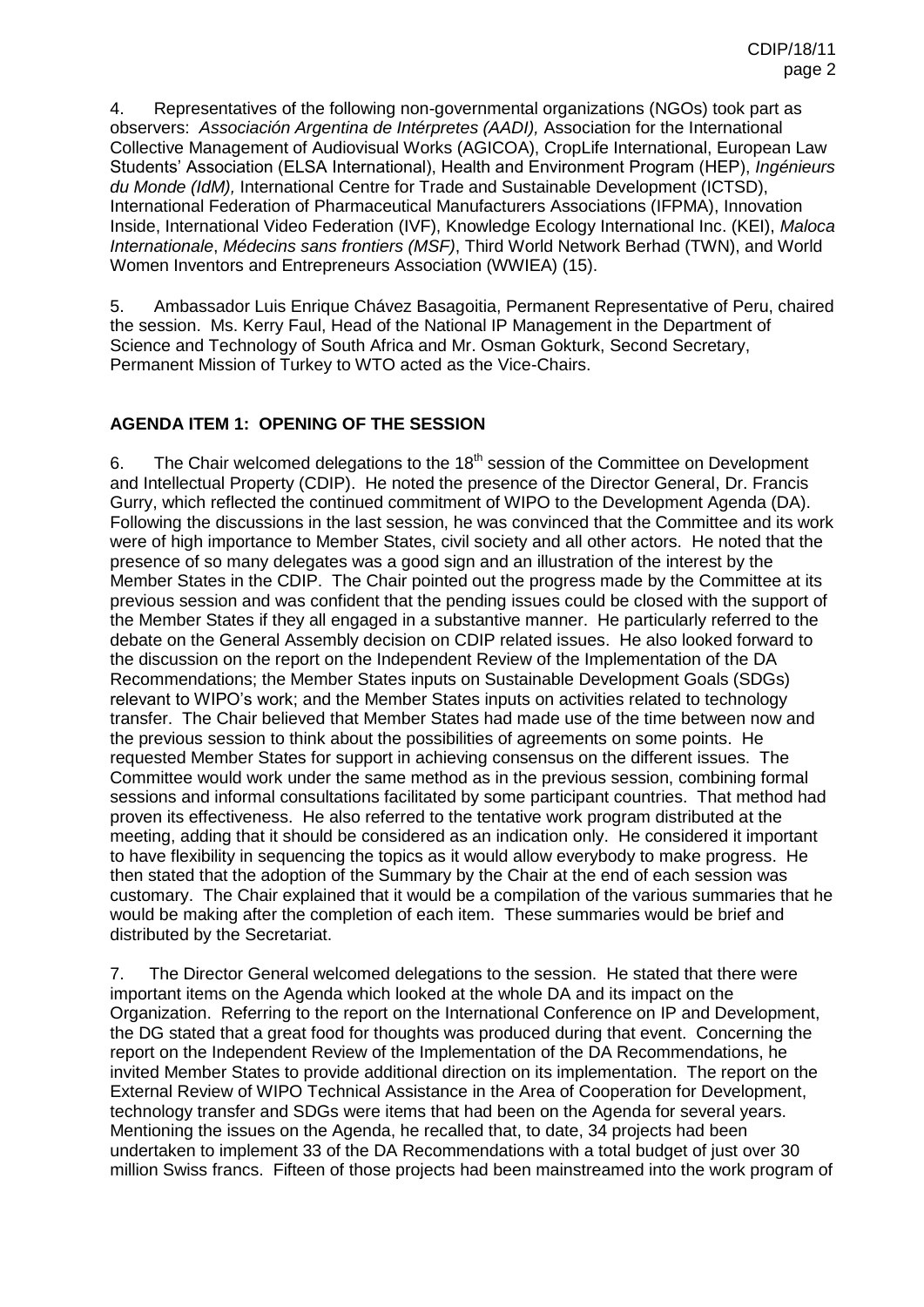WIPO and six of them were undergoing implementation in 2015. Lastly, he recalled the key items on the Agenda outlined by the Chair and wished the participants successful discussions in the course of the week.

# **AGENDA ITEM 2: ADOPTION OF THE AGENDA**

8. The Chair informed the Committee that the draft Agenda (document CDIP/18/1/Prov. 2) was prepared based on the discussions during CDIP/17 and in accordance with Rule 5 of the WIPO General Rules of Procedure. The Agenda was adopted given that there were no observations from the floor.

# **AGENDA ITEM 3: ACCREDITATION OF OBSERVERS**

#### Consideration of the document CDIP/18/9

9. The Chair invited the Secretariat to present the document.

10. The Secretariat (Mr. Baloch) informed the Committee that the Rules of Procedure of the Committee provided for *ad hoc* accreditation, as observers, of IGOs and NGOs. For this session, one NGO, namely, the Republican Scientific Research Institute from the Russian Federation, had requested accreditation.

11. The Chair invited the Committee to take a decision on the requests. The NGO was granted *ad hoc* observer status given that there were no objections from the floor.

### **AGENDA ITEM 4: ADOPTION OF THE DRAFT REPORT OF SEVENTEENTH SESSION OF THE CDIP**

#### Consideration of document CDIP/17/11 Prov. – Draft Report

12. The Secretariat (Mr. Baloch) informed the Committee that the Report (document CDIP/17/11 Prov.) was published on July 29, 2016, and one comment was received from the Delegation of the United States which requested an amendment to paragraph 590 as follows: "It believes that 9.8 only reflects part of the conversation, and noted that although there was agreement on the content of the revised Spanish proposal, there was no agreement on how or whether to proceed with the proposal". The requested change was in line with the transcript of the meeting.

13. The Chair invited the Committee to adopt the Report. It was adopted, given that there were no objections from the floor.

### **AGENDA ITEM 5: GENERAL STATEMENTS**

14. The Chair opened the floor for general statements.

15. The Delegation of India, speaking on behalf of the Asia and the Pacific Group, welcomed the recommendations made in the Report on the Independent Review of the Implementation of the DA Recommendations (document CDIP/18/7). The recommendations called for improvements in WIPO's performance and work on the DA implementations and set out a process to take actions on the recommendations. Implementation of the DA was a long-term process and the DA Recommendations were a part of that process. In that context, the Group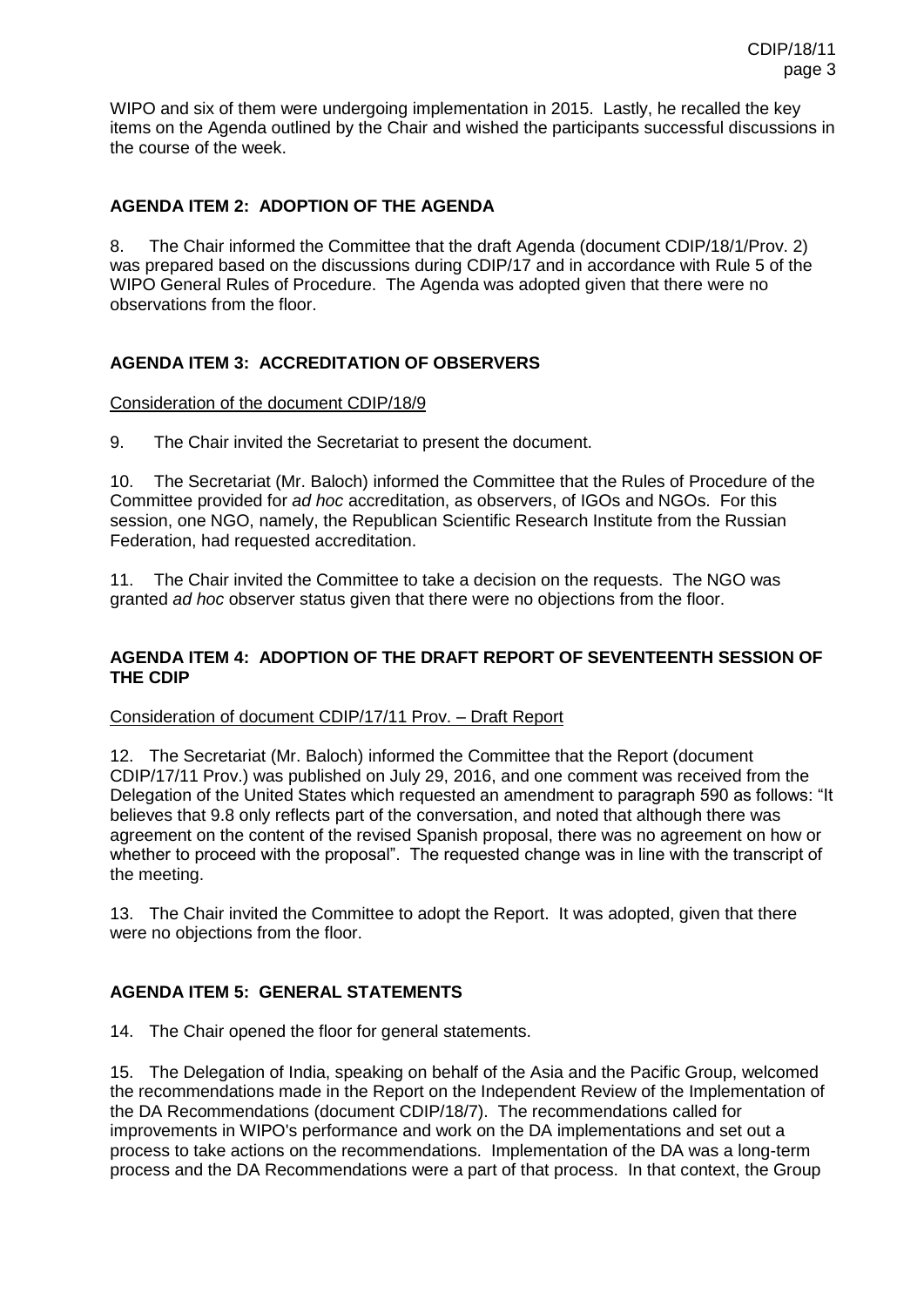recalled the 2010 WIPO General Assembly decision which stated that, upon consideration of the review, the CDIP may decide on a possible further review. The Group also took note of the Progress Report (document CDIP/18/2) which provided information on six CDIP approved projects under implementation and activities in relation to the 19 recommendations for immediate implementation between July 2015 and June 2016. The Group highlighted the recommendation number 10 of the Independent Review which stated that the Progress Report should include information about the human and financial resources allocated to the activities and projects reported. The Review also found that DA projects were more effectively implemented where the projected activities were included in collaboration with national IP offices. However, where other national entities were involved, the implementation was less efficient. In its findings the Review had pointed out that there was no mechanism for the CDIP to assess the extent of mainstreaming of completed DA projects. Hence, the Group was of the view that the assertions in the Progress Report had to be read in the light of the findings of the Independent Review. Furthermore, the Group had examined the report. It noted that his Excellency Dr. Rob Davies, Minister of Trade and Industry of South Africa, pointed out in his keynote address that there was no unambiguous evidence that stronger Intellectual Property Rights (IPRs) fostered industry and development. The Minister also underscored that countries may need different approaches and policies to adapt the IP system to make it relevant and suitable to specific context, acknowledging that in countries at an early stage of industrialization, strong IPRs may be unnecessary. The Group also noted that many panelists contested the linkage between IP and innovation, thus a cautious approach was needed to reform the IPRs. In that sense, the Conference was a useful opportunity to bring forward alternative perspectives related to IP and its implications for development. The Group requested the Secretariat to publish the presentations made during the Conference and looked forward to the organization of future conferences on IP and Development. On the SDGs, the Group highlighted their universal and indivisible character. Therefore, shortlisting only some specific SDGs as relevant to WIPO's work would not enable a holistic approach towards addressing the realization of its objectives. Moreover, the Group had studied the proposal submitted by Brazil in which it proposed the inclusion of a standing agenda item in the CDIP on the implementation of the SDGs. The Group supported that proposal. With regards to South-South Cooperation activities, the Group noted that the focus in WIPO should be on promoting full use of IP flexibilities so that WIPO could address developmental goals. WIPO should conduct more activities on sharing South-South experiences on the protection of Genetic Resources, Traditional Knowledge and traditional, cultural expressions. As far as the revised proposal for a mechanism for updating the Database on Flexibilities was concerned, the Group supported the first option; Member States to communicate updates concerning the national provisions on flexibilities included in the database, which were then placed in the database. They were against the second option; the Secretariat to determine whether updates submitted by the Member States are in conformity with the scope and criteria agreed by CDIP. The Group urged all Regional groups to work together towards resolution of the WIPO General Assembly decision on CDIP-related matters, including the Coordination Mechanisms which was an essential element in the implementation of DA Recommendations, particularly in respect to the Program and Budget Committee (PBC) and the Committee on WIPO Standards (CWS). The Group hoped that the matter could get resolved in order to pave the way for the smooth functioning of other WIPO committees. On the other hand, the Group noted that technical assistance was an important area of work for its Member States. To be effective, its delivery needed to be timely, efficient and coherent. There was a need to devise an institutional mechanism to avoid duplication for an optimal utilization of resources. The Group hoped that discussions on the External Review of WIPO Technical Assistance in the Area of Cooperation for Development would bring uniformity, better organization and clarity to the existing processes and practices. The discussion under this agenda item should continue on the basis of the proposal by the DA Group and the African Group as these were the only two formal proposals. The Group looked forward to contributing to the proceedings in the Committee and hoped for a productive session.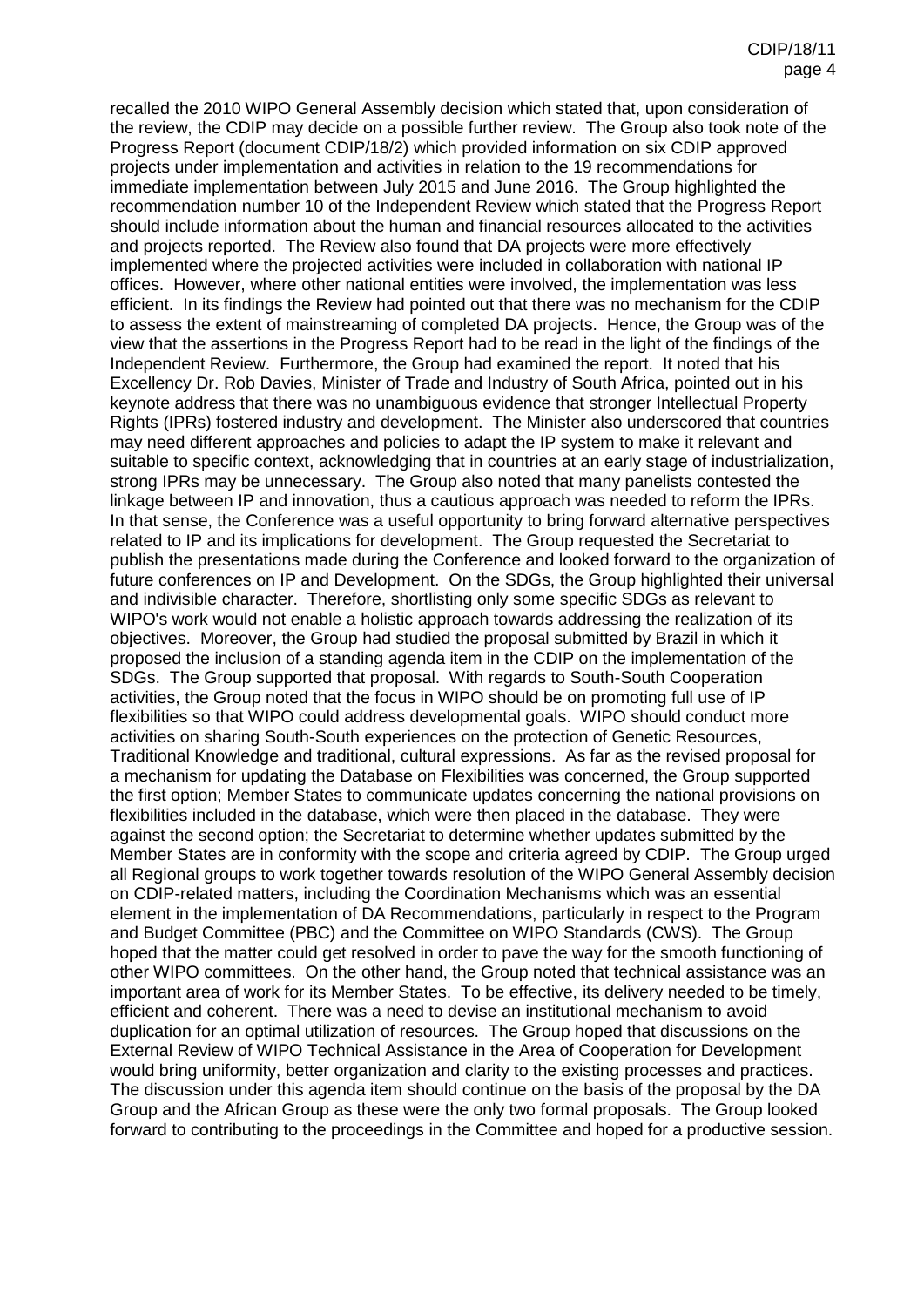16. The Delegation of Chile, speaking on behalf of the Latin America and the Caribbean Group (GRULAC), highlighted the important work done by the Committee. It congratulated the Secretariat on the drafting of the Report on the International Conference (document CDIP/18/3) which would enable the inclusion of the Conference's debate in future deliberations and proposals. The Group welcomed the Compilation of Member State Inputs on SDGs relevant to WIPO's Work (document CDIP/18/4). SDGs represented the will of the international community to establish a plan of action for the next 15 years. Leaders approved with unanimity Agenda 2030, which aimed to coordinate global efforts to put into practice the economic, social and environmental dimensions of sustainable development. The contribution of GRULAC highlighted constitutive characteristics of SDGs, which were their universality and indivisibility. Therefore, carrying out each of these objectives could be supported through the work of WIPO as part of the UN system. The Group called upon WIPO to contribute, as part of the Working Group set to achieve these objectives, to support this process. Discussions on the role of WIPO in the implementation of Agenda 2030 were of great importance. SDGs should guide WIPO's work on development issues. The CDIP was the appropriate place for the Organization to share its contributions to the process with Member States. The Group was pleased to take note of the Report of the Independent Review of the Implementation of the DA Recommendations, (document CDIP18/7). The Report contained valuable information and clearly reflected some of the issues raised by the Committee in the past sessions. It hoped for the recommendations of the Report to be a starting point for strengthening the implementation of the DA in CDIP and WIPO's future work. It also highlighted that the evaluation contributed to the ongoing reflection on the DA objectives underlining their interconnection with the SDGs. Moreover, the Group was willing to work for due implementation of the CDIP mandate. Recalling the adoption of the DA 10 years ago, it was about time to implement its third pillar. Development was an objective nourished by and related to all the fields of IP. Therefore it was a cross-cutting issue in WIPO.

17. The Delegation of China was pleased to see that since the last session, with the efforts of WIPO and the Member States, the DA Recommendations had been further implemented, benefiting the developing countries and Least Developed Countries (LDCs). The latest launch of the project on the Use of Information in the Public Domain for Economic Development was an example of that. The project will further promote WIPO's Technology and Innovation Support Center (TISC). The Delegation highly appreciated the efforts made by the DG and his team to mainstream the DA Recommendations. It noted that after one year's efforts, the Report on the Independent Review of the DA Recommendations was finalized. It believed that the scope of the review was comprehensive, the method effective, and conclusions objective. It acknowledged the good work and professionalism of the review team. The Delegation also recalled that during its last sessions, the Committee had carried out constructive discussions on the External Review on WIPO Technical Assistance in the Area of Cooperation for Development. It hoped for parties to show the same flexibility and cooperation as shown in the last session. Moreover, the Delegation referred to the recently adopted SDGs for which it had been actively working since their adoption in 2015. Progress had so far been made in different domains, including IP. China's Prime Minister, Mr. Li Keqiang, presented the country's Program Agenda 2030 during the UN General Assembly last September. The Chinese Delegation in Geneva had also held a conference on the implementation of SDGs to achieve social, economic and cultural development. All these activities showed China's steadfast attitude and firm determination for SDGs and global development. Finally, the Delegation showed its support to the work of the Committee and its willingness to contribute to the improvement and balance of the international IP system.

18. The Delegation of Latvia, speaking on behalf of the Central European and Baltic States Group (CEBS), hoped that the session would focus discussions on the overarching issues and not only on issues, namely, technology transfer, implementation of the SDGs, Conference on IP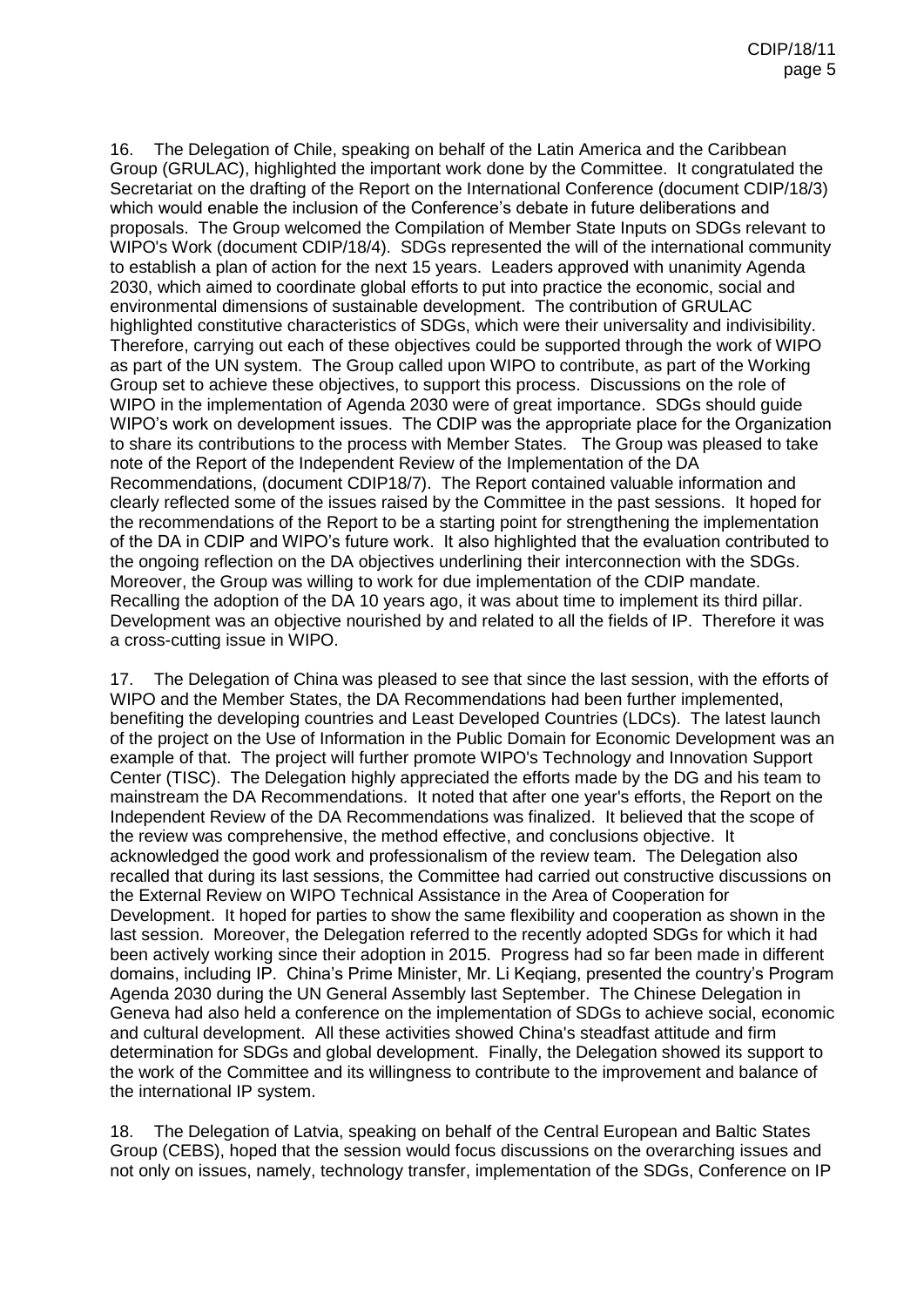and Development. The Delegation looked forward to discuss the Independent Review of the Implementation of the DA Recommendations and to close the discussions on the External Review of the WIPO Technical Assistance in the area of Cooperation for Development. The Group was of the view that time should be used in an efficient manner in order to discuss all items on the Agenda. The Delegation expressed the constructive and positive engagement of the CEBS Group in all of the discussions.

19. The Delegation of Turkey, speaking on behalf of Group B, highlighted the progress made by WIPO in implementing the DA since its adoption. As stated in the Independent Review of the Implementation of the DA Recommendations, WIPO had attained remarkable achievement in tackling issues concerning IP and development, reaching WIPO's mandate as defined in Article 3 of the WIPO Convention. Reserving the right for further elaboration under each agenda item, the Group touched on some of them. First, it welcomed the Report on the Independent Review of the Implementation of the DA Recommendations. The Group had followed closely the work undertaken by the review team and actively engaged in the process. Second, the Group welcomed and took note of the completion and the Progress Report on the projects as well as the report on the International Conference on IP and Development. Third, with regards to the External Review of WIPO Technical Assistance in the Area of Cooperation for Development, the Group believed that technical assistance has been successfully conducted by WIPO with the spirit of compromise and cooperation from all sides after long consultations and the agreement on the substance of the 6-point plan was reached. However, it recalled that there were divergent views in relation to the Chair's Summary of the last CDIP session on that item and its way forward. Technical assistance should be continuously improved from viewpoint of both effectiveness and planning. At the same time, the expertise of the Secretariat should be exploited to the full extent by the avoidance of micromanagement. Furthermore, it welcomed the six points agreement achieved at the last session and hoped that the adoption of this plan by the Committee would conclude the discussion of the External Review. Thus, the Group was ready to close the agenda item and move forward. The Delegation assured the Chair of its constructive spirit and support of its members during the session.

20. The Delegation of Nigeria, speaking on behalf of the African Group, looked forward to resolving the outstanding issues in the CDIP, namely, the full implementation of the CDIP mandate; the Coordination Mechanisms; the External Review of WIPO Technical Assistance in the Area of Cooperation for Development, amongst others. It also hoped that the session would define a practical path forward from enhanced and leading WIPO's role in the field of technology transfer and contribution to the implementation of the SDGs. On the SDGs, the Group was of the view that WIPO could play a role in the implementation of all 17 SDGs, even if the CDIP had focused until now on specific goals. It thanked the delegations that submitted ideas on activities or areas of focus for consideration to this session, namely, Uganda, China, the GRULAC region and Brazil. The Group supported, in particular, the proposal made by the Delegation of Brazil, to have a permanent agenda item on the implementation of the SDGs. On technology transfer, the Group looked forward to continuing discussions. Therefore, it welcomed and supported the proposal put forward by the Delegation of South Africa on technology transfer as part of the discussion under that agenda item and believed that it provided a good framework for immediate steps to facilitate the meaningful transfer of technology to beneficiaries in developing countries and LDCs. The Group welcomed the various reports, guidelines and proposals for consideration during the session. It welcomed the Report of the International Conference on IP and Development and the Independent Review on the Implementation of the DA Recommendations. The Group took note of the findings and recommendations contained therein and believed that the recommendations set forth a good approach towards fostering increased value addition in the implementation of the DA Recommendations. Finally, the Group noting the crisis of WIPO's normative agenda stated that work of the CDIP was a critical supportive vehicle for several knowledge-driven growth initiatives and activities of many African countries. The Group would make specific comments on this and other agenda items as appropriate.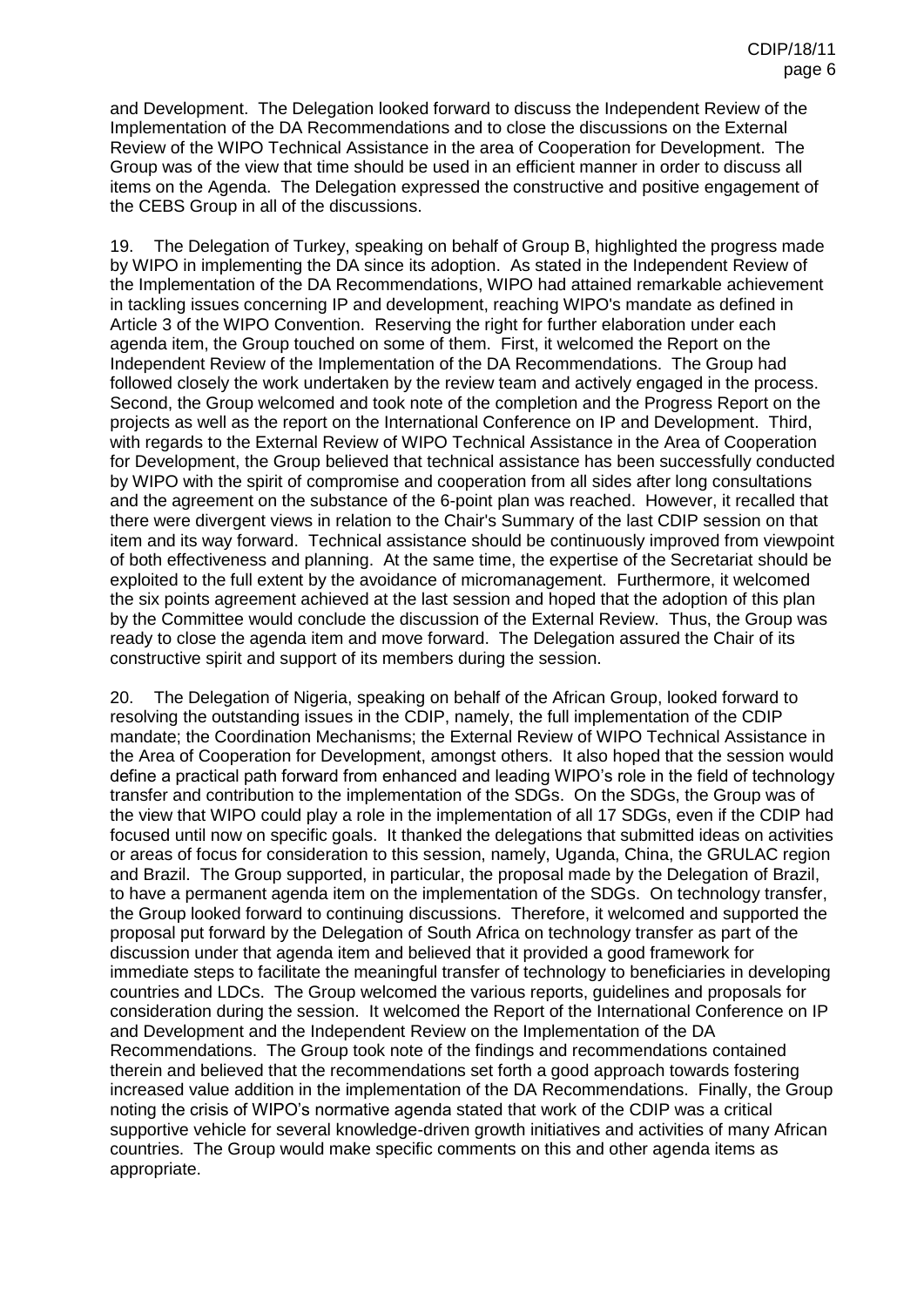21. The Delegation of Tajikistan, speaking on behalf of the Group of Central Asian, Caucasus, and Eastern European Countries (CACEEC), noted that the Committee had a substantive Agenda for this session. It was nevertheless confident that under the Chair's leadership and professional approach the session would bring beneficial results. On the Conference on IP and Development, the Group thanked the Secretariat for its organization. The Conference served as a platform to discuss the immense and increasing role of IP and innovation in social and economic development. Delegations of the CACEEC Group took active part in the Conference and contributed to its work. It also welcomed and thanked the Government of China and the Secretariat for organizing the International Conference on Building Respect for IP to be held in Shanghai later that year. The Group was of the view that the CDIP, based on its mandate, should play a crucial role in the implementation of the DA Recommendations. Issues such as technical assistance, capacity building and technology transfer were of the highest interest of CACEEC members. Furthermore, it noted that IP and innovation played a substantial role in achieving the SDGs. Therefore, the Group recalled that Member States must adhere to the spirit of innovation and establishment of the development strategies to accelerate the implementation of the SDGs. Finally, the Group expressed its willingness to contribute in a positive manner for a successful completion of the work of this session.

22. The Delegation of Bangladesh, speaking on behalf of the Group of Least Developed Countries (LDCs), welcomed the report on the Independent Review of the Implementation of the DA Recommendations (document CDIP/18/7). It was happy to note that the report concluded that the implementation of the DA Recommendations overall met the expectations of Member States, stakeholders and other intended beneficiaries. Moreover, the thematic project-based approach was a useful modality to speed up its implementation. However, the report found that the existing reporting mechanism lacked specificity, especially with regard to actual utilization of personnel costs and financial resources allocated to the activities and projects concerned. Also, although DA projects had greater success in collaboration with national IP offices, collaboration with other national agencies was less efficient in implementation. WIPO Secretariat should focus in bridging the gaps with stakeholders. The Group pointed out that routine work of WIPO should not be included in the activities of implementation of the DA Recommendations. It believed that the report paved the way for important discussions and, if required in future, another review may also be undertaken based on the 2010 WIPO General Assembly decision which mandated the CDIP to decide on a possible further review if necessary. The Group took note of the Progress Report (document CDIP/18/2). It was pleased to find some direct beneficiaries under the six ongoing projects. The phase II of the project on Strengthening and Development of the Audiovisual Sector in Burkina Faso and Certain African Countries had been undertaken. Phase II should be supported by sufficient monetary and other necessary resources so that the project would become sustainable in the future. On phase II of the appropriate technology project, it thanked the DG for responding positively to the request made by the beneficiary countries. That project was a model of WIPO's pioneering initiative of development partnership with the LDCs. The successful concept and the operational activities at the field level needed to be shared by other projects of such nature involving country experts, multi-stakeholders from different development organizations, private and public sectors. The Group requested Member States and the Secretariat to fast-track WIPO's projects for LDCs in the CDIP. Furthermore, the Group took note of the report of the Conference on IP and Development (document CDIP/18/3). It noted that all the speakers had agreed on the fact that the direct linkage between IP and innovation had yet to be proven beyond doubt. History and experience had proved that IP and development rights and responsibilities went hand-in-hand. It was essential to recognize and promote innovation in order to make IP beneficial for LDCs. The Group requested the Secretariat to formally publish a complete report of the Conference and looked forward to the Organization of a next edition. With regards to the updating of the Database on Flexibilities, the Group preferred Members States to directly communicate their updates to the Secretariat for subsequent inclusion in the list. It pointed out that LDCs were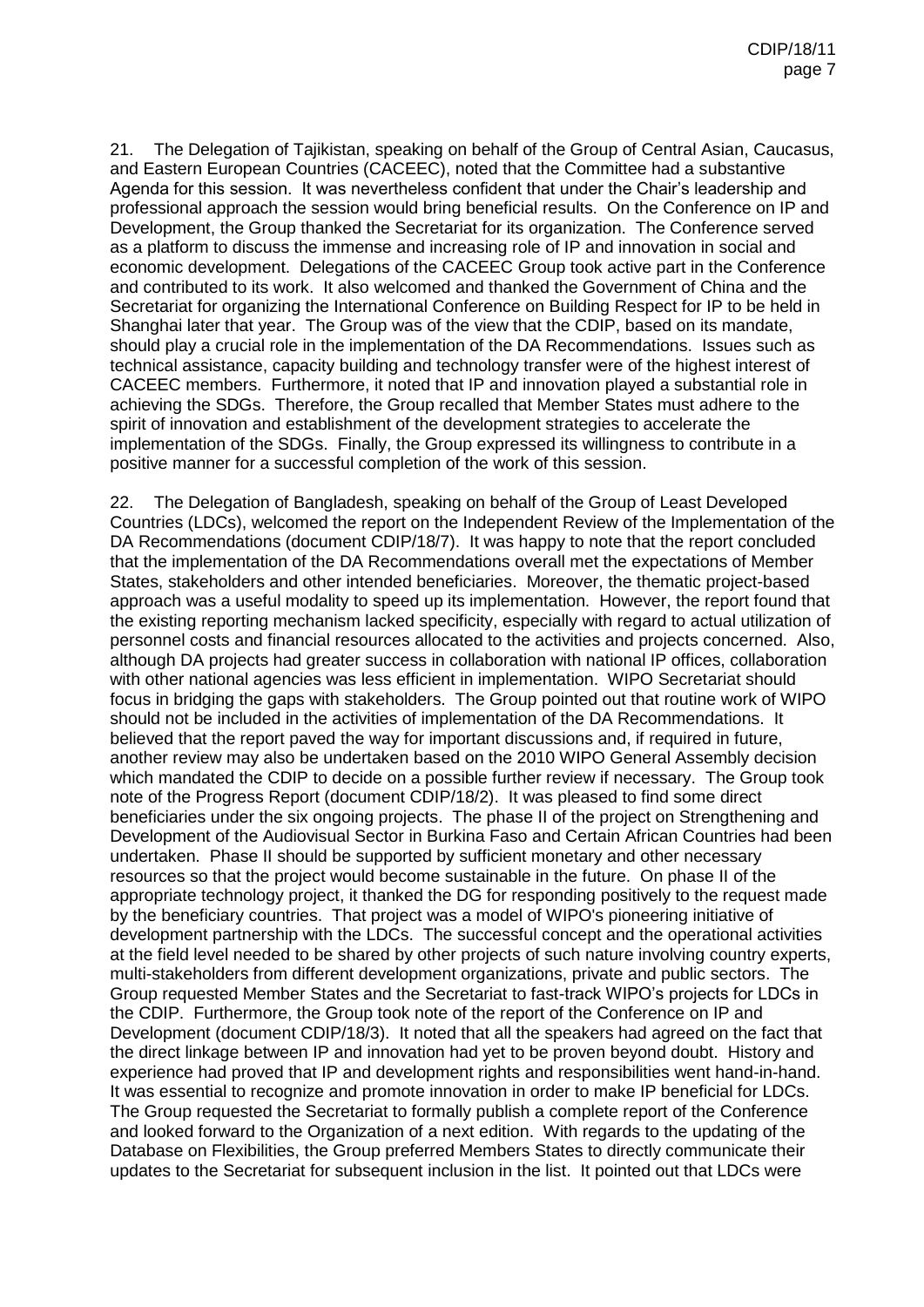exempt from most of the Trade-Related aspects of Intellectual Property rights (TRIPS) obligations so the Database should not include any flexibility that could be understood as TRIPS plus provisions. It noted that the TRIPS Agreement was a consensus of the lowest common denominator of all countries. With reference to inputs on SDGs relevant to WIPO's work (document CDIP/18/4), the Group thanked Member States for their contributions. It noted that all the submissions pointed to a wider range of SDGs that Member States considered as relevant to WIPO's work. It also acknowledged that WIPO remained engaged with other international organizations. Since, SDGs were negotiated and agreed to by all Member States, WIPO should approach all SDGs and not only SDGs 9 and 17. The Group hoped that WIPO's engagement would be wide and diversified. Furthermore, the Group requested for WIPO to brief Member States on its participation to the achievement of SDGs along with other similar organizations. While discussions continued on different aspects and issues of IP and development, no consensus had been reached until now with regard to the reporting by relevant committees under the Coordination Mechanisms. The Group believed that the PBC and the Committee on WIPO Standards (CWS) should be considered as relevant WIPO bodies to report on the implementation of DA Recommendations. Lastly, the LDCs Group, representing onefourth of UN Member States, pledged total support to the Chair and reiterated its conviction on the success of the session.

23. The Delegation of Slovakia, speaking on behalf of the EU and its member states, mentioned that the Committee would require intensive work in order to deal with its sizable Agenda. It will require cooperation and flexibility to complete everything within the time constraints. The Group noted that the Agenda, besides continuing with work from previous sessions, also contained new interesting documents to be discussed. Accordingly, it called on the Chair to ensure completion of the work. The EU and its member states took note of the last General Assembly's decision which allowed the Committee to continue the discussion on the implementation of the CDIP mandate and the implementation of the Coordination Mechanisms. On other issues on the Agenda, they welcomed the submission of the report on the Independent Review of the Implementation of the DA Recommendations. This could create a solid basis for fruitful discussions. At the same time, they underlined the Revised Proposal for a Mechanism for Updating the Database on Flexibilities which now included financial implications. Regarding the External Review of WIPO Technical Assistance in the Area of Cooperation for Development, the EU and its member states welcomed the agreement on the Spanish proposal consisting of six points. Although it stood ready to engage constructively in the discussions on the issue in the future, it wished to see a conclusion of the discussion related to this agenda item. Finally, the EU and its member states expressed their firm commitment to continue working in a positive and cooperative manner and to fully engage in the discussions.

24. The Delegation of Iran (Islamic Republic of) aligned itself with the statement made by the Delegation of India on behalf of the Asia and the Pacific Group. It was an undisputed fact that the development considerations formed an integral part of WIPO's work. The effective implementation of the DA, including the mainstreaming of its Recommendations into substantive programs, was a key priority for the Organization and its Member States. The Delegation took note of Progress Report (document CDIP/18/2) on some DA projects. While recognizing the considerable achievements in implementing the DA Recommendations, important shortcomings still needed to be addressed thoroughly. The Delegation strongly believed that DA should be regarded as a process that must be constantly mainstreamed in all WIPO activities and committees. In this regard, all WIPO bodies should take due account of those Recommendations in their activities, in particular in their policy-making. Therefore, all WIPO committees, including PBC and CWS, stood on an equal footing concerning the implementation of DA Recommendations and should report to the assemblies in this regard. The Delegation found it regrettable that only Intergovernmental Committee on Intellectual Property and Genetic Resources, Traditional Knowledge and Folklore (IGC) and the Standing Committee on Copyright and related Rights (SCCR) had made such reports in the recent session of the Assemblies. The Delegation took note of the report on the Independent Review of the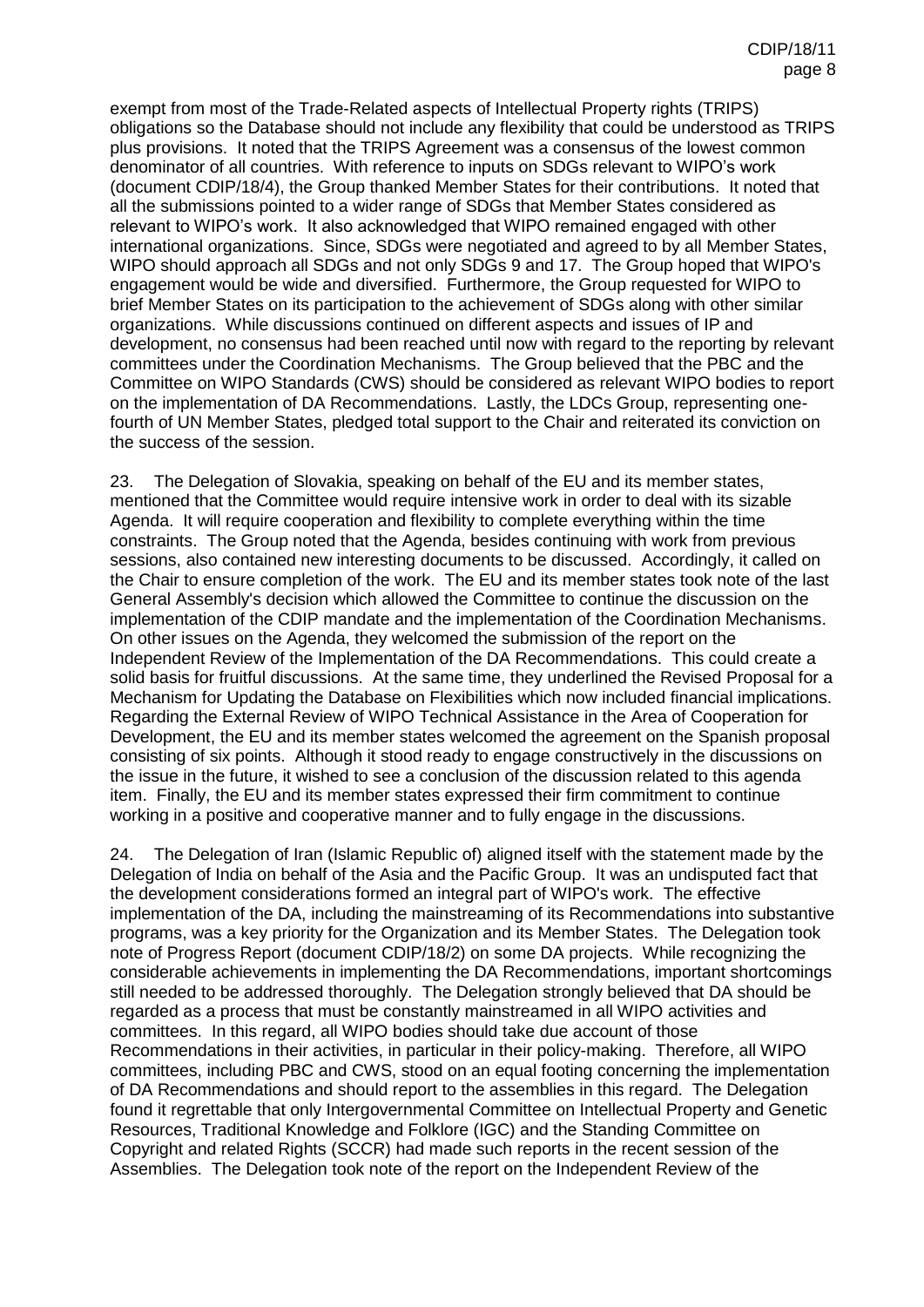Implementation of the DA Recommendations and expresses its deep appreciation to the members of the review team. It believed that recommendations included in the report could be considered as an appropriate basis, among others, to strengthen the work of WIPO and CDIP in implementing the DA, its implementation being of a long-term nature. The Delegation considered it essential to conduct further review of DA Recommendations on a regular basis. Furthermore, it welcomed the report on the International Conference on IP and Development. Discussions held during the Conference provided different perspectives and approaches about the role of IP in development. It highly expected that similar initiatives on different aspects of IP and Development would be taken in the future. The Delegation pointed out that one of the main purposes of the IP system was related to the transfer and dissemination of technology. This aimed at the mutual advantage of producers and users of technological knowledge, in a manner conducive to the social and economic welfare. While the process of transferring technology was complex and influenced by a number of factors, there was a need to establish various mechanisms in different fields of IP to provide a framework that supported transfer of technology at the international level in the best way. In this regard, CDIP, as a specialized Committee on Development issues in WIPO, had to play critical roles to ensure that technical and legislative assistance to the developing countries appropriately calibrated the scope of IP to the level and dominant mode of technological knowledge. Finally, the Delegation recalled that the SDGs were United Nations' (UN) level agreed commitments adopted unanimously by all Member States. The 17 core Goals and associated targets reflected the interests of both developed and developing countries. WIPO, as one of the specialized agencies of the UN, should follow the implementation of the SDGs in a holistic manner. In this regard, the Delegation supported the proposal made by the Delegation of Brazil to have a permanent agenda item on SDGs in CDIP.

25. The Delegation of Tunisia aligned itself with the statement made by the Delegation of Nigeria on behalf of the African Group and hoped that this CDIP session would strengthen WIPO's engagement in favor of the development dimension. Tunisia had endeavored to give IP a key place in its development strategies in order to meet the development needs of Tunisian society and a modern economy. This commitment was reflected by the accession to international standards and reforms in the field of IP and the strengthening of cooperation with WIPO. Tunisia benefited from a regular assistance program of WIPO and wished to develop further cooperation in order to better deal with raising issues and work with all parties concerned at the national level. The establishment of a Technology Transfer Office (TTO) was a good example of WIPO and Tunisia cooperation and should be completed by the end of 2016. This project, aiming at improving competitiveness through innovation resulted in the establishment of four TTOs and a national workshop to be organized in 2017. The Delegation endorsed the proposal made by the Delegation of South Africa on technology transfer. In order to strengthen national capacities for IP management, it expressed its will to be part of the beneficiary countries. Finally, the Delegation stressed the importance of strengthening WIPO's contribution to the SDGs and the importance of the Organization's role in the facilitation of technology as endorsed in Agenda 2030.

26. The Delegation of Tanzania aligned itself with the statement made by the African Group and that of the LDCs Group and commended the leadership WIPO for recognizing the need of developing countries and for taking action in that regard. Tanzania had benefited from a number of technical assistance programs from the Division of LDCs. On the project on transfer of appropriate technology, the National Expert Group and National Multi-Stakeholder Group had been established; the national and the international experts had been appointed in close consultation with the Government; a number of capacity-building trainings in the area of technology had been undertaken and were ongoing. Also, the capacity-building program led to the identification of the two development need areas for the transfer of appropriate technology. The Muhimbili University of Health and Allied Sciences and the University of Dar-es-Salaam also benefitted from a training program on access to the scientific and technical information. The Delegation noted that its country gave great importance to IP and technology transfer. In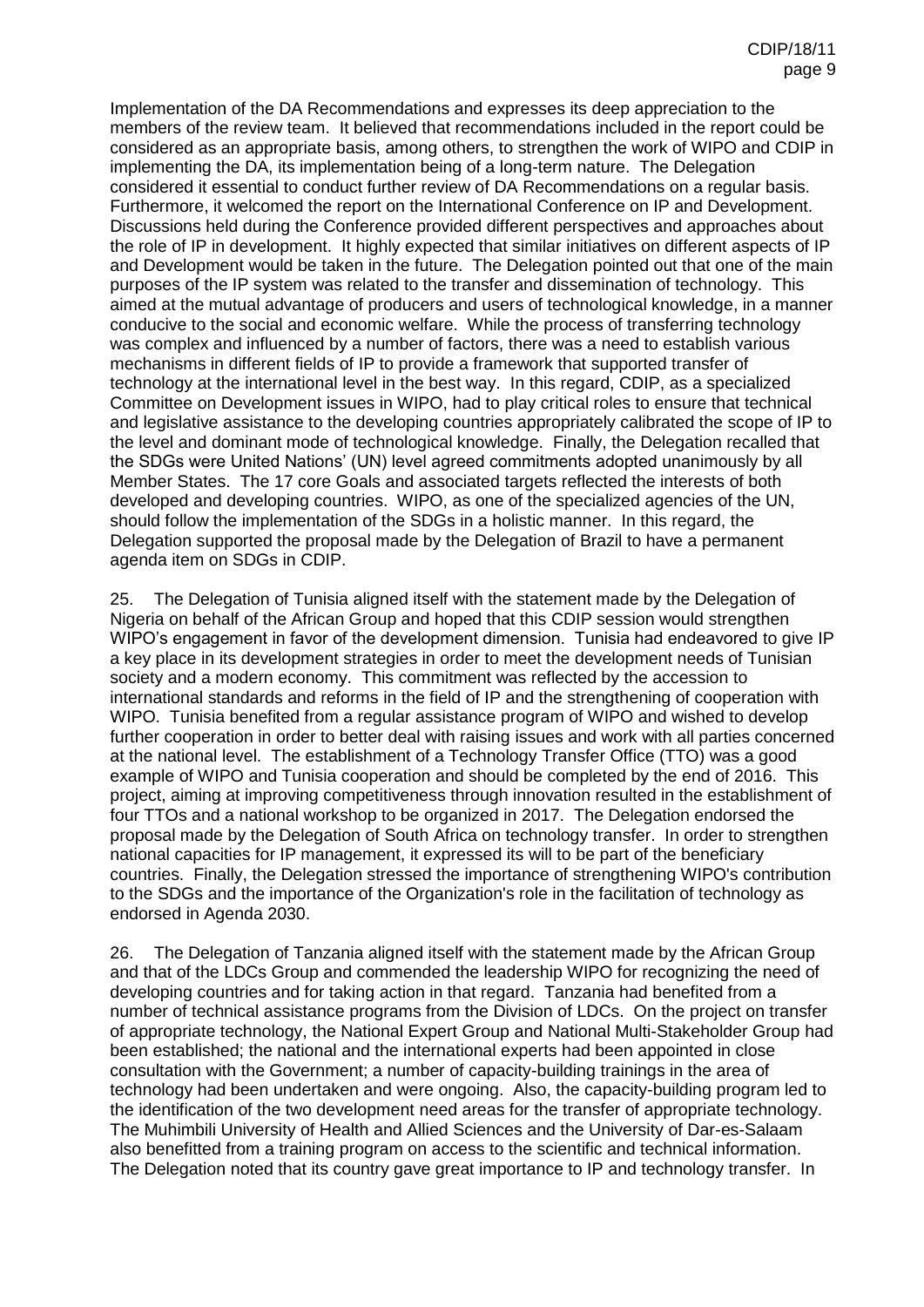that regard, Tanzania participated in the training program on technology capacity-building with a focus on access to scientific and technology information which was organized by the Nelson Mandela African Institute of Science and Technology and WIPO's division of LDC. The meeting was also addressed by the former president of the University of Geneva and many other eminent professors from Tanzania. This training program was very much appreciated and most professors acknowledged the important role played by WIPO in LDCs. Tanzania also benefited from a number of training programs from WIPO, in particular from the program organized by the Swedish cooperation, focused on the use of IP for economic growth and development. The Delegation looked forward to the continuous support of WIPO in technologically focused areas. Countries like Tanzania were not performing well in the area of technological and scientific issues. Therefore, the Delegation requested the support of WIPO in order to bridge the gap of the media divide and technology divide as well.

27. The Delegation of Indonesia associated itself with the statement made by the Delegation of India on behalf of the Asia and the Pacific Group. It recalled that one of WIPO's strategic goals was to facilitate the use of IP for development. In that sense, WIPO, as a UN Specialized Agency had to develop a balanced and accessible international IP system which rewarded creativity, stimulated innovation and contributed to economic development. WIPO was in the position to build on the strengths of the current global partnership for development while going beyond its present framework in making sure that the global IP system worked for the benefit of investment in innovation as well as for assisting Member States in their development. The Delegation welcomed the compilation of the Member State inputs on the SDGs relevant to WIPO's work (document CDIP/18/4) and thanked the respective delegations for their submissions. Indonesia supported the proposal submitted by the Delegation of Brazil for the inclusion of a standing agenda item of CDIP on the implementation of SDGs. It pointed out that WIPO's contribution to the attainment of the SDGs would bring benefit for all countries and the global economy. The Delegation also noted that mainstreaming development elements in various WIPO committees should not be seen as a one-time event. On the contrary, it was a long-term, ongoing process that needed to be implemented collectively and consistently. It was of the view that efforts in mainstreaming development elements should not only mean repacking WIPO programs and activities in a development package. This should also bring about real results in the contribution of IP to economic development, especially for developing countries. Therefore, Indonesia supported all efforts to review the implementation of the DA Recommendations. The Delegation welcomed the recommendations listed in the report on the Independent Review of the Implementation of the DA Recommendations (document CDIP/18/7) and called for further action and follow-up on their implementation. Also, recalling the 2010 WIPO General Assembly decision which stated that upon consideration of the Independent Review, the CDIP may decide on a possible further review, the Delegation stated that further review should be undertaken. The Delegation welcomed the Progress Report (document CDIP/18/2). In relation to the findings and recommendations in the report of the Independent Review, it highlighted the importance of the inclusion of financial and human resources allocation in the Progress Report. Moreover, DA projects should be more efficient and sustainable, especially those that involved various national agencies outside of the IP office. It also saw the importance of a mechanism for the CDIP to be able to access the extent of the mainstreaming in completed DA projects. The Delegation congratulated WIPO for the success of the International Conference on IP and Development held in last April. Many elements discussed would be further explored to guide the Committee on how to implement the WIPO DA. The Conference highlighted the importance of different approaches and policies for each country in developing its own IP system. It also noted the importance of effectively implementing TRIPS flexibilities, especially for developing countries. On that subject, the Delegation considered flexibilities as an integral part of the IP system and encouraged the implementation of Recommendation 14 of the DA: "WIPO and related international organizations shall make available advice to developing countries and LDCs on the understanding of flexibilities contained in the TRIPS Agreement". Moreover, CDIP should facilitate the full use of IP flexibilities to craft a greater developmental role for IP protection as a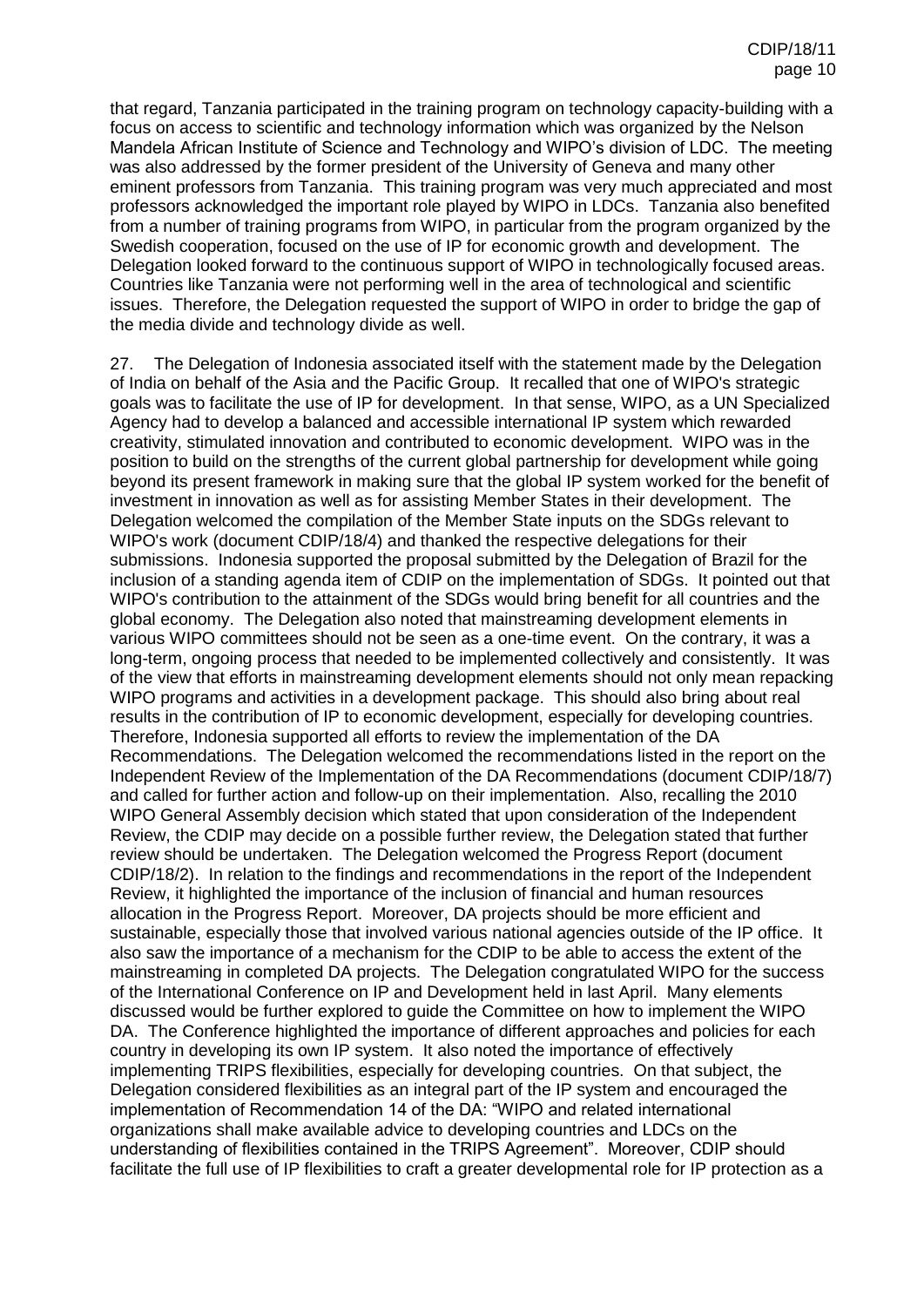tool of economic growth. On South-South Cooperation, the Delegation hoped that CDIP would not only list some possible projects but also put guidelines on how South-South Cooperation should be conducted. That issue needed to be discussed in line with the statement of the Asia and the Pacific Group. It supported further discussion on the promotion of full use of IP flexibilities and South-South sharing of experiences on the protection of genetic resources, traditional knowledge and traditional cultural expressions.

28. The Delegation of Sri Lanka aligned itself with the statement delivered on behalf of the Asia and the Pacific Group. It welcomed the initiative taken by the Committee to discuss the linkages between the SDGs and the implementation of the DA within WIPO and looked forward to further discussions. Sri Lanka had been selected for the first time as one of the four pilot countries to participate in the CDIP project titled Intellectual Property, Tourism and Culture adopted at the 15<sup>th</sup> session of CDIP. It took note of the CDIP report presenting the overall progress achieved with regard to that project. It was encouraging to note the interest and enthusiasm among the stakeholders in Sri Lanka in promoting awareness of the role of IP in the tourism-related economic activities of the country. As one of the emerging tourist destinations in South Asia, Sri Lanka tourist industry grew 17.8 per cent in 2015. The tourism sector had set a target of 4.4 million tourist arrivals by 2020. The project was launched in Sri Lanka through a WIPO mission undertaken in May 2016, which brought together the main stakeholders in the fields of IP, tourism and culture. A national Steering Committee had been established for the project implementation at national level and the Sri Lanka Tourism Development Authority had been appointed as the coordinating agency. Furthermore, the cabinet had granted approval for the Government to sign the cooperation agreement with WIPO to formalize the implementation of the project.

29. The Delegation of Pakistan considered that the mainstreaming of the DA in the whole Organization was crucial. Ensuring of its engagement in the CDIP, it hoped for the resolution of long outstanding issues, including the Coordination Mechanisms. The Delegation strongly supported that PBC and CWS should be part of the Coordination Mechanisms in line with WIPO's General Assembly decision. It took note of the report of the Independent Review of the Implementation of the DA Recommendations. The report highlighted positive aspects of the DA. However, in order for it to be truly beneficial, it was important to consider the short comings that had been highlighted for a long time, keeping in mind the earlier discussions on these issues. The Committee needed to take a clear look on the structural methodology of the report which could have been more productive and representational if it had benefited from greater inputs than those received. There were also divergent views on the manner of implementing the DA Recommendations, including the appropriateness of the thematic project-based approach as well as the extent of mainstreaming. In that regard, the Delegation emphasized the importance of a balanced and differentiated IP system that catered to the diverse needs of all Member States. The Delegation reminded the Committee of the commitment towards the attainment of the SDGs to ensure successful implementation of Agenda 2030. WIPO, like other multilateral institutions, should strive to position itself in a way where it could support its Member States in an optimal manner. Although there was a clear link to WIPO's work between SDGs 9 and 17, WIPO could, and had to contribute to other SDGs. A frank and candid discussion on this topic was needed in order to facilitate the delivery of SDGs related to technical assistance. Technology transfer was essential for socio-economic development in critical areas, including climate change and health. It was also a necessary prerequisite to allow developing countries to develop the necessary capacity to fulfill their obligations which, in turn, was essential for an inclusive development. The Delegation expressed its disappointment on the fact that after eight sessions, the Committee was still unable to make tangible progress on that issue. The Delegation believed that, in today's interconnected world, the only way to progress was by understanding that global problems could only be resolved by global efforts, sensitive to the diverse needs of all members.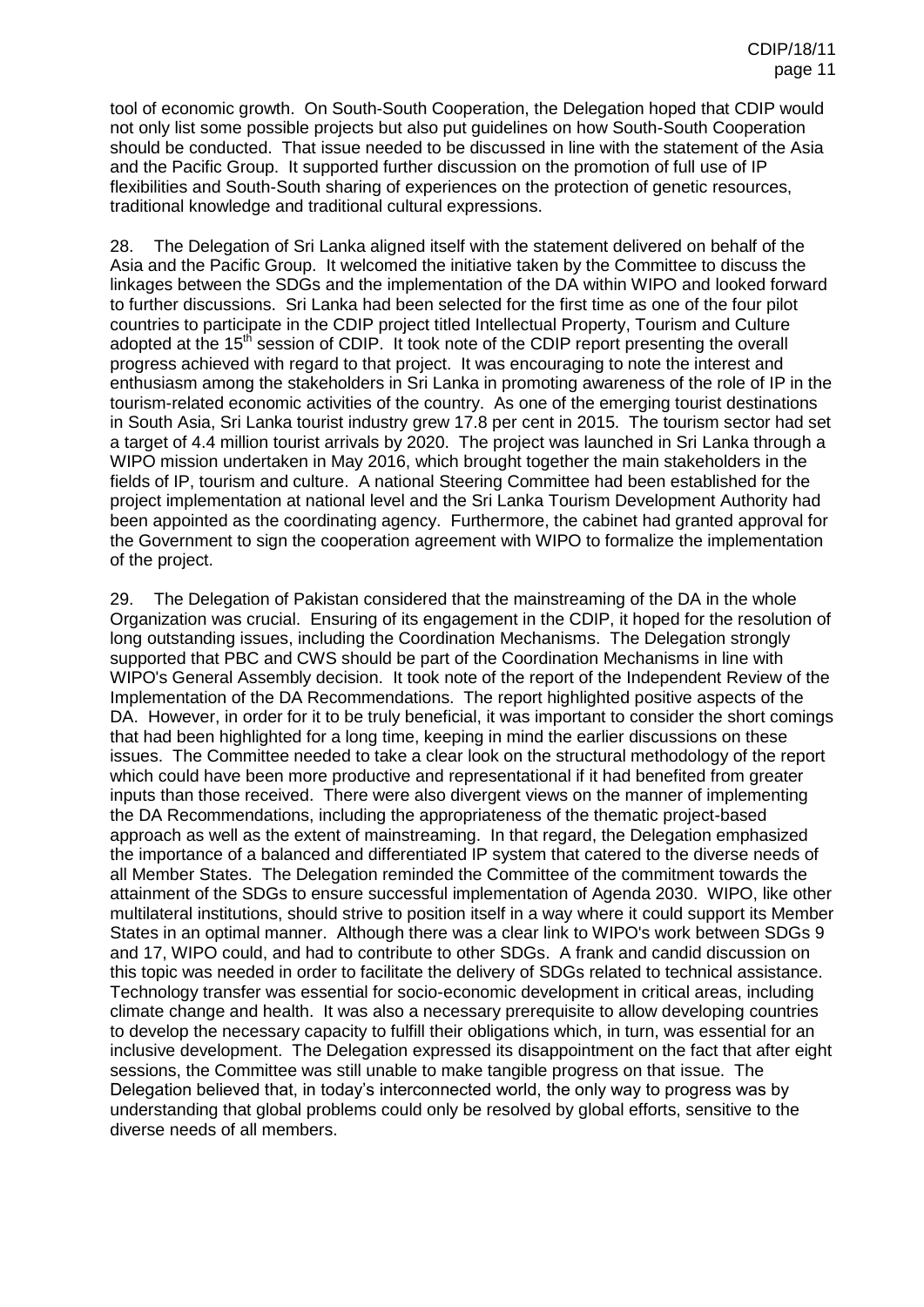30. The Delegation of Japan aligned itself with the statement made by the Delegation of Turkey on behalf of Group B and recalled that since 1987, its government had made every year voluntary contributions to WIPO for its development cooperation program in the field of IP rights. In 2016, Japan had donated 5.9 million Swiss francs as it did the previous year. Based on these contributions, the Japan Funds-in-Trust at WIPO were set up to provide technical cooperation and assist in capacity building in the field of IP. In terms of the initiatives conducted under Japan funds, the country had implemented a variety of assistance activities, mainly for developing and emerging countries, including holding various forums and workshops on the IP issues. By making use of the funds, Japan had welcomed about 3,100 trainees in the area of developing human resources. It had also assisted WIPO in the implementation of the enhancement of technical and knowledge infrastructure initiative. The assistance activities included digitizing filing procedures without using paper documents and making improvements in IT infrastructures at the IP offices. Japan's cooperative and assistance activities for developing and emerging countries under the support of the Japan funds boasts a long history with many outstanding achievements and would mark their  $30<sup>th</sup>$  anniversary next year, 2017. Going forward, the Japanese Government in cooperation with WIPO is committed to further improving its cooperative initiatives in order to make more effective and meaningful use of the Japan funds.

31. The Delegation of Ecuador aligned itself with the statement made by the Delegation of Chile on behalf of GRULAC and reiterated the importance attached to IP as a tool to promote socio-economic and cultural development. Consequently, the work of this Committee was of great interest. It considered that WIPO's work with the implementation of the DA Recommendations should be in line with Agenda 2030, and in this way, make an effective contribution to Member States. The Delegation stressed its commitment to achieving a fair, balance and broad-based IP system which disseminated knowledge and promoted innovation in the various sectors of society in an inclusive manner. In that regard, it highlighted the participation of Ecuador in the IP, Tourism and Culture project which sought to examine and support the IP systems in the economic activities related to tourism. It also pointed out its participation in the Project on the Use of Information in the Public Domain for Economic Development. The Delegation also mentioned the visit to Ecuador of WIPO's Deputy DG Mr. Mario Matus, which provided a broad opportunity for discussion on the role of IP in the development field. The Delegation looked forward to the session and expressed particular interest in the discussion on the Independent Review of the DA Recommendations.

32. The Delegation of Brazil noted that the Agenda for the session underscored the necessity of continuing to advance the implementation of the DA in WIPO. It recalled that the DA was born from the perception of the many shortcomings and obstacles for the dissemination of the potential benefits of IP among WIPO's members. Furthermore, the concrete effects of the implementation of higher standards of protection following the adoption of the TRIPS Agreement demanded a reflection on how countries could better align their national policy objectives with the international legal framework. In that context, Member States recognized the necessity of negotiating the DA in order to include development as a guiding principle for the activities of this Organization. This culminated in the historic 2007 GA decision on the DA. The imperative of development applied to all countries. It was a continuous process of improving the conditions that enabled the production and dissemination of knowledge, taking into account national characteristics and objectives. Countries faced the necessity of constantly adapting the procedures and policies on IP when addressing a dynamic and changing environment in the struggle to enjoy the benefits of the innovation and creativity while reducing their negative effects. The necessity of adaptation demanded the provision of adequate policy space. That could come in the form of exceptions and limitations to IP rights and also the use of flexibilities contained in the international IP legal framework. These were fundamental to render national IP systems more effective. Therefore, the importance of a better understanding of those subjects, particularly in developing countries, could not be overstated. The use of competition policy to maximize the benefits and reduce the inefficiencies of the IP system was another relevant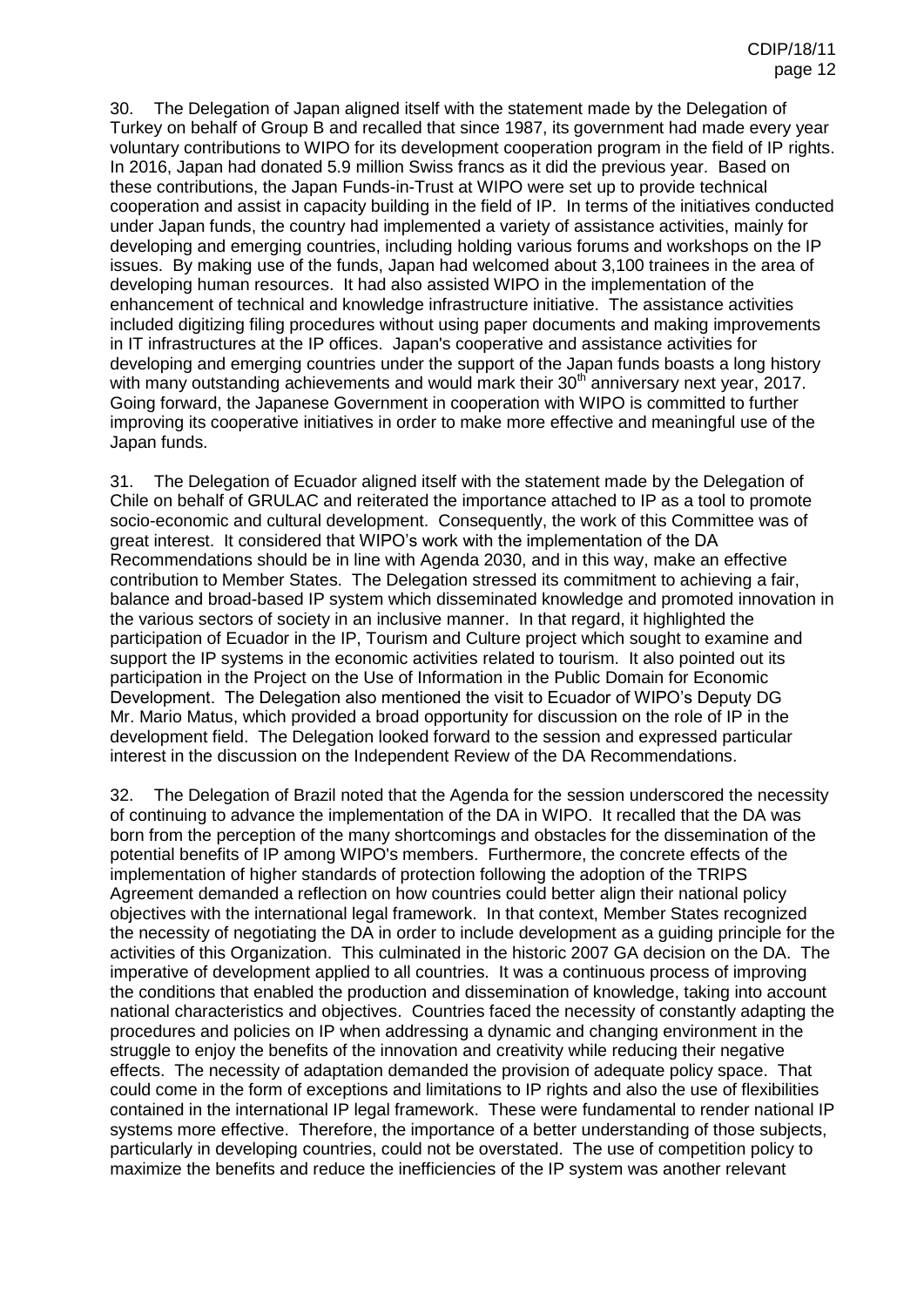aspect. It was important to underline that IP created a restriction to the unbridled competition in a market economy. The rationale of this restriction was to bring incentives for stakeholders to gear their efforts towards innovation. Competition policies, the other side of the system, were fundamental to maintain the delicate balance by curbing anti-competitive practice. This was a topic that could be further explored by the Committee as it was included in Recommendations 7, 22, 23 and 32 of the DA. The Delegation noted that discussions held during the Conference provided important elements for Member States to reflect on how to integrate the dimension of development to IP. Furthermore, the Conference touched upon the inadequacy of the one-size-fits-all approaches to address the many differences and peculiarities among Member States. This was a fact to keep in mind when discussing current and future issues in WIPO. With reference to the report on the Independent Review of the Implementation of the DA Recommendations, the Delegation commended the efforts of the consultants and welcomed the recommendations brought by the report. In its view the Committee should begin the discussion of the implementation of those very important recommendations with a constructive spirit. On SDGS, the Delegation hoped that the Committee could work towards the mainstreaming of the SDGs in WIPO. The adoption of the SDGs was a major step of the international community in order to face the challenges of the contemporary society. The objectives of ending poverty and creating a more just world were tied to strategies that viewed the economic growth and addressed a range of social needs. These needs included education, health, social protection and job opportunities, while tackling climate change and environmental protection. The SDGs were universal, integrated, and indivisible, and were agreed by all members of WIPO. It was directly linked to the negotiating history of the CDIP. WIPO, as a UN Specialized Agency, had much to contribute to the implementation. The Committee had a crucial role to play in this matter. Thus, the Delegation had requested inclusion of a permanent agenda item in this CDIP in order to enable a comprehensive appraisal of the implementation of the SDGs. It hoped that the Committee could reach agreement on this very important issue for the whole international community. It was in the interest of all members to advance the implementation of the third pillar of the CDIP. That subject had been discussed for many sessions and a necessity of its adequate implementation was also underlined in the Independent Review. The Delegation stressed that the lack of implementation of this pillar could weaken confidence between members and also between members and the Organization.

33. The Delegation of South Africa aligned itself with the statement made by the Delegation of Nigeria on behalf of the African Group. IP was a key enabling tool for socio-economic development, especially as more and more countries were moving towards knowledge-based economies and in the face of the so-called Fourth Industrial Revolution. In that regard, the Delegation encouraged increasing thought to the notion of a differentiation between IP in its broadest context and IP rights as opposed to treating them as one and the same. WIPO was an organization of the former and should not be limited in its mandate to the latter. Thus, it encouraged conversations about all forms of IP and all forms of utilization thereof. The Delegation reiterated its contentment about the growing support for the concept of IP for development and not just IP and development. It looked forward to engaging on the agenda, particularly to discussions on the Report of the Independent Review of the Implementation of the DA Recommendations as well as on the reaching of an agreement on the implementation on the External Review of WIPO Technical Assistance in the Area of Cooperation for Development. Finally, referring to the mapping of activities related to technology transfer, the Delegation announced the sharing of the proposed project entitled IP Management and Transfer of Technology, Promoting the Effective Use of IP in Developing Countries.

34. The Delegation of Cote d'Ivoire supported the statement made by the Delegation of Nigeria on behalf of the African Group. Ongoing discussions concerning the implementation of the CDIP mandate and the implementation of the Coordination Mechanisms were crucial in order to achieve the conditions set in WIPO's DA. It also invited delegations to enable WIPO as a Specialized UN Agency to achieve the SGDs by showing a spirit of compromise. Taking into account the importance of CDIP and the implementation of the DA Recommendations in favor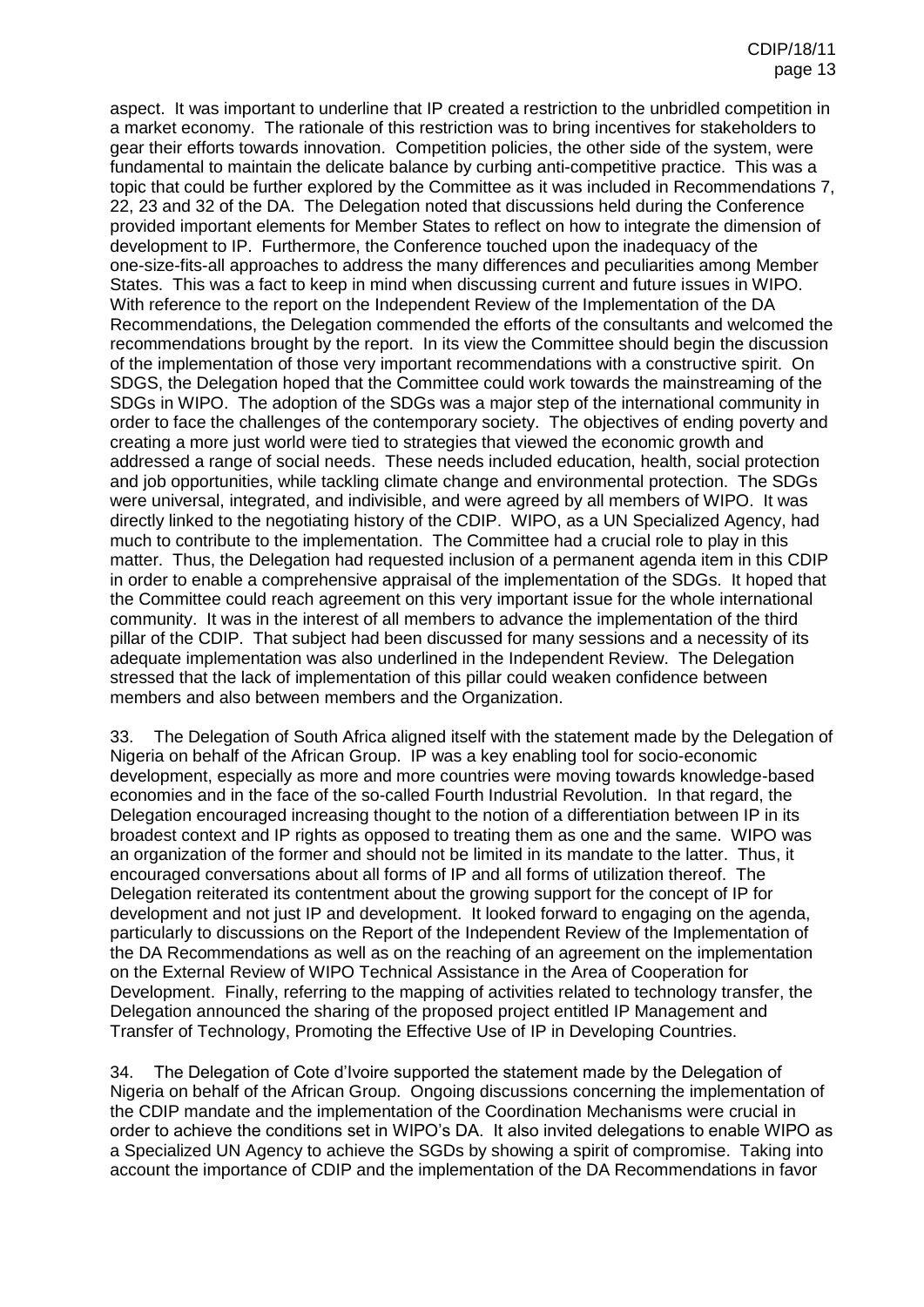of development, the Delegation confirmed that the creation of such a Committee was a good idea. Therefore, it noted that its country would benefit from the phase II of the project on [Strengthening and Development of the Audiovisual Sector in Burkina](http://www.wipo.int/meetings/en/doc_details.jsp?doc_id=202139) Faso and Certain African [Countries.](http://www.wipo.int/meetings/en/doc_details.jsp?doc_id=202139) Moreover, the Delegation pointed out that the lack of technology transfer played an important role in developing countries. This explained partially their incapacity to catch up with the world economy that was largely dominated by knowledge. It therefore stressed the importance of considering the different development levels when it came to transfer of technology. For this reason it fully supported the proposal from the Delegation of South Africa in this area.

35. The Delegation of the Republic of Korea recognized that the CDIP had made good progress in implementing the DA Recommendations. It highlighted the importance of implementing IP-related projects to promote a balanced growth among developed countries and LDCs. It emphasized that the implementation of the DA did not end after the completion of projects and suggested that follow-up measures should be undertaken for cost effectiveness. This way, projects could be successfully carried out in the long run and ensure sustainable growth. That was of special importance as the IP divide existing between developed countries and LDCs may become more visible in the imminent era of an industrial revolution 4.0. Bridging the gap among Member States was of obvious importance. The Korean IP Office, in collaboration with WIPO, was working to address this issue by utilizing the Korean Funds-in-Trust towards IP rights. In this regard, it was imperative for WIPO and its Member States to cooperate and share best practices and experience to ensure quality projects. The international IP sharing project funded by the Korean Funds-in-Trust was an example of such cooperation. In that project, information was used to develop region-specific appropriate technology that enhanced the life quality of developing countries people. It finally recalled the success of the global IP sharing Korea event co-hosted by KIPO and WIPO with the presence of WIPO's DG.

36. The Delegation of Nigeria, speaking in its national capacity, aligned itself with the statement of the African Group. It hoped that the long-discussed issues could be agreed on at this CDIP session. That would enable the Committee to have adequate time to focus on newer issues, such as the SDGs. It believed that it was incumbent upon WIPO to define a leading role for facilitating the implementation of SDGs with inputs from Member States. In that regard the Delegation fully supported the proposal made by the Delegation of Brazil to have a standing CDIP agenda item on the implementation of SDGs. It also underlined its concern on the normsetting work and therefore requested Member States and stakeholders to re-commit to advancing this aspect of WIPO's work. The Delegation considered it a matter of selfpreservation for WIPO to find a balance between the competing interests of its diverse membership. Thus, it called for the revision of the 1975 WIPO principles on geographic distribution to ensure more balance in the WIPO's workforce. It stated that Nigeria continued to take the steps towards enhancing its national IP framework to grow towards a knowledge economy. In that context, the Delegation was satisfied of the relation between WIPO and Nigeria which was supportive of several structural and other capacity building activities. The Delegation looked forward to a continued cooperation in their common interest.

37. The Delegation of Senegal fully supported the statement made by the Delegation of Nigeria on behalf of the African Group. The work of the Committee was of significant importance as it ensured a more balanced IP regime worldwide and contributed to the achievement of the 2030 Agenda. It stated that the CDIP was able to help developing countries to take up the challenges, particularly with regard to capacity building, access to knowledge and technology transfer projects. This showed that WIPO's DA was very much supporting the SDGs. It congratulated WIPO for having organized the International Conference on IP and Development which had clearly demonstrated the importance of IP and development.

38. The Delegation of Burkina Faso stated that the adoption of the project on Strengthening and Development of the Audiovisual Sector in Burkina Faso and Certain African Countries was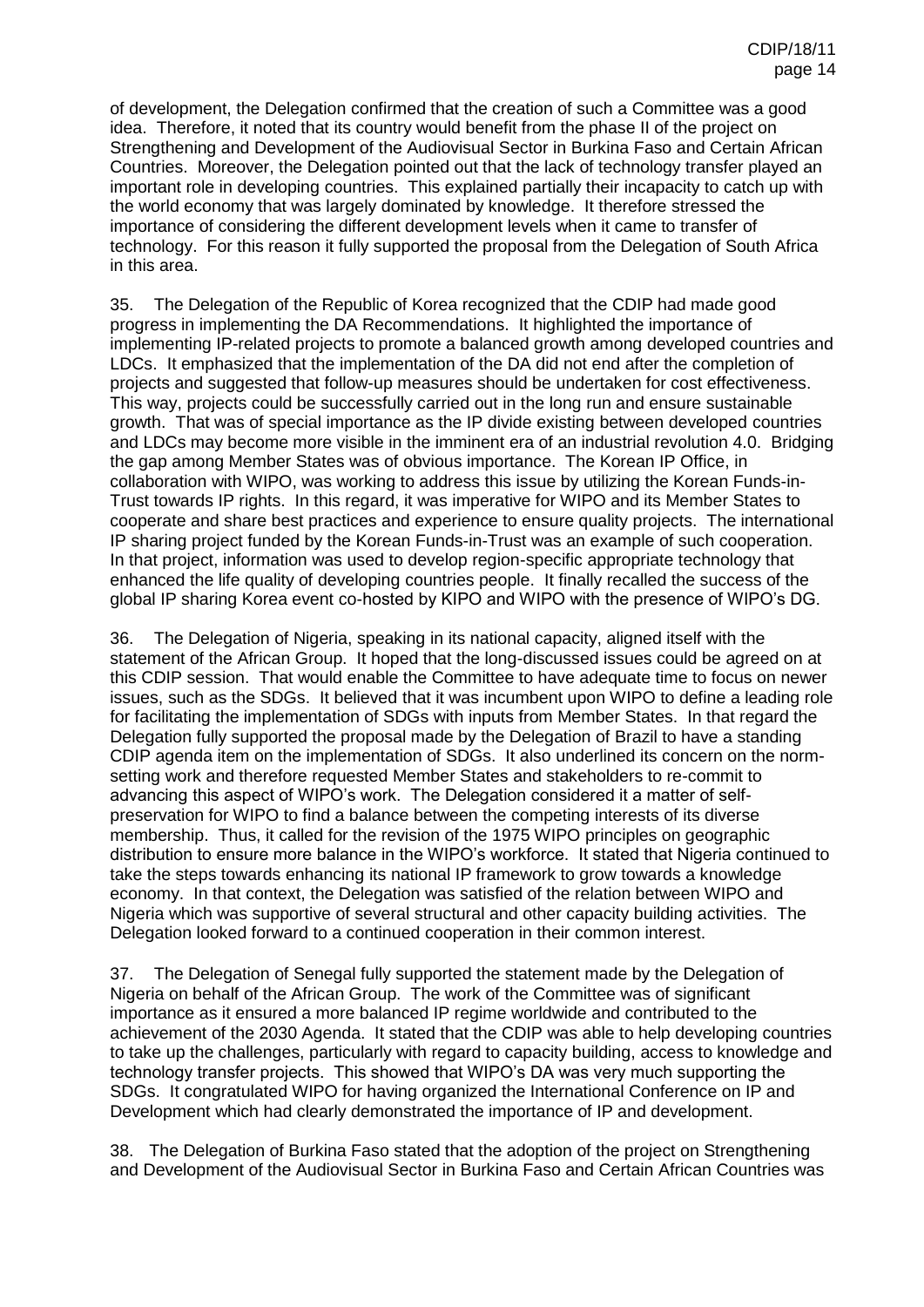a proof that cinema and audiovisual could be important vectors for economic and social development. It reiterated its gratitude for being part of the pilot project. Despite the difficulties mentioned in the Progress Report, it considered the implementation of the phase I a success. The achieved work, although insufficient, had contributed to the raising of consciousness among the different actors of the project. It hoped for the project to be finalized in those pilot countries and rolled-out to other African countries.

39. The Delegation of Uganda aligned itself with the statement made by the Delegation of Nigeria on behalf of the African Group and the statement by the Delegation of Bangladesh on behalf of LDC. It noted that Uganda had been a beneficiary of various technical assistance programs, such as the project on IP and Socio-Economic Development in the agri-based industry or the study visit to Kenya Copyright Board. The country was also participating in the initiatives to improve the quality of service delivery such as the recent review of the TISCs program in Uganda. Remarkable success and improvement in areas of technology had been reached. The Delegation noted that its country benefitted from the Small and Medium size Enterprises (SMEs) training of trainers in the use of IP as an asset. It looked forward to further training in that area as well as in product branding for business development which included geographical indications. The Delegation highlighted its significant achievements in the field such as the Industrial Property Act and the finalization of the Industrial Property Regulations. That law would protect industrial designs which were important for SMEs as they accounted for 80 per cent of its total industries. Moreover, WIPO was undertaking the upgrade of the Industrial Property Administrative System from IPAS java 2.7 to 3.11. Also, the Electronic Document Management System (EDMS) had been launched. That system would improve efficiency and aid easy retrieval of documents and work processes. The Delegation looked forward to fruitful discussions and the furtherance of IP as an instrument of development.

40. The Delegation of Sudan supported the statements made by the Delegation of Nigeria on behalf of the African Group and the Delegation of Bangladesh on behalf of LDCs. It noted that its country was attempting to have more clarity on the benefits of IP for development and as a tool for solving the cultural and economic issues. It hoped that developing countries and LDCs would benefit from more technical assistance and technology transfer activities in order to achieve the Agenda 2030.

41. The Representative of South Center noted that the DA should not be limited to the implementation of the agreed 45 Recommendations. In his views, the DA encapsulated a vision for the Organization to ensure that all of its work, including technical assistance and normative exercises, were development-oriented. The WIPO's DA was part of the aspiration for a more balanced and inclusive multilateral IP system in line with the UN SDGs and Agenda 2030. The first Independent Review of the implementation of the agreed 45 Recommendations was important to evaluate progress to date. As demonstrated in the review, the implementation of the DA was a long-term process and a work in progress. More time was needed for potential results in order to stimulate changes in attitudes and approaches towards IP and development. The areas of improvement suggested in the report were as important as the findings. It was very important that WIPO's activities in the areas of technology transfer and the use of flexibilities in the IP system were increased. With regard to technology transfer, the Representative requested the Secretariat to integrate the findings of the analytical peer reviewed studies (conducted under the DA project on IP and transfer of technology) into WIPO's webpage. This would reflect a balanced understanding of the interface between IP and technology transfer. Also, the CDIP should consider specific activities in relation to access to proprietary technologies and IP issues, such as licensing terms and royalty rates and benefits of open access models. The Representative considered that the implementation of the SDGs should take a central role in the CDIP. In the same line, he urged the CDIP to advance discussions on the implementation of the third pillar of its mandate relating to IP and development. This was extremely relevant in the context of the adoption of the SDGs and discussions of relevant issues, such as the report of the UN High Level Panel on Access to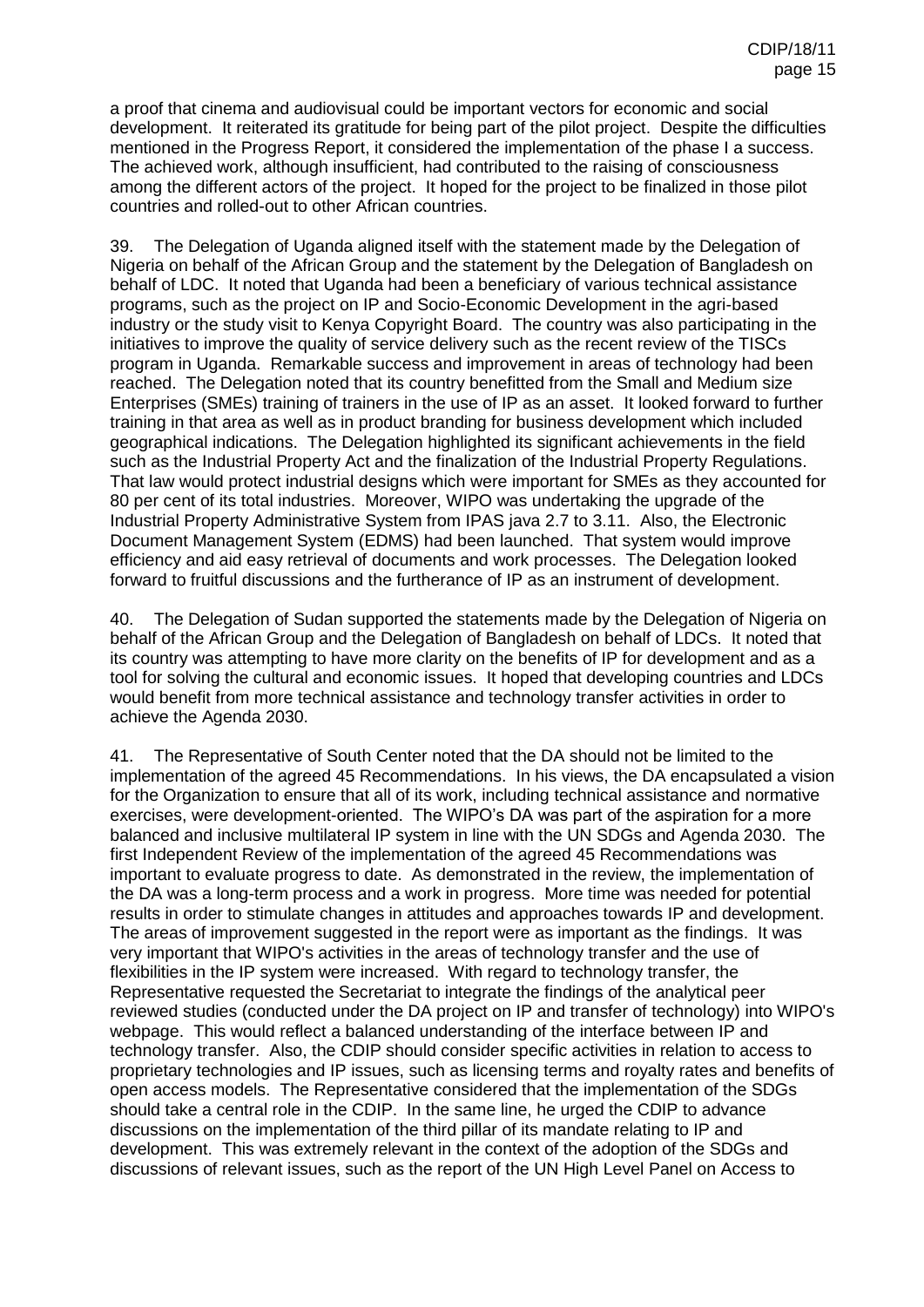#### Medicines.

42. The Representative of TWN highlighted the presentation of the Independent Review on the Implementation of the DA Recommendations. The DA was born out of the concern that WIPO's approach to IP lacked development orientation. Now it was time to review the DA and critically assess whether the objectives were truly being met. As stressed in the Conference on IP and Development earlier this year, when it came to IP, countries needed different approaches and policies according to their level of development. This meant to acknowledge that for countries in the earlier stages of industrialization, a strong emphasis on IP might be unnecessary and could be counterproductive. Moreover, countries should have the policy space to utilize TRIPS flexibilities in accordance with the development priorities and needs. Therefore, it was needed to recognize the limitations and hurdles that IP posed for development. The External Review of WIPO Technical Assistance in the Area of Cooperation for Development illustrated that concern. The review highlighted a number of shortcomings from a development standpoint with regard to the manner in which technical assistance was being delivered. Following the review, proposals were made by a number of developing countries to improve the transparency and accountability of the WIPO Technical Assistance. However, little headway had been made on this subject. The Representative expressed his disappointment on the follow-up. He also stressed that the most urgent thing was to ensure that there were clear policies and mechanisms to hold WIPO accountable for delivering development-oriented technical assistance. This was the very core of the DA implementation. Finally, the Representative expressed concern on the fact that the CDIP had not yet implemented the third pillar of the GA decision, namely, the standing agenda item on IP and development. The existence of this third pillar was a proof of the clear intention to take the IP and development discussion beyond the implementation of the 45 DA Recommendations. The Representative urged Member States, and in particular Group B, to support its implementation.

43. The Representative of Innovation Insights pointed out the pragmatism of the two proposals on technology transfer. However, these proposals were complementary in the sense that the one from Canada, Australia and the United States called for practical projects to advance technology diffusion on the ground, as did the South African one. The project to enhance capacity for IP management and technology transfer among various players in the innovation value chain in select pilot countries had merit. That work could support the research for early stage technology. IP rights contributed to collaboration by enabling partners to share knowledge without losing control over their competitive advantage - the advanced technology diffusion. This was a powerful channel for knowledge sharing and also for improving the overall knowledge base. Sustained exchanges overtime could entail significant technology and knowhow flows. When taking place within a region, this could lead to the emergence of a center of excellence in a specific field of technology. The transformation of Israel into a start-up Nation was a good example of this engagement. Innovation and technology diffusion were recognized as critical for achieving the SDGs. In that sense, projects like the one proposed by the Delegation of South Africa could complement WIPO's ongoing work. This could promote the establishment of enabling policy frameworks that advanced technology transfer and especially the transformation of research into solutions that improved lives on the ground. Part of this was enhancing human capacity to use IP tools and to engage in the activities that were driving technology transfer.

Presentation of the Delegation of Mexico on the following topics:

I. A closer industrial property towards a moving Mexico: Implementation of tools that facilitate user services: IMPI case – the appointment managing system

II. Collective Trademarks as an IP figure with potential for economic and social development

III. Appellations of Origin as a factor to promote local traditions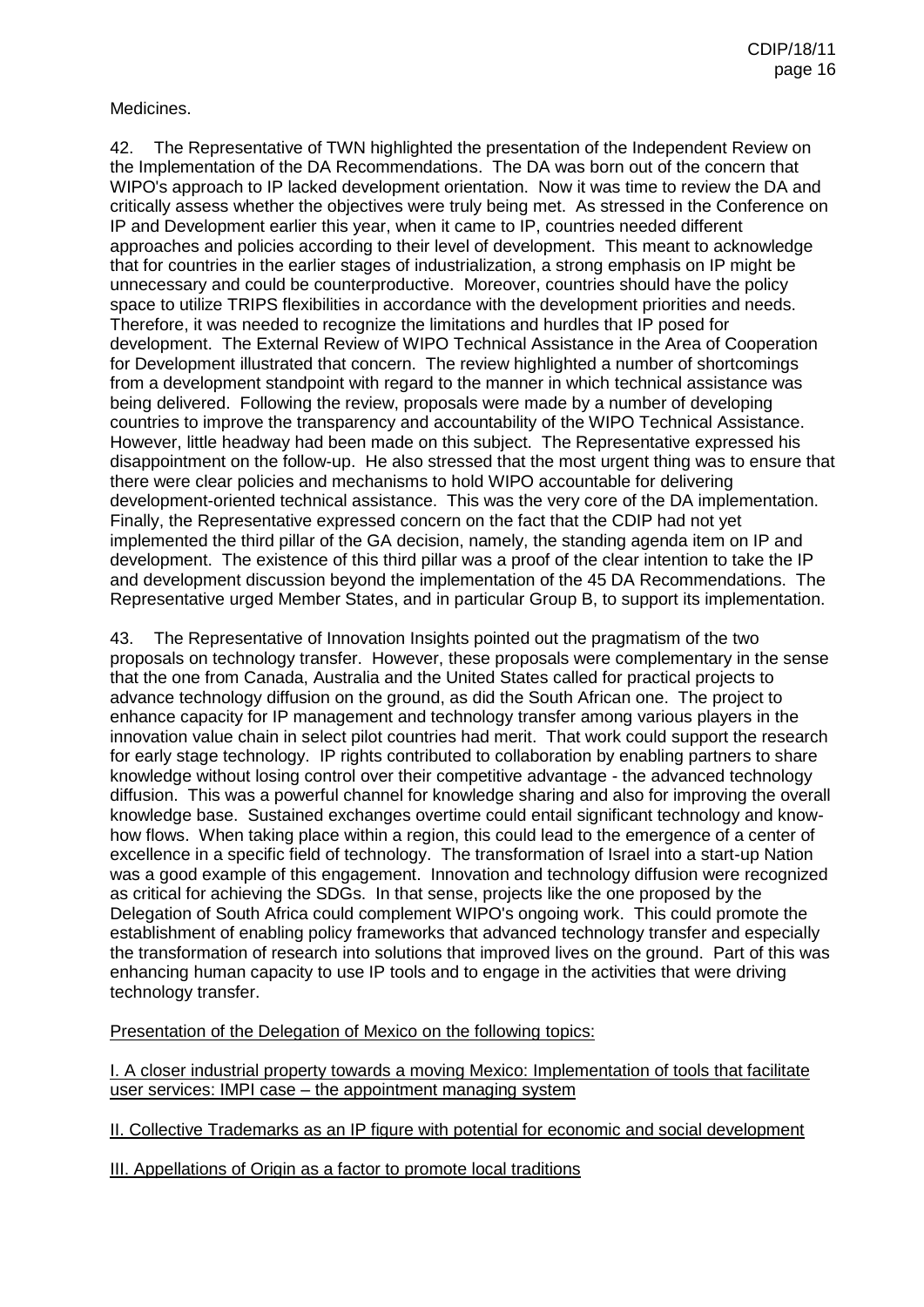44. At its request, the Chair invited the Delegation of Mexico to make a presentation on the above topics.

45. The Delegation of Mexico stated that during the past years its country had been working to implement a system of industrial property for its economic and industrial development. It was guided by a spirit of innovation and entrepreneurship. The Mexican Institute of Industrial Property (IMPI) had been working in promoting national IP policies through activities in compliance with the 2013 – 2018 Mexican Development Plan. Among the five main goals of the plan there was the program "Mexico Prospero". This was an innovative development program to build a prosperous country. It was a cross-cutting program implemented at a national level which coordinated the work between central and regional actors of the economic sector. The aim was to provide favorable conditions for the country's economic development in order to modernize and provide industrial property systems that would ensure legal certainty, improve services, promote and raise awareness within society of the benefits of IP, and to favor the protection of knowledge and discourage unfair competition. In terms of improving services and ICTs, IMPI had developed a system for the Patent examiners to ensure that the services of the institute could be brought closer to all users throughout Mexico. IMPI had two central offices, five regional offices, 56 examiners specialized in distinctive signs and patents and 49 representatives around the 32 Mexican states who provided services to the institution. Assistance could be provided from the internet avoiding long waits and allowing users to get a personalized service from the examiners. The system had to-date a successful outcome. It had registered 2,508 users and 56 per cent of the registrations of distinctive signs had been made through regional offices. The aim of this program was to have control of the examinations provided at a country level while decentralizing IMPI's activities. At this stage, the objective was to implement the program in the whole country by 2017. The Delegation noted that trademarks could serve social and economic growth through regional products. The Mexican legislation provided protection for associations and societies of producers. To-date, IMPI had registered 186 collective marks with the objective of promoting the protection and commercialization of regional products. For this to be achieved, IMPI had developed high impact strategies enabling to position national trademarks within the economic development of the country. In this line, meetings were organized at national level with different stakeholders such as regional governments, academic sector, business sector and NGOs to raise the awareness on the use of IP and industrial property and collective trademarks as a driver of regional economic development. This strategy would add value to regional products and strengthen the regional identity, but also promote competition and market value, diversification, standardization of quality standards, commercial development, and improve employment opportunities. Furthermore, IMPI had created partnerships with other state actors such as the independent secretariats in the area of economic culture or indigenous institutes to promote the use of collective trademarks. Every state of the country was implementing that legislation which could give an impetus to the use of the IP system. Thematic events were also organized with societies and associations legally established and producers who were potential candidates to establish a collective trademark. Collective trademarks were an impulse to continue efforts to position national products in the commercial platforms of other countries. For example, a partnership with the Hong Kong Trade Development Council (HKTDC) was established. The HKTDC aimed at exploring new markets and create business opportunities by promoting trade of goods and services and connecting firms from both countries through that platform. The Delegation shared a success story of 400 craftsmen from Hidalgo who decided to protect their embroidery fabrics through a collective trademark and were now commercializing their production abroad. Moreover, in 2014, IMPI's DG, delivered, through the Governor of the State of Hidalgo, their trademark. On Geographical Indications (GIs), IMPI was implementing a series of strategies for dissemination of information and support in order to position Appellations of Origin in the country. To date, the country had 15 Appellations of Origin. The aim was for all citizens to become aware of the fact that using an Appellation of Origin triggers an entire productive chain which benefits producers, traders, consumers, and also guarantees quality.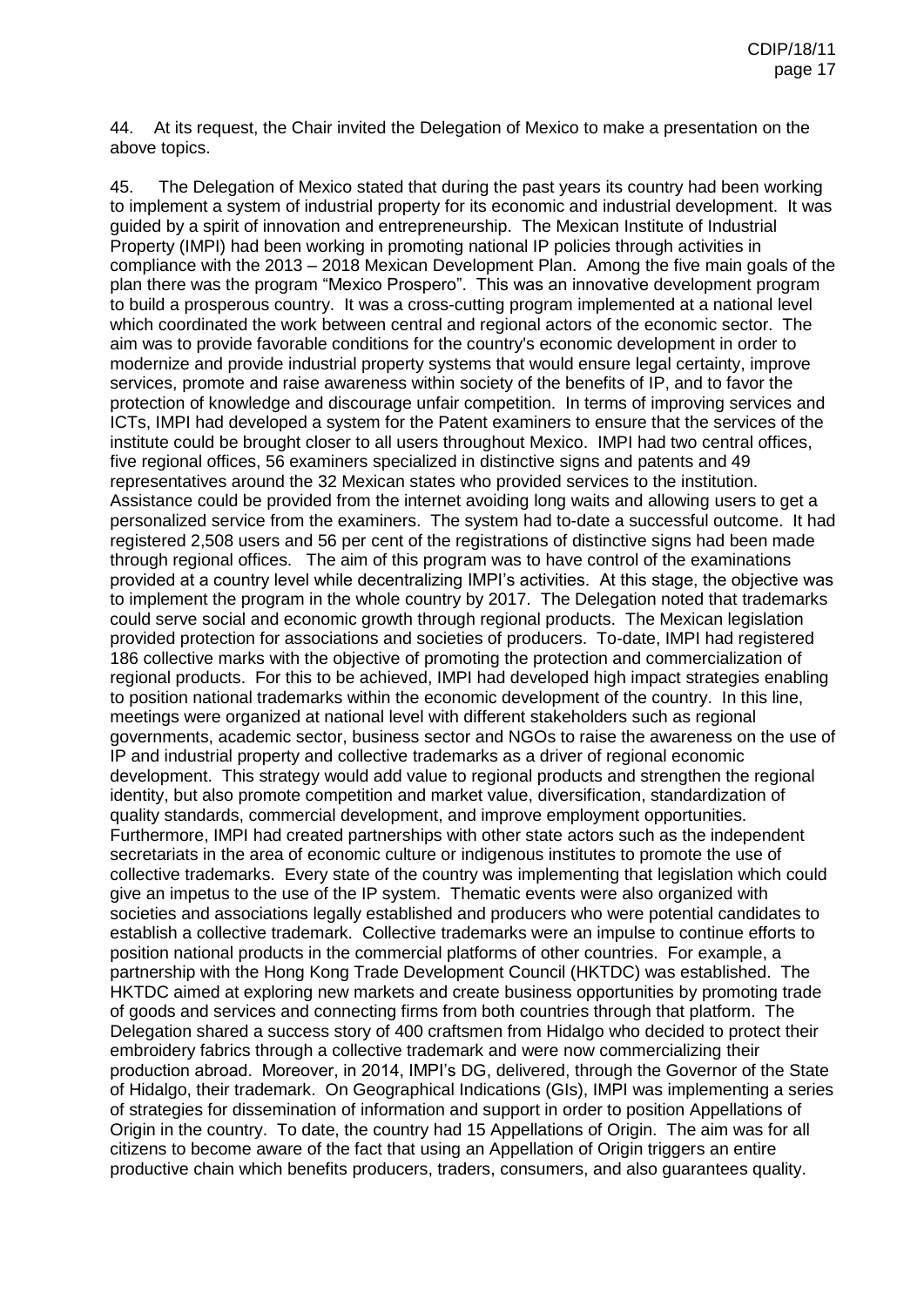The Delegation emphasized the importance of protecting products under an Appellation of Origin. In 2016 for instance, as a promotion strategy, IMPI published its first book "Mexican Pride" which reflects the importance of Appellations of Origin as a driver of economic growth in the country. The book was a compilation of experiences of different communities from different regions of the country. The Delegation urged the sectors dealing with Appellations of Origin to establish national and international partnerships in order to have their products recognized. In order to promote Mexico's Appellation of Origin, the country would hold every September a gastronomic festival in cooperation with a Mexican restaurant branch. The aim is to disseminate and advertise products from specific regions of the country.

46. The Chair thanked the Delegation of Mexico for its presentation and encouraged Member States to take this as an example and to engage in bilateral dialogues with the Delegation if there were more questions.

## **AGENDA ITEM 6: MONITOR, ASSESS, DISCUSS, REPORT ON THE IMPLEMENTATION OF ALL DEVELOPMENT AGENDA RECOMMENDATIONS**

### Consideration of document CDIP/18/2 – Progress Reports

47. The Chair invited the Secretariat to introduce the first part of the document.

48. The Secretariat (Mr. Di Pietro) provided an overview of the implementation of the Project on IP Tourism and Culture: Supporting Development Objectives and Promoting Cultural Heritage in Egypt and Other Developing Countries. The project was approved and initiated in 2016. It was under the supervision of the Office of the Deputy DG which was dealing with South-South Cooperation and special projects.

49. The Secretariat (Ms. Toso) stated that the Progress Report contained in document CDIP/18/2 reflected the progress made until July 2016. However, the Secretariat would provide more up to date details on the project implementation. The project was intended to create capacities among tourism stakeholders as regards an efficient and strategic use of IP tools and systems in order to promote tourism and cultural heritage. The second objective was to raise awareness, especially among policymakers on how an efficient use of IP could help support national development objectives. It was based on the shared understanding and consideration that tourism made a substantial contribution to national economies, in particular for developing countries and LDCs. The original project document approved at the 15<sup>th</sup> session of the CDIP stated that the project was going to be implemented in Egypt, the proponent country, as well as three other pilot countries. The three pilot countries were selected on the basis of proposals presented to the Secretariat, reflecting the conditions and the criteria indicated in the original project document. Based on the submissions received and in consultation with Regional groups, Sri Lanka, Ecuador and Namibia were selected for the pilot implementation. The project was launched in the three countries and in Egypt. There were already some achievements in the projects in Sri Lanka, Ecuador and Namibia. A first round of consultations with a wide range of stakeholders took place. The stakeholders included the Ministry of Tourism, Ministry of Culture, Ministry of Antiquities, Environment, Industry, Science and Technology, the private sector, Chambers of Commerce, Hotels Association, other tourism stakeholders, museums and others. The first round of consultations had the purpose of raising awareness on the scope of the project and getting everybody on board. In the three countries, lead agencies were identified and appointed. Cooperation agreements were concluded with the lead agencies and national consultants were appointed in order to carry out national studies on the current and potential use of IP in relation to tourism and cultural heritage promotion. National studies also were underway and a research phase was also carried out in the three countries. According to the project's Expected Results, a body of research would reflect the case studies at the national level. The Secretariat carried out in parallel another research which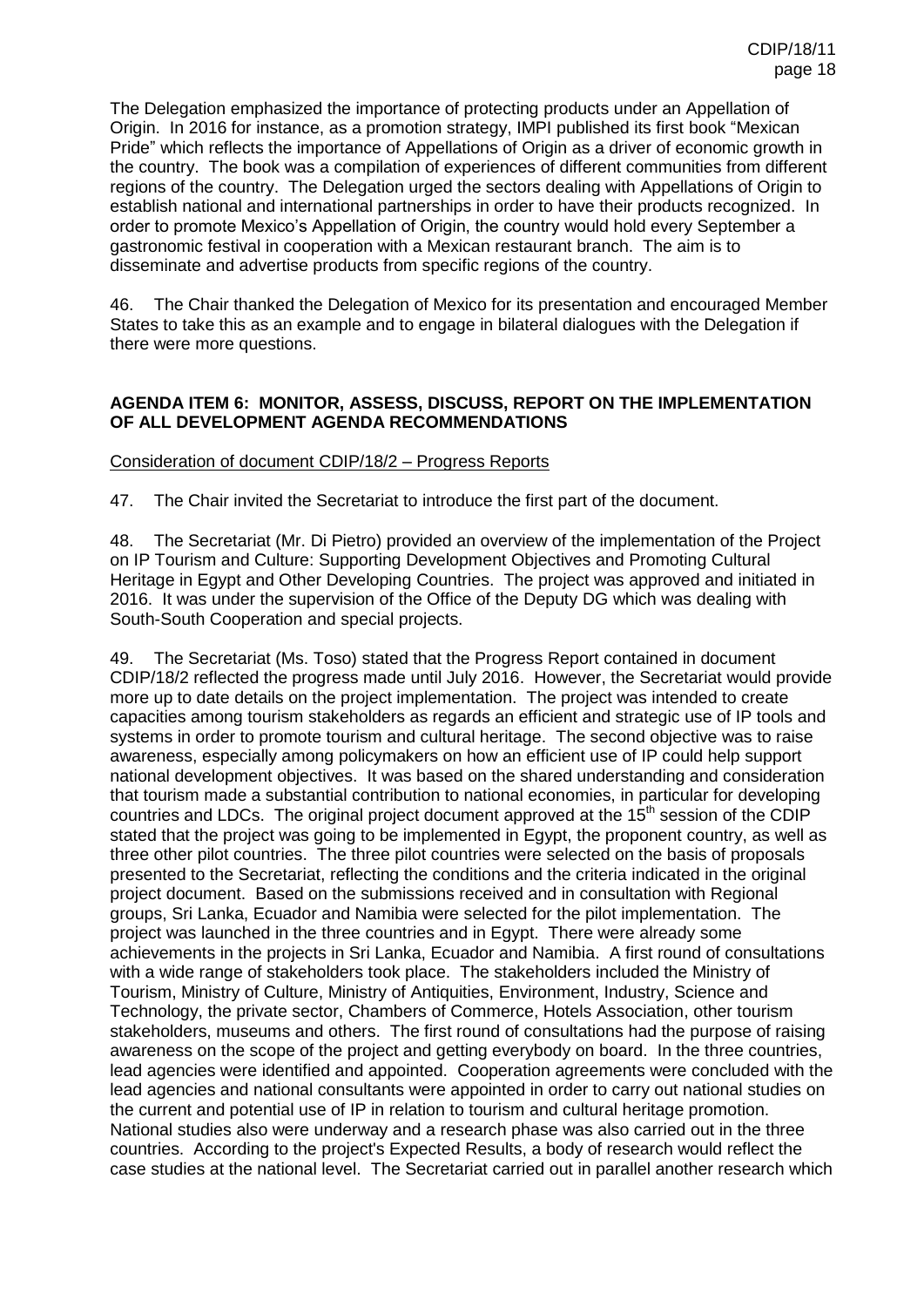was resulting in a compilation of best practices of the use of IP in the context of tourism promotion and cultural heritage promotion on a global level. The research was currently undergoing an internal peer review process and was about to be concluded. It would be distributed to all and not only to the pilot countries. The Secretariat was in the process of planning a series of awareness-raising events and development of teaching and capacity building materials in line with the project requirements. Finally, the Secretariat mentioned that with regard to the last aspect of the project, which was cooperation with other agencies, it reached out to the United Nations World Tourism Organization to seek possible synergies, in particular with regard to the possibility to include the topic of IP in the context of sustainable tourism. That was done with a view to further underlining the role of IP in supporting development goals. It would be done taking into account the various fields of tourism, eco-tourism, cultural tourism, medical tourism, all that would be areas for focused additional research and further awareness-raising and capacity building for tourism stakeholders.

50. The Delegation of Rwanda sought clarification on how the project would assist in promoting tourism and culture; what the countries would be expecting to receive in the ultimate phase of the project, as well as which were the tools used to promote tourism and culture. The Delegation further mentioned that many countries used tourism as a pillar of economic development. The project, however, covered very few countries. The Delegation enquired whether the Secretariat was planning to expand the coverage of countries under that project.

51. The Delegation of China noted the importance of the subject. It suggested that the Secretariat made available on its website the Guide on IP, Tourism and Culture for countries to take reference. It appreciated the outreach of WIPO with the World Tourism Organization and suggested that WIPO approached the United Nations Educational, Scientific and Cultural Organization (UNESCO) and other international agencies on the issues of IP, tourism and culture.

52. The Secretariat (Ms. Toso) mentioned that concrete project results were mentioned in the project outputs contained in the project document. Now that the project was initiated in four countries, the Secretariat had an initial round of consultations with the stakeholders in each country to define a range of priorities with regard to the use of IP in order to be in line with the tourism policy of the particular country or with its cultural heritage promotion. The Secretariat was doing a mapping of various touristic sites, the areas of priority for tourism in the selected countries and a study on how the IP system was used and how it could be better used in order to promote touristic activities. The gaps would be analyzed and a series of recommendations would be made for policymakers and tourism stakeholders in those countries. Based on those recommendations countries would undertake more specific projects. What the project allowed was to have a general picture on how the piloted countries could better benefit from a strategic use of IP in relation with tourism. That did not exist in the participating countries. Therefore, it was something useful for further planning of specific activities. As regards the coverage of the CDIP project, the project would be implemented in the selected four countries. Lessons learned as well as the guide that the Secretariat was preparing would be available for all other countries that might want to propose this type of assistance in a specific context outside the CDIP project. The Secretariat would make available those guides in print and in electronic formats as soon as those were finalized. It would also be made available on the website. The project would continue until the end of 2018. The Secretariat noted that it did not reach out to UNESCO but found it a very useful suggestion. It planned also to reach out to other organizations that could participate as partners in certain aspects of the project implementation.

53. The Secretariat (Mr. Di Pietro) provided some supplementary information about the two main objectives of the project. First was to map the use of IP tools in potential areas of tourism. Second the project was about developing local capacities for policy advice in the field of IP and tourism which could be sent to the public sector and the private sector on how to use IP rights in order to leverage tourism. In addition, to create teaching modules to train stakeholders in the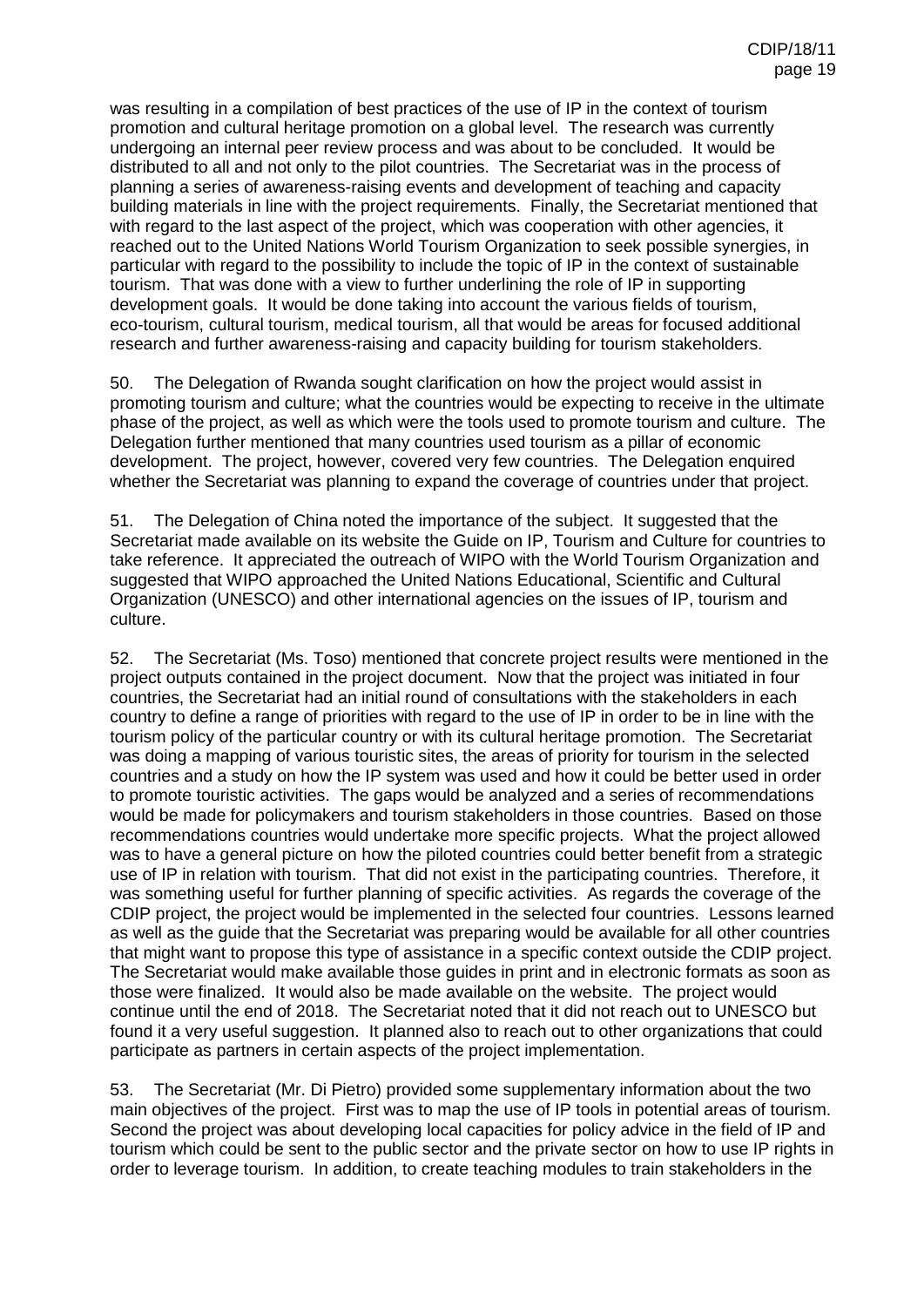field of IP and tourism. Moreover, the Secretariat was planning to develop in coordination with the Academy, a distance learning course on IP and tourism, on the basis of the current guidance that was drafted in the field of IP and tourism. Those were the three elements the Secretariat was trying to provide substantially to the project and allow the four pilot countries to better use the IP system.

54. The Delegation of Ecuador shared what as a pilot country it hoped to achieve through the project. Fundamentally, it wished to map four of its popular Fiestas from the point of view of IP and development. It wished to plan routes for tourism services which would also consider geographical denomination marks, collective marks, patents, traditional knowledge and copyright. The Delegation found important to better coordinate the work of the various institutions involved in heritage issues such as Ministry of Tourism, the IP Institute of Ecuador and the National Heritage Institute.

55. The Chair closed the discussion given that there were no further observations from the floor. He invited the Secretariat to introduce the Progress Report for the project on IP and Socio-Economic Development – Phase II.

56. The Secretariat (Mr. Fink) introduced the report. The project on IP and Socio-Economic Development – Phase II was based on two DA Recommendations 35 and 37. Those Recommendations called on the Secretariat to precisely conduct studies on the linkages between IP protection and social-economic development. It was a follow-up to a phase I of the project implemented between 2010 and 2013, and which was subsequently evaluated. The objectives of phase II were twofold. On one hand, it was to follow up on some of the work that was created in phase I with a view of ensuring its sustainability. On the other, it was to take the work and in particular the methodologies that were developed during the phase I to additional countries. In the course of the past eighteen months the Secretariat had put together the portfolio of new country studies that were outlined in the project Progress Report and largely reflected requests received from Member States to conduct study work, mostly at the national level but also in two cases at the regional level. The Secretariat then provided a brief summary of the current portfolio of country studies. There was a study that was carried out in collaboration with the government of Colombia that consisted of creating a unit record IP Database for economic analysis, but then using the data, to assess recent IP policy initiatives in Colombia. That study was well underway. Another study was on the role of IP in the healthcare sector and broadly defined innovation in the healthcare sector. It faced some initial administrative delays, but was now well underway. There were already some initial outputs of the study and the first workshop foreseen under the project was held at the beginning of September. There was also an ambitious study on the use of industrial designs in the Association of Southeast Asian Nations (ASEAN) region in particular in the Philippines, Thailand and Indonesia. The core element of the study was to conduct a survey of industrial design applicants to better understand how the industrial design system was used in a middle income economy context. A substantial use of the industrial design system as revealed by industrial design filing statistics was seen. A regional project with Central American countries and the Dominican Republic was underway. It sought to construct IP statistics Database focusing on trademarks, patents, industrial design rights and using that Database to study the regional use of IP. Thanks to the collaboration with all the countries that participated in the project, the Secretariat received all the unit record databases and did some initial technical work that was presented at a workshop on the sidelines of the General Assembly in early October. Uganda was one of the LDCs which were part of the portfolio. Its project would focus on the role of IP on agri-based industries in Uganda and among other elements, the study looked at identifying business, technical and institutional constraints that limited or otherwise diluted the impact of agricultural research and development innovation and technology diffusion in the Ugandan agricultural sector. Two more projects were prepared and their implementation was about to start soon. One was a new multi-country study on the role of IP in the mining sector. The other was a follow-up study in Chile that would be built on a relatively ambitious data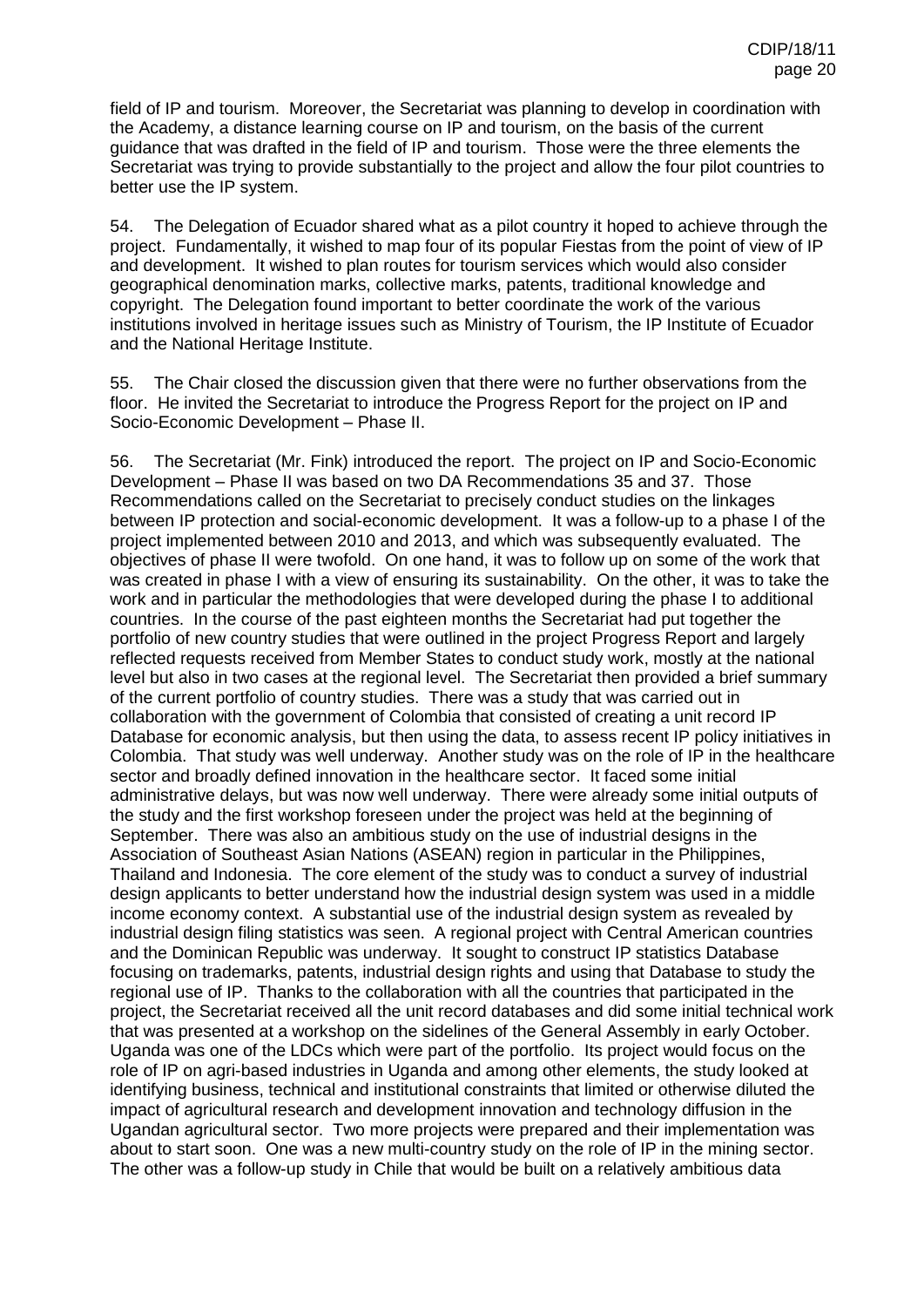gathering exercise that, for the first time, bridged IP registries data with microdata that existed at the statistical institute. That was a relatively small study that would build on the work that was developed during the phase I of the project. Overall, the Secretariat had made good progress with all the studies. As previously mentioned, the studies were well underway and some first study outputs would be presented to the following session of the CDIP. The project timetable was delayed mainly due to the recruitment process for the project officer. Ms. Maryam Zehtabchi, the Project Officer for the project, was introduced. The Secretariat hoped to complete all the projects as timely as possible, adding that it might request to extend the project by six months, but would do so only the following year when it had a clearer idea about the time needed.

57. The Delegation of Turkey, speaking in its national capacity, expressed its strong belief that under the Chair's able leadership the Committee would produce successful outcomes at the end of the session. The Delegation attached great importance to the phase – II of the project, as a follow-up of phase I completed at the end of 2013. In WIPO committees, particularly within PBC, the work undertaken by the Office of the Chief Economist was followed with great interest and appreciation. A wider use of the results attained and lessons learned was encouraged and therefore various tools, particularly including better outreach mechanisms for other interested countries on such studies might be developed further.

58. The Delegation of the United States of America enquired about the plan for releasing the seven studies and whether those would be released in a staggered manner to allow Member States to read and digest their content.

59. The Delegation of Chile, speaking in its national capacity, stated that Chile had a very positive experience with the project. The inclusion of development aspect at the local level had been closely linked to WIPO's DA. WIPO Technical Assistance as well as the project carried out in Chile were excellent tools for capacity building which made it possible to include the development aspect. The socio-economic development was linked to the reality of every country concerned. The projects which the country appreciated the most were those where it sought to understand how different phenomena linked to development could serve as a reference for other countries in similar circumstances. The Delegation expressed its hope that through those results Chile would be able to share its experience with other countries in the region. It believed that the follow-up study in Chile which would look upon the rights of corporations would be welcomed by the various stakeholders involved and would be a major contribution at the time when public policy decisions were to be made. Finally, the Delegation wished to reiterate its interest in the new multinational study on the role of IP in the mining sector. Chile was a country where that sector was of greatest importance and its development was closely linked to that of the country as a whole. According to figures from Chile's Institute of IP, that particular sector was one of the principle applicants for IP registrations. Consequently, the Delegation believed its experience was a very useful one and it was happy to share it through that study.

60. The Delegation of Brazil reiterated its confidence in the work of the Economic and Statistic Division. Brazil participated in the phase I of this project and had excellent results and very positive experience. There were two DA Recommendations implemented through the project. It also helped countries to address their peculiarities by improving their knowledge about their national capacities and possibilities. The Delegation enquired whether there were more studies envisioned under the project or if it required additional funds or additional time for its implementation in addition to the two items mentioned on page 11.

61. The Delegation of China believed it was very important to enhance the study on the relationship between the IP and socio-economic development. It appreciated the hard work and achievements of the Chief Economist and his team during the phase I of the project. It expressed high expectations as regards to the phase II of the project.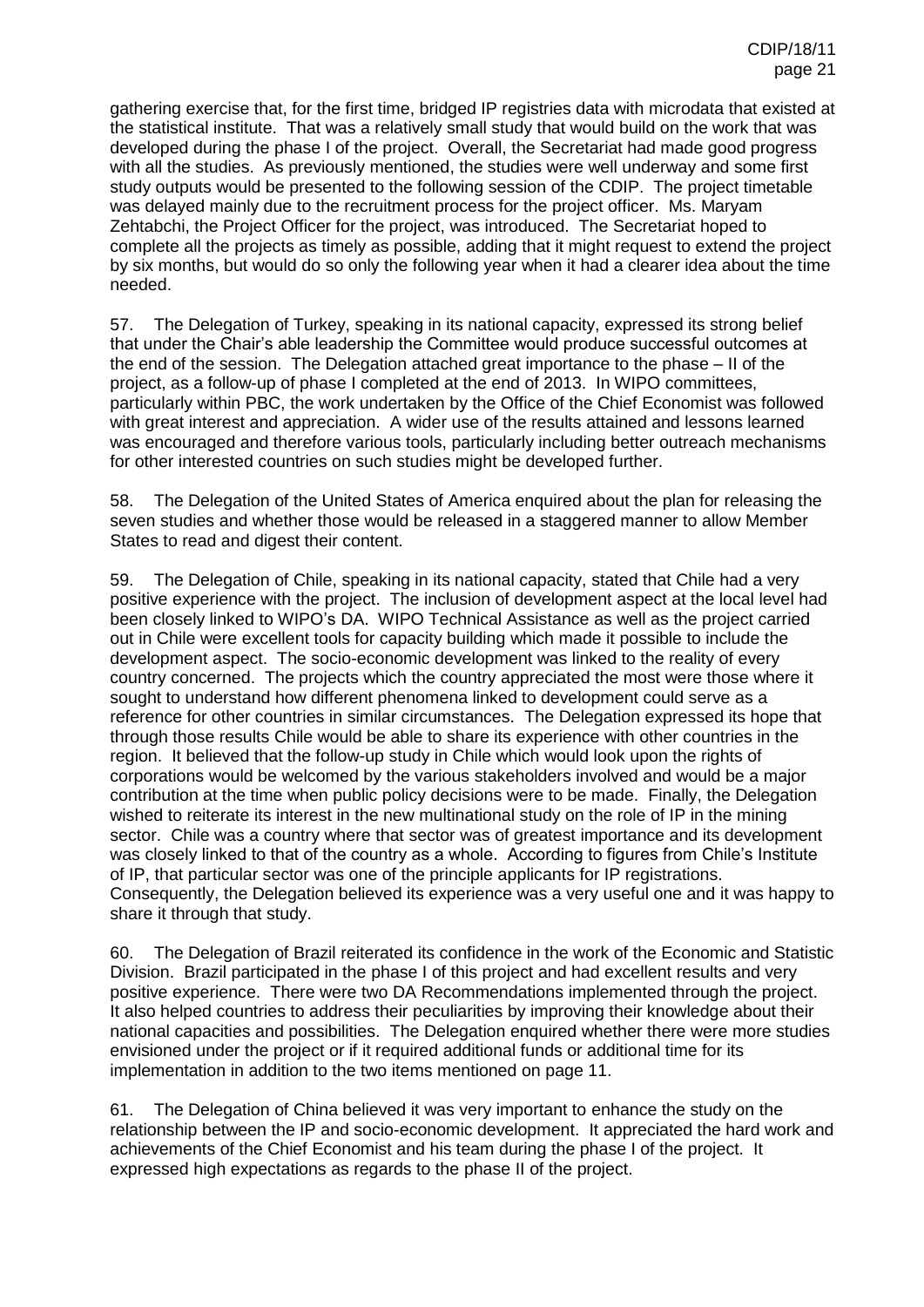62. The Delegation of Uganda expressed the appreciation of its Government to WIPO for implementing the project in Uganda. That project would go a long way in contributing to the achieving of SDGs which spoke about ending hunger, achieving food security, improving nutrition and promoting sustainable agriculture by increasing agricultural production. Agriculture was the backbone of Uganda's economy, contributing up to 37 per cent to its gross domestic product. Increasing productivity of the agriculture sector depended, amongst others, on enhancing the market access of agricultural products, adopting appropriate technologies and tools in production, storage, transportation and distribution of such products. Therefore, agriculture research and development would play a vital role in securing the value of agricultural products. On the other hand, high standards of inventions relating to the agricultural sector were barriers to investment necessary for enhancing Uganda's agricultural productivity. WIPO's cooperation and capacity building programs, especially regarding LDCs should be tailored to reflect the development priorities and economic background of these countries. Particular emphasis should be paid to the use of flexibilities in the legal framework that allowed for policy space for countries to develop their agriculture industry. The Delegation looked forward to the launch of the project and reiterated its country's commitment to full engagement with WIPO to ensure that its implementation was successful.

63. The Secretariat (Mr. Fink) referring to the comments made by the Delegation of the United States of America noted that the Secretariat would like to make the studies publicly available as soon as those were ready, mindful of the fact that the Secretariat engaged in substantive review of the studies. There was a peer review mechanism in place for all of the studies. The Secretariat noted that the bunching of publication would happen towards the end of the project. It was natural given that it was a project with limited time horizon. On the other hand, the projects were not running exactly in parallel. Some started earlier, some a bit later. The Secretariat would make them available to the Committee as soon as they were finalized. It further mentioned that at that point it was difficult to accept additional major studies given the available resources and especially human resources. However, if the studies were smaller, it could take it into consideration. The Secretariat received a good number of studies and it would not decline any other request. The original project proposal included a mechanism to prioritize in case there were too many requests for study work. The Secretariat never used that mechanism. However at that point it had quite an ambitious portfolio of country studies. It did not want to over commit for the fear that it would compromise the quality and timeliness of the existing studies that it was committed to. Nevertheless if there was any interest, the Secretariat was open to discuss it in concrete terms.

64. The Chair closed the discussion on the project given that there were no further observations from the floor. He then invited the Secretariat to introduce the Progress Report on the project on Capacity-Building in the Use of Appropriate Technology Specific Technical and Scientific Information as a Solution for Identified Development Challenges – Phase II.

65. The Secretariat (Mr. Shenkoru) introduced the Progress Report. Phase II was the continuation of the phase I of the project on Capacity-Building in the Use of Appropriate Technology Specific Technical and Scientific Information as a Solution for Identified Development Challenges and was undertaken in three LDCs. As indicated in document CDIP/18/2, a number of activities had been undertaken in the selected countries and these activities included the establishment of the National Expert Group and the National Multistakeholders Group. National and international experts were appointed in the selected countries for the project implementation and a number of trainings in the areas of technological capacity building had been undertaken in the beneficiary countries. In addition, there was some information which was not included in the project document. That information was very pertinent for the project and included a number of areas of need identified in the beneficiary countries. In Rwanda two areas of need were identified. One was water distillation to provide clean water in the community. The second was aqua farming focusing on the production of fish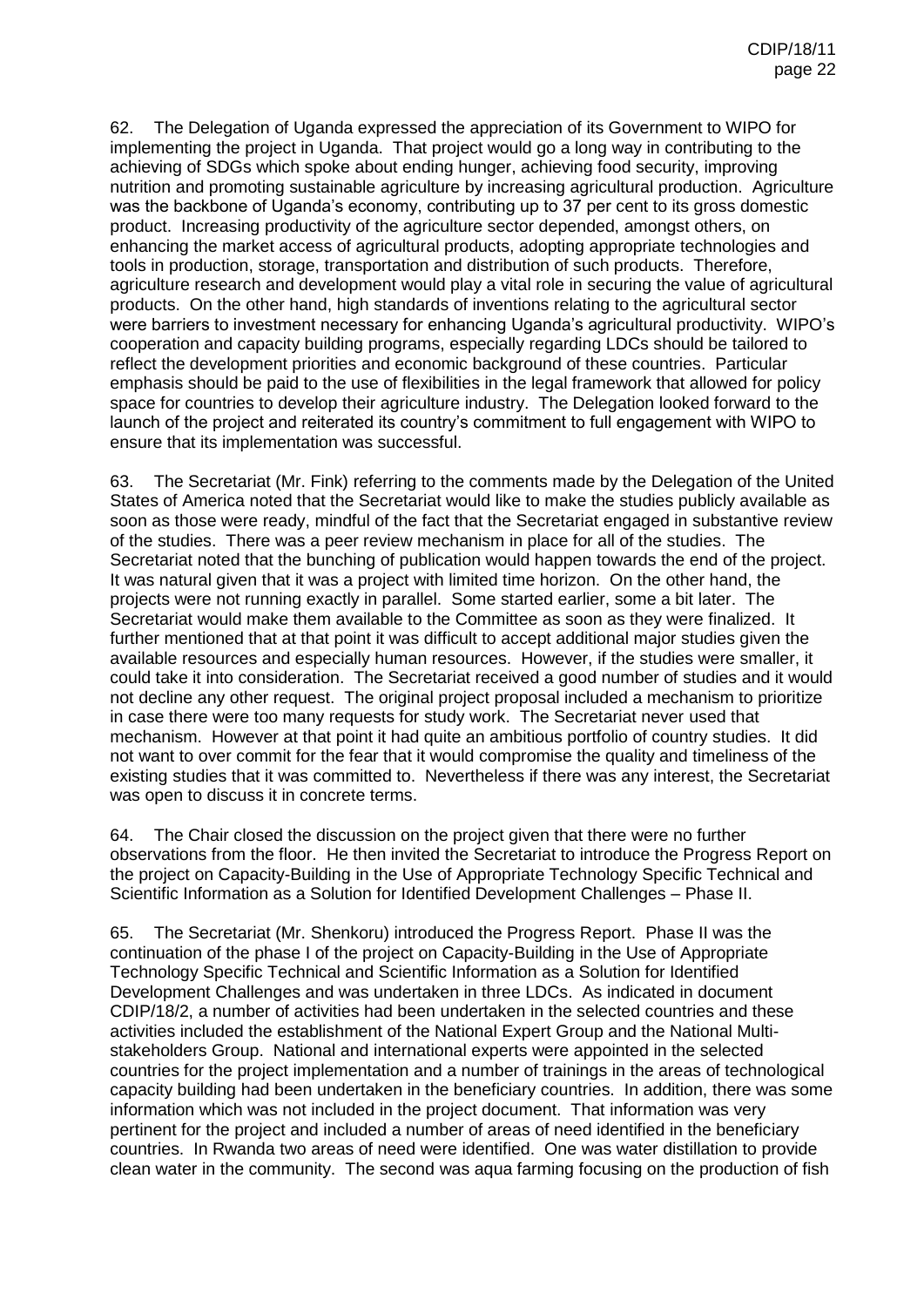breeding to provide nutritious food for the community. Two other areas of needs were identified in the United Republic of Tanzania. The first was the processing of seaweeds extraction of carrageenan from seaweeds for small scale production for community use. The second important need area included production of fish feeds for aqua culture for small scale community fish farmers. In the third beneficiary country Ethiopia, two areas of need were also identified. The first need area was a solar coffee drier to reduce post-harvest losses and to improve the quality of coffee for the community farmers or small scale farmers. The second important area dealt with the production of poultry feed from agri-industrial byproducts focusing on traditional and alternative feed ingredients to enhance chicken productivity. Those were the six need areas identified by the National Experts groups which were established following the launch of the project. The National Experts groups forwarded their request for the appropriate technology which would satisfy the need areas. The Secretariat had also started its work in identification of the appropriate information which would be reported back to the National Experts groups according to its findings. The work in that area was undertaken. The solution would be forwarded to the users which would start again the process of adaptation and implementation of the technology for the benefit of the community.

66. The Delegation of the Dominican Republic mentioned that it had held an appropriate technology competition on January 1, in Latin America with the support of WIPO and the Korean Intellectual Property Office (KIPO). It sought to ensure that developing countries and LDCs were guided to find the best solutions to access technologies for communities but also provided technical assistance to find solutions to issues by using patents. The Delegation noted that the necessary issues were related to the environment and it involved the community in the manufacture and maintenance processes. The Dominican Republic's experience was particularly successful and beneficial. It limited the scope of agri industry because that was a very important sector for the country's economy and it was in line with the sectors already mentioned. Given its experience in the area which had led to more projects and patents and further knowledge of IP, the Delegation expressed its availability to work on the issues raised.

67. The Delegation of Rwanda stated this was one of the best technical assistance programs for problem-solving. It was extremely important to identify areas where technology was lacking and to find the technology to support the implementation. The process was very smooth. The national processes were done successfully with the identification of National Experts and National Multi-Stakeholder groups. National experts as well as the international experts further identified the technology which was needed and the training activities undertaken in the field of technological capacity building. Finally, it was the identification of the two areas where technology was needed, the water distillation and aqua farming. The Delegation thanked the DG of WIPO through the Project Manager for the project implementation. Rwanda looked forward to continue benefiting from such projects aiming at solving problems on the ground. It highlighted the importance of hosting the interregional training program for the use of IP in economic growth and development. Rwanda was honored to host the city officials from fifteen LDCs under the assistance of the Swedish Government and WIPO, where delegates from universities, research centers, Ministry of Science and Technology, agricultural activities, and trade met to discuss how to put together synergies between IP, science and development.

68. The Secretariat (Mr. Shenkoru) expressed its recognition for Member States' appreciation for undertaking the project on the basis of the needs analysis. It would serve the development purposes of communities and at large, the countries. The Secretariat also thanked the Delegation of the Dominican Republic for sharing its experience and other delegations that took the floor.

69. The Chair closed the discussion on the project given that there were no further observations from the floor. He then invited the Secretariat to introduce the Progress Report on the project on Cooperation on Development and IP Rights Education and Professional Training with Judicial Training Institutions in Developing and Least Developed Countries.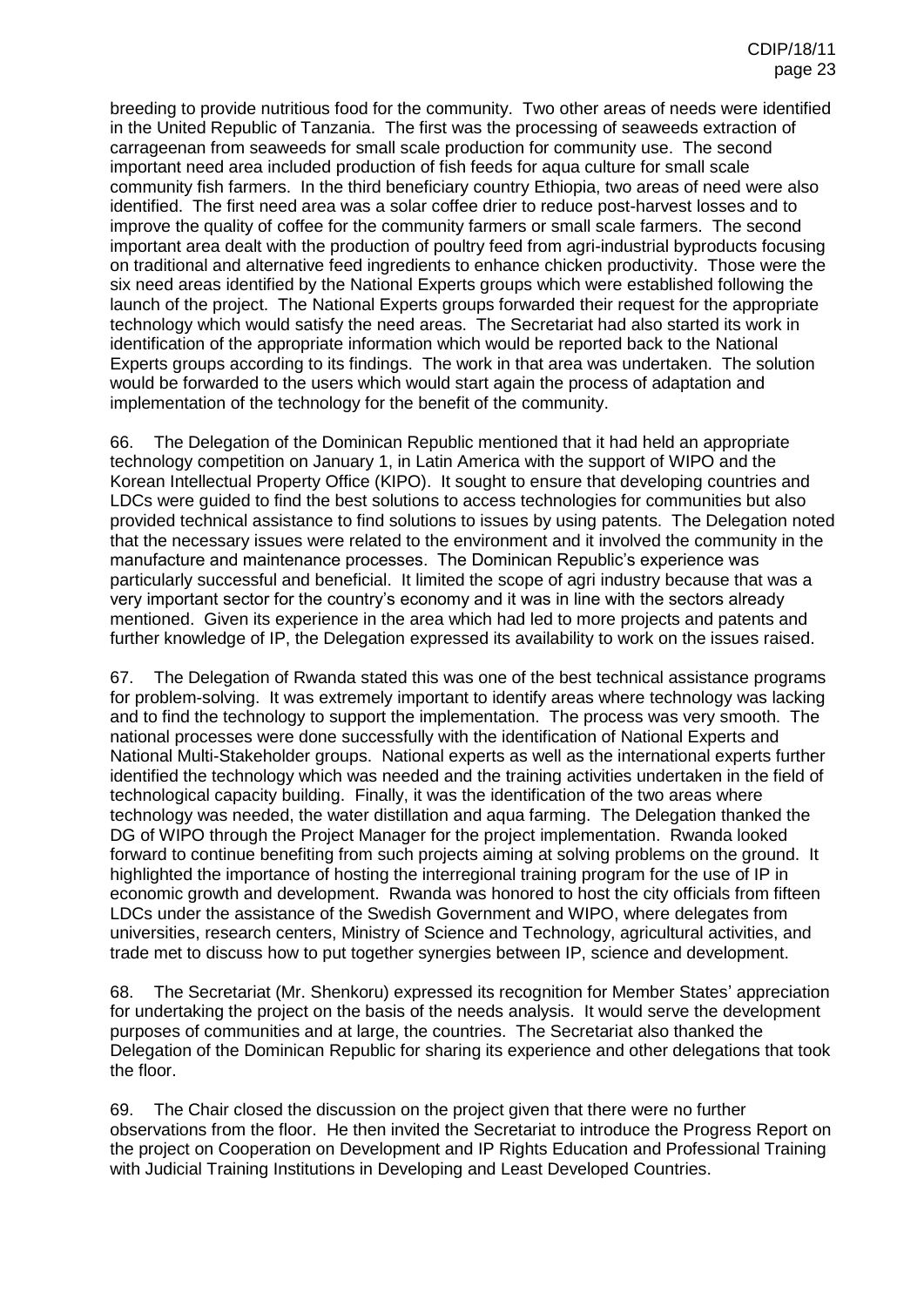70. The Secretariat (Mr. Bdioui) stated that the project intended to contribute to the implementation of DA Recommendations 3, 10 and 45. It sought to provide technical and professional assistance to judicial training institutions in developing countries and LDCs in order to help them educate efficiently and effectively IPR disputes in a manner which ensured coherence with the identified development needs and priorities of the beneficiary countries. Four pilot countries were selected, namely, Costa Rica, Lebanon, Nepal and Nigeria. Those countries represented respectively Latin America and the Caribbean region, the Arab region, Asia and the Pacific and Africa. Nepal also represented the Group of LDCs. It thanked the regional coordinators for their support in facilitating the selection process and the selected countries for their contributions and cooperation. The selection process was finalized in July 2016 and therefore, the project implementation started on July 15, 2016. From the date of the publication of the document CDIP/18/2, which was July 2016, the Secretariat had established close contacts with the pilot countries, organized briefing sessions and sent the surveys for needs assessment to the beneficiary countries. The project was still at its inception stage.

71. The Delegation of Nigeria, speaking in its national capacity, stated that it was one of the pilot beneficiary countries. The project was in the process of establishing focal points and awaiting feedback on surveys and conducting needs assessment. To ensure efficient and effective implementation of that project, the Delegation hoped that selected stakeholders from the judiciary in the country would benefit from the project. It expressed its full engagement to ensure a timely, balanced and successful implementation of the project.

72. The Delegation of Ethiopia supported the statement made by the Delegation of Nigeria, on behalf of the African Group in its previous statement. It believed that IP was a significant tool for socio-economic development in Africa. It welcomed the DG's support in the implementation of the DA. The DA was important in contributing to the successful achievement of the second fiveyear growth and transformation plan of Ethiopia. It was grateful to benefit from it and the current project aimed at contributing to the national capacity building of Ethiopia in developing technological capacity in the identified national development needs through the use of technical and scientific information. In that regard, the Delegation commended the close follow-up with the project management team. The project recognized the progress and key milestones which included consultations with the National Experts Group and the completed identification of the two priority needs. The Delegation affirmed continuity of its commitment while WIPO was undertaking its part of the project. It hoped that the positive results of the project would be endorsed by Member States. That would allow Ethiopia to benefit from the completion of the project in the appropriate framework which would enable the implementation of the business plan in cooperation with WIPO. It reiterated Ethiopia's commitments to work closely with WIPO and expressed its confidence in the Organization's support which was critical for achieving development.

73. The Delegation of China noted in the report that to mitigate the challenges of Internet speed in some cases, it was proposed that WIPO ensured print publishing of the judges' IP toolkits. It endorsed that approach. However for benefiting a wider public, while producing IPR toolkits for judges, the Delegation believed it should be considered making available those important training materials on the WIPO's official sites.

74. The Delegation of Brazil deemed it was a very important to have an improvement of institutional capacity and of knowledge by local authorities in developing countries. While it was too early to have specific points and information available on the project, the Delegation reiterated its view that the CDIP projects must necessarily focus on development as a driver of its activities. WIPO already offered a range of tools useful for the promotion of regular training on IP. The value added by the CDIP project was that it took into account development oriented aspects such as those mentioned in the three recommendations that the project was implementing.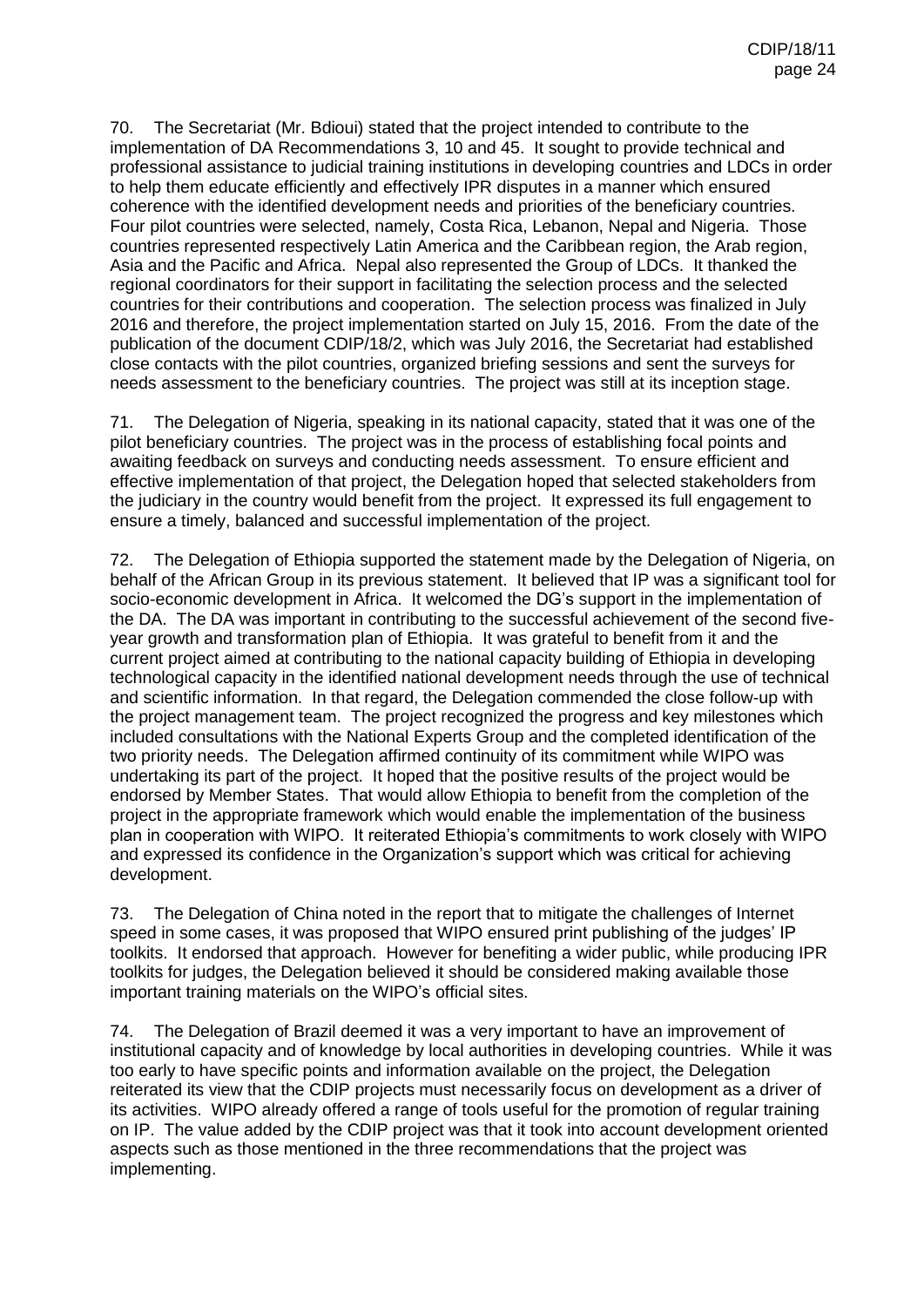75. The Delegation of Nigeria, speaking in its national capacity, reiterated that during the implementation of the project there was need to publish any information related to it, done with the full support of the beneficiary countries. It also noted that the work of the judiciary was inherently confidential and could be very delicate.

76. The Secretariat (Mr. Bdioui) mentioned that as the project was still at an initial stage, focal points were to be identified and national consultants needed to be selected in coordination with beneficiary countries, as well as the collected feedback on the survey that was already sent. The feedback would be analyzed as well as the contributions from the beneficiary countries. The Secretariat would also undertake visits in those countries. It also noted that it would make the document publicly available on the website. For other documents, however, on sensitive elements or items which could be developed, it would need the validation and authorization of the beneficiary countries. It would be national governments who would decide whether the document, project, activity or any other information should be made available on the WIPO's website. The Secretariat confirmed that the main objective of the CDIP was to focus on development and even the project title mentioned "development and IP". Therefore, there was no doubt that the project would be focused on development.

77. The Chair closed the discussion on the project given that there were no further observations from the floor. He then invited the Secretariat to introduce the Progress Report on the Project on the Use of Information in the Public Domain for Economic Development.

78. The Secretariat (Mr. Czajkowski) stated that the project was approved during the  $17<sup>th</sup>$ session of the CDIP. It aimed at supplementing the existing technology and innovation support centers by adding new services and tools to those that were currently provided. It allowed not only to identify inventions in the public domain but also to support inventors, researchers, and entrepreneurs in using this information to generate new research outputs and products and thereby contributing to a more effective exploitation and use of inventions in the public domain as a source for generating local knowledge and local innovation and, increasing the absorptive capacity of developing countries and LDCs in adaptation and assimilation of different technologies. Since the approval of the project in April 2016, the Secretariat has recruited an Associate Program Officer to coordinate project activities, and particularly the output of the external consultants. The external consultants would comprise two lead subject matter experts to coordinate and revise the drafting of the two guides. One guide would be on identifying inventions in the public domain, and one on using and exploiting inventions in the public domain. It also recruited five Associate Subject Matter Experts to draft specific chapters of those practical guides. Three of them were drafting the guide on identifying inventions in the public domain. One of the Associate Subject Matter Experts would write a chapter on identifying patent information needs of users. Another one would draft chapters on patent databases and freedom to operate searches and one on reading claims and legal status information. Two other Associate Subject Matter Experts would draft chapters for the guide on using inventions in the public domain; one on product development and another on product designs. All the Lead and Associate Subject Matter Experts had now been recruited and had started working on their respective assignments. The Secretariat also recruited a contractor to develop new features and improvements to the patent register portal which would give indications of legal status. The project was very much on schedule. The first draft of the guidelines was expected to be ready by December 2016. That would be the draft submitted by the Associate Subject Matter Experts. The first draft would then be reviewed and completed by the Lead Subject Matter Experts by the end of January 2017. It expected the pilot country phase to begin in April 2017, and then the compilation and editing of the various country cases would begin in October 2017. The final versions of the guides were expected to be ready by the end of the following year.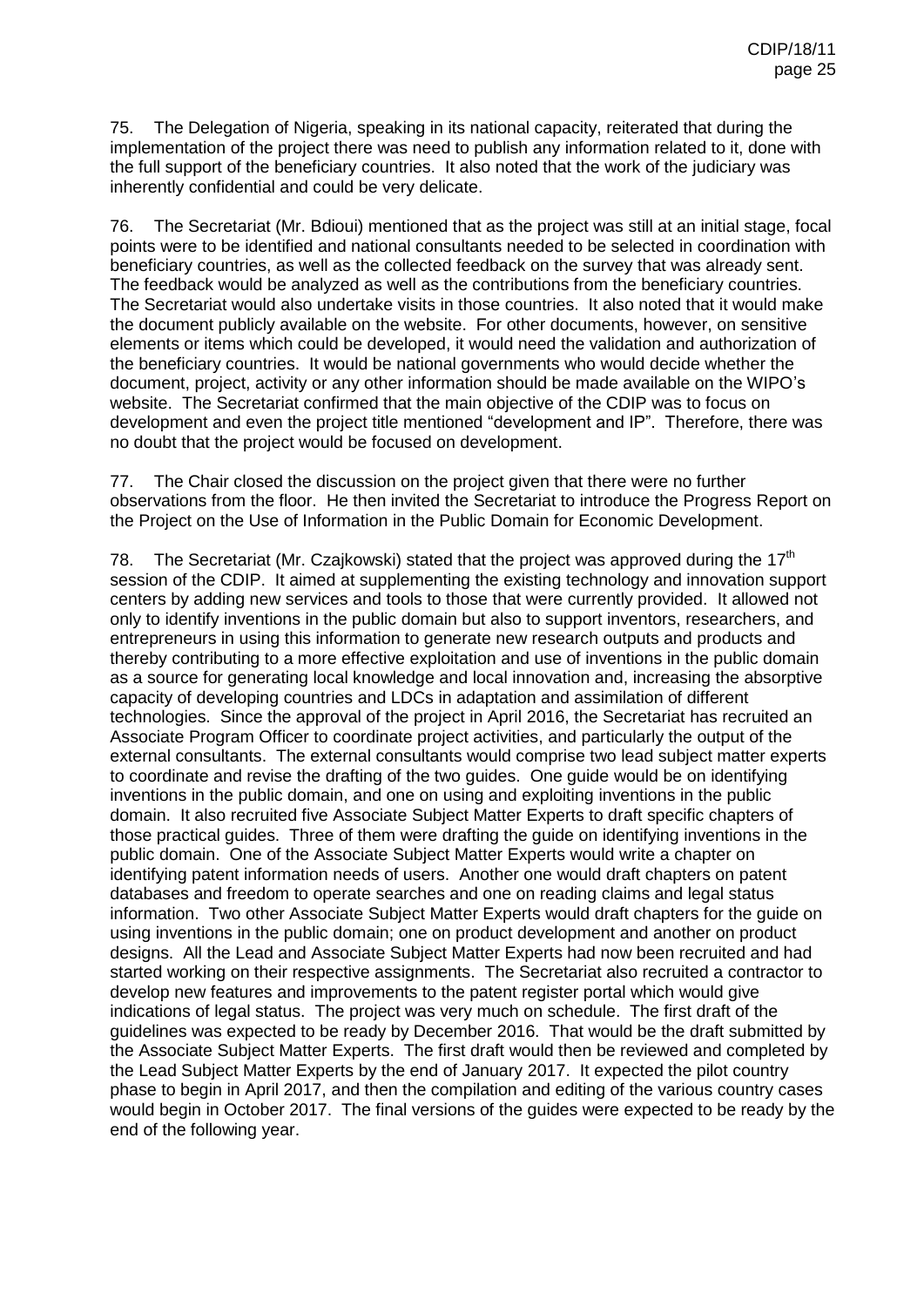79. The Delegation of the Dominican Republic noted that it was currently promoting the use of innovation in the public domain for economic development through the TISCs. The Delegation stated it unfortunately had insufficient databases as to the legal status of inventions. It was therefore rather difficult to have access to that information or to promote its use among inventors and researchers. The Delegation supported the project. It was of the greatest importance and it hoped to see positive results. It showed its interest to know what strategy would be used in order to identify the technology in the public domain since in the majority of countries that information was not available. The Delegation further enquired about the countries involved in the project.

80. The Delegation of China believed that the project would help to improve the existing and future TISCs services and enhance the capacity of inventors in developing countries and LDCs to innovate and absorb various technologies. The Delegation therefore suggested that WIPO should take measures to ensure real results in the project development during the next three years. In addition, the Delegation noticed that Annex 5, page 2, mentioned Guides on the Identification and Use of Inventions in Public Domain in French and Spanish, instead of what was decided at the previous session, to make the two guides available in all six UN official languages.

81. The Chair expressing the views of his own country agreed with the statements made by the Delegation of China, adding that the proper use of official languages in the work and in sessions was a sensitive matter for Peru as well.

82. The Secretariat (Mr. Czajkowski) addressed the question on the strategy used to identify inventions in the public domain for countries and to see their legal status in those countries. It was true that the information was difficult to find. The first step to addressing that issue was in the guidelines. One of the chapters in the guide on identifying inventions would be about all of the different databases available; what was available as far as legal status and also the technical ways of carrying out freedom to operate searches - anything that was relevant and practical in identifying what was the legal status of a particular patent in a particular country. In parallel, the project was developing and upgrading the patent portal, which gave information for each country on the legal status in concerned countries. That was being developed further so as to be as indicative as possible to find information for each particular country so that anyone who was interested in finding the legal status for a particular country knew what the situation in that country was. The patent register portal however would not give legal status information. That always resided with the national office but it would indicate what could be found for many countries. The Secretariat further noted that at the moment there were no countries selected for the project. The Secretariat was open to receive requests from all Member States when it moved into the pilot country phase. It had already received some expressions of interest and it would consider them. It would consider about six countries for pilot projects. As for the translation of the Guides, the Secretariat regretted the fact that the Committee had incorrect information before it and informed that as decided, they would be translated into all UN languages. That was foreseen for the beginning of 2018. It therefore assured that all guides would be translated in all six UN languages as agreed.

83. The Chair closed the discussion on the project given that there were no further observations from the floor. He then invited the Secretariat to introduce the Progress Report on the project on Strengthening and Development of the Audiovisual Sector in Burkina Faso and Certain African Countries – Phase II.

84. The Secretariat (Ms. Croella) stated that the project was based on Recommendations 1, 2, 4 and 10 of the WIPO DA. The main objective of the project was to support the development of the African audiovisual sector through capacity building and to increase the understanding and use of the copyright system in the key stages of financing, production and exploitation of audiovisual works. It was based on the proposal made by the Delegation of Burkina Faso which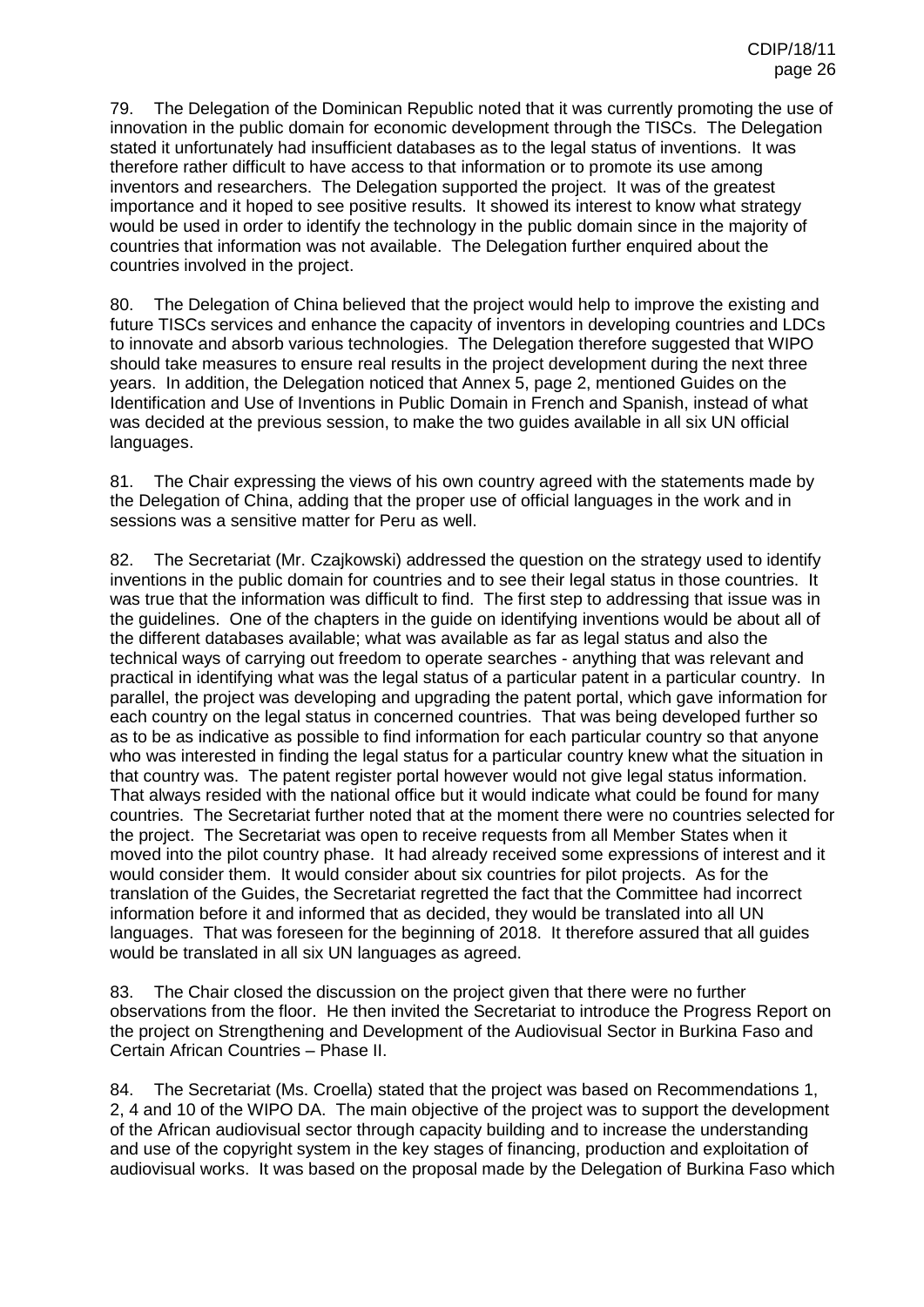was developed by the WIPO Secretariat in cooperation with the said Delegation and approved by the CDIP at its 9<sup>th</sup> session. The project included three pilot countries, Burkina Faso, Kenya and Senegal. Phase I of the project was implemented from 2013 to 2015 and evaluated subsequently. Phase II of the project was approved by the CDIP at its  $17<sup>th</sup>$  session, together with the extension of the project to two additional countries, namely, Morocco and Cote d'Ivoire. Phase II was constructed as a continuation of phase I, which built on the positive momentum achieved in building awareness on the benefits of IP for the audiovisual sector. It complemented the efforts to accelerate the use of the IP system through more focused activities. The project was implemented in the context of rapid evolution and growth of the audiovisual sector in Africa, which was related to the impact of the ongoing transition to digital terrestrial television. That switchover had major consequences as regards the number of available broadcasting channels which was increasing very rapidly and also in terms of new content rules for these broadcasters who were faced with new obligations to comply with local content quotas of sometimes around 50 to 70 per cent of local programming. The new technological context brought some significant opportunities to stimulate the local field and audiovisual economy as the sector was both income generating if properly developed and also able to help countries to achieve their development goals. The Secretariat referred to the updates on the activities that had been implemented. At that stage, the project management was able to liaise with each of the beneficiary countries to confirm their support to the implementation process and started designing work plans. The implementation of phase II would continue to be country-specific and based on close cooperation between the WIPO project management and focal point which was designated by each country. That cooperation had proven very instrumental at every step of the implementation of phase I to anticipate the country's needs in a rapidly evolving environment and to design appropriate activities. The WIPO project management team was able to secure, after some delays for administrative reasons, a part-time staff with some proven experience, including in project management, who had started to provide the administrative support. The WIPO project management team was also undertaking consultation with the beneficiary countries to define country projects and activities. Several professional training and capacity building activities, which were in an organizational and preparatory phase for implementation as of December 2016, had been already agreed. Another major component of the project was the development of a professional online training to contribute to the development of durable local capacity. A distance learning project on copyright for film professionals was under development under phase I. It was developed by a team of international and African experts in cooperation with the WIPO Academy. To date, around ten specific modules were drafted covering the various stages of the audiovisual exploitation from development to financing. That project activity could be considered as work in progress. The content of the distance learning would be further consolidated and developed over the entire duration of the phase II, to take into account the input of the capacity building activities that would be conducted in the countries. The Secretariat believed that approach would be able to take into account, to a large extent, the challenges and opportunities faced by African countries and to tailor the distance learning program to local realities, existing legal traditions, while ensuring that African film professionals could be exposed to international best practices in the global audiovisual markets. In relation to these reporting frameworks and management components of the project some initial steps had already been initiated in relation to activities in the area of management of rights. Some on-site training activities had taken place for the beneficiaries of Cote d'Ivoire and Senegal who had been following some study visits both in France and in Algeria at the Algerian Copyright Office. The Secretariat thanked the Algerian Copyright Office for hosting the training activities. At the request of the Kenya Copyright Board and in cooperation with the Kenya Film Commission, a copyright handbook for film industry professionals was developed and printed. The project also continued to provide some support to the government of Senegal for the finalization of its draft communication bill to ensure its adequacy with copyright law and principles. Currently the Secretariat was also working on a webpage for the project, which would provide regular updates on project development. The implementation of phase II was still at an early stage. It was expected that the project would be implemented in accordance with the approved timeline. The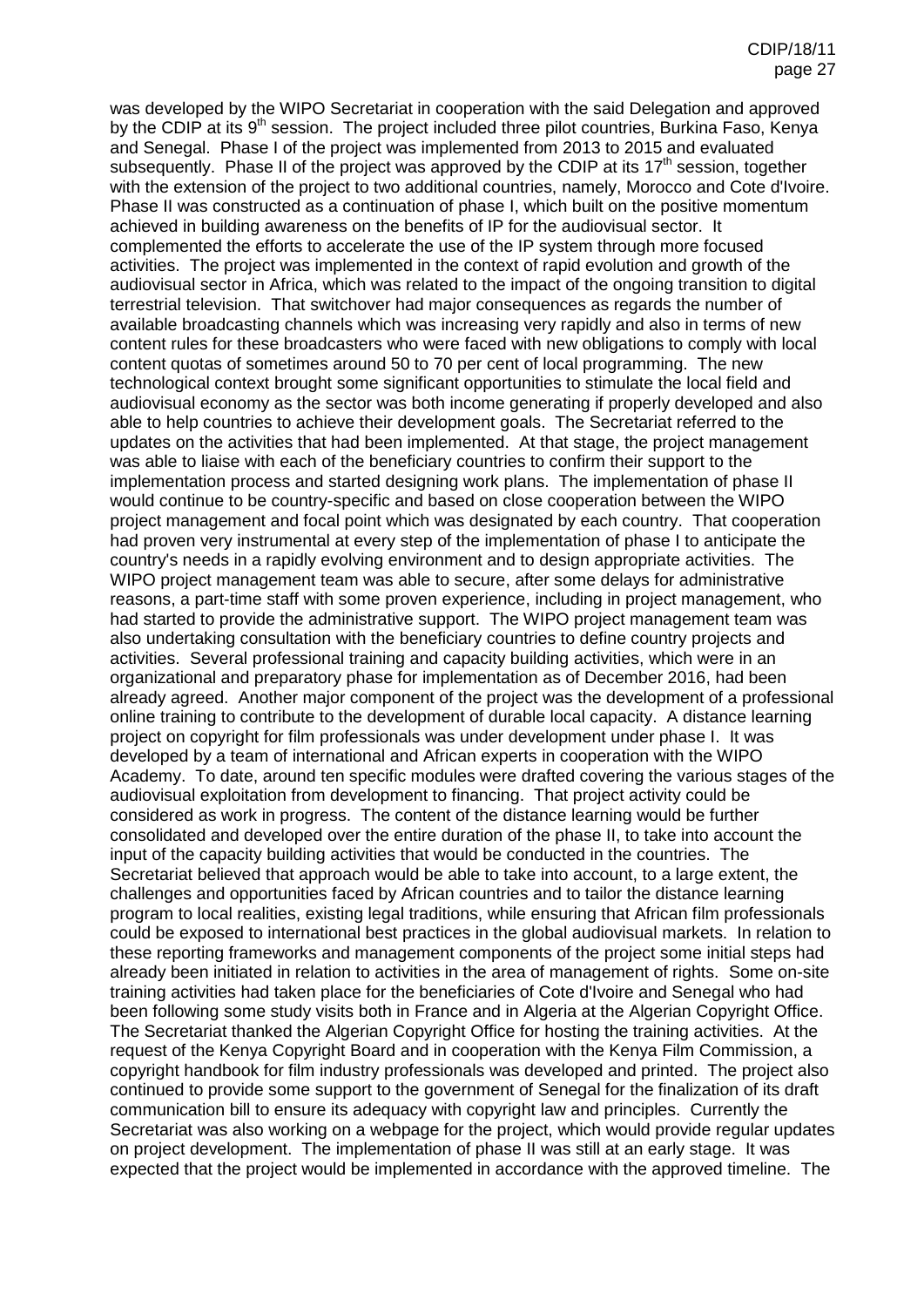Secretariat thanked the delegations of Burkina Faso, Senegal, Morocco, Cote d'Ivoire and Kenya for their cooperation and their leadership in driving the implementation of the project to success.

85. The Chair closed the discussion on the project given that there were no further observations from the floor. He turned to the completion reports and invited the Secretariat to introduce the completion report of the project on Pilot Project on Intellectual Property and Design Management for Business Development in Developing countries and the LDCs.

86. The Secretariat (Mr. Baloch) noted that during the previous session of CDIP, while reading out the future work for the current session, the Secretariat had mentioned that it would have an Evaluation Report on the Pilot Project on IP and Design Management for Business Development in Developing Countries and the LDCs. In the report contained in document CDIP/18/2, on page 11, Annex VII, there was a reference to document number 18/8 as the evaluation report of the project. Regrettably, the Evaluation Report could not be finalized. An external consultant was hired, who at a rather late stage informed the Secretariat that because of some personal reasons, she was unable to complete that task. The evaluation report therefore would be presented at the next session of the CDIP. The document number 18/8 was now attributed to another document which was entitled Description of the Contribution of Development WIPO Bodies.

87. The Secretariat (Ms. Zarraga) introduced the completion report. Member States adopted at the  $12<sup>th</sup>$  session of the CDIP a proposal from the Republic of Korea for a new pilot project on IP and Design Management for business developments in developing countries and the LDCs. The Secretariat had conducted the project from May 2014 to May 2016 in Argentina and Morocco, working in close collaboration with the National Institute of Industrial Property in Argentina, and with the Moroccan Office of Industrial and Commercial Property NPIC. Dedicated national programs were set up for implementation of the projects in Argentina and Morocco. Considering the importance of capitalizing on the undeniable value that design intensive companies could bring to their economies, the pilot intervention was designed with the holistic and integrative approach, ensuring that all elements of the project were aligned, coherent and fully coordinated among all relevant stakeholders. The project combined a wide range of skills and a network approach bringing together public and private entities to promote design-led strategies supported by the use of IP, to unlock countries' potential in design. The intervention worked on two levels. At the institutional level both countries received support to develop and implement a national design protection strategy to provide integrated IP related services, responsive to the needs of the business community. At the beneficiary level, the project worked directly with design incentive SMEs, with the support of National Experts to develop tailor made IP strategies. Advice focused on how best to strategically use and protect design to leverage the valuable assets on the target local and global markets. Support was also provided in the IP application process. A set of methodologies and tools were developed by the project to support SMEs in developing design led strategies supported by the use of IP rights. The project established in each country a national Steering Committee involving at an early stage, local governments, associations, export partners, Chambers of Commerce, universities and schools. In 2015, a project charter or constitutive act was signed in both countries to reinforce institutional partners' engagement and contribution to each country program and shared goal of investing in nationwide innovation through design and IP protection. For example, a design school in Morocco, a member of the Steering Committee, announced it would create an IP course for its students. In Argentina, public and private actors signed a designer Constitutive Act on April 7, 2015, in the presence of the Minister of Industry, who actively supported the project and opened two project events covered by the media. At the beginning of the project, feasibility studies were carried out in both countries and included questions addressed to the Lead Agencies, reaching out to more than 2,000 SMEs to assess their needs, expectations and interest in the project. Further to an outreach to more than 3,000 SMEs following a rigorous process, 68 beneficiaries' SMEs were selected among which 42 in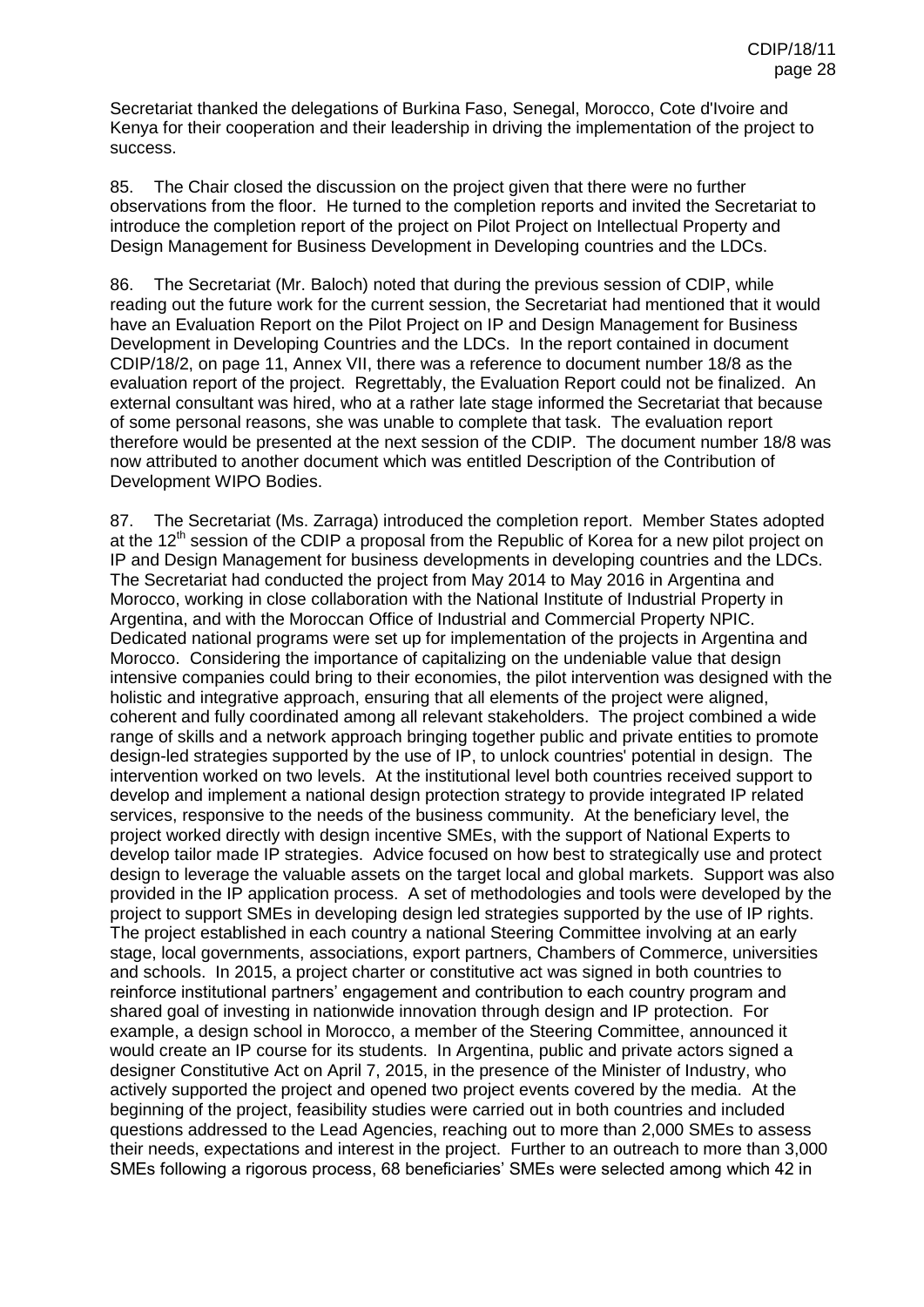Argentina and 26 in Morocco. The national kickoff events, project launch events, awareness raising and capacity building workshops successfully took place and were highly rated, including on the relevance and usefulness for companies' concrete use of the National IP System. In addition, in October 2015, a press conference about the program took place in Morocco and was widely covered by the media. Closing events in both countries took place, including experience sharing activities and awards. In December 2015, WIPO and Argentina awarded the beneficiary company with a WIPO IP Enterprise Trophy Design Thinking Prize for its level of integration of design and IP protection and its business strategy. In Morocco, the closing event took place in May 2016, during the Casablanca IP week and was followed by the African Design Days Awards founded by one of the Ambassadors. Participants were now introducing IP protection in their business strategy and perceive IP protection as a necessity rather than a formality or something unnecessary. Communication between SMEs and national IP institutions had also been reinforced. Early multiplying effects were also identified as a result of the project network approach. To achieve results, the intervention used rigorous project monitoring and evaluation and notably required solid expertise in systemic change management with the high level of satisfaction of both pilot countries about the project and its novel approach for sustainability. Results also showed that the project effectively mainstreamed gender equality since its initial phase. The project data collection in 2016, showed an increase of IP applications by beneficiary SMEs after the project intervention with 275 applications in total, including 164 industrial designs and 111 trademarks. The Secretariat also measured the level of companies on the design ladder, a model of the Danish Design Center that illustrated to what extent a company integrated design in its business thinking. Climbing the design ladder required a cultural shift in acquiring new business and IP skills to engage fully with the economy of design. The data collected showed a majority of companies standing now on level four were using design and design protection as a strategy. Considering the growing interest of other countries in the project, the pilot project was presented to Member States at a side event at the 34<sup>th</sup> session of the Standing Committee on Trademarks, Industrials Designs and Geographical Indications (SCT) in December 2015. The project also organized an inter-country knowledge sharing workshop and a design exhibition during the SCT. Since May 2016, both countries had been implementing their strategies and discussions took place regarding a potential phase II of the project. In order to communicate at the largest scale about the design and other programs, promotional materials including videos were created. The Namadish Program was also presented through a video during the event organized at WIPO in October 2016, for the 100 years of IP in Morocco. In the manual on the design program with case studies and more detailed results would be soon published by the *Instituto Nacional de la Propriedad Industrial* (INP) Argentina. More information could be found in an article on the project in the WIPO magazine with codes of participants as well as project brochures in six languages. In the context of initial lack of national culture and design protection, the project was considered a driving force of change, growing awareness in supporting the development of design industries and the National IP System contributing to an environment respect of IP for all.

88. The Delegation of Argentina supported the statement made by the Delegation of Chile on behalf of GRULAC. It addressed the document CIDP/18/2, specifically the completion report on the pilot project on IP and Design Management for Business Development in Developing and LDCs which was approved in the meeting of the Committee and for which Argentina was selected as a pilot country together with Morocco. It thanked the Secretariat for its presentation in the framework of this project which was coordinated by INPI. The Delegation of Argentina promoted the use of IP, particularly the rights regarding industrial design in SMEs, by providing support during the process of request for protection. The experience appeared in a manual which would hopefully be made available soon. The Delegation thanked WIPO and more particularly the team responsible for the project implementation for the support provided during its implementation which made SMEs more aware of IP issues.

89. The Republic of Korea expressed its gratitude to Member States and the WIPO Secretariat for successful completion of the project proposed by the Republic of Korea. Moving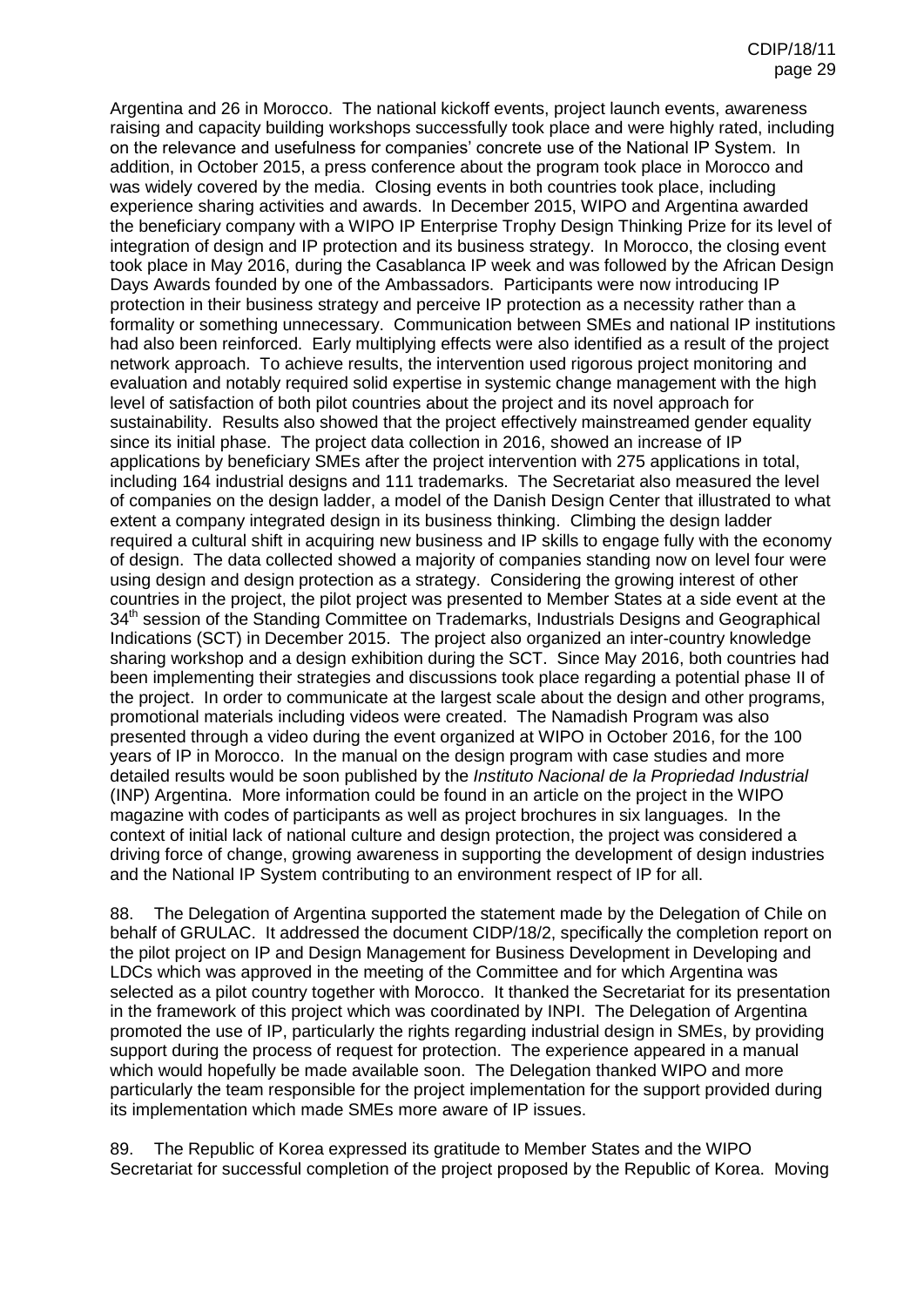forward and using the studies it would continue to discover and propose projects that would provide support for developing countries and the LDCs.

90. The Secretariat (Ms. Zarraga) confirmed that the manual of Argentina was intended to be made available to interested Member States. Both countries were interesting case studies where concrete results could be seen.

91. The Chair closed the discussion on the Part II of the Progress Report given that there were no further observations from the floor. He then invited the Secretariat to introduce the third part of the document.

92. The Secretariat (Mr. Baloch) stated that the third part of document CDIP/18/2 referred to the implementation of the 19 recommendations. Often, delegations that did not remember the history of the DA wondered what those 19 recommendations were. At the outset of the CDIP, the Committee had identified 19 recommendations which were seen as requiring no human or financial resources for their implementation. Most of those recommendations were primarily principles that the Organization was supposed to adhere to while doing all its work, in particular while delivering technical assistance. In document CDIP/18/2, the Annex VIII showed on the left-hand side the implementation strategies and on the right-hand side achievements. The implementation strategy was again defined by the Committee for the Secretariat to make achievements in those areas. Hence, it started with the recommendation 1. These were all the recommendations which, as mentioned, were identified requiring no additional human and financial resources, such as Recommendations 1, 3 and so on. The update for each achievement was based upon inputs received from all the colleagues in the Organization. The DACD synthesized that information and put it together. That was the background of the 19 recommendations of the Progress Report contained in part 3 of the document. The Secretariat then recalled that there was a DA project adopted by the Committee at its 3<sup>rd</sup> session on trying to facilitate match-making between the donor countries and the recipient countries. Over a period of time, the database had acquired a new name, WIPO Match Platform. The Secretariat invited Mr. Marcelo Di Pietro, Director of the Division on Special Projects, to brief the Committee on the platform, before consideration of the document just presented.

93. The Secretariat (Mr. Di Pietro) stated that the platform was an output of a DA project which created a framework where different stakeholders could meet on a voluntary basis in a creative way, trying to establish different cooperation links. Currently WIPO was working with three platforms: WIPO Green, WIPO Research and ABC Consortium. It focused on the main field of expertise, knowledge and practice of the WIPO Technical Assistance activities. WIPO had been consistently providing technical assistance for the last three decades. It achieved enormous experience and knowledge. WIPO Technical Assistance was provided on three layers; (i) with its regular budget approved biannually; (ii) through financing, called Funds-in-Trust (FITs), which were essentially funds provided by Member States to jointly organize activities with WIPO in connection with technical assistance activities mostly in European countries. This layer was new; and (ii) the matching between the providers of technical assistance and the beneficiaries who were not financed by WIPO. It enlarged the possibilities of delivering technical assistance. In 2011, the CDIP approved a project to create an online exchange mechanism that was called IP Development Match Database (DMD). The project was evaluated in 2012 and certain recommendations were proposed. On the basis of the initial project, the IP-DMD was revamped enlarging the relationship with all the stakeholders and enlarging the IT platform. It was now called "WIPO Match". Due to security reasons there was no access to the entire platform. Mr. Bajoe Wibowo was invited to explain how the platform worked in practice and how to make a match making request for technical assistance.

94. The Secretariat (Mr. Wibowo) stated that WIPO Match provided an opportunity to interact among all regions in the world. IP was part of everyone's daily life and growing demands were coming from everywhere requesting more IP technical assistance not only related to financial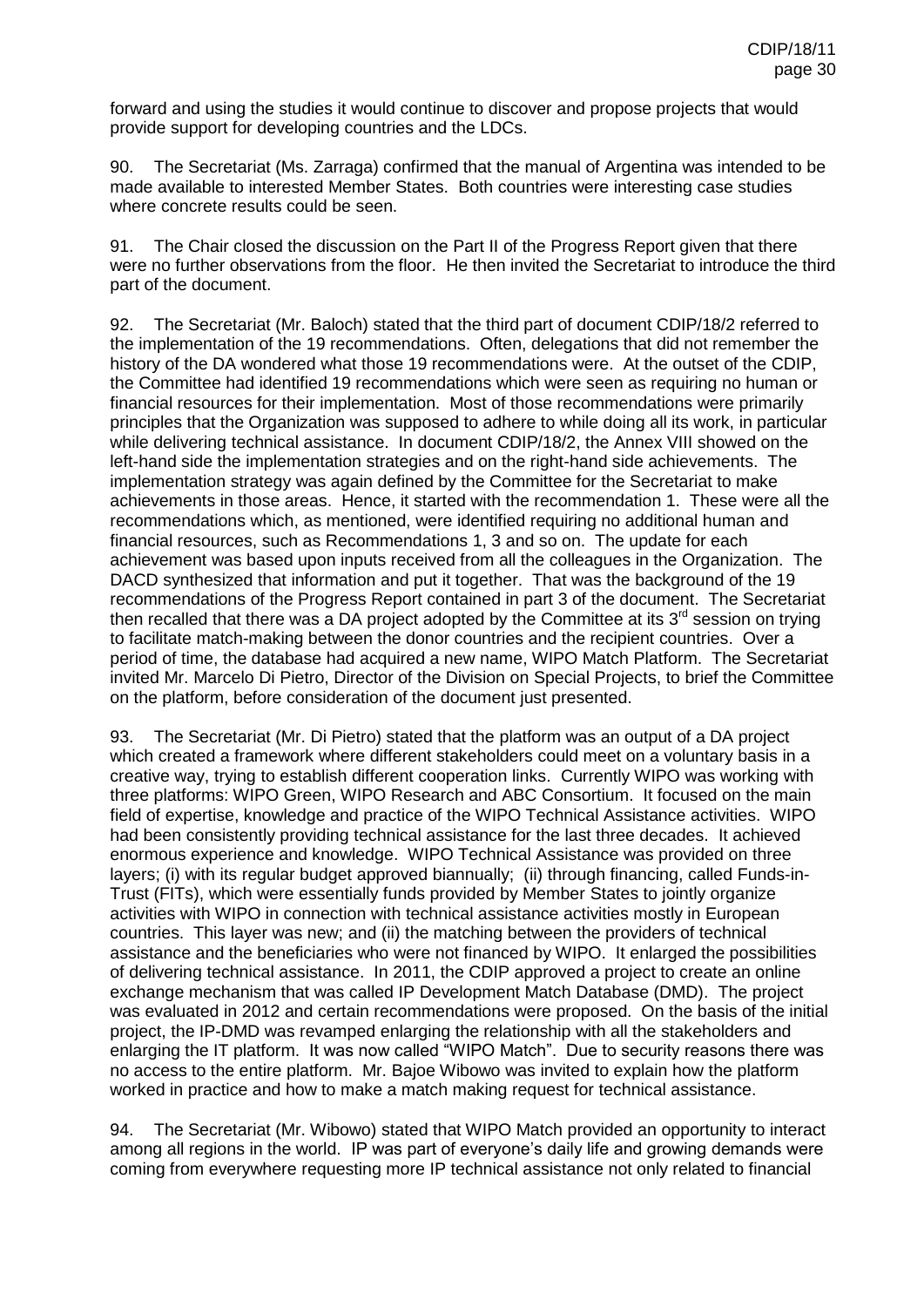support but also for specific projects with a development dimension. There were certain projects which required a lot of financing. WIPO Match was also used to find potential financial donors. The Secretariat mentioned that the Government of Spain was considering joining the platform and using it as a means to display what type of technical assistance it was doing over the past thirty years. The platform enabled interaction between regions. The Secretariat also planned to organize meetings with the private sector in the United States of America with companies such as Facebook, Google, but also companies from Japan, Korea, China and hopefully Eurasia. The platform developed a link between IP and technical assistance. NGOs and IGOs could join the platform as well.

95. The Delegation of the United States of America appreciated the successful matches presented by the Secretariat. The Delegation was a strong supporter of the WIPO Match project. It could strengthen WIPO's development efforts. WIPO devoted over 20 per cent of its budget to IP related development activities for developing countries, LDCs and countries in transition. It already partnered with a multitude of entities in the delivery of technical assistance, capacity building, training and education and other activities. The efforts could be improved with technology and internet tools like WIPO Match to multiply the availability of IP related development assistance to help countries achieve benefits from the IP system. The Delegation was willing to see WIPO developing the WIPO Match into a high profile platform that had dynamic, updated and reliable information for both providers and recipients of technical assistance and could become an evolving platform with new features based on stakeholders inputs.

96. The Delegation of Tunisia stated that the Database was very important. It allowed those asking for technical assistance and those who potentially could provide assistance to connect and to avoid a double use or overlap in terms of technical assistance. The Delegation expressed its hope that the system could be improved in the future and could be translated into Arabic for the Arab community to be able to participate in the system.

97. The Secretariat (Mr. Di Pietro) addressed the comment made by the Delegation of Tunisia. The Secretariat planned to translate the Database into other UN official languages. The platform was currently in a construction phase. The Secretariat mentioned that in the beginning of the coming year it would be available in Arabic as well.

98. The Chair closed the discussion on the Part III of the Progress Report given that there were no further observations from the floor. He invited members to make general comments on document CDIP/18/2.

99. The Delegation of Turkey, speaking on behalf of Group B, stated that the comprehensive report reiterated the significant amount of the work conducted by WIPO devoted to development. The Group welcomed the analytical description of each project and the selfevaluation exercise. The elements contained in the Annexes of document CDIP/18/2 as well as the Report on the Independent Review of the implementation of DA Recommendations (document CDIP/18/7) indicated that the DA had continued to be successfully and meaningfully implemented in the development activities of WIPO through the implementation of the respective DA Recommendations. The Group reiterated its strong position that WIPO should continue to lead development of a balanced and effective international IP system. A system that enabled innovation and creativity to the benefit of all, respecting its main objective which was to promote the protection of IP throughout the world and noting that development considerations were an integral part of its work. It would enable Member States to use IP as a positive development tool.

100. The Delegation of Iraq stated that a lot of progress had been made in terms of IP with the support of WIPO. The Iraqi population had been suffering through years of dictatorship and since then it had been gone through wars and international terrorism. It had a huge impact on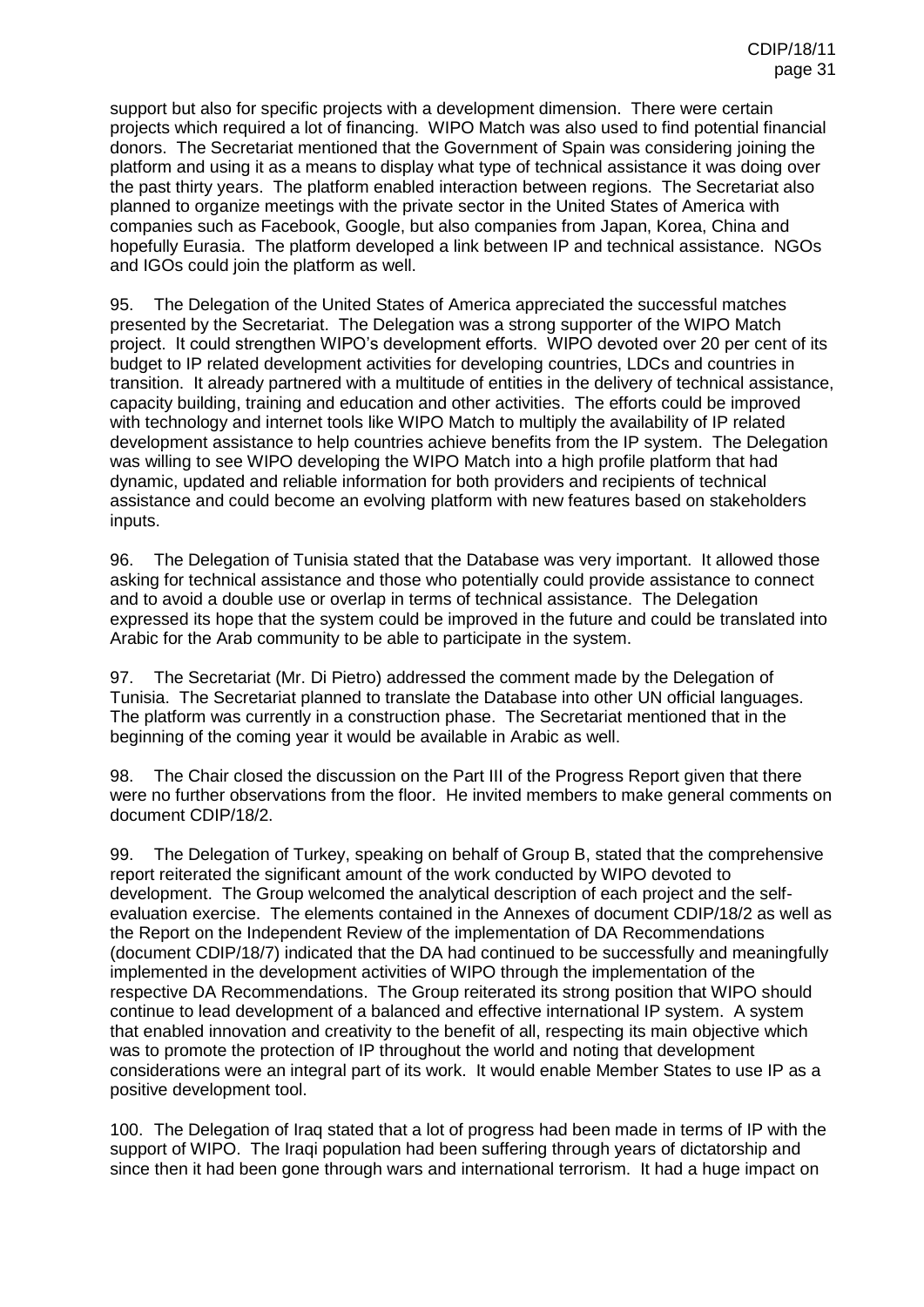the structures of economic, social and cultural sectors in the country. The latest stage of confrontation with international terrorism was threatening international peace and stability. The Delegation presented the victory over the terrorist group and recalled that Iraq had been the birthplace of civilization of humanity. It made great humanitarian and social progress over the centuries and it wanted to rediscover the identity it was deprived of. WIPO could help through its programs to strengthen capacities and develop projects in the economic, social and cultural sectors in order for Iraq to reach once again its creative capacity. This would fall within the realization and achievement of the noble objectives of WIPO. The Delegation expressed its desire to collaborate with WIPO in all areas of its work.

101. The Delegation of Slovakia, speaking on behalf of the EU and its member states, welcomed the completion report on the Pilot Project on the IP and Design Management for Business Development in Developing and Least Developed Countries which had been carried out in two selected countries, namely, Argentina and Morocco. They noted that the Report mentioned that 117 industrial designs had been filled or were in progress of filling as a result of the project. It was a very tangible outcome of the project. The EU and its member states welcomed the information presented in document CDIP/18/2, particularly the used strategies and reached achievements as well as detailed analysis of each project. It demonstrated WIPO's significant work in implementing the DA as well as strong engagement of the DG and his staff in the process of continuous materialization of the DA Recommendations.

102. The Delegation of Latvia, speaking on behalf of CEBS Group, considered that the six progress reports regarding the ongoing projects covered a wide range of DA Recommendations in various contexts. The Group was pleased to note the advancement of different project implementation. It looked forward to receiving the final reports once the projects would be completed. It commended the excellent management and successful conclusion of the pilot project on Intellectual Property and Design Management for Business Development in Developing and Least Developed Countries. Finally, the Group appreciated the report on the strategies adopted to address each DA Recommendation and the main achievements.

103. The Delegation of Nigeria, speaking on behalf of the African Group, took note of the different stages of the Progress Report. It thanked the Secretariat for the capacity building and technical assistance activities that it continued to engage in Africa and other developing regions. The Group looked forward to continue to work with the Secretariat to ensure that the projects were implemented in the best possible way.

104. The Chair closed the discussion on document CDIP/18/2 given that there were no further comments from the floor.

## Consideration of document CDIP/18/3 – Report on the International Conference on Intellectual Property and Development

105. The Secretariat (Mr. Baloch) introducing the document CDIP/18/3 stated that the International Conference on IP and Development was held at the headquarters of WIPO from April 7 to 8, 2016. The Conference was convened in accordance with a decision taken by the Committee at its  $14<sup>th</sup>$  session. The decision was contained in paragraph 16 of the Summary by the Chair and also included an element with regard to the list of speakers. The Secretariat received a large number of contributions from delegations and Permanent Missions in Geneva. It drew up a speaker's list based on those contributions and on the list previously drawn when the Conference was supposed to be held in 2013. The Secretariat then recalled that during its 11<sup>th</sup> session while considering the document CDIP/11/5, the Committee had approved other logistical and substantive issues on the Conference. Hence in convening and organizing the Conference, the Secretariat took due note of that guidance and acted in accordance with it. The decision *inter alia*, requested the Secretariat to present a factual report to the CDIP. Document CDIP/18/3 contained that factual report.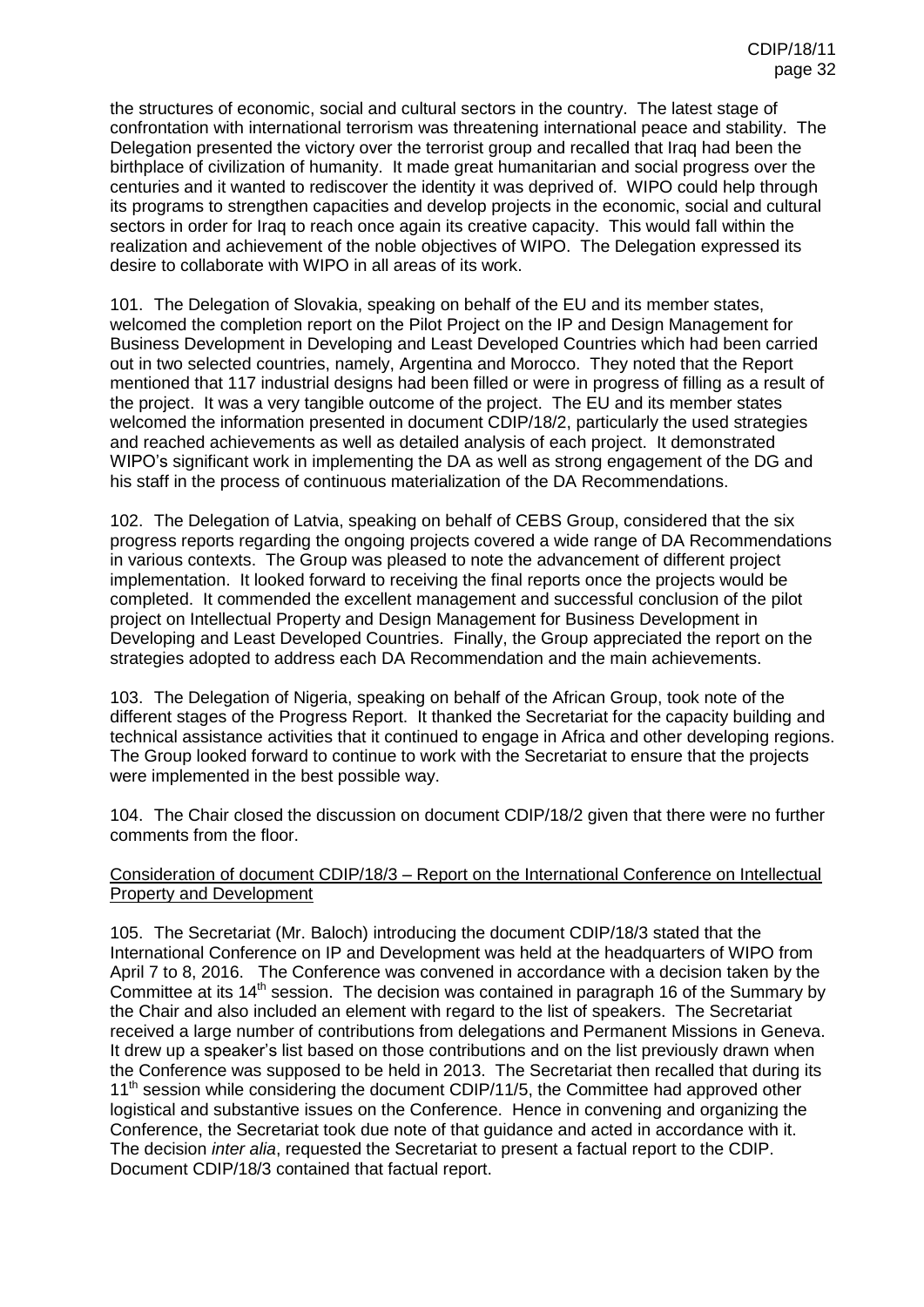106. The Delegation of Chile, speaking on behalf of GRULAC, welcomed the report contained in document CDIP/18/3. It would allow delegations to incorporate the discussions carried out at the event in their future deliberations and proposals. The Group considered the activities to be a contribution to the inter-sectoral dialogue around IP issues and development. It expressed its hope to continue having such conferences.

107. The Delegation of Nigeria, speaking on behalf of the African Group, welcomed the report on the International Conference on IP and Development. It focused the discussion on the role of IP in development at the national, regional and international levels, sharing experiences and exploring future perspectives. The Group believed that the successful Conference provided a useful forum for sharing experiences, ideas, opportunities and knowledge on flexibilities that existed in the international IP system. The Conference was enhanced by the focused case studies from Ethiopia, Jamaica, Moldova and Pakistan. The Group believed that the Conference highlighted barriers and inherent difficulties in the international IP system that could inhibit knowledge driven growth in developing countries and the LDCs, as eloquently encapsulated in his keynote address by Mr. Rob Davies, Minister of Trade and Industry of South Africa. Recognizing the various thoughts and provoking ideas emanated from the Conference and the impact it could realistically have on policy initiatives and IP promoting activities of countries in need, the Group considered that the Conference should form an important part of the work of the CDIP. The African Group proposed that the CDIP held a biannual conference on IP and development proceeding the 1<sup>st</sup> session of the CDIP in the year. To ensure more exhaustive discussion on identified subject areas, future conferences may focus on no more than three themes. The Group believed that the practice of future conferences would continue to provide useful opportunities for sharing experiences and ideas from a rich resource of stakeholders, Member States, academia, judiciary, IGOs and NGOs. It would provide networking opportunities to match needs and develop cooperation activities and contribute to the implementation of the DA Recommendations. Furthermore, a considerable recurring thread at the Conference was the unavailability of adequate information on the relationship and/or impact of IPRs on innovation and creativity in the global South. The Group proposed an independent study on the relationship and impact of IPRs on innovation and creativity in developing countries and the LDCs with a development perspective. The Group expressed its belief that such a study could be submitted to the 20<sup>th</sup> session of the CDIP for consideration. In concluding, the Group encouraged the Committee to consider both proposals and the merits and value addition that the work would bring to the CDIP and to the growth of initiatives from developing countries and the LDCs.

108. The Delegation of Turkey, speaking on behalf of Group B, noted that the Conference and the report were already available to the public through webcasting and therefore, interested stakeholders were also able to benefit from the discussions.

109. The Delegation of Slovakia, speaking on behalf of the EU and its member states, noted that the Conference offered interesting presentations of speakers from different countries, professional backgrounds and addressed a wide range of topics such as patents, access to medicine and copyright. All the presentations and information provided was a good overview and better look inside various topics. The discussion focused on social, economic and cultural aspects on the role of IP and at the same time it addressed the current and future challenges of the IP. The EU and its member states welcomed the side events and case studies presented. It demonstrated the role that IP could play in spreading innovation and creativity worldwide. The Conference emphasized the implication and exploitation of IP in different areas and the necessity for raising the awareness about IP. It demonstrated that each state was capable of designing its own IP regime in compliance with its national conditions and specificities.

110. The Delegation of Latvia, speaking on behalf of CEBS, stated that the speakers represented all regions and addressed different challenges linked to IP and development. The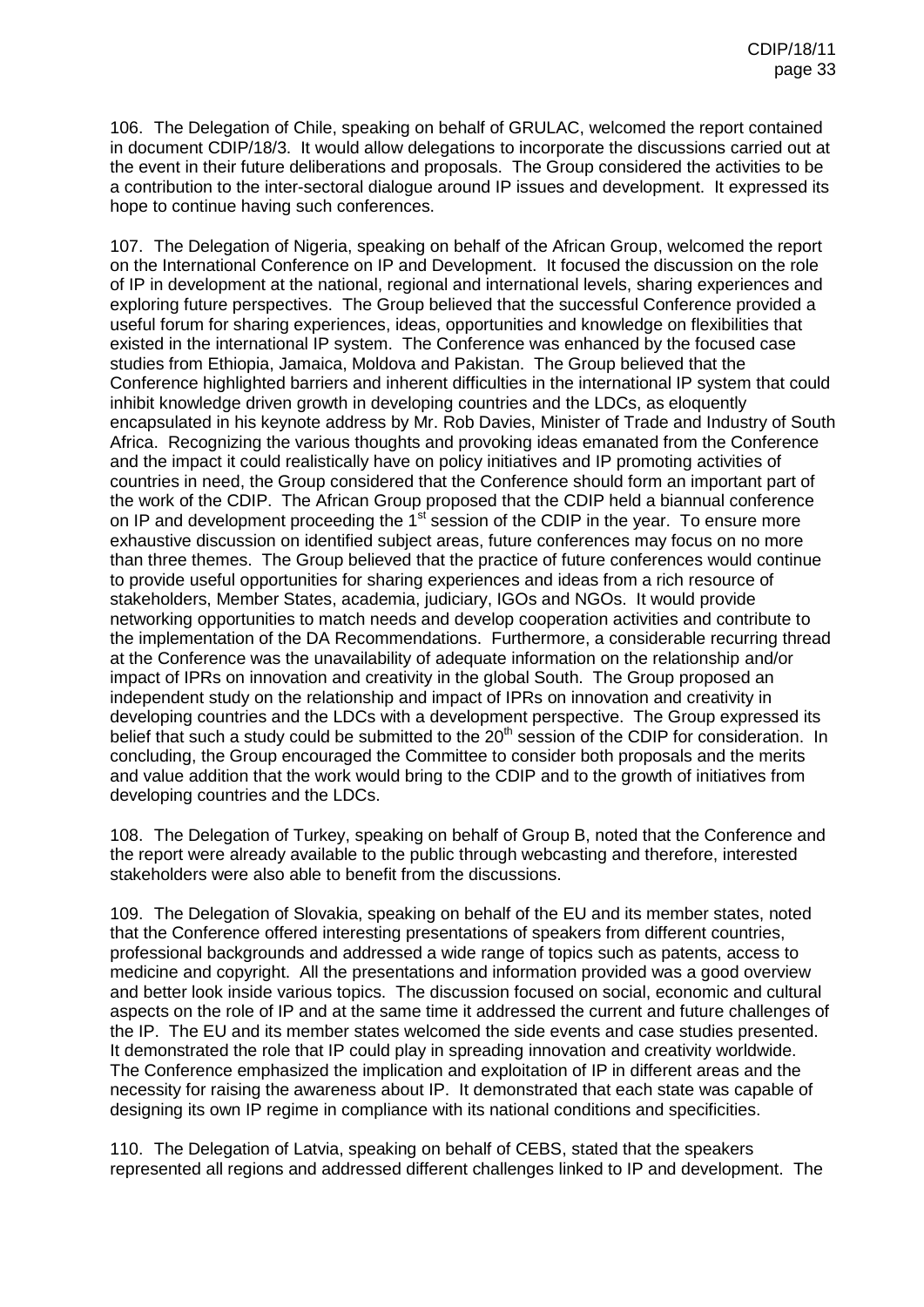question of IP and development was discussed in all its aspects. Social, economic and cultural facets of development were taken into account. Designing an IP system based on the needs of each country was one of the themes of the Conference, as was the global cooperation and IP for development. Presentations were based on experiences of individual Member States enabling the audience to have evidence-based discussions. The Conference successfully covered a wide range of IP topics such as geographical indications, patents and copyright. It demonstrated that IP was an effective tool to enhance the social, economic, and cultural development and could be adapted to Member States' needs.

111. The Delegation of China noted the importance of the Conference after the WIPO DA entered into a new phase. It had speakers from different backgrounds and regions who had fruitful brainstorming on IP and development and injected new dynamism to the global IP system. The Conference was attended by over 400 participants including Member States representatives, experts, scholars, governments, IP right holders, industry, associations, universities, IGOs and NGOs. The Delegation attached great importance to the Conference and expressed hope that all parties would absorb and utilize the results of the Conference.

112. The Delegation of Brazil noted that in his opening statement, Mr. Francis Gurry recalled that the Conference had the purpose of investigating connections between IP in contemporary economy and imperative on development. The Delegation agreed with the statement and highlighted the necessity of continuously addressing this imperative of development across WIPO. Another important highlight of the opening ceremony was the statement made by Ambassador Alberto D'Alotto. WIPO as part of the UN system must make its best to actively support the implementation of the 2030 Agenda. The Delegation agreed with the view that the SDGs should guide common efforts of the international community for many years to come and that due attention should be given to it by all stakeholders. In his keynote address, Mr. Rob Davies emphasized different paths that countries took to pursue their economic development. The use of IP to spur development changes across countries. Many countries had various ways of integrating IP in national strategies. Members should assess the costs and benefits of IP rights in specific contexts through a careful analysis based on robust evidence. The topics of the Conference led to the discussion of the one-size-fits-all approach. The notion was widely mentioned by speakers with different backgrounds, all reaching the conclusion that in the execution of IP policies the approach was undesirable and ultimately inefficient. Mr. Henning Grosse Russe-Khan mentioned that as a general principle in designing a national IP system one size did not fit all. Examples from history showed that all countries attempted to tailor the IP system to the domestic development needs. It was also highlighted in the conclusion of the Conference when it was agreed that one-size-fits-all was not a correct approach in making IP work for development. The Delegation emphasized the quality of the discussions held during the Conference. Professor Keith Maskus spoke about the important concept of social development. Socio-economic factors had strong influence on the effectiveness of IPRs and in light of that fact governments should consider broader development goals in order to integrate IP in their strategies. However, relatively little was known about the relationship between IPRs and innovation and creativity in developing countries due to the difficulty to quantify its impact on economies with different levels of complexity. It meant that much work remained to be done in WIPO in order to illuminate these aspects. Improving the understanding of IP and development was one of the central issues of the CDIP. Regarding the use of exceptions and limitations for the public interest, Professor Maskus noted that developing countries should take advantage of available flexibilities in the design and scope of IP areas in order to encourage domestic innovators to use the expanded system. Mr. Michaly Fiscor underlined that welldefined exceptions and limitations were an important aspect of social, cultural and economic development. Therefore, exploring the possibilities offered by the international legal framework for exceptions and limitations was said to be important for public interest and development. Mr. Fiscor positively referred to the proposal made by GRULAC to the SCCR, as a vehicle for exploring the possibilities. Professor Andrew Christie discussed the ways in which social factors were in a separate part of the IP regime. Those factors related to how private entities and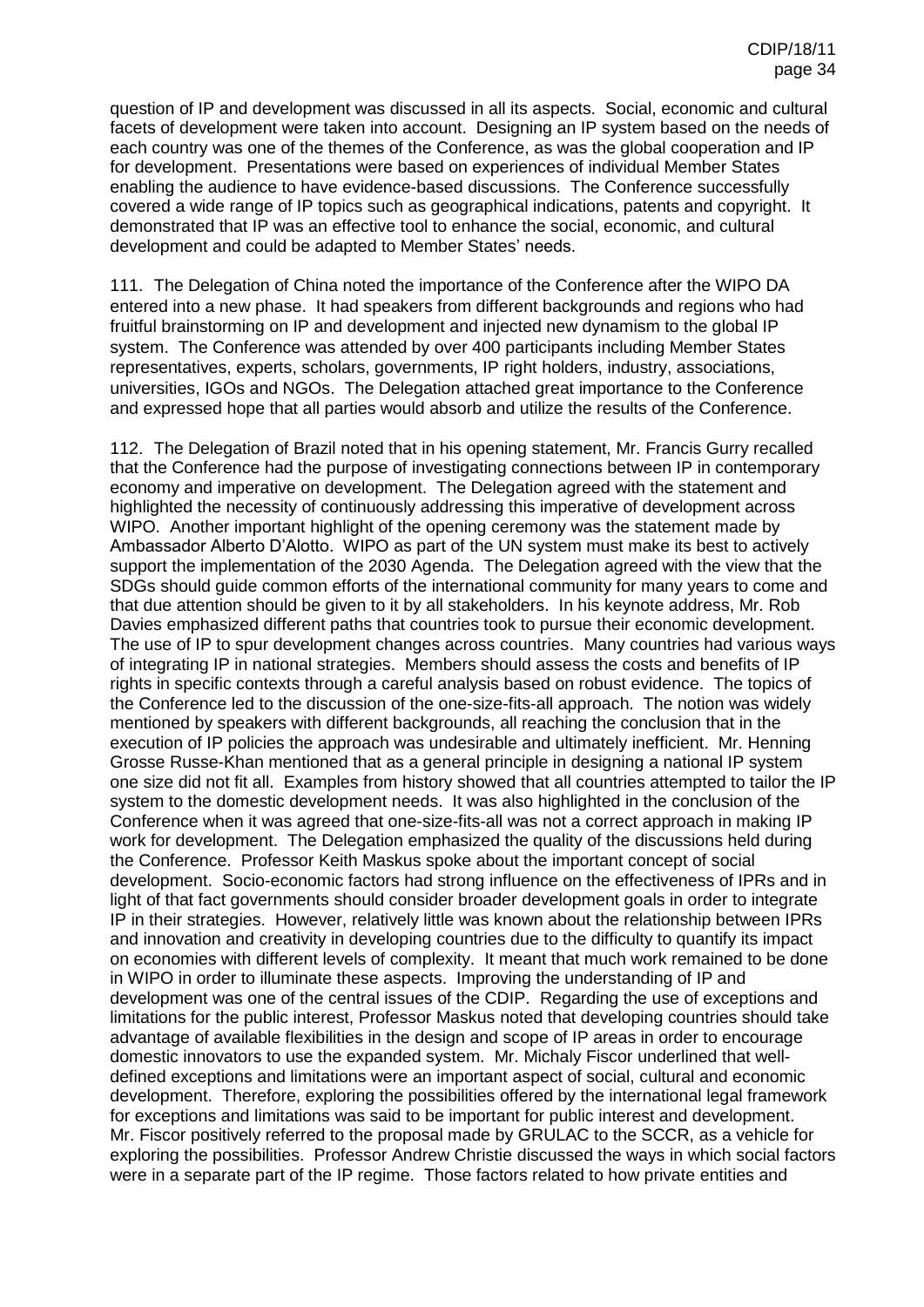individuals engaged with the IP regime and showed that the IP regime was a dynamic and complex system. Those observations were heavily complimented by Mr. Maximiliano Santa Cruz, who also stressed the importance of a modern IP office to actively participate in the national efforts to encourage innovation and to defuse knowledge and technology transfer. The Delegation highlighted the point made by Mr. Esteban Burrone representing Medicines Patent Pool. Public health oriented licensing was only one part of access to medicines. The access to medicine pools should take into consideration challenges such as prices, research for medicines for all kinds of diseases and local manufacturing issues. Those were all topics to which WIPO could give substantial contribution and were discussed in the substantive committees of the Organization such as the CDIP and Standing Committee on the Law of Patents (SCP). The International Conference offered an opportunity for the exchange of different points of view regarding the international IP system in an open and frank environment. It pointed to the fact that much was needed to be explored in the relation of IP and development from the perspective of economic research - a task the CDIP was entitled to continue to execute. Considering its success, the Delegation expressed its hope that the spirit of the Conference was preserved in the activities of the  $18<sup>th</sup>$  session of the CDIP and that the reflections brought back would be part of the substantive work of WIPO. As stated by many speakers, it was difficult to discuss broad and encompassing issues such as IP and development in a single setting. The great number of participants underlined the interest the debate attracted. The Delegation therefore supported the proposal made by the African Group, recommending a biennial event. WIPO and its Member States had much to gain from the discussions of dynamic and contemporary events on IP.

113. The Delegation of Ecuador stated that the Conference offered a privileged space allowing Member States to share experiences and present alternative views to the traditions that sought to find a better protection of IPRs and of industrial development. The Delegation encouraged the Secretariat to plan similar activities and related events which would provide relevant inputs to the debates that were in the CDIP as well as other committees.

114. The Delegation of Chile, speaking in its national capacity, stated that the Report on the International Conference was a very valuable tool for guiding the Committee's future discussions on the relations between IP and development. Chile was significantly guided by the principles established at the Conference. The need to have IP systems that could be adapted to the needs of every country and to ensure that the systems could become tools that would foster socio-economic development, a balance between IP rights and public interest was needed to be established. Chile participated actively in international exchanges and was aware that despite the differences that every IP system might adopt, countries should continue to be able to discuss issues amongst themselves. For this to be possible, practical solutions could be enriched by conferences such as the one on IP and development. The Delegation noted the different projects and experiences that were shared during the Conference. It showed the need to continue to work on the relationships between IP and development in a cross-cutting and dynamic way. Chile was represented by the Mr. Maximiliano Santa Cruz, Director of the National Industrial Property Institute (INAPI), who was able to share his experiences with the hope that it could serve as an example for offices in the region as well as offices of a similar size. In his presentation he noted the importance of a dynamic IP system. It was necessary to make progress towards building local capacities which allowed for a connection between norms, infrastructure, technology, agencies and the increasing number of stakeholders in the IP system. The Delegation expressed its hope that the initiative would be repeated in the future.

115. The Delegation of Canada found the Conference a valuable initiative. It believed that the International Conference illustrated concrete examples of how IP could be used as a tool for development. Raising awareness of the benefit of IP, particularly for SMEs was an important step towards recognizing IP and utilizing its strategic management to create economic benefits for development.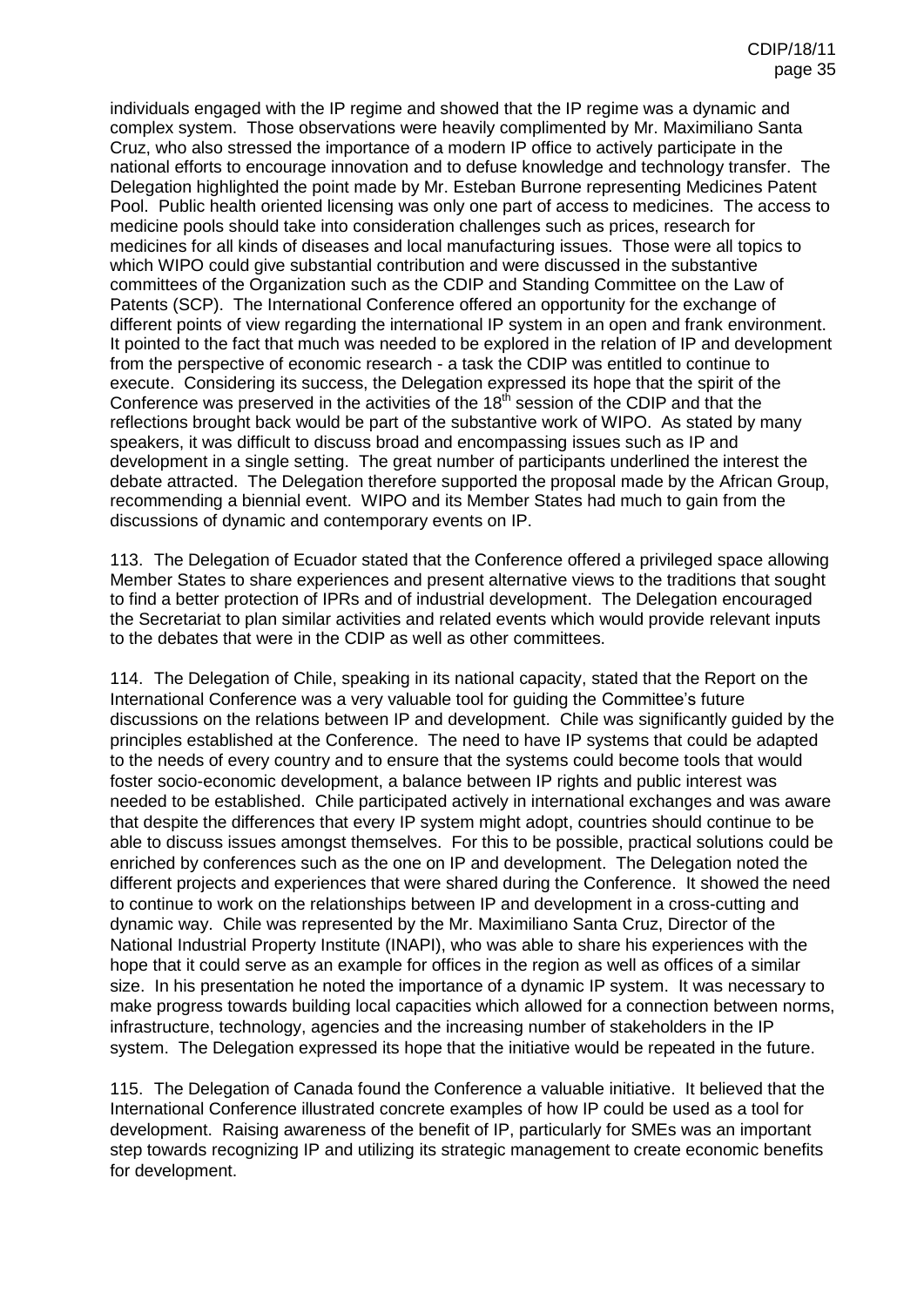116. The Delegation of Iran (Islamic Republic of) welcomed the discussion held during the Conference. It provided different approaches about the role of IP and development. The presentations and speeches were informative for all Member States. The Conference was a good precedent, therefore it was expected that similar initiatives concerning different aspects of IP and development in a more specialized manner to be organized in the future.

117. The Delegation of Indonesia noted that many elements discussed during the Conference should be explored further to guide Member States on how to implement the WIPO DA Recommendations. Among many important takeaways, the Conference highlighted the importance of different approaches and policies for each country in developing its own IP systems. The Conference also noted the importance of effectively utilizing the TRIPS flexibilities especially for developing countries. It brought forward alternate perspective relating to IP and its implication for development. The perspective should be reflected in the WIPO discourse, including the design and delivery of respective WIPO assistance programs. The Delegation supported the statement made by the Asia and the Pacific Group in its opening remarks on a wider dissemination of presentations and proceedings from the Conference.

118. The Delegation of India, speaking in its national capacity, stated that the Conference allowed participants to hear from a diverse area of speakers with different backgrounds. It presented an alternate view of how development aspects of IP could be used in furthering the varied needs of development for countries that were at different levels of development. The Delegation reiterated what it stated on behalf of the Asia and the Pacific Group, requesting the Secretariat to make available the presentations made at the Conference.

119. The Delegation of Turkey, speaking on behalf of Group B, stated that different views were expressed at the Conference by academics, representatives of IGOs, IP practitioners from the private and public sectors. The discussions made it clear that IP played an important role in development with countries with various levels of development. It was clear that one size did not fit all when it came to integrating IP in national development policy. The Group believed that the highlights of the Conference were the case studies that presented concrete projects where IP was used to revitalize industries, to create new products, jobs and contributed to the cultural, social and economic development of the country. The case studies demonstrated the importance and value of IP at various levels of development. The Group took note of the two proposals raised by the African Group during its intervention. The proposals were new and had implications on the budget, the CDIP Agenda and had a variety of pragmatic ramifications. Therefore, the Group required the proposal to be presented to the CDIP in a written form for its review and consideration.

120. The Secretariat (Mr. Baloch) stated that it made its best effort to adhere to the guidance provided by the Member States in organizing the Conference. It was satisfied with the outcomes. One of the decisions taken by the Committee at its  $11<sup>th</sup>$  session was that the information from the Conference should be made available. The Secretariat referred to paragraph 14 of the document CDIP/18/3. The footnote provided a hyperlink where videos and all the presentations were made available. Paragraphs 4, 20, 21 and others reflected specific interventions by the Ambassador of Argentina, the Keynote Speaker, Minister Rob Davies, etc. Therefore, all of the information related to the Conference, including the Conference Program, list of speakers, their profiles and all presentations, were available on WIPO's website.

121. The Delegation of Nigeria, speaking on behalf of the African Group, stated it would put forward its proposal in a written form at the following session of the CDIP.

122. The Chair closed the discussion on the document CDIP/18/3 given that there were no further comments from the floor.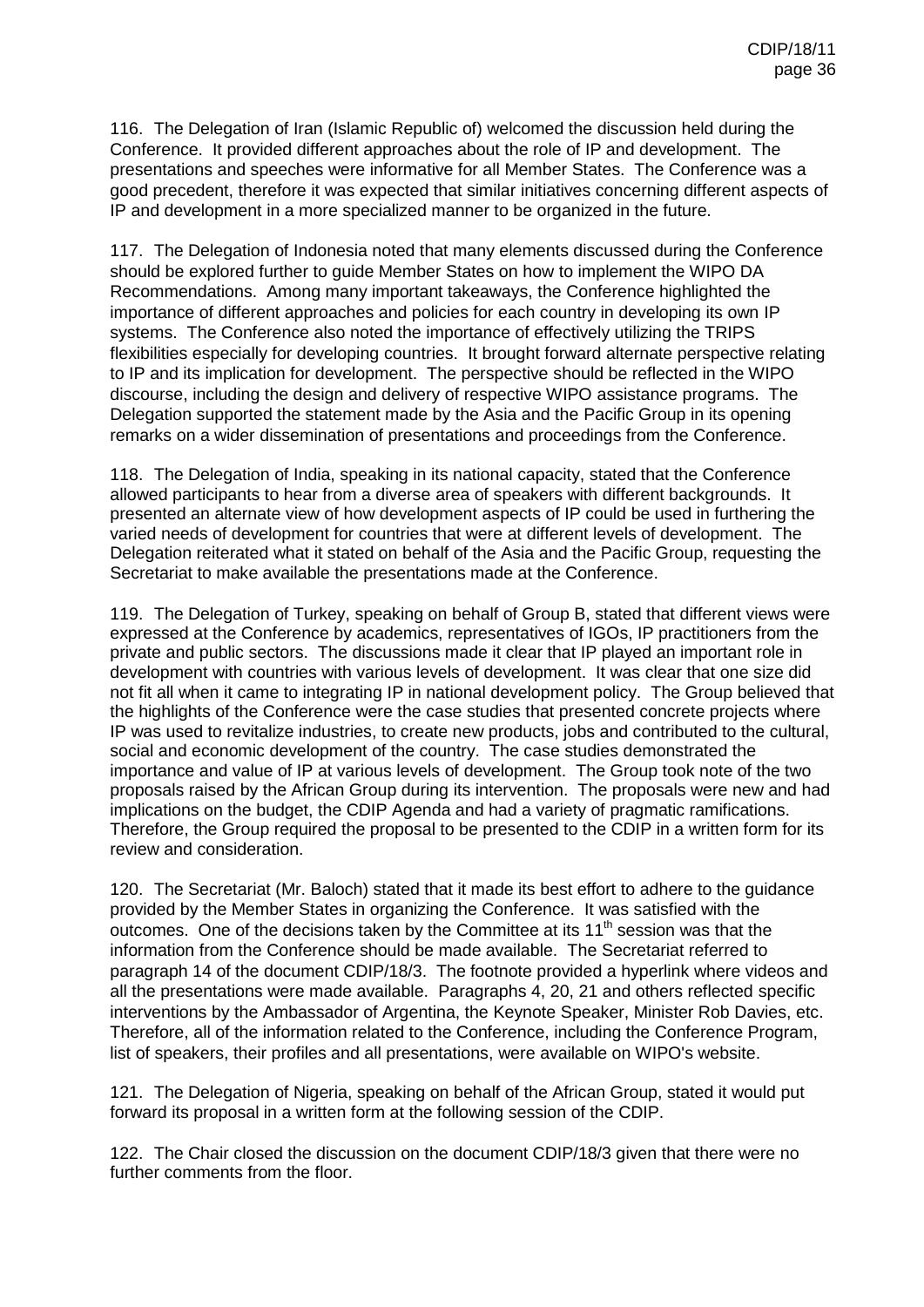### Consideration of document CDIP/18/7 – Report on the Independent Review of the Implementation of the Development Agenda Recommendations

123. The Chair invited the Lead Evaluator of the Independent Review of the implementation of the DA Recommendations to introduce the document.

124. The Lead Evaluator Mr. V. K. Gupta recalled that the review was undertaken according to the 2010 GA decision. The Terms of Reference (ToRs) adopted at the  $14<sup>th</sup>$  session of the Committee established the key questions to be addressed, namely, (a) relevance of WIPO's work and the results of its activities for the implementation of the DA Recommendations and how that work served the needs of Member States, stakeholders and other intended beneficiaries; (b) impact of WIPO's work in the implementation of the DA Recommendations at various levels and across WIPO's bodies and programs; (c) effectiveness of WIPO's work in the implementation of the DA Recommendations; (d) efficiency of WIPO in using human and financial resources in its work directed at the implementation of the DA Recommendations; (e) sustainability of the results of WIPO's work in the long term. The initial period of the review under the ToRs covered WIPO's work from 2008 to 2013. However, that period was extended to 2015, as proposed in the Inception Report and accepted by Member States. The purpose and objective of the review was to determine to what extent the needs of the Member States and stakeholders were being met. Moreover, it intended to ascertain to what extent the DA Recommendations had been integrated in WIPO's work. It aimed to assess the successes and shortcomings of the DA implementation in order to make suggestions for possible improvements of WIPO's performance. The review was conducted at various levels: (i) at the CDIP level, as the Committee monitored, assessed, discussed and reported on the implementation of the DA Recommendations. In this regard, the Evaluator pointed out that from the  $3<sup>rd</sup>$  session onward, the CDIP followed a thematic project-based approach. The Committee had approved 31 projects with a budget of around 28 million Swiss francs. Twenty-five projects were completed and evaluated and 14 of them were mainstreamed; (ii) at the relevant WIPO bodies level, as they had been instructed to report their contribution on the implementation of the DA Recommendations; and (iii) at the organizational level, as WIPO established the Development Agenda Coordination Division (DACD) to assist CDIP in its functioning. WIPO had also established an Ethics Office, incorporating the UN Standards of conduct for the International Civil Service into the new staff Rules and Regulations of the Organization. The review also covered the DA implementation across all WIPO sectors and a comprehensive review of the 14 mainstreamed projects. It also comprised WIPO's interface with other international organizations including UN bodies. The methodological principles applied for the review included triangulation, cross-cutting validation, deductive reasoning and an iterative approach. The methodological tools included: (a) interviews to a total of 188 persons, including 124 Member States representatives, 44 WIPO officials and 20 IGOs and NGOs representatives, evaluators, academicians and industry; (b) a desk review of more than 200 documents, including project proposals submitted by Member States and by the Secretariat, progress reports and self-evaluation reports, evaluation reports, summaries by the Chair, CDIP reports, Program and Budget and Program Performance reports; (c) field visits in five countries, namely, Argentina, Egypt, Ethiopia, Moldova and Thailand. Those countries were identified on the criteria of geographical balance, level of development and whether they had been beneficiaries of WIPO Technical Assistance and capacity building; (d) a survey launched with the support of WIPO's Web Communication Section. More than 1700 individuals were invited to undertake the survey and an open public survey was also launched for the public at large. In total, 373 people responded to it, comprising Member State representatives, representatives of IGOs and NGOs, other stakeholders involved in the DA implementation and public in general. The Evaluator also referred to the number of limitations experienced during the review process. He noted that the Report contained findings, conclusions and recommendations. He also elaborated on the findings responding to the five aforementioned key questions. Under relevance, it was found that: (1) the implementation of the DA Recommendations had largely been consistent with expectations of Member States, stakeholders and other intended beneficiaries; (2) the project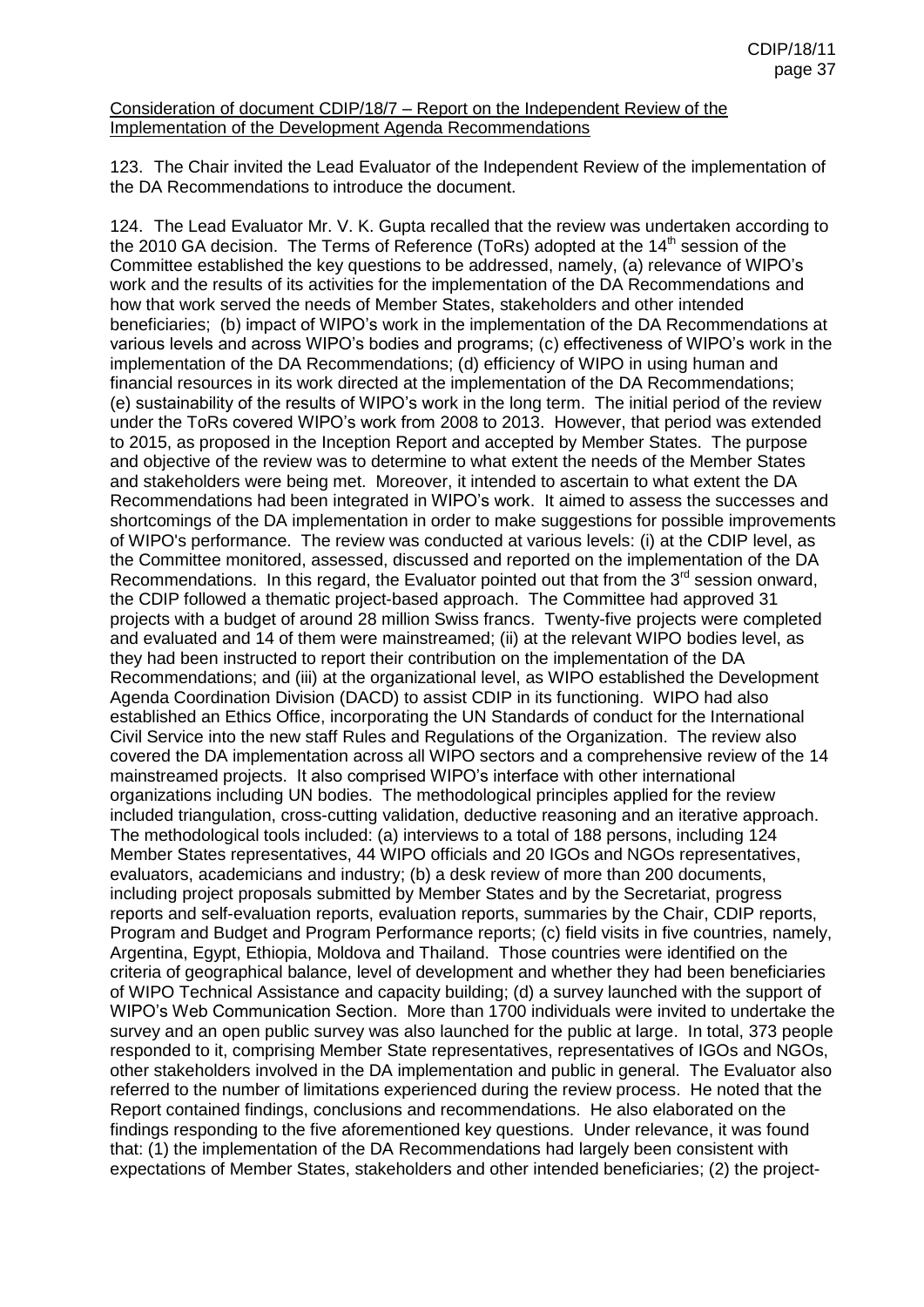based approach had been creative to meet expectations of Member States in comparison with the earlier activity-based approach. Nonetheless, while some projects were well received, others made little impact. A concern was also raised on the fact that out of the 31 projects approved only six were based on Member State' proposals; (3) the DA Recommendations had been instrumental in instigating new work not foreseen in the past. New Divisions were created and WIPO had enhanced the interaction with other UN bodies, particularly with WTO and WHO. Under effectiveness, that: (4) the CDIP had been playing a major role in implementing and monitoring the DA Recommendations with the efficient support of the DACD. However, the implementation of the CDIP mandate and the implementation of Coordination Mechanisms had been long standing issues for the Committee. Besides that, the Committee did not devote adequate attention to discuss the sustainability of completed and mainstreamed projects; (5) the implementation of the DA Recommendations had been to a reasonable extent effective as they were incorporated in various levels of WIPO's work and across WIPO's bodies and programs. WIPO had conveyed that development considerations had to be a central stage for the activities relating to innovation and creativity. New activities related to IP and development had been also introduced in several WIPO programs; (6) the DA implementation at a national level had generally been successful and effective, to a larger extent when directly delivered to the national IP office than to other national institutions / ministries; (7) while the DA Recommendations had been mostly integrated in the Program and Budget cycle, the Medium Term Strategic Plan (MTSP) 2010-2015 did not include specific strategies related to their implementation. That MTSP included nine Strategic Goals, under which "challenges and opportunities" and "strategies" were identified, except those pertaining to the implementation of the DA Recommendations. Moreover, the DA Recommendations had not been directly linked to the Expected Results described in the Program and Budget for accomplishing those Strategic Goals. Under efficiency, that (8) the DA related projects had been generally adequately resourced. Nevertheless, some Member States found the approval processes relatively complex; (9) existing reporting mechanisms lack specificity, particularly with respect to actual utilization of actual costs. While some projects had been over budgeted, additional funds were needed for some others. Furthermore, out of the 25 completed projects, there had been multiproject assignments to individual project managers without a mechanism for them to report the utilization of resources under each project. Neither progress reports nor DG's reports provided actual utilization of personnel cost or non-personnel cost. Under impact, that: (10) the DA implementation was a work in progress and incumbent both the Secretariat and the Member States; (11) since the adoption of the DA Recommendations, positive changes and attitudes towards development issues were gradually emerging; (12) the thematic project-based approach to-date showed a measure of success. Under sustainability, that, (13) efforts were underway for mainstreaming CDIP projects and activities in the regular work of the Organization. However, the concept of mainstreaming and its implication was yet to be evolved; (14) the sustainability of the CDIP projects was due to the commitment and support of Member States, active involvement of stakeholders and beneficiaries and continued technical support by the Secretariat; and (15) there had been a limited involvement of competent national institutions other than national IP offices and of relevant international development institutions in the implementation of the DA Recommendations. Finally, the Evaluator listed some of the conclusions and recommendations contained in the report.

125. The Delegation of China considered the methodology adopted for the review as effective. The review covered all stakeholders in terms of target and scope and established objective and constructive findings, conclusions and recommendations. It endorsed the conclusions that the implementation of the DA Recommendations had been consistent with expectations of Member States, stakeholders and other intended beneficiaries, and that the thematic project-based approach was a useful modality to speed it up. It endorsed and commented on the following recommendations: Recommendation 1. With the adoption of the 2030 Agenda for Sustainable Development, the DA had entered a new historical period. The Organization was facing new emerging issues such as its interface with SDGs and the greater promotion of technology transfer. It was therefore necessary that the CDIP intensified its discussions in this respect;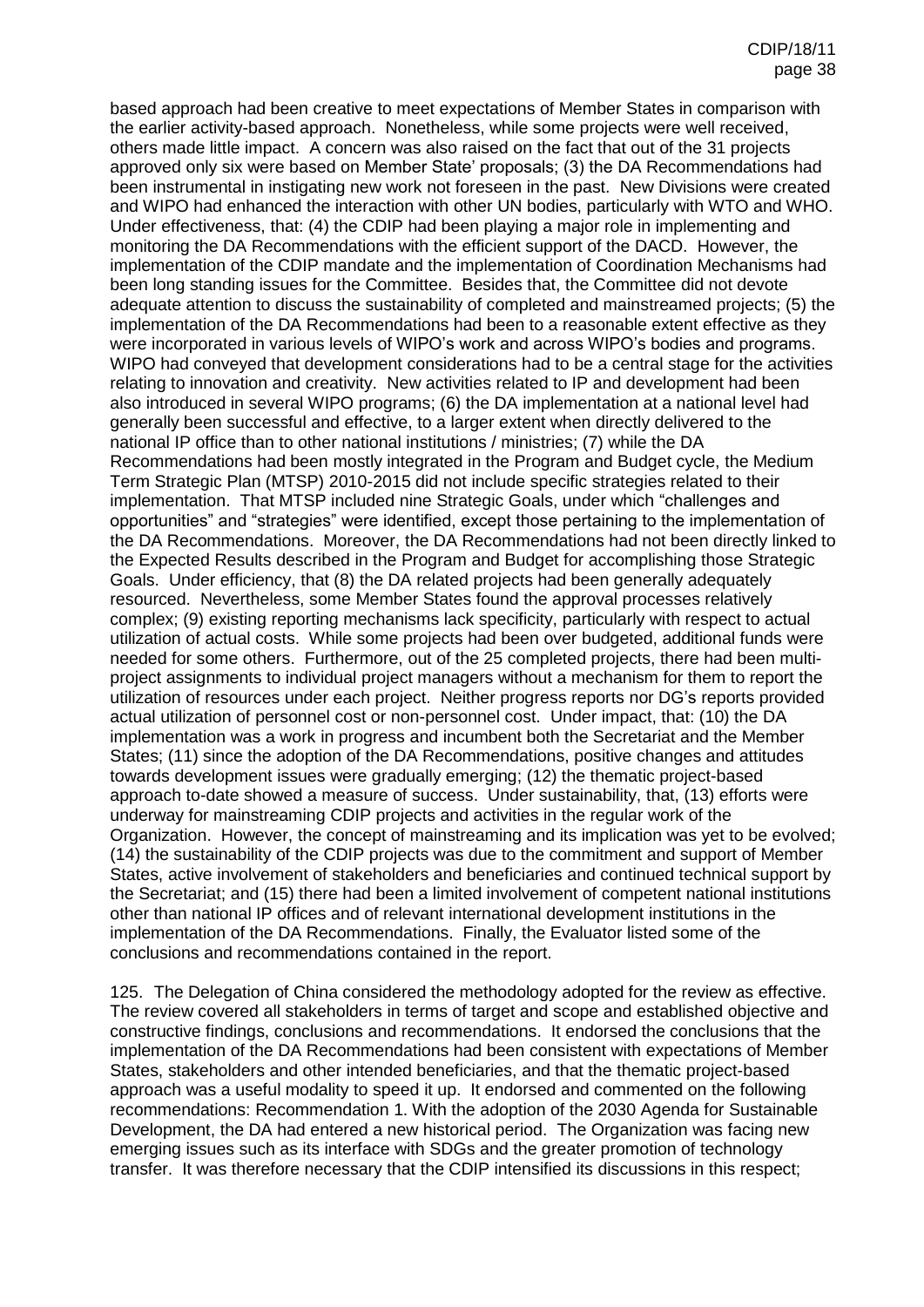Recommendation 6. Due to the highly specialized nature of IP, it was necessary to enhance the participation of national-based experts to the work of CDIP. This had also been a long standing practice for China. Since it joined WIPO, the State Intellectual Property Office (SIPO) coordinated the external IP affairs with the Geneva-based representatives; Recommendation 8. Making modular the future work related to the development of new projects would contribute to carry them forward. Adjustment could be made during the implementation phase according to actual situations. Depending on the projects' complexity, partnership with other UN agencies might be necessary; Recommendation 9. Different beneficiary countries could have very different national conditions, IP systems and development levels. Increasing recruitment of local IP experts for the project implementation would facilitate the internal coordination of the beneficiary country and better ensure the project sustainability. It would also contribute to solving the problems identified in findings 6 and 15; Recommendation 12. In comparison to the development frameworks of other UN agencies and organizations, the DA was not sufficiently disseminated at national levels. Therefore, WIPO should use various means, including surveys and translations of more project outcomes into the six UN languages, to increase the visibility of the DA's role and impact. It should also intensify the promotion and utilization of specific projects in countries worldwide.

126. The Delegation of Chile, speaking on behalf of GRULAC, considered that the report contained useful information and reflected issues raised by the Member States in various CDIP sessions. The review contributed to reflect on the aims of the DA and highlighted its linkages to the SDGs. The recommendations contained in the report should be a starting point for the future work of the Committee and the Organization in strengthening the DA and should be translated in concrete implementation proposals.

127. The Delegation of Indonesia noted that the implementation of the DA Recommendations had been largely consistent with the expectations of Member States and other intended beneficiaries, and that the thematic project-based approach was a useful modality to accelerate its implementation. The review also identified areas for improvement. The review's recommendations should be appropriately taken up and follow-up actions should be implemented. In particular, it highlighted the recommendation for WIPO to consider linking the DA Recommendations to the Expected Results contained in the Program and Budget, wherever possible. The current Expected Results might be modified or new Expected Results introduced so as to ensure the integration of the DA Recommendations into WIPO's work in a more effective and sustainable manner. This would institutionalize the mainstreaming process. In that context, it requested the Secretariat to produce a report for the 19<sup>th</sup> session of the CDIP on how to implement the improvements suggested in the document. Furthermore, recognizing the long-term nature of the DA implementation, it recalled that the 2010 GA decision provided for a possible further review.

128. The Delegation of Turkey, speaking on behalf of Group B, noted that the majority of the direct beneficiaries of DA related projects considered the implementation of the DA Recommendations successful. They were found largely consistent with the expectations of Member States, stakeholders and other intended beneficiaries. The important institutional measures taken by WIPO were also noticed, including the mainstreaming of the DA principles in its work. The thematic project-based approach was found useful in implementing the DA Recommendations and in translating them into actionable activities, as reflected in the survey results. Concrete actions were vital to further enhance the DA implementation and particularly to ensuring the sustainable impact of the projects. In that context, the Delegation encouraged the potential beneficiaries to present further project proposals reflecting their needs. The review found that the DA had brought more awareness on IP and development issues. In this regard, it welcomed that the understanding of the DA mainstreaming and its implications, as well as of the IP and development nexus were improved. It also welcomed that the DA implementation at the national level had generally been successful and effective, in particular when implemented with the direct involvement of national IP offices. However, it noted that the effectiveness was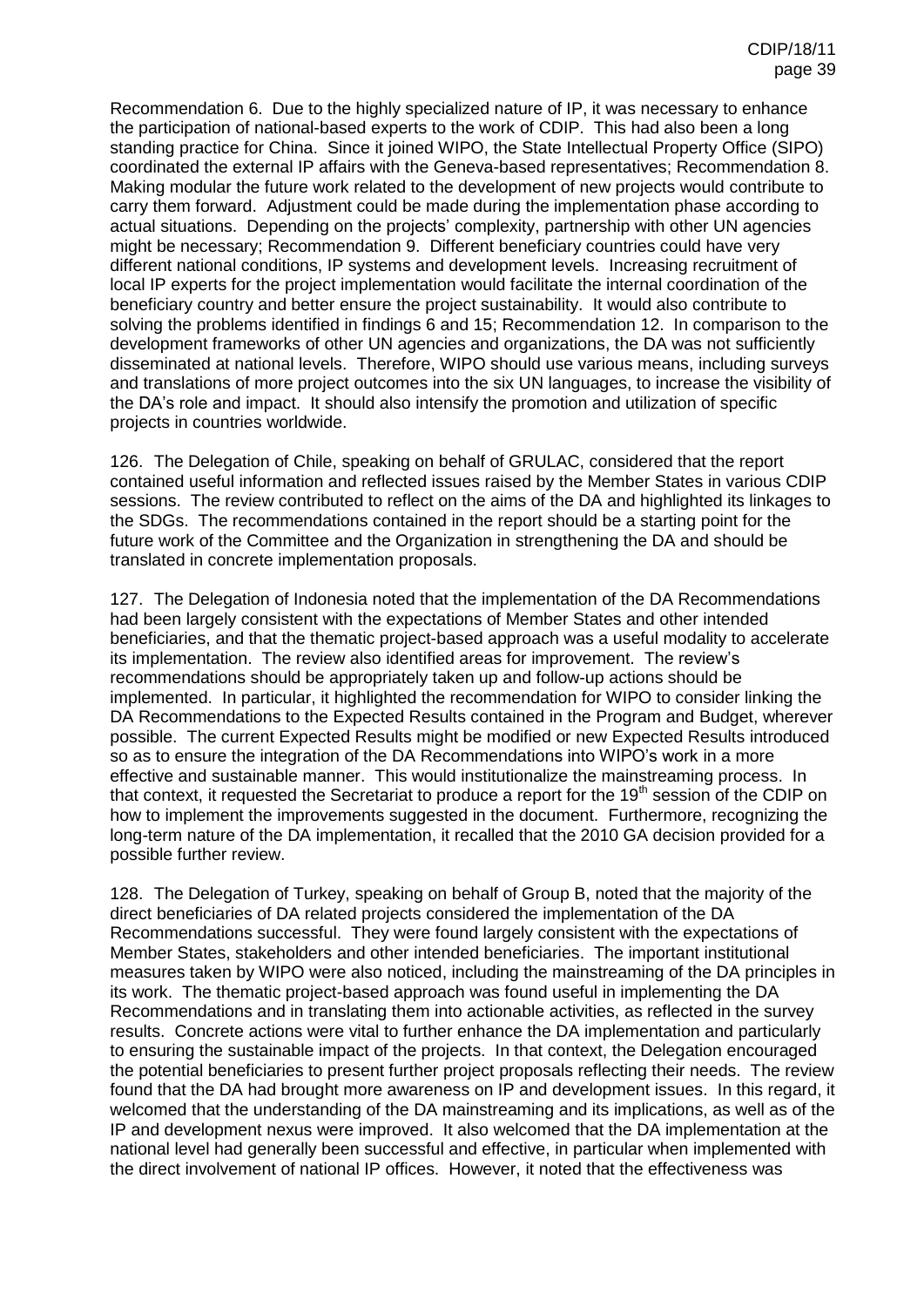directly linked to the development level of the beneficiary countries. It called upon the Committee and in particular upon beneficiary countries to explore how to enhance the project implementation for the benefits of low-income countries. It was a common duty to ensure that countries most in need of cooperation could best benefit from WIPO's activities. In summary, the report showed that the DA implementation was well on track. Many of the recommendations contained therein were practical in nature but some others raised concerns with respect to both practicability and implementation. Consequently, in order to effectively and efficiently address them, it suggested the following approach: (i) for those recommendations directed to the Secretariat, to request it to examine them and report back to the next session of the Committee, including an assessment of the underlying challenges and the way they could be addressed within the CDIP mandate; (ii) for recommendations directed to the CDIP, that CDIP members would carefully review them and present, when appropriate, proposals for the consideration of the Committee; (iii) for recommendations directed to the Member States, that they would review and discuss them with their respective capitals and consider appropriate actions for their implementation at the national level. For the sake of transparency, it would provide a written outline on the aforesaid proposal. The Group looked forward to further discussions on the issue.

129. The Delegation of Iran (Islamic Republic of) welcomed the findings and recommendations contained in the report. Member States and the Secretariat should engage in discussions and undertake actions on those recommendations in order to improve WIPO's performance on the DA implementation. In consideration of its important role in the DA implementation, it was expected from the Secretariat to take note of the review's recommendations and to prepare a report for the next session of CDIP on the means and methodology for their implementation. It emphasized the importance of Recommendation 5 considering linking the DA Recommendations to the "Expected Results" contained in the Program and Budget. Moreover, it underscored Recommendations 1 to 4 related to the improvement of the CDIP functioning. Lastly, as the DA implementation had a long-term nature, it was essential to conduct further reviews on a regular basis in accordance with the Coordination Mechanisms adopted by the GA.

130. The Delegation of Mexico referred to the different tools deployed for the review. The interviews and consultations carried out with different stakeholders were adequate to get a broader scope of opinions. It requested more information on the considerations taken into account for establishing the recommendations, particularly the actions foreseen by the Review Team for their implementation and/or follow-up. With regard to Recommendation 1, it requested further information on the way foreseen to conduct a higher level debate and the nature of the topics to be discussed therein. It was also important to identify the context to undertake that debate, whether it would be in the framework of the CDIP or in platforms such as the GA where relevant actors concurred. On Recommendation 4, it enquired if, on the basis of the consultations undertaken, elements to update the interaction between the DA and the SDGs were identified. On Recommendation 5, it queried if the Organization had provided information on the form in which the DA attempted to be reflected in the various WIPO programs. It also enquired if there was a need of additional resources for the DA implementation. It noted that WIPO had been already implementing the DA Recommendations for immediate implementation without any extra financial implication, as reflected in the Progress Report contained in document CDIP/18/2. With regard to Recommendation 6, it enquired on the reasons for suggesting enhancing the coordination between Geneva-based Missions and their IP offices and other capital-based authorities. In its understanding, this could have been a result of the interviews conducted. On Recommendation 8, it agreed that the implementation of projects needed to ensure their effectiveness, comprehensiveness and sustainability. It also considered that the project outcomes should be replicated by the beneficiaries, not only at a national level but also through triangular cooperation activities. It sought the Review Team's opinion and on any feedback received in that respect during the consultations undertaken for the review. On Recommendation 11, it considered highly pertinent to have an evaluation and follow-up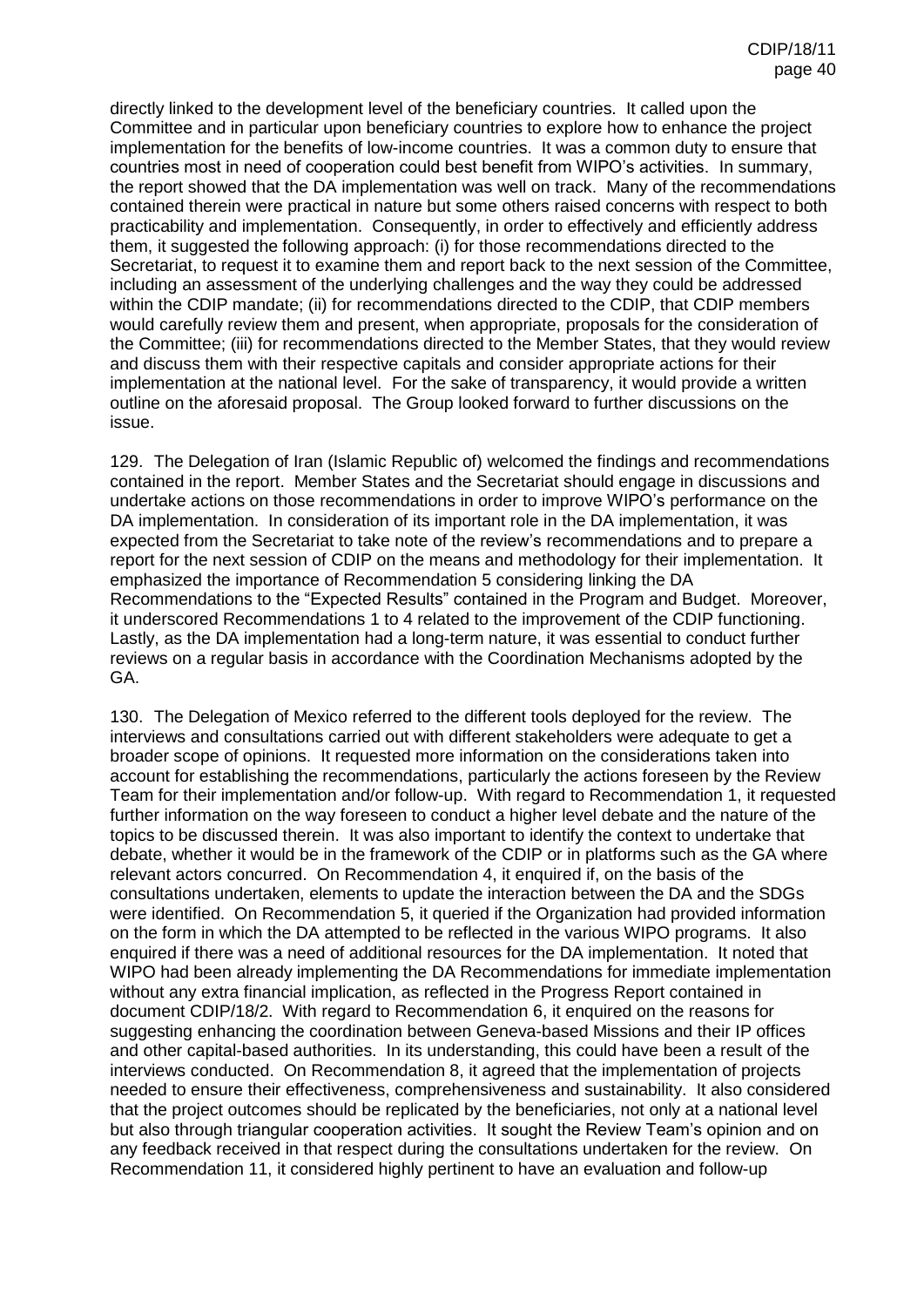mechanism. The most important was not the implementation of a project *per se* but the lessons learned and the best practices resulted from it. It reiterated the importance of benefiting from and multiplying the outcomes of a project in order to achieve a real impact.

131. The Delegation of Ecuador considered it positive for Member States to examine how to improve the implementation of the DA Recommendations. The DA implementation was fundamental for the Organization to contribute concretely to the needs of developing countries on IP related issues. Despite the review's limitations, its findings, conclusions and particularly recommendations were extremely relevant for the Committee. Furthermore, three important issues were highlighted. Firstly, the report clearly established that the impact of the DA implementation, particularly at the national level, was still a work in progress. Accordingly, the DA implementation was a long-term task requiring different stages and a range of approaches. Secondly, although the report recognized that the DA implementation had largely been consistent with the expectations of Member States, stakeholders and other intended beneficiaries, it also concluded that the Secretariat, the Committee, the DACD and the Member States might actually improve it with concrete actions. Thirdly, while the review concluded that the thematic project-based approach was a creative attempt for meeting the expectations around the DA Recommendations, it had also identified its limitations. The effective implementation of the DA Recommendations required cross-cutting actions addressing the public policy space and the flexibilities needed by developing countries with regard to the international IP normative framework. Paragraph 168 of the report stated that its recommendations attempted to suggest possible improvement to WIPO's performance and its work in the future DA implementation. Consequently, it was necessary for the Member States to devote sufficient attention and time for discussing those recommendations in order to establish a clear line of action. A first step in that direction could be requesting the Secretariat to present at the next session of the Committee a report on how to implement the review's recommendations addressed to it.

132. The Delegation of Brazil recalled that the Independent Review had its origins in the 2010 GA decision on the Coordination Mechanisms. As described in the report, the implementation of the DA was a shared responsibility between Member States, the Secretariat and other stakeholders. The development concerns involved in the DA deliberation should continue to be translated into activities which reframed the IP and development approach. This would meet the expectations brought by the DA adoption. The report also highlighted that the DA implementation was a work in progress. Therefore, no DA Recommendation would be exhausted by the mere completion of a project, activity or study. It agreed with the statement underlining the need for a better understanding of the DA and its implications. Furthermore, the review stressed that the actual period of implementation was rather short and thus not sufficient to produce fundamental changes in WIPO's work. In spite of this, the "Marrakesh Treaty to Facilitate Access to Published Works for Persons who are Blind, Visually Impaired or Otherwise Print Disabled" was a very relevant result that could be attributed to the DA whose importance was highlighted in its preamble. The economic studies produced by the Economics and Statistics Division were also a significant outcome of the DA. As pointed out at the International Conference on IP and Development, there was a lack of theoretical basis in the debate on IP and economic performance and WIPO had the resources and the technical capacity to overcome that gap. The report also established that the DA implementation had led WIPO to initiate relevant institutional reforms. WIPO should continue those reforms and upgrade its efforts in mainstreaming the DA across the Organization. As raised in the report, this reflected the continuous need for aligning WIPO's strategic planning to the DA through improving its linkage to the "strategic goals" reflected in the MTSP and the Project Performance Report. It also agreed that improvements could be made to the progress reports. Moreover, it reiterated that in its view the PBC was a relevant committee for the purposes of the Coordination Mechanisms. The Delegation fully endorsed Recommendation 1 on the need to introducing higher level debates addressing new emerging issues. This implied the need for a conceptual discussion on IP and development in line with the third pillar of the CDIP mandate. In its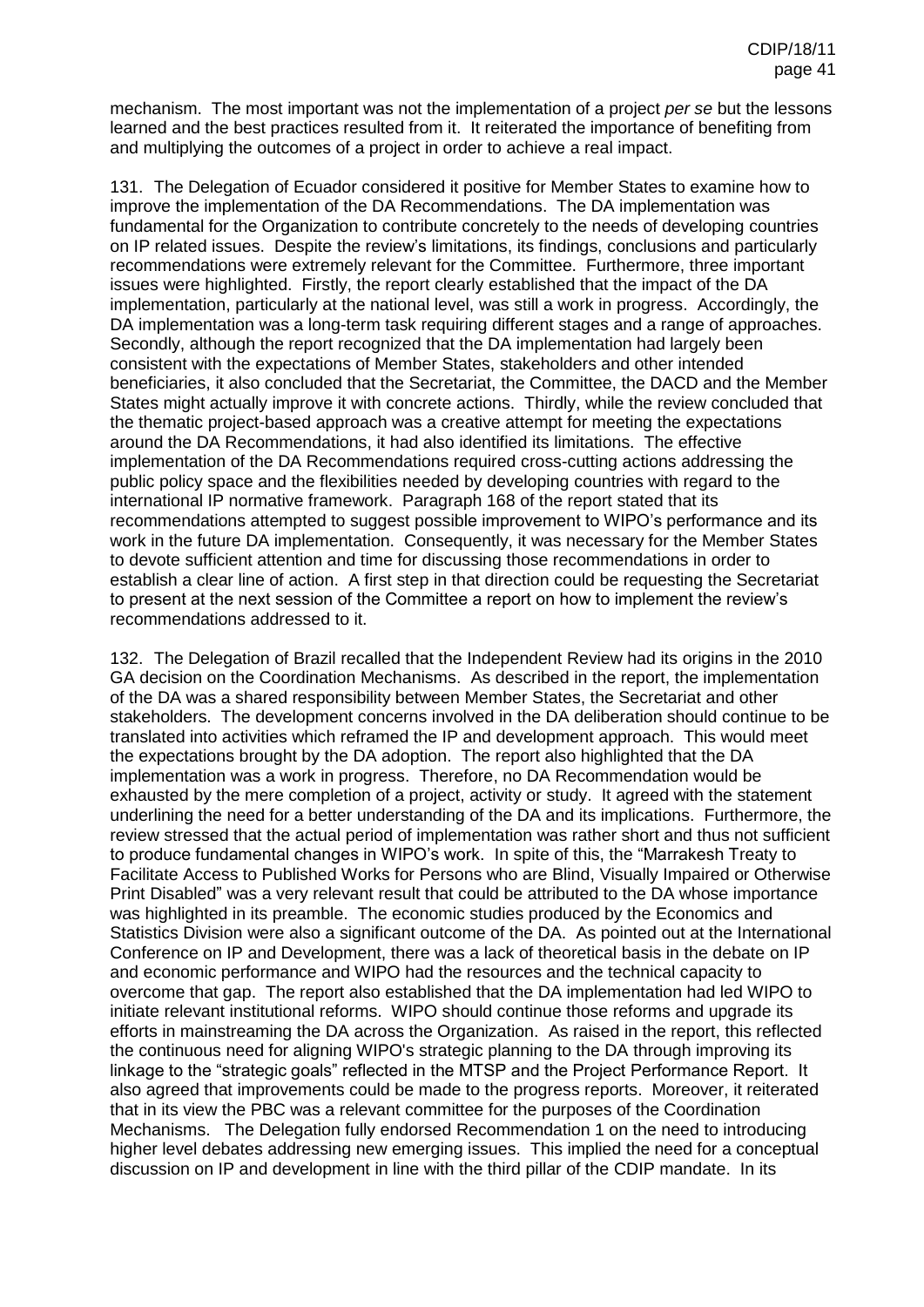understanding, the implementation of that Recommendation could offer an opportunity to reflect on the conceptual basis of the DA and could provide inputs for the continuation and further reinforcement of its mainstreaming. It also referred to the importance of advancing in the SDGs implementation, as mentioned in the report. As regards the impact of the thematic-project based approach, it urged to reflect on how WIPO could work with Member States and stakeholders towards achieving their concrete needs. Additionally, it referred to Recommendation 9 on the importance of recruiting experts well-versed about the socioeconomic conditions of recipient countries. Nevertheless, the DA went beyond the implementation of projects. It was rather a process for bringing the focus of IP to contribute to the development of countries. Furthermore, it recalled that according to the 2010 GA decision, the CDIP might decide on a possible further review. Notwithstanding, it was timely to reflect on the results of this review and on how WIPO's bodies, in particular the CDIP, could improve the DA implementation and its mainstreaming in WIPO's work. The Delegation agreed on the request by other delegations to the Secretariat for a document on how to implement those review's recommendations addressed to it. Lastly, it considered that some particular recommendations might be implemented with low financial implications and would produce an immediate effect on CDIP activities.

133. The Delegation of Nigeria, speaking on behalf of the African Group, expected that the review would be a recurring practice, as foreseen in the Coordination Mechanisms. It enquired if the low level of responsiveness in the survey could have had an impact on the outcome of the review. It found similarities in Recommendations 1 and 4 in terms of recognizing and incorporating emerging issues such as the SDGs. It also considered that both Recommendations 2 and 3 addressed ongoing activities, encouraged prompt resolution to outstanding issues, and called for strengthening the role of the DACD. It requested further information on how this strengthening could be realized. On Recommendation 5, it agreed that WIPO should consider linking the DA Recommendations to the Expected Results in the Program and Budget. This would certainly institutionalize the DA Recommendations and ensure accountability and sustainability in their implementation. On Recommendation 6, it agreed that there should be better coordination between Geneva-based missions and relevant authorities in the capital, and considered that the Secretariat could contribute to that end. It noted that the Regional Bureau for Africa had already been in contact with the African Group members to institute a mechanism for a periodic briefing on developmental and technical assistance. Moreover, there should be a mechanism for the Secretariat to hold regional activities engaging Geneva-based experts and authorities in the capitals. On Recommendation 7, it agreed that Member States should be more active in developing proposals for the consideration of the CDIP. This fed into Recommendation 8 as demanddriven proposals would inherently be modular and customizable and would take into account the absorption capacity and level of expertise of the beneficiaries. It also encouraged WIPO to explore more partnerships with UN agencies to enhance effectiveness, comprehensiveness and sustainability of the DA implementation. It also agreed with Recommendations 9, 10, 11 and 12. Furthermore, in line with the Coordination Mechanisms, it was imperative to hold a continuous review process, as raised by other delegations. The Delegation also requested the Secretariat to provide at the next session of the Committee a plan for implementing the review's recommendations.

134. The Delegation of Latvia, speaking on behalf of CEBS, noted that WIPO's work in implementing the DA Recommendations corresponded to the needs of the Member States and direct beneficiaries. Additionally, the report provided a comprehensive view of the DA implementation and mainstreaming, including the work undertaken by different WIPO bodies and the use of financial and human resources. It was pleased to note that the said implementation had been largely consistent with the expectations of Member States and other beneficiaries.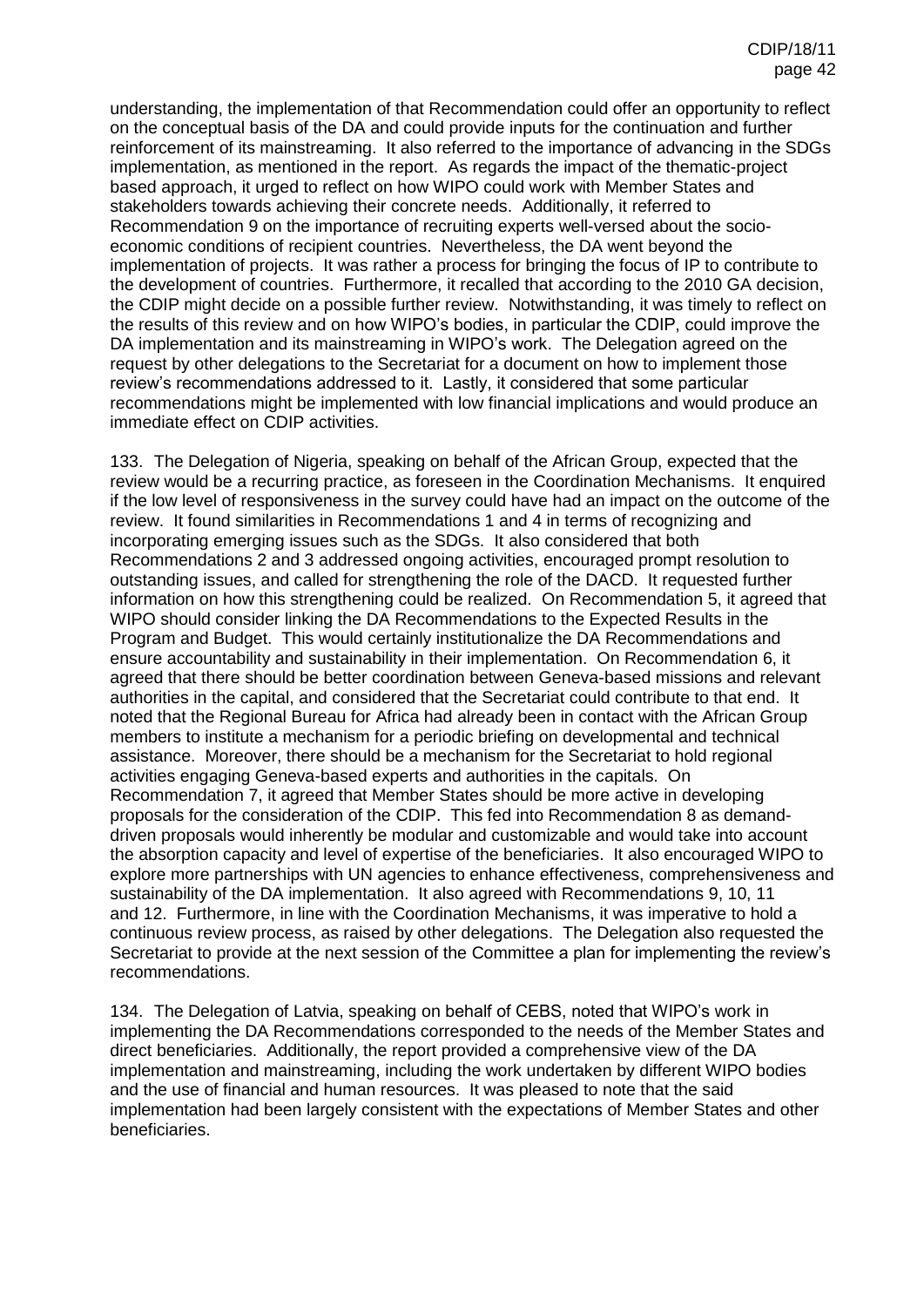135. The Delegation of Germany aligned itself with the statement made by the Delegation of Latvia on behalf of Group B. It enquired if there was evolution overtime in terms of number of project proposals made by Member States. It also inquired about the evidences for concluding that there was no special program dealing with the DA Recommendation 11.

136. The Delegation of Slovakia, speaking on behalf of the EU and its member states, referred to the manner and extent under which the DA Recommendations had been implemented and mainstreamed in WIPO's regular activities, including the work of different WIPO bodies and in particular the CDIP. They also referred to the field visits undertaken to gather relevant data for the review. They noted that the review's recommendations could influence the challenges faced by the IP system, WIPO's cooperation with other UN agencies, and the use of human and financial resources on the new or ongoing WIPO projects and activities. It would be appropriate also to consider how the recommendations could be implemented in practical terms.

137. The Delegation of Chile, speaking in its national capacity, recognized the suitability of the methodology and mechanisms used for undertaking the review. The diverse range of review tools had been pivotal in determining and underpinning its findings and recommendations. It would have been advisable to include in the report a brief reference to the possible avenues for addressing the constraints encountered. While recognizing its positive results, the Delegation considered that after seven years, the thematic project-based approach should be reviewed by Member States to determine its appropriateness in contrast to other mechanisms to be explored, as well as the possibilities for its improvement. It could also be complemented with other methodologies such as a program-based approach. It stressed on the fact that the DA Recommendations were born as a compromise of the diverse views of Member States. Hence, it sought to include on the Agenda an item that allowed them to share experiences and identify enhancement opportunities. It also deemed necessary to improve the transparency of the implementation of projects in order to ensure their sustainability. Moreover, the report did not refer to the influence of the DA implementation in the significant changes taken place over the last eight years in the IP system. In its opinion, the DA had had and would have a major impact on the international IP system. The report also mentioned WIPO's engagement with certain international organizations and UN agencies without referring to the relevance of the DA in this regard. In addition, as highlighted in the report, the Secretariat played an important role in the DA implementation. The "member-driven" principle would be meaningless without its support. The Delegation considered that the survey's results demonstrated that the DA was not a Geneva-based phenomenon and excluded the capitals. In fact, the respondents who considered that the expectations of the DA had been met to a high and moderate degree were in the greatest numbers from capital-based IP offices. The National Industrial Property Institute of Chile (INAPI) was not only highly satisfied with the DA implementation but had also incorporated its Recommendations and principles into its work. However, the recipients of the DA Recommendations were not only IP offices but also Member States. This entailed the involvement of a growing number of stakeholders at a local level. Chile was working through the General Directorate of International Economic Relations (DIRECON) and its Mission in Geneva, to ensure adequate coordination among all national agencies with competencies related to IP. The establishment of an inter-ministerial committee of experts on IP had made it possible to incorporate diverse perspectives on WIPO-related issues. The Delegation also considered that the report should have focused further on conclusions and proposals than on mere descriptions. Given their relevance, some elements contained in the annexes should have been included in the main body of the report. Additionally, the expertise of the reviewers should have been used to recommend how to implement coordination and evaluation mechanisms at the Committee. A second review could be conducted on the basis of the work undertaken for the first one. It also referred to the contribution of the DA to the implementation of new activities such as those currently carried out by the Economics and Statistics Division, as well as to WIPO's support for the formulation of IP strategies and policies in the IP offices. INAPI had benefited from both of them. The report identified specific situations that hampered the DA implementation and also proposed further actions to improve its achievements. That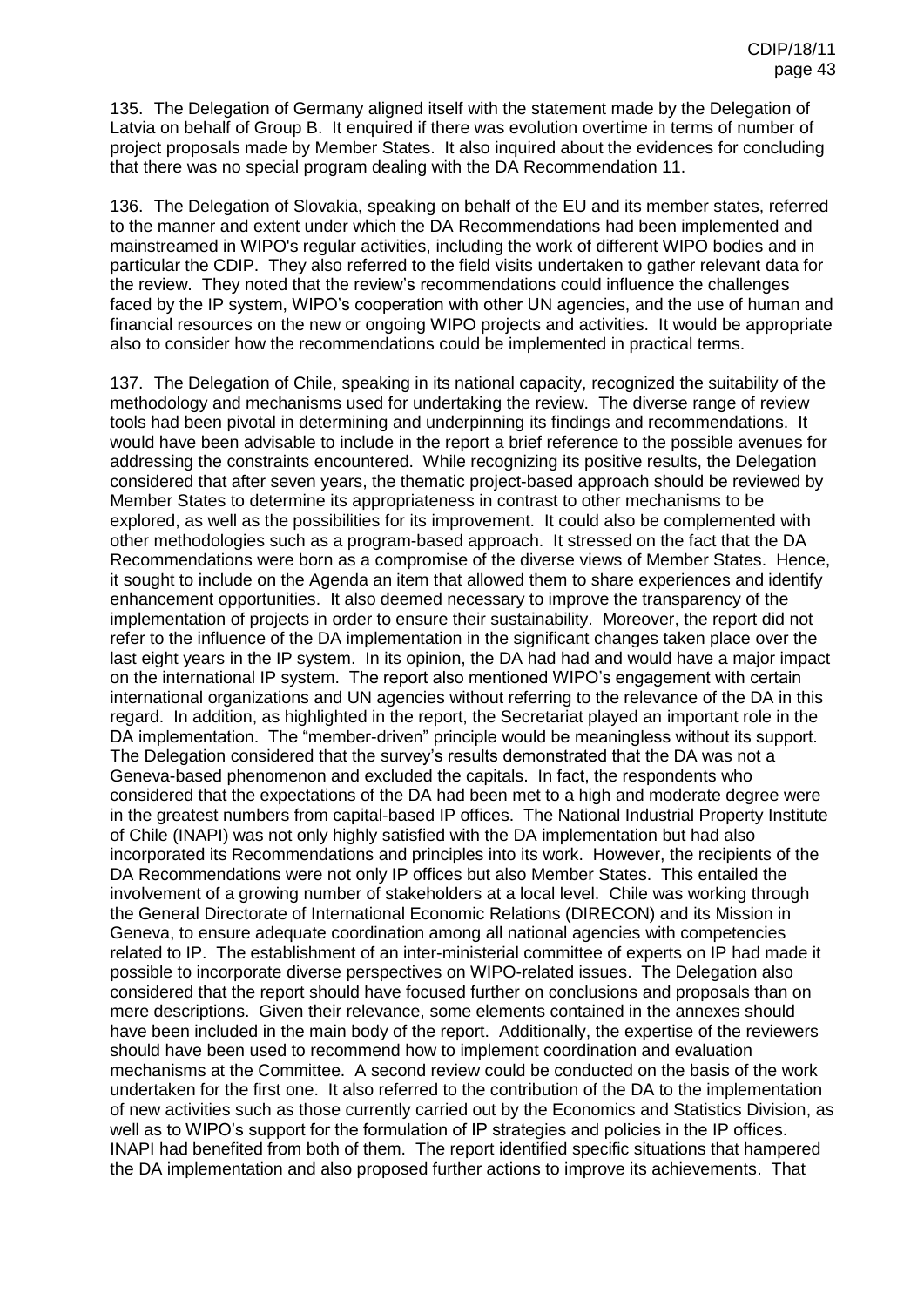information was particularly useful for improving the relevance, effectiveness, efficiency, impact and sustainability of WIPO's future work in implementing the DA. The review's recommendations did not refer to any mechanism for their implementation. Consequently, Member States, through the relevant WIPO bodies and with the assistance of the Secretariat, would seek and agree upon the most appropriate mechanisms to that end. Finally, the DA implementation lied not only with the Secretariat, but mainly with the Member States. They should adopt it and incorporate it in their internal bodies and different areas of action. A way forward could be to develop mechanisms for Member States to report on how they were implementing the DA. The Committee would be the appropriate forum to do so. To conclude, the Delegation emphasized that progress should be made towards implementing the DA Recommendations or revising them to reflect the changes in the IP arena in recent years.

138. The Delegation of India, speaking in its national capacity, expected that the review's recommendations would be taken up appropriately to continuously improve WIPO's work. It requested the Secretariat to take note of them and to prepare for the 19<sup>th</sup> CDIP session a report on how it could make improvements in areas suggested therein. As an example it referred to Recommendation 5 on the linkage between DA Recommendations to the Expected Results in the Program and Budget. In its view, this was a timely recommendation as the Secretariat was in the process of developing the MTSP for 2016-2021. The Review's recommendations called for improvements in WIPO's performance and work on implementing the DA. This was a longterm process and therefore, possible future reviews would be undertaken in light of the 2010 WIPO GA decision. Lastly, it considered that the review would contribute to institutionalizing the mainstreaming of the DA in various WIPO's programs.

139. The Delegation of South Africa aligned itself with the statement made by the Delegation Nigeria on behalf of the African Group. The report revealed some progress and challenges in the DA implementation. The review's recommendations identified areas for enhancing efficiency and effectiveness, among others. It drew particular attention to recommendations 4, 7, 8, and 9. With respect to all recommendations, it requested the Secretariat to prepare for the 19<sup>th</sup> session of the Committee a detailed action plan for their implementation. In addition, it referred to the periodic reviews foreseen under the Coordination Mechanisms. Conducting such reviews would reflect on the success of the DA implementation and provide an opportunity for further considering any additional area of improvement in the next three to five years.

140. The Delegation of the Philippines enquired if there were any common reasons provided by the respondents who considered that the DA activities or projects did not meet their expectations. If that was the case, those reasons could be considered when formulating future activities or projects so as to avoid the same errors. It supported Recommendation 7 on the need for Member States to formulate project proposals in line with their national needs. It was also in agreement with undertaking periodic reviews on the DA activities and projects. Lastly, the report and its findings should guide the mapping out of the future CDIP work. The Member States and the Secretariat should formulate a roadmap for the upcoming years.

141. The Representative of TWN highlighted the importance for Member States to take action on the Review's recommendations. It recognized the long-term nature of the DA implementation and therefore the need for further reviews. While it appreciated the macro analysis of the DA implementation, a microanalysis would have been also useful given that this was the first review following its adoption. It noted that the evidence for the observations made in the report was not presented. The report pointed out that flexibilities represented new work for WIPO and reflected a change in attitude towards development. However, in its view, WIPO's understanding of flexibilities did not reflect a development orientation. The Review deemed the thematic project-based approach creative for implementing the DA but did not address its effectiveness or the need for its improvement. In fact, paragraph 27 underlined the divergent views as regards its appropriateness. It also referred to paragraph 135 on the need for a systematic and coordinated approach. In addition, it concurred that there was a lack of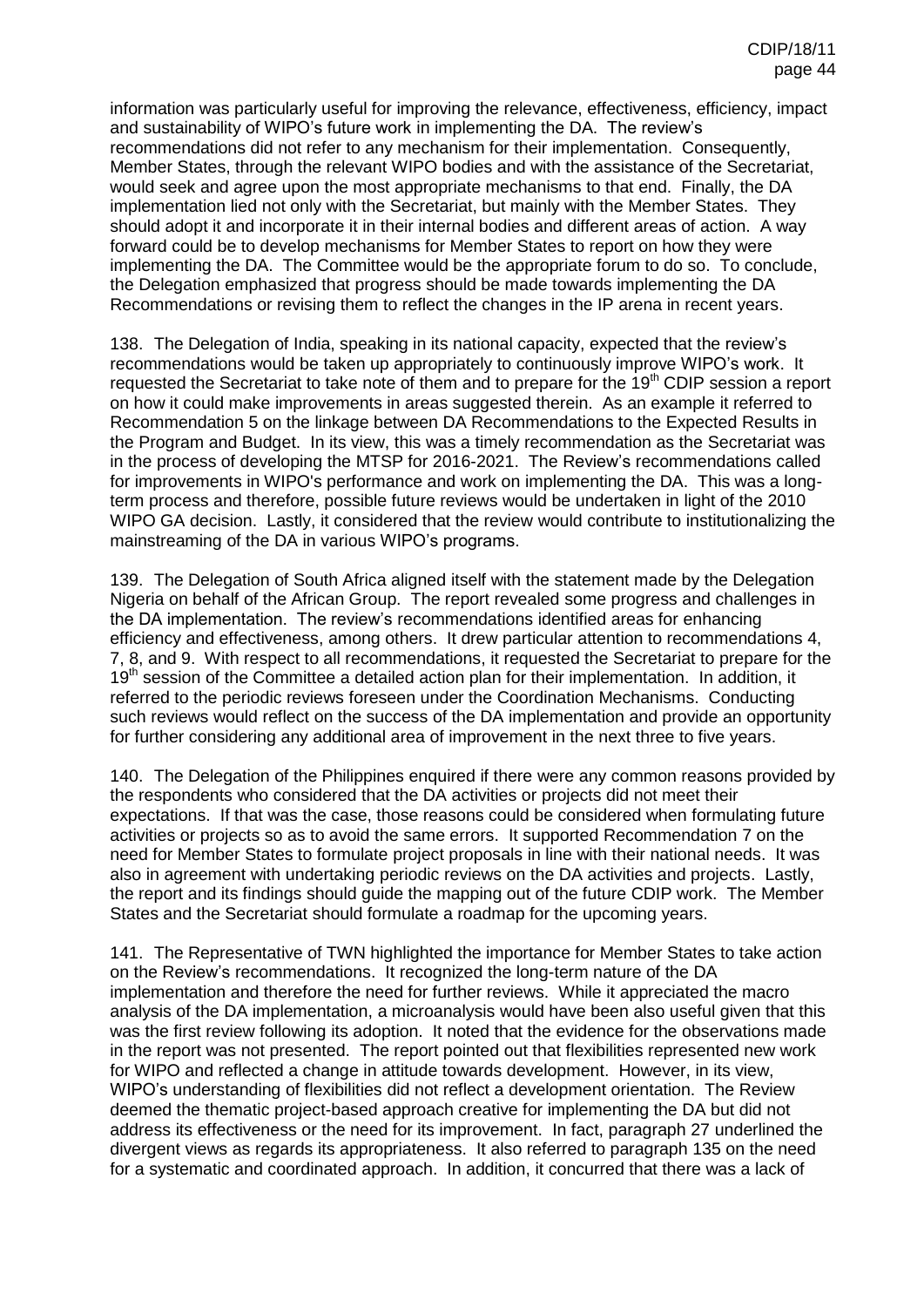clarity in the understanding of the mainstreaming concept and its implications. It also referred to the lack of transparency of the human and financial resources allocated for the mainstreaming of projects, as identified in the report. Furthermore, it noted that the review did not specifically address the DA Recommendations concerning WIPO Technical Assistance or the follow-up at the CDIP. In its view, improving the accountability and transparency of WIPO Technical Assistance was at the core of the DA. It underscored Recommendation 9 on the recruitment of experts that were knowledgeable of the socio-economic conditions of the recipient countries. This was in line with the recommendation of the External Review on WIPO Technical Assistance in the Area of Cooperation for Development which questioned WIPO's competence for the delivery of development-oriented technical assistance. Finally, it stated that the CDIP had significant work to do to enhance awareness and understanding of the linkages between IP and development, as well as to ensure that all WIPO activities in particular those on technical assistance were development-oriented.

142. The Chair invited the Lead Evaluator to respond to the questions and comments from the floor. He also suggested that all delegations which had expressed specific support to different review's recommendations submitted written proposals to be discussed at the next session of the Committee.

143. The Lead Evaluator concurred to the statement made by the Delegation of Turkey on behalf of Group B categorizing the recommendations according to their recipients. Addressing the observations on Recommendations 1 and 4, he pointed out that a higher level debate was needed to address new emerging issues and challenges faced by the IP system. He provided a non-exhaustive list of those new areas as: information and communication technologies (ICT), cybersecurity and cloud computing, research and development, the linkage between economic development and patents, climate change, agriculture, public health, access to medicines, affordability of medicines, genetic resources, traditional knowledge, access and benefit sharing, and enhancing capabilities for innovation and creativity. Addressing them through an approach similar to the thematic project-based methodology would be needed in order to produce more concrete results. Moreover, he was in agreement with the views expressed by the Delegation of Brazil that the mere completion of a project did not exhaust any recommendation, as reflected also in the report. In fact, the report established that the completion of a few projects was not sufficient to pass a definitive judgment on the entire impact of the DA. He referred to the need for additional human resources for the DACD. In response to the question raised by the Delegation of Germany, he noted that the project proposals were submitted by Member States in a uniform frequency but in a low number. In reference to the observation on the DA Recommendation 11, he clarified that the existing program did serve to strengthen national IP offices but not national scientific and technological infrastructure. Moreover, he considered it useful for the CDIP to setting-up a Database on best practices, experiences and lessons learned to be used for implementing new programs and projects. On the observation made by the Delegation of the Philippines, he noted that the DA had created expectations very difficult to meet. On the observations about sustainability, he stressed the need for Member States to own the DA with continued supported by the Secretariat. He pointed out that the findings on the thematic project-based approach were based on the results of the different methodological tools utilized for the review.

144. The Delegation of the United States of America sought further clarification with regard to the "higher level debate" mentioned in Recommendation 1.

145. The Lead Evaluator reiterated an illustrative list of some new emerging areas where a higher level debate would be needed, including ICT, cybersecurity and cloud computing, transfer of technology, and the creation of new technologies.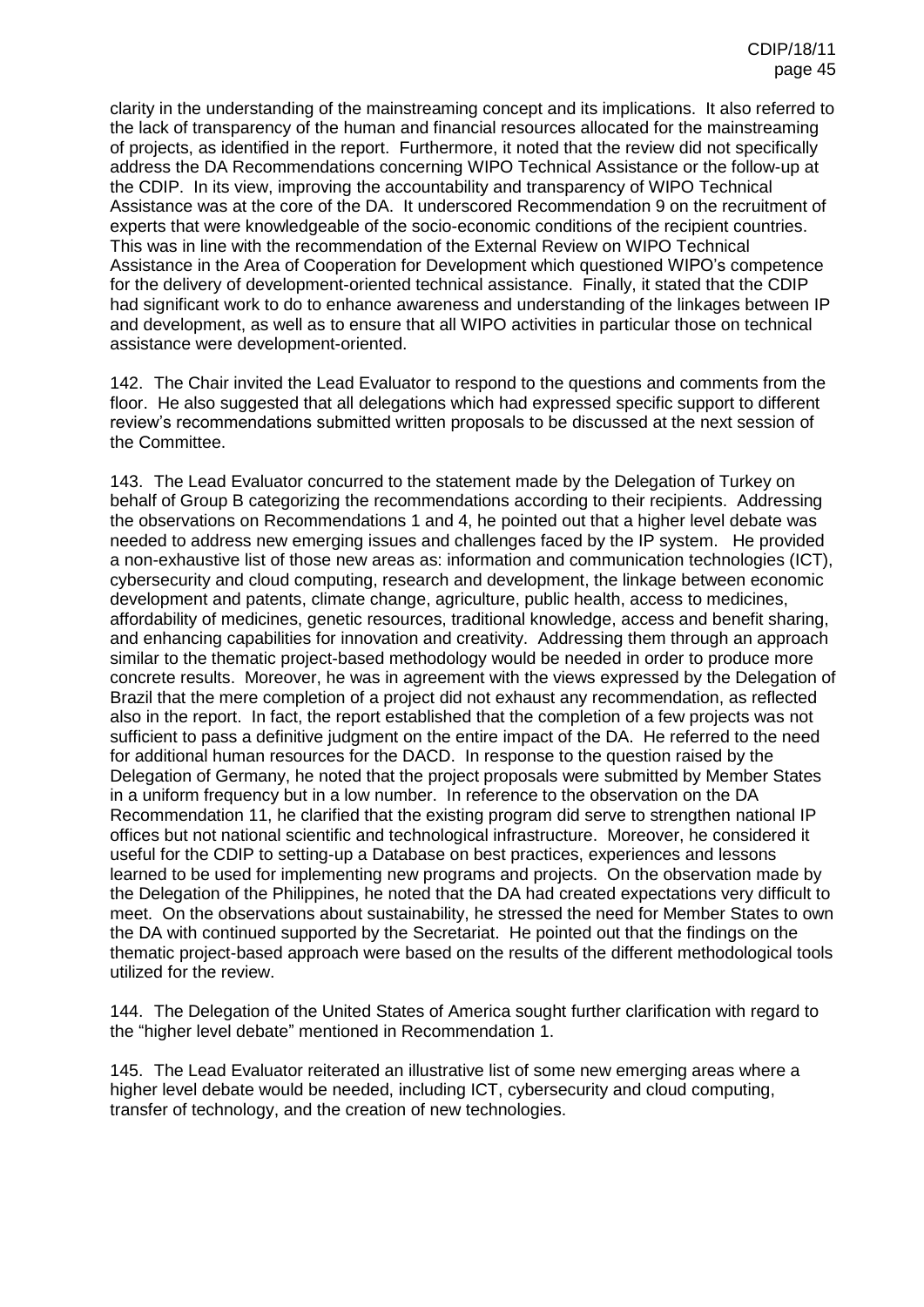146. The Delegation of the United States of America enquired on the meaning of "high level forum". It queried if it referred to the CDIP or to other entity where those new emerging issues should be discussed.

147. The Lead Evaluator clarified that the CDIP was the appropriate forum for discussing new emerging issues. He explained that it was the level of debate which should become higher.

148. The Chair suggested that the Committee took note of the report. He reiterated that interested delegations should submit written proposals on the recommendations addressed to Member States for consideration of the Committee at its next session. He also suggested that the Secretariat informed the Committee on the feasibility and manner to implement those recommendations addressed to it.

149. The Delegation of Nigeria, speaking on behalf of the African Group, agreed to take note of the report. However, it considered that the Secretariat should provide information on how it intended to implement the recommendations rather than the Member States identify proposals and put forward requests for the CDIP consideration. The review was not any ordinary study but part of the Coordination Mechanisms adopted by the GA. Hence, it merited a formal response by the Secretariat.

150. The Chair sought further clarification from the Delegation of Nigeria on the possibility for Member States to submit proposals in follow-up to the Review's recommendations.

151. The Delegation of Nigeria, speaking on behalf of the African Group, stated that nothing prevented any Member State from pursuing further any of the Review's recommendations and put forward a potential work plan. It would be acceptable for the Group to take note of the report and request the Secretariat to provide at the next session of the Committee its response to the Review's recommendations.

152. The Chair restated his proposal and explained that the request for Member States was intended to provide them with an opportunity to formulate their proposals in appropriate and timely manner for the consideration of the Committee at its next session.

153. The Delegation of India, speaking in its national capacity, supported the proposal by the Delegation of Nigeria on behalf of the African Group. It also referred to the proposal for the Secretariat to prepare a report on the Review's recommendations. Member States could also put forward concrete proposals based on those recommendations. Both proposals could be carried out together.

154. The Delegation of Turkey, speaking on behalf of Group B, requested time for consultation within its Group to consider the proposal by the Delegation of Nigeria.

155. The Chair felt that no consultations were needed. He highlighted the agreement of the Committee in taking note of the document. He inquired if Group B had any difficulty with his proposal on the report to be prepared by the Secretariat.

156. The Delegation of Turkey, speaking on behalf of Group B, agreed on the original proposal by the Chair.

157. The Delegation of Latvia, speaking on behalf of CEBS, supported the proposal to take note of the report. However, it requested a Group consultation to discuss the proposal for a report to be prepared by the Secretariat.

158. The Delegation of Nigeria, speaking on behalf of the African Group, was not in a position of taking note of the report without determining the future work in this regard.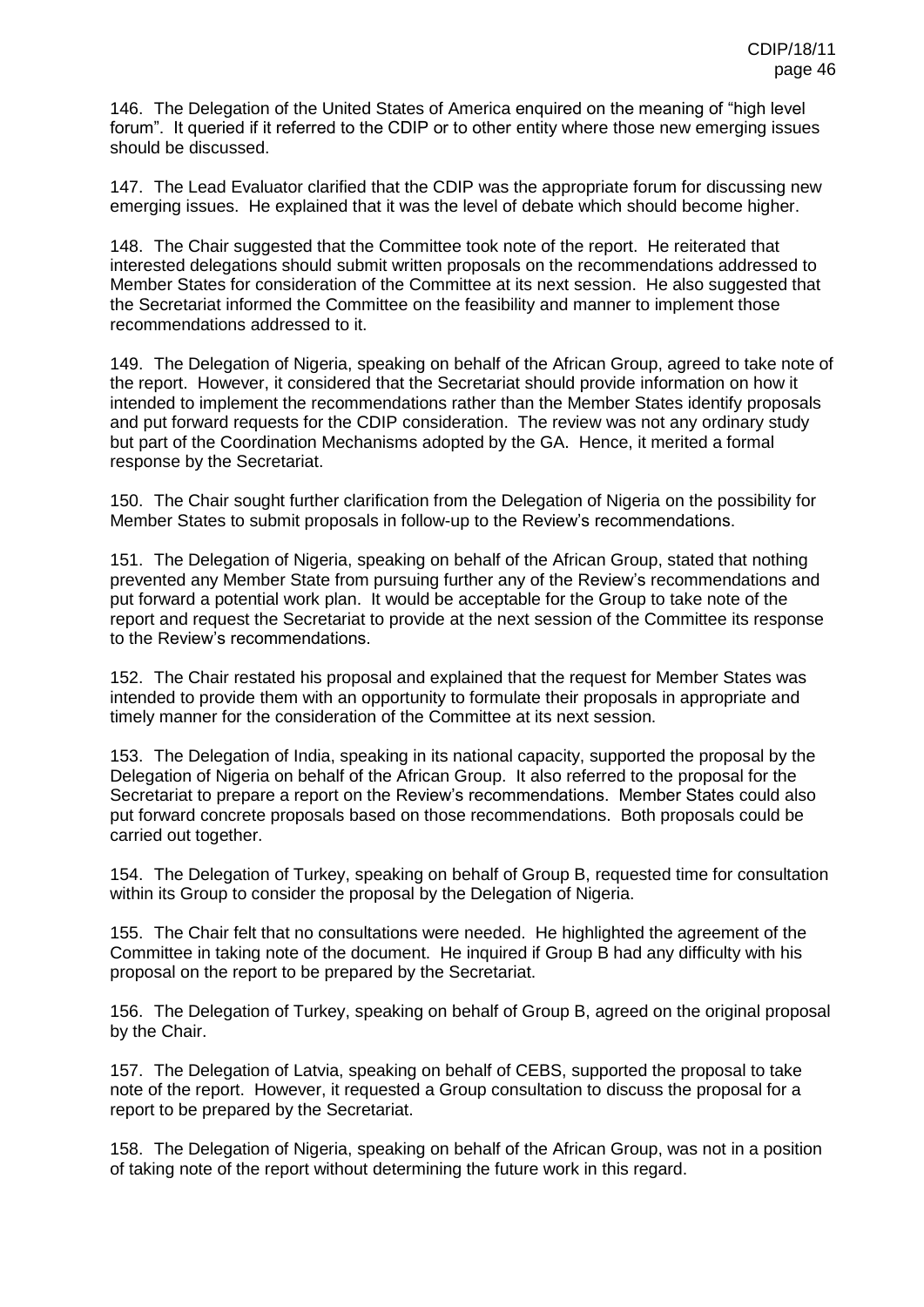159. The Chair sought clarification on the statement made by the Delegation of Nigeria.

160. The Delegation of Nigeria, speaking on behalf of the African Group, stated that if the Committee did not take note of the report, it remained on the Agenda for being considered at its next session.

161. The Chair requested the Regional Coordinators to discuss within their group on the following three possible alternatives: (i) to take note of the document; (ii) to take note of the document and request the Secretariat to prepare a report on the Review's recommendations; or (iii) to leave the document for the consideration of the Committee at its next session.

Consideration of document CDIP/18/8 – Description of the Contribution of the Relevant WIPO Bodies to the Implementation of the Respective Development Agenda Recommendations

162. The Chair invited the Secretariat to introduce the document.

163. The Secretariat (Mr. Baloch) recalled that the Coordination Mechanisms requested relevant WIPO bodies to present a report to the GA on the implementation of the DA. The document was based upon the submissions by to the  $48<sup>th</sup>$  session of the WIPO GA by the IGC and the SCCR.

164. The Delegation of Indonesia, speaking on behalf of the like-minded countries in the Intergovernmental Committee on Intellectual Property and Genetic Resources, Traditional Knowledge and Folklore, mentioned that the DA Recommendation 18 urged the IGC to accelerate the process for the protection of the genetic resources, traditional knowledge and folklore without prejudice to the outcome including the possible development of international instruments. Substantial progress had been made within the IGC during its  $29<sup>th</sup>$  and  $30<sup>th</sup>$ sessions, regarding genetic resources and associated traditional knowledge related to genetic resources, as well as regarding traditional knowledge during its 31<sup>st</sup> session. The Group was hopeful that future sessions would continue to follow Recommendation 18 as well as continue to implement other relevant recommendations. The Group mentioned that the assistance provided by WIPO in IGC related topics had to be demand driven, development oriented, transparent and respond to the development needs of the demanding country. It was crucial that such engagements took into account the existing flexibilities in the international IP system. The Group supported more activities on South-South sharing of experiences on the protection of genetic resources, traditional knowledge and traditional cultural special expressions. It was important to remember that all communities had the right to maintain control, protect and develop the IP of their cultural heritage. Innovation and creation had no limits. There was a need to abandon narrow perspectives and push for greater recognition for both economic and moral rights of cultural heritage. The protection of GRs, TK and TCEs reflected the diversified aspirations of all countries and the balance between creativity and tradition. The normative agenda to conclude a legally binding instrument or instruments could not be stalled without strong reasons. Member States could not ignore the progress made since the establishment of the IGC. The work of IGC should result in legally binding instruments to protect and promote GRs, TKs and TCEs, thereby, addressing various DA Recommendations and particularly Recommendation 18. The text based negotiation on GRs, TKs and TCEs should be continued.

165. The Delegation of Nigeria, speaking on behalf of the African Group, mentioned that some Regional groups and Member States had expressed their views on the contribution of WIPO bodies to the implementation of the DA Recommendations. Recognizing that the DA was a consensus agreement of all WIPO Member States, the Group believed that the agenda item would benefit from a wider ownership and engagement in WIPO beyond developing countries and LDCs. The African Group had already expressed its thoughts on the subject. It commended WIPO for its many activities, tools and initiatives for facilitating the implementation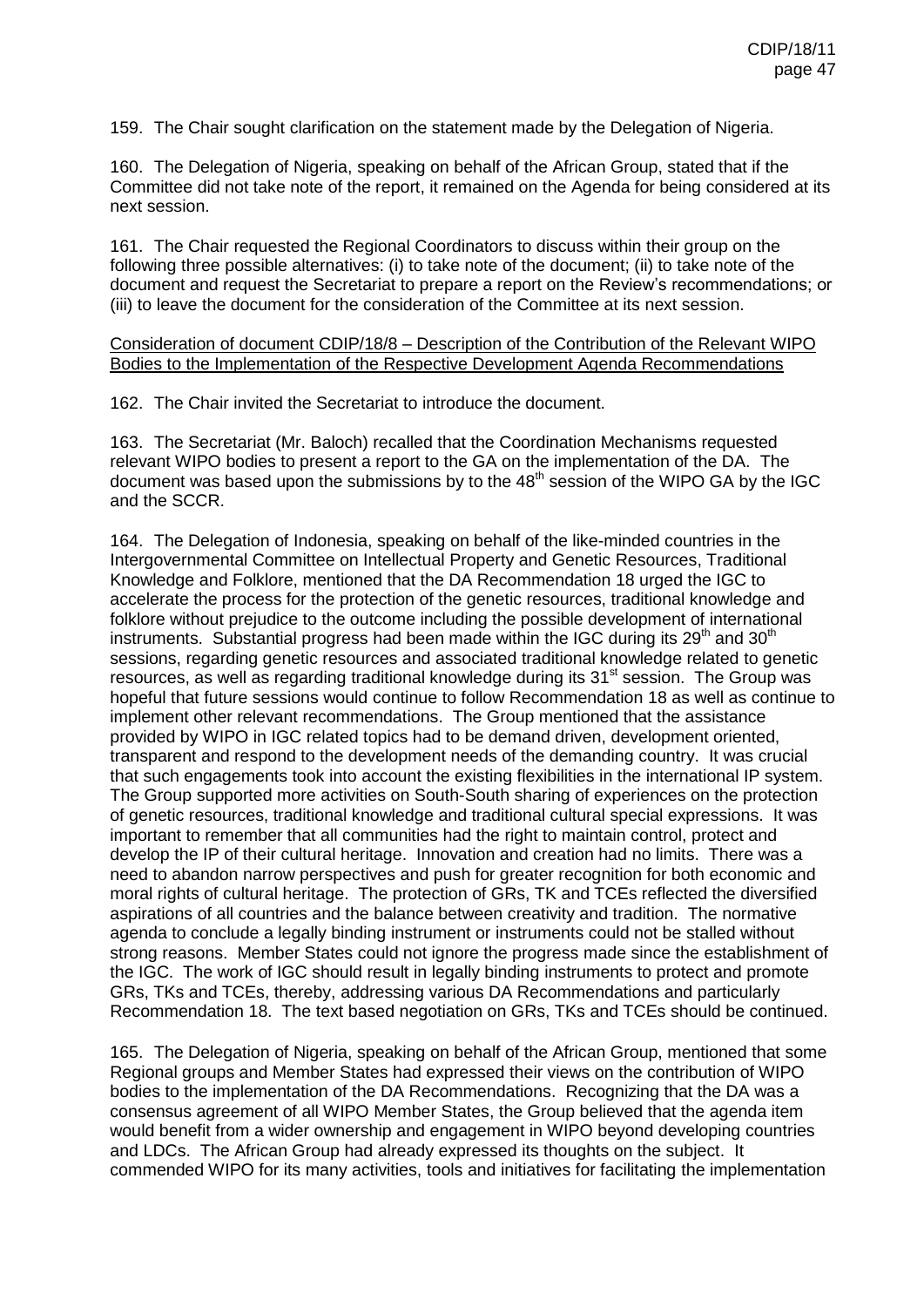of the DA Recommendations. The Group reiterated its request that the assistance provided by WIPO continued to be demand-driven, development-oriented, transparent, responsive to the specific priorities and development needs of the demanding countries and reflective of the existing flexibilities in the international IP system. Specific to the committees mentioned in the report, the Group welcomed the notable progress of the SCCR through a number of important international instruments post adoption of the DA Recommendations in 2007. It urged accelerated efforts towards the protection of broadcast and cable casting organizations against signal piracy and transmitting of the Committee's work on exceptions and limitations which would facilitate access to knowledge and information for human and societal development. On the IGC and with reference to the DA Recommendation 18, the Group reiterated its view that the most resounding and unassailable contribution of the IGC and indeed WIPO to implementation of the DA Recommendations would be the early conclusion of the IGC negotiations with a minimum standard legally binding international instrument that enhanced the transparency and efficacy of the international IP system, promoted and protected traditional based knowledge, creation and innovation in the modern IP framework, and ensured equitable economic and moral rights for owners of such knowledge. The achievement would respond to a large number of the 45 DA Recommendations. As the DA Recommendations aimed at fostering an inclusive and balanced international IP system, taking due account of the different levels of development of WIPO's diverse membership, the Group encouraged all Member States and stakeholders to work together assiduously to accelerate WIPO's implementation of the respective DA Recommendations.

166. The Delegation of Turkey, speaking on behalf of Group B, noted that the document contained the relevant sections from the report on the IGC and the SCCR. The document presented useful information on how the relevant WIPO bodies contributed to the implementation of the respective DA Recommendations in a comprehensive and appropriate manner.

167. The Delegation of Brazil associated itself with the statement made by the Delegation of Indonesia on behalf of the like-minded countries. The report of the relevant bodies to the GA was an important mechanism for evaluating the implementation of the DA. The Delegation found regretful the fact that only two committees had provided individual reports. It expressed its hope that it could change in the following year. It was a matter of implementing the decision of the GA which provided the Coordination Mechanisms. As it had been previously stated, WIPO committees had to report on the implementation and mainstream of the DA. The Delegation further conveyed its expectations regarding the two committees that had reported. The committees could continue to progress in implementing the DA and to continue addressing the issue of importance to development, considering the relevance of mainstreaming the DA in WIPO.

168. The Delegation of Indonesia, speaking in its national capacity, stated that it had studied the document and took note on the contribution of IGC and SCCR to the implementation of the DA Recommendations. The Delegation took note that other relevant WIPO bodies such as the SCP and the SCT were not mentioned in the document. Both SCP and SCT should contribute towards the implementation of the DA Recommendations. The Delegation requested the CDIP to mention this in its review of the implementation of the DA Recommendations to the GA.

169. The Delegation of Iran (Islamic Republic of) supported the statement made by the Delegation of Indonesia on behalf of the like-minded countries. It welcomed the report of IGC and SCCR to the GA concerning their contribution to the implementation of the DA Recommendations. It was regrettable that only two committees had submitted a report. It was highly expected from other committees and bodies of WIPO to report to the GA concerning the contributions to the DA Recommendations.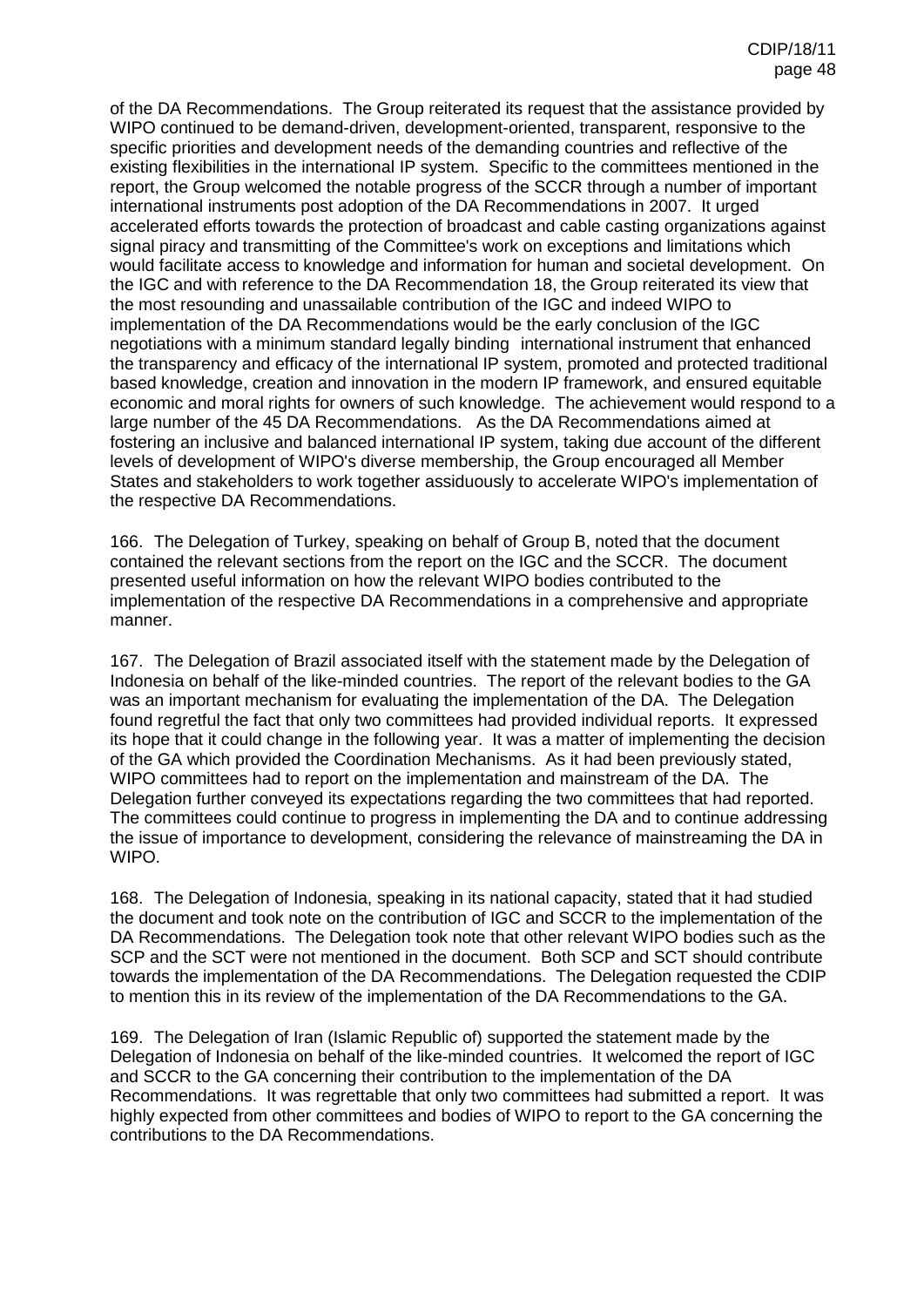170. The Delegation of India, speaking in its national capacity, aligned itself with the statement made by the Delegation of Indonesia on behalf of the like-minded countries. It noted with concern that the GA described only the contribution of IGC and the SCCR towards the implementation of the respective DA Recommendations. There was no contribution from the SCP and the SCT - the two most important committees with regard to the contribution towards implementation of the DA Recommendations. It was important for the CDIP to mention that in its review on the implementation of the DA Recommendations to the GA.

171. The Chair closed the discussion on the document CDIP/18/8 given that there were no further comments from the floor.

# **AGENDA ITEM 7: CONSIDERATION OF WORK PROGRAM FOR IMPLEMENTATION OF ADOPTED RECOMMENDATIONS**

Consideration of document CDIP/18/10 – WIPO General Assembly Decision on CDIP Related **Matters** 

172. The Chair referred to WIPO General Assembly Decision on CDIP Related Matters. He recalled that a text on the issue (contained in the Appendix II of the Summary by the Chair of the 17<sup>th</sup> session) was discussed. Proposals by Regional groups and Member States along with his own proposal coexisted therein. Therefore, he considered necessary to hold informal consultations on the item before going further in the discussion.

Consideration of documents CDIP/8/INF/1 - External Review of WIPO Technical Assistance in the Area of Cooperation for Development; CDIP/9/16 - Joint Proposal by the Development Agenda Group and the Africa Group on WIPO's Technical Assistance in the Area of Cooperation for Development; CDIP/16/6 – Update on the Management Response to the External Review of WIPO Technical Assistance in the Area of Cooperation for Development

173. The Chair referred to the External Review of WIPO Technical Assistance in the Area of Cooperation for Development. The Chair noted that although progress was made, the proposal by the Delegation of Spain (contained in the Appendix I of the Summary by the Chair of the  $17<sup>th</sup>$ session) on the issue did not reach consensus. Accordingly, he required the Delegation of Spain to undertake informal consultations in order to achieve an agreement on the proposal.

Consideration of documents CDIP/17/INF/2 - A Practical Guide for Valuing Intangible Assets in Research and Development Institutions; CDIP/17/INF/3 - Models of Intellectual Property (IP) Related Contracts for Universities and Publically-Funded Research Institutions; and CDIP/17/INF/4 - Intellectual Property Valuation Manual for Academic Institutions

174. The Chair invited the Secretariat to introduce the documents.

175. The Secretariat (Mr. Napolitano) introduced the three guides contained in documents CDIP/17/INF/2, CDIP/17/INF/3 and CDIP/INF/4. It referred specifically to document number 2 and 4 as those were related to valuation of IP. It highlighted that the studies were currently used in capacity building and training activities. It mentioned that the activities were tailored depending on the needs and characteristics of the beneficiaries. The two manuals had a slightly different approach. CDIP/17/INF/2 developed a case study based on a situation where different possibilities that could happen were explored. It tried to identify all the things that could happen during negotiations with the possible solutions and their impact on technology transfer. That was not a model but a way to see how different ways of addressing issues would lead to different solutions. It was up to the beneficiary to decide which option would fit it best. The Secretariat summarized the document CDIP/17/INF/2 as a case study based on a fictional country but realistic solution. It then moved to the document CDIP/17/INF/4, stating that it had a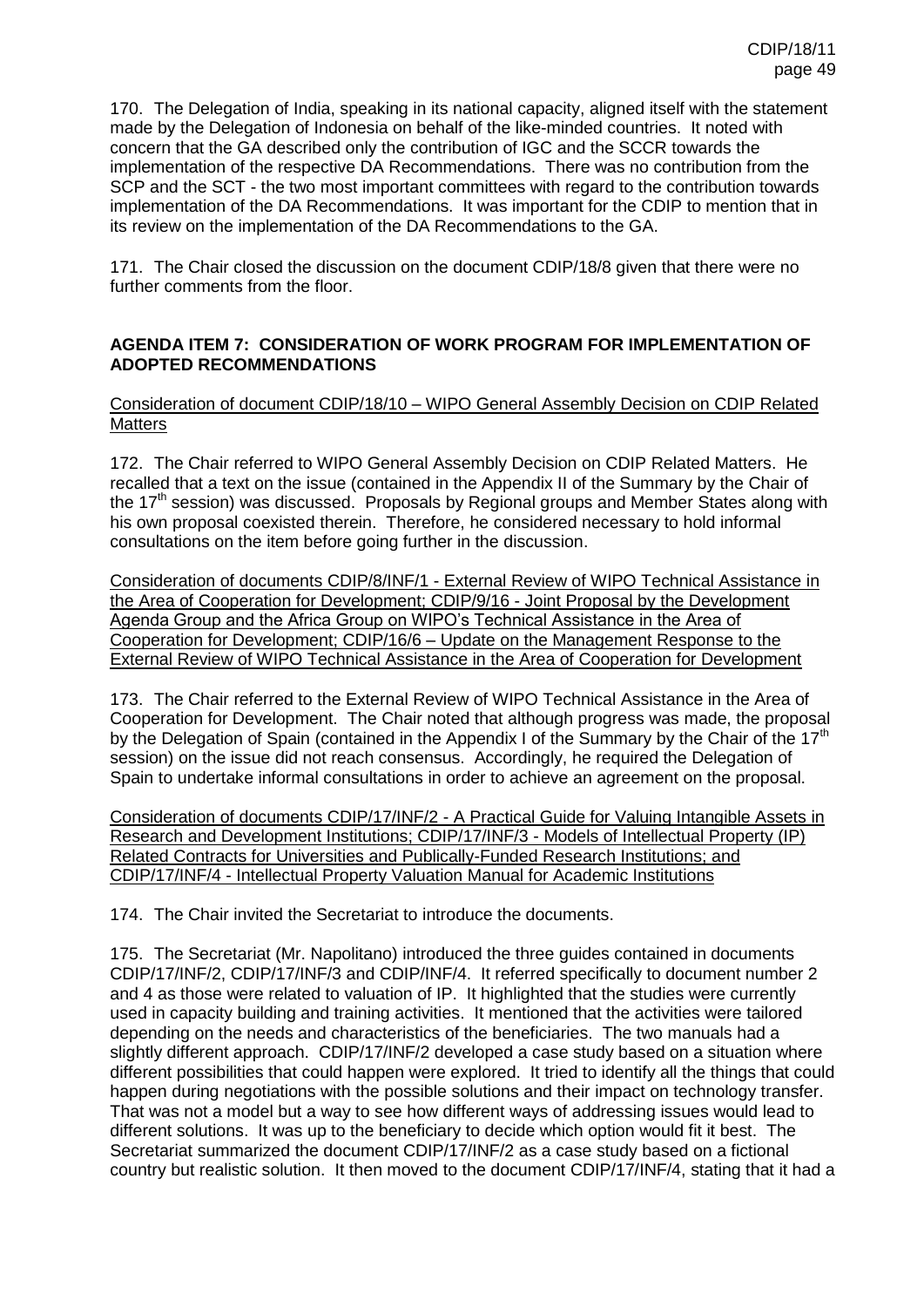more academic approach, reviewing all the different methodologies. The Secretariat had tried to tailor the training depending on the needs and requests from Member States. Although it could look technical, the aim was to complement it with actual case studies. The third document CDIP/17/INF/3 referred to contracts for universities and publicly funded research institutions. It reviewed different models that had been adopted at the international level. The idea would be to provide all the different solutions that had worked well in the past and to find the good practices that could be implemented. It was a wide set of policies and implementation solutions. There had been efforts to make it practical by complementing it with direct experiences from experts.

176. The Chair stated that those documents were clearly guides and manuals. They were available to Member States which would then decide to what extent they could be useful. He invited the delegations to make comments on the Secretariat's presentation.

177. The Delegation of China highlighted that the three documents had provided useful information for universities, academia and publicly-funded institutions. It noted that those institutions were very important parts of its country's innovative system and the documents would serve them as good guides. China was implementing its national IP strategy on innovation for development. The said institutions had been a very important part of the strategy. The country had been strengthening its work in this area. As an example, the Delegation stated that it had been studying to formulate national standards on university IP management norms. Therefore the three documents would greatly facilitate the work in this area. The Delegation proposed that the Secretariat should translate the documents into all six official UN languages, to enable a better use globally.

178. The Delegation of Turkey, speaking on behalf of Group B, noted that the documents were long and a table of contents and executive summaries would be required for such type of documents. It underlined that the documents were useful and expressed hope that the stakeholders would benefit from them.

179. The Delegation of Chile, speaking in its national capacity, stated the documents were a huge contribution for the people in its area. It would enable them to better understand the importance of the valuation of intangible assets. It could play a role in the growth of universities or a research fund. It highlighted the importance of having laws and public policies that would provide incentives to the education sector to create clear roles that would enable the facilitation of technology transfer. It also pointed out the importance of having the documents in all the official languages. It would be especially important for the Delegation to have them available in the "INAPI Proyecta" platform, a special portal for education and technology transfer. "INAPI Proyecta" was said to be a portal where you could learn how to improve valuation. Finally the Delegation expressed its belief that it would be a good idea if technology transfer was done in the context of WIPO. The Delegation offered to provide a video summarizing the content of the documents which could be made available on WIPO's website. The Delegation thought it would be a good idea for WIPO to organize an international seminar on different techniques for the evaluation of technological assets.

180. The Delegation of South Africa noted that it was absolutely critical that IP from universities was identified and protected, utilized and commercialized for socio-economic good. In that regard it considered the guides in particular of great assistance. It agreed with the Secretariat's summary that the third document produced by Professor Ashley Stevens and was academic in nature, but was sufficient in supporting and enhancing the activities for a particularly advanced technology transfer office. It particularly welcomed the manner in which the first document was written with the fictional case study. It considered it hugely beneficial. The Delegation further made two comments. The first one referred to the second document and was around the collaborative agreement. It noted that from a developing country perspective it was increasingly important to have some criteria and guidelines for the determination of royalty free transactions. What kinds of terms and conditions should royalty free transactions from the public funds be,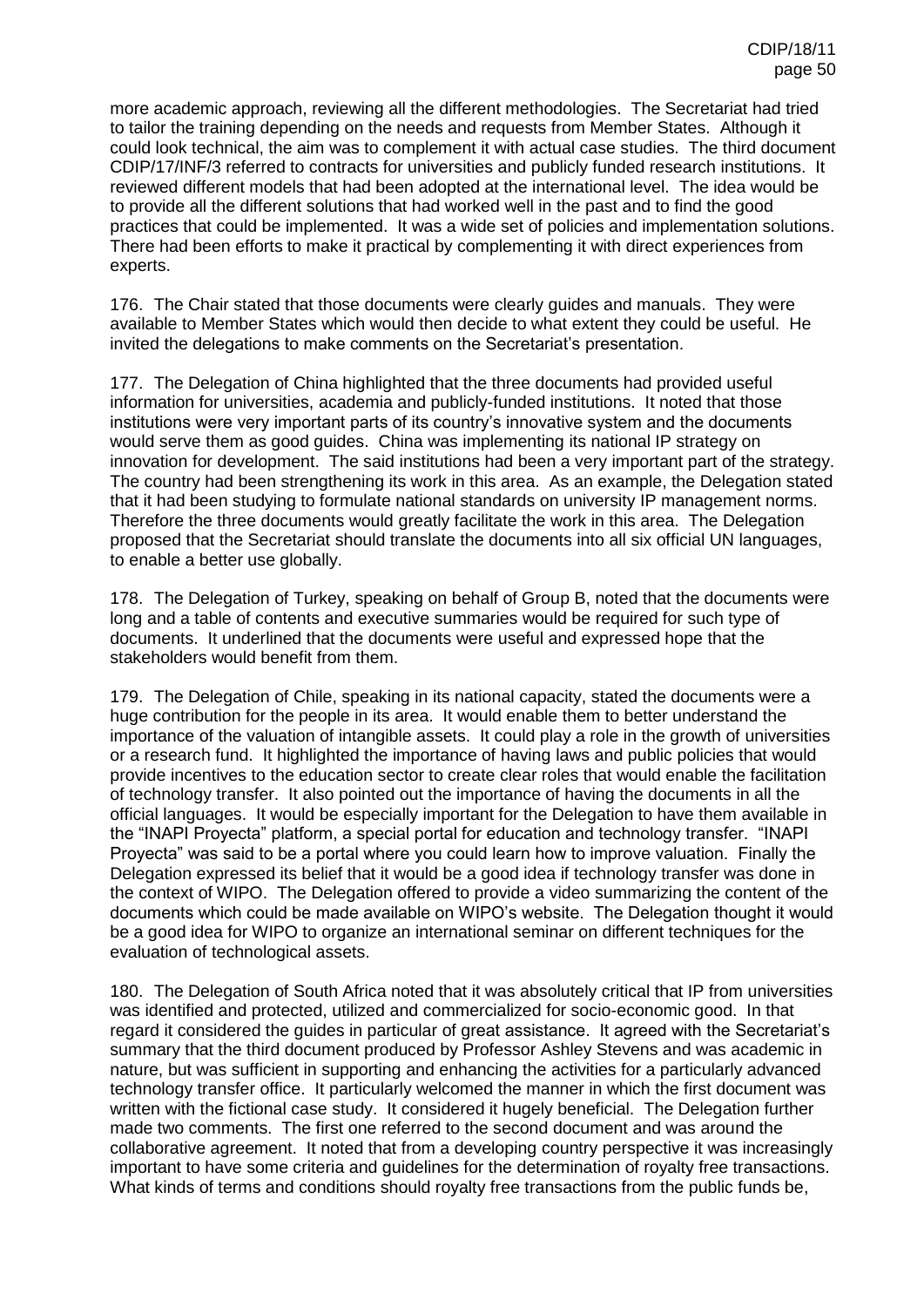given aside from the normal health requirements? The second point was around the important role of IP valuation. The Delegation believed IP valuation with a sector-based enhancement could be useful and discussions along those lines were being held with the Economics Division of WIPO. The Delegation was of the opinion that the documents added value.

181. The Delegation of Nigeria, speaking in its national capacity, believed the guides sought to address important cycles in the use of IP assets for knowledge institutions from conception, articulation and development including contracts and indeed implementation. It provided also a variety of options that would encourage the Secretariat to continue strengthening its work on that topic.

182. The Delegation of Brazil considered the documents to be very interesting. In recent years Brazil had been investing in the use of IP by universities. It encouraged WIPO to continue its work in that area.

183. The Secretariat (Mr. Napolitano) stated that the translation of the guides in other UN languages was always a possibility. The Secretariat would also see whether it would be useful to have a shortened version of some of the documents. WIPO had more practical booklets in different areas. It would certainly take that point into consideration and see which would be the best way forward. The Secretariat then referred to the summaries and tables of contents. It acknowledged that one document did not have it. The Secretariat would therefore make sure that all documents had both. Referring to the comments by the Delegation of Chile, it informed that the Secretariat was also working on the technology transfer portal. It hoped it would be finalized at the beginning of the coming year. Those documents and other information would be put on one webpage. The Secretariat recalled that a few months ago a WIPO webpage had been opened on IP policies for universities which had some elements such as some contracts between universities. However, another webpage would be specifically dedicated to knowledge transfer. As suggested by the Delegation of South Africa, it would expand the topic of royalty free transactions and would try to make it more practical and useful for Member States.

184. The Chair enquired if the Committee could take note of the documents CDIP/17/INF2, CDIP/17/INF3 and CDUP/17/INF4. This was agreed given that there were no objections from the floor.

## Consideration of document CDIP/18/4 – Compilation of Member States Inputs on SDGs relevant to WIPO's Work

185. The Chair invited the Secretariat to introduce the document.

186. The Secretariat (Mr. Baloch) recalled that at the  $15<sup>th</sup>$  session of the Committee, the Secretariat was requested to prepare an analytical document addressing the course of action in which WIPO could support Member States' efforts in achieving the Post 2015 DA. At its 16<sup>th</sup> session, the Secretariat presented a document entitled *WIPO and the Post-2015 Development Agenda* (document CDIP/16/8) which suggested that WIPO's work was directly related to two SDGs, namely, SDGs 9 and 17. There were other SDGs which were indirectly related and that was where the Organization could provide assistance to the Member States. At its 17<sup>th</sup> session the Committee discussed a mapping of WIPO's activities related to the SDGs. During that session, the Committee decided that Member States should provide inputs to the Secretariat. Hence, the document under consideration contained the compilation of their views as to which SDGs were relevant to WIPO's work and a justification of those views.

187. The Delegation of Brazil stated that it was fully committed to the implementation of the SDGs. The 11<sup>th</sup> Conference of Heads of State of the Community of Portuguese Language Countries (CPLP) chose the Agenda 2030 for the sustainable development as the main subject for the Group for the next biennium. Brazil created a National Committee for SDGs with the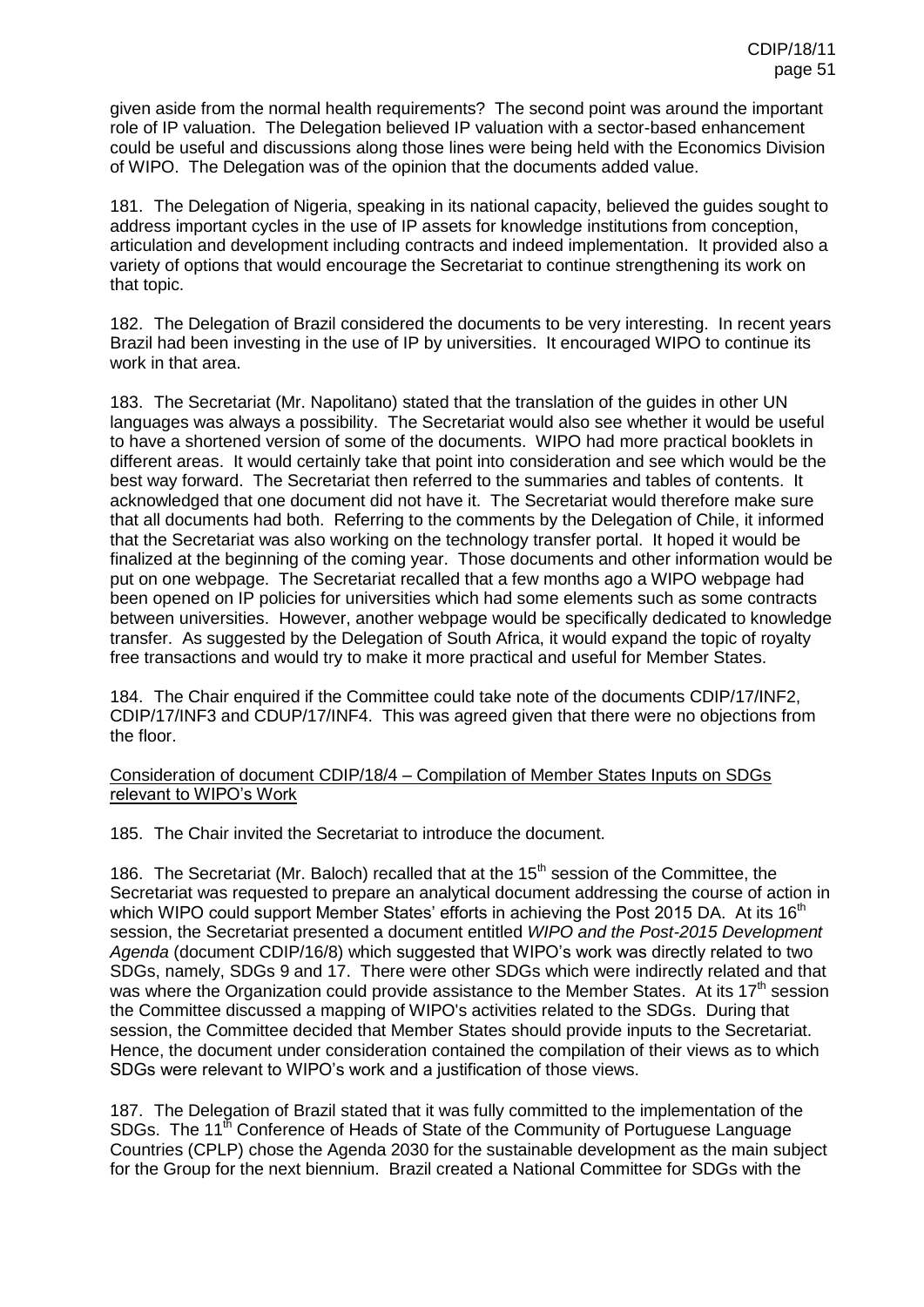purpose of elaborating and following the plan of action for the implementation of the 2030 Agenda in the country. The Committee was under the purview of the presidency of the republic and included representatives from six ministries, state and municipal governments, as well as civil society in order to have a comprehensive, inclusive and effective implementation of the SDGs in Brazil. The 2030 Agenda was built upon the work done by previous meetings and decisions of the international community. Paragraph 11 of the Resolution reaffirmed the outcomes of all major UN conferences and summits which had laid a solid foundation for sustainable development and had helped to shape the new Agenda. That included the declaration on environment and development and the UN Conference on Sustainable Development Rio+20. The Agenda also recognized the interdependence and linkage of the solutions necessary to address the challenges and commitments contained in those major conferences. The role of WIPO in the implementation of the SDGs had to be discussed under that framework. Unlike the Millennium Development Goals (MDGs), paragraph 5 of the Agenda 2030 stated that the SDGs were applicable to all countries taking into account different national realities, capacities, and levels of development. The preamble of the Agenda also stated that "all countries and all stakeholders acting in collaborative partnership will implement this plan". It was an opportunity that WIPO members had to discuss a broad and encompassing plan of action to the benefit of all. As pointed out in its submission, the integrated approach was the lynch pin of the Agenda 2030. Such approach should lead to a cross-cutting understanding of the significant interlinkage across the 17 SDGs and their associated targets. The Delegation viewed all 17 Goals related to IP in view of its dissemination and wide-spread use in a contemporary society. The link between the various SDGs and the myriad relevant aspects of IP demanded a substantial participation of WIPO in the process. Given the legal status shaped by the UN-WIPO agreement in 1974, the Organization must bring inputs that enable the effective implementation of the objectives in collaboration with other relevant actors. WIPO therefore, had to cope with all of the goals under WIPO's mandate, considering that it had many complex relations with IP. The Delegation provided some examples listed in its submission. Under Goal 3, which had the objectives of ensuring the health of the population through access to medicine, WIPO had carried out activities and studies in the past. However, it still fell short of the potential contribution it could have for the SDGs. WIPO could help countries to combat hepatitis through deliberation of a Patent Landscape Report on the main medicines used for treating the disease. There was also a relationship between copyright and access to educational resources. Goal 4 aimed at the equitable and inclusive quality education and to promote learning opportunities throughout life for all. In this regard, WIPO should lead discussions in the SCCR regarding libraries and archives, research and educational institutes. The entry into force of the Marrakech Treaty also fell directly under the purview of that goal. Furthermore, Goal 7 on access to sustainable energy and Goal 13 on Climate Change could both benefit from WIPO's discussion and activities on the facilitation of technology transfer and the diffusion of green technology. In that sense, WIPO Match and WIPO GREEN could be further enhanced in order to integrate aspects of the SDGs. In conclusion, WIPO's activities had a thorough relationship with the SDGs. Those examples illustrated the broad and comprehensive contribution that WIPO could have to the implementation of the SDGs and could serve as a starting basis for the discussion on further activities. WIPO and its Member States should always take into consideration the integrated approach of the SDGs. The CDIP was the most appropriate Committee for dealing with the SDGs in a comprehensive and cross-cutting manner, without prejudice to activities or discussions that required the participation of other committees or WIPO bodies. It recalled that the mandate of CDIP involved the discussion of IP and development issues, matters which were intricately related to the SDGs. Therefore, the Delegation requested the Committee to include a permanent agenda item entitled "Implementation of the SDGs" on the Agenda of the CDIP. The SDGs were a long-term plan and the UN GA had set 2030 as the deadline for implementing the Goals. Inclusion of the agenda item would enable a comprehensive, periodic and continuous treatment of the subject by giving members the opportunity to discuss the many topics on the SDGs and present their specific proposals. It would also bring an opportunity for WIPO to periodically report to members on its actions regarding the implementation of the SDGs. The Delegation recalled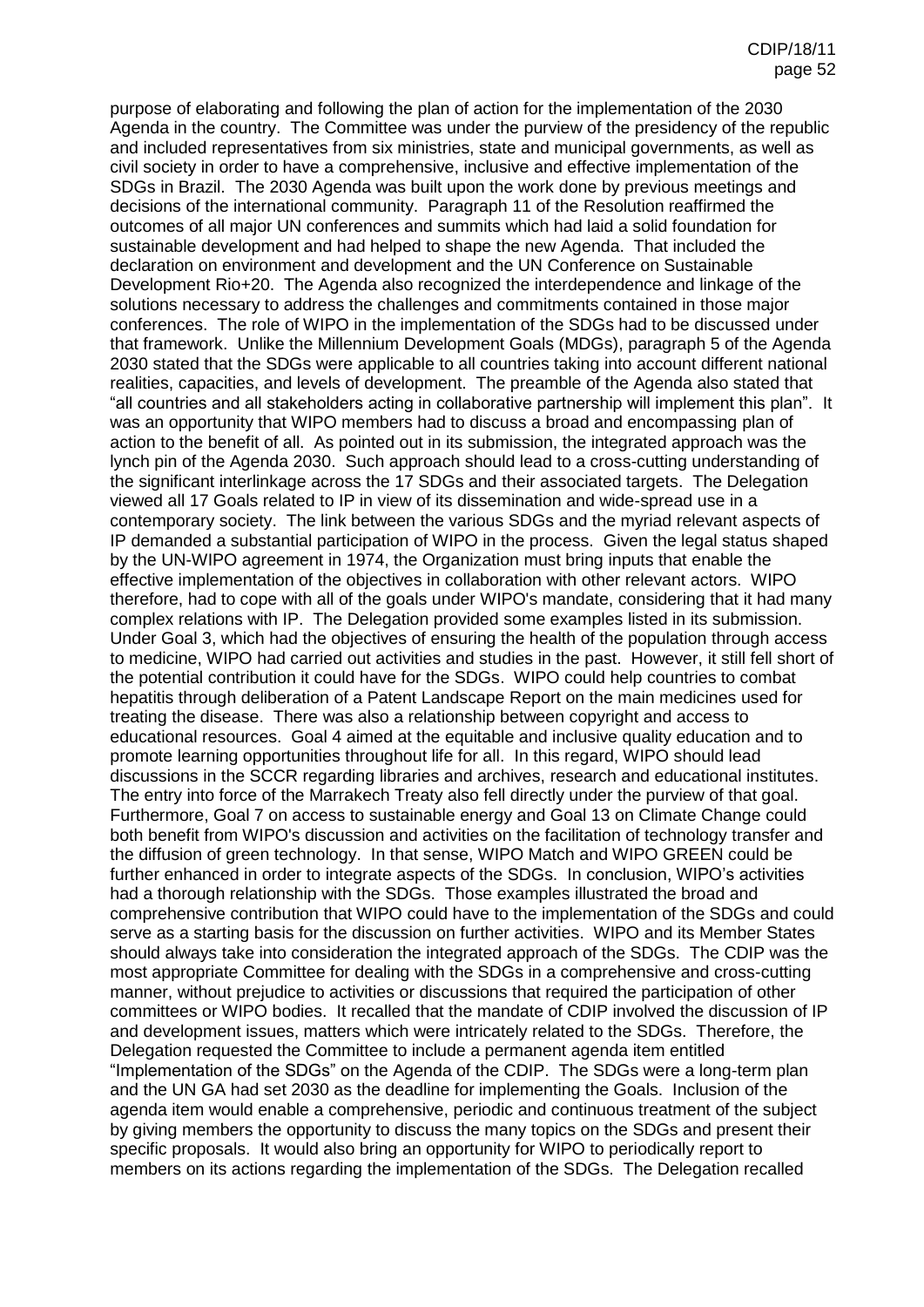that the proposed agenda item had been presented at the  $17<sup>th</sup>$  session of the CDIP and received support of several other countries reflecting the desire of a substantial part of the Member States which should be duly taken into account. The Delegation was thankful for the support already presented by the majority of members and Regional groups in the Plenary, including the African Group, the Asia and the Pacific Group, as well as Iran, Indonesia and Nigeria. The engagement required by WIPO and all of its Member States by their commitments under the Agenda 2030 reflected the importance and relevance of the subject. The Delegation expressed its hope that the discussions on the SDGs would turn into meaningful actions and that the 17 SDGs would translate into concrete measures that could change the lives of those who needed it most.

188. The Delegation of Nigeria, speaking on behalf of the African Group, reiterated its view that WIPO had a role to play in the implementation of all SDGs. The post-2015 SDGs represented a universal commitment to transform the world by 2030 in an integrated and collaborative manner using all efficient and effective mechanisms available to Member States and other stakeholders. The SDGs and the DA Recommendations shared the common burden of accelerating sustainable growth and development. Both agendas sought to transform the world socially, culturally, technologically, scientifically, environmentally and economically. Their objectives fell well into the African Union Agenda 2063. Innovation and creativity were said to be instrumental to surmounting challenges of life. At this point the interface between innovation, creativity and IP was inextricable. WIPO's role was fundamental in facilitating the achievement of the SDGs as it is the driver of global information, services, cooperation and policy on IP. The Group believed that a transparent, accountable and sustainable WIPO framework for achieving the SDGs as a stakeholder organization should be instituted. WIPO should be a leading voice with the input of Member States in the UN Interagency Expert Group on SDG Indicators on Science, Technology, and Innovation in the technology facilitation mechanism of the Addis Ababa Action Plan which was adopted at the third International Conference on Facilitating for Development in Ethiopia in July 2015. Cooperating with Member States to ensure a sustainable process, IPrelated linkages to the SDGs should be clearly identified in WIPO. To contribute to identification of the interface between IP and the SDGs in a non-exhaustive manner, the Group adopted the approach of linkages with WIPO committees, technology transfer, capacity building and technical assistance. The CDIP was the Committee where programs could be developed to facilitate the technology transfer and the provision of capacity building and technical assistance to adapt sustainable technologies and activities in various sectors and livelihoods addressed in the 17 SDGs. The IGC had a linkage to SDGs 1, 10 and 15 on the need for rights to economic resources and ownership, control over funds of property, inheritance and national resources as well as the promotion of fair and equitable sharing of benefits arising from the utilization of Genetic Resources and the promotion of appropriate access to such resources. Genetic Resources, Traditional Knowledge and Traditional Cultural Expressions were the main topics in the IGC. The Group also indicated the link between SCP and SDG 3 with the barriers of the Patent System in the face of increasingly dire public health challenges such as the epidemics of AIDS, TB, malaria, tropical diseases, waterborne and other communicable diseases and further on the support for the research and development of vaccines and medicines for communicable and non-communicable diseases which affected developing countries and LDCs. It mentioned the need for the provision of access to affordable and safe essential medicines. The Group also drew a linkage between SCCR and SDG 4. There was a need for Member States to accelerate Committee's work in the field of exceptions and limitations with the objective of facilitating access to knowledge and information and to promote life-long learning opportunities. The Group emphasized the importance of education and knowledge as the key to human and societal development. Further, it linked the Coordination Committee with the achievement of gender parity in WIPO and transparent systems. It referred concretely to SDGs 5, 8, 10 and 16. The CDIP was best equipped to hold cross-cutting discussions necessary to facilitate the achievement of the SDGs. The Group recalled that during the 17<sup>th</sup> session of CDIP, it had underlined that the discussion on SDGs would give impetus to the need to implement the third pillar of the CDIP mandate. In that context the Group reiterated its support to the proposal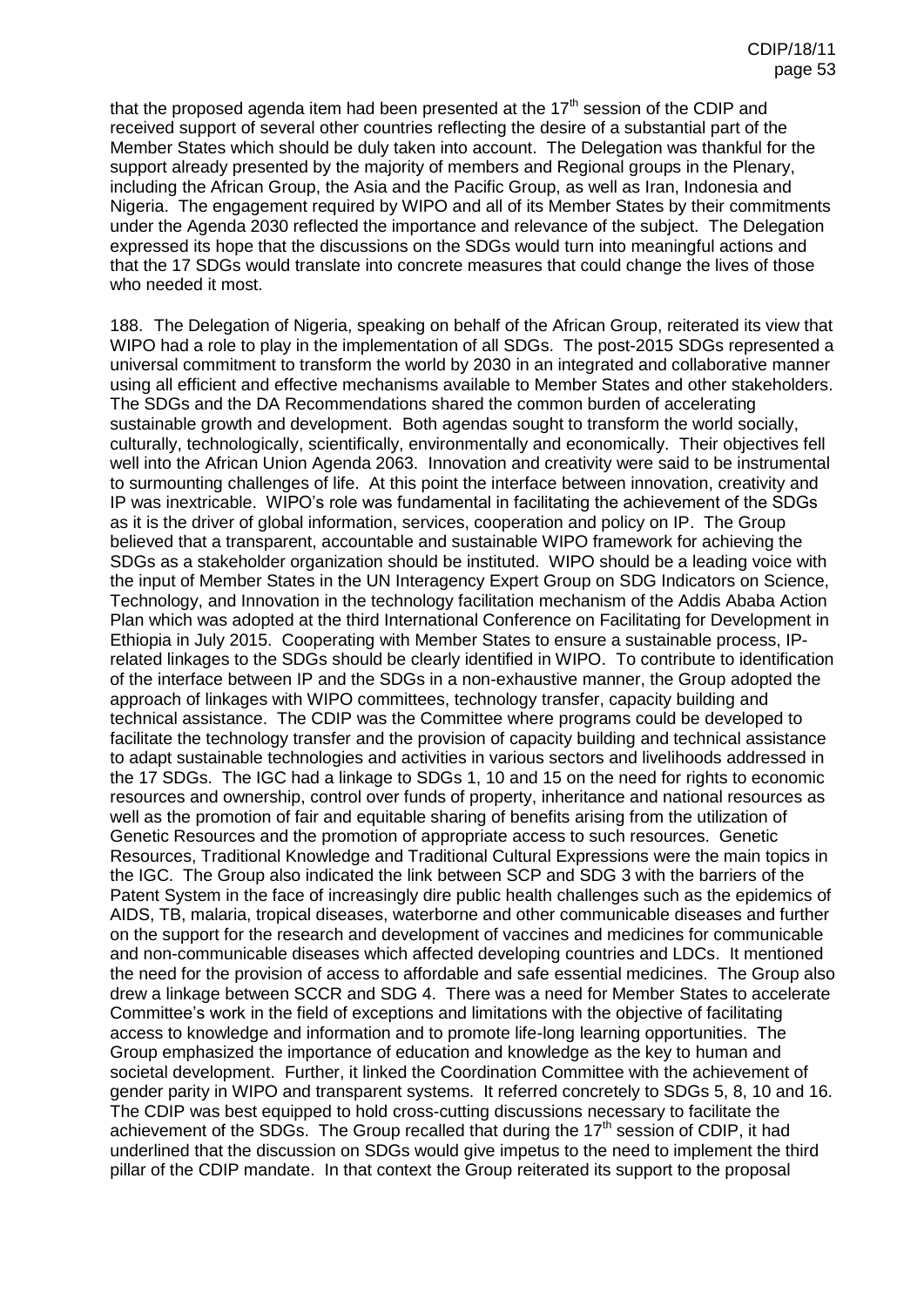made by the Delegation of Brazil to have a standing agenda item on the implementation of the SDGs. The Group anticipated meaningful dialogue on the SDGs following which the Secretariat would be equipped with adequate information to draw up a concrete plan on how the Organization could contribute to the achievement of the SDGs.

189. The Delegation of China attached great importance to the 2030 Agenda and had initiated SDGs implementation on all fronts. China's national plan for the implementation of the Agenda was announced at the last UN GA. The plan clearly reflected that in order to implement all SDG targets, in particular target 14 of the SDG 17, China supported the UN in playing an essential role in coordinating the work on sustainable development. The Delegation encouraged other international organizations to participate in that process. It believed that as one of the important specialized agency of the UN, WIPO was capable and responsible to actively participate in the implementation of the SDGs. In line with the decision taken at the CDIP/17, the Delegation had submitted its views about the relevance of the SDGs to WIPO's work. Furthermore, China had made preliminary explorations regarding the implementation of the SDGs and had obtained practical outcomes. It referred to the Study on Classification System of Green Patents and the Statistical Analysis of Green Patents conducted by the Chinese State IP Office. The scope of the study mainly compared, studied and analyzed efforts made by major countries, including China, regions and organizations in their studies, practices and policies concerning green technologies and green patents, defining the substance and extensions of it. It took into account the status of Chinese economic development and the special needs of its energy structure defining the scope of green technologies. It was building a specific patent classification system for green technologies based on the International Patent Classification (IPC). The study also identified statistical methods for green technologies in order to specifically analyze the creation of the Chinese green patents. It used multi-methods and combined theoretical studies, literature studies, practical research, evidence based analysis and expert consultations. It studied green technology, green patents and green policies of 16 countries, regions and organizations around the world including China. The study had three main outcomes. First was the implementation of China's green patent classification system. A three tier hierarchical green patent classification system was established. It covered alternative energy, eco materials, energy saving and emission reduction, pollution control as well as management and recycling technologies. Second, the study identified priority areas of the work related to Chinese green patents, including clean and high efficiency core utilization, air pollution detection, water pollution detection, air quality control and pollution mitigation which could serve to monitor the development of key Chinese green technologies in the industry. Third, a preliminary statistical analysis report of the China based green patents from 2010 to 2015 was compiled. Therefore, the study could be included to the implementation of SDG 12, target 8 and of SDG 17, target 19. The Delegation hoped to present relevant outcomes at the next CDIP session and looked forward to sharing the study's outcomes with all WIPO Member States. Finally, it supported the proposal made by the Delegation of Brazil to have a standing agenda item on the implementation of the SDGs.

190. The Delegation of Chile, speaking on behalf of GRULAC, pointed out that the SDGs represented the efforts to establish a plan of action for the next 15 years. It supported the objective of coordinating global efforts in order to implement the three dimensions of sustainable development: economic, social and environmental. WIPO as a specialized Agency of the UN had the appropriate technical capacity to be actively involved in discussions and to act. Taking into account its legal nature, reflected in the agreement between the UN and WIPO in 1974, the Organization should also actively participate in the implementation of the objectives and collaborate with other actors. The link between the SDGs and relevant aspects of IP required substantive participation of WIPO in the process of implementation. It thus believed that discussions had to continue in order to identify the relevance of IP to implementing the SDGs. These discussions would also determine the work of WIPO that would be carried out in order to make progress. The Group believed that the CDIP was the appropriate space for WIPO to share its contributions in the process. It suggested that the Secretariat prepared a periodic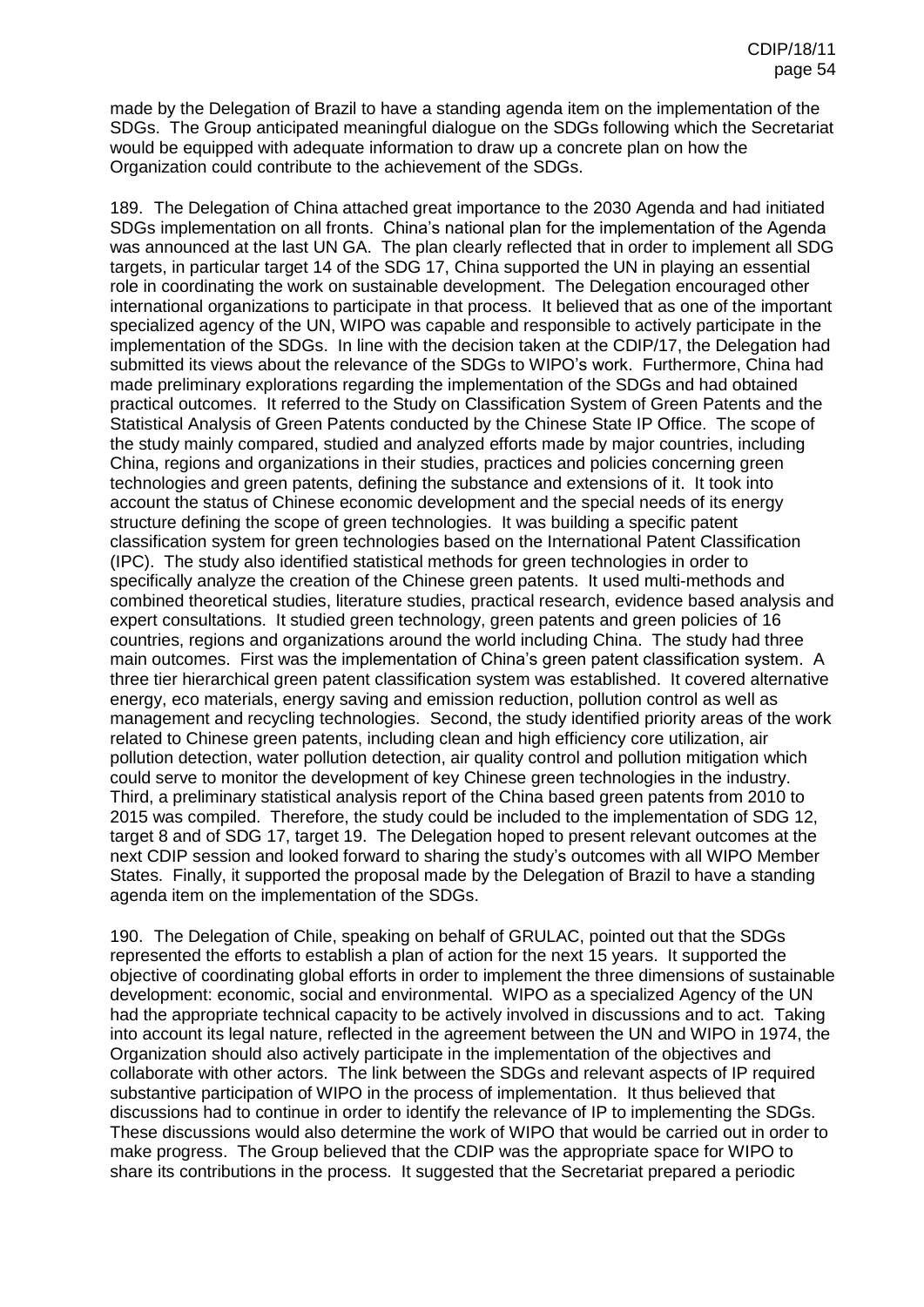report on the implementation of the SDGs. Incorporating a permanent agenda item on the subject would facilitate continuation of the discussions. The Group expressed its strong interest in continuing to look for the most appropriate form of making progress on the matter.

191. The Delegation of Indonesia stated that it had integrated SDGs and their targets into its national development plan. Together with all stakeholders it had been building strategic plans on the contribution of IP to the achievement of the SDGs. It agreed that the SDGs should be conceived as a global agenda with shared responsibilities for all countries. SDGs were universal and indivisible in nature. WIPO had a role to play in the achievement of all 17 Goals. It was in the position to build on the renewed global partnership for development while going beyond its present framework in order to make sure that the global IP system worked for development. It also played an important role in the Technology Facilitation Mechanism adopted at the Third International Conference on Financing for Development. Such mechanism should identify the needs of developing countries and encourage partnerships and facilitate development, including transfer and dissemination of relevant technologies for the SDGs in accordance with the rules of the multilateral trading system and IP. The Delegation supported the proposal made by the Delegation of Brazil to have a standing agenda item on the implementation of the SDGs.

192. The Delegation of Uganda aligned itself with the statement made by the African Group and those of GRULAC, Brazil and China. It recalled that Uganda chaired the UN GA when the SDGs were adopted. SDGs were built on the achievements of the MDGs and WIPO should enhance the work done under the MDGs. For a greater impact, SDGs must be implemented in an interrelated manner. The SDGs were integrated, universal and indivisible and, it balanced the three dimensions of sustainable development: economic, social and environmental. In that sense UN Member States recognized that a revitalized partnership was needed in order to achieve the ambitious goals and targets. The partnership brought together governments, civil society, private sector, the UN system and other actors. The revitalized global partnership was reflected in Goal 17. WIPO could play a role in the achievement of SDGs by mainstreaming the 17 Goals into WIPO's activities through its committees. The Delegation suggested WIPO to prepare a concrete document on how to mainstream SDGs into WIPO's work. The Delegation shared its inputs. On Goal 1, target 1.4., the IGC could take the lead using Genetic Resources as an economic resource. This was of great importance to many developing countries. The conclusion of negotiations in the IGC was critical to achieving the goal, particularly for the Indigenous peoples as well as IPRs such as copyright. WIPO's SMEs program should continue raising awareness and building capacity among SMEs and their support institutions to use IP as value generator. Although IPRs would not end poverty, it would provide an opportunity for the poor to participate in the economy through creativity and innovation and contribute to the achievement of this goal. On Goal 2, targets 2.3, 2.4 and 2.5., WIPO should enhance its work on patents landscape on technologies related to crops of particular interest to developing countries, as well as public forums on technology, analysis and dissemination of information on the use of IP as a public policy tool to address food security. Protection for certain IPRs such as geographical indications and trademarks played a vital role in securing the value of agriculture products. On the other hand, high standards of inventions in relation to agriculture sector were a barrier to investment necessary for enhancing agricultural productivity in the LDCs. Increasing productivity of the agriculture sector depended, among others, on adopting appropriate technologies and tools in production storage, transportation and the distribution of such products. In that sense, a WIPO DA project was welcome as it would contribute towards achieving this goal. On Goal 3, targets 3.3 and 3B there was a need for more policy space regarding flexibilities in the IP protection legal frameworks in order to reduce the impact of IP rights on the access and affordability of medicines. Patents on medicines impacted its prices and affordability. Some LDCs, including Uganda, were using the existing flexibilities in IP protection standards to support local pharmaceutical manufacturing capacity. On Goal 5, target 5C, WIPO should mainstream gender in all its programs and activities, particularly technical assistance and DA programs. On Goal 6, target 6.6. WIPO activities ranging from WIPO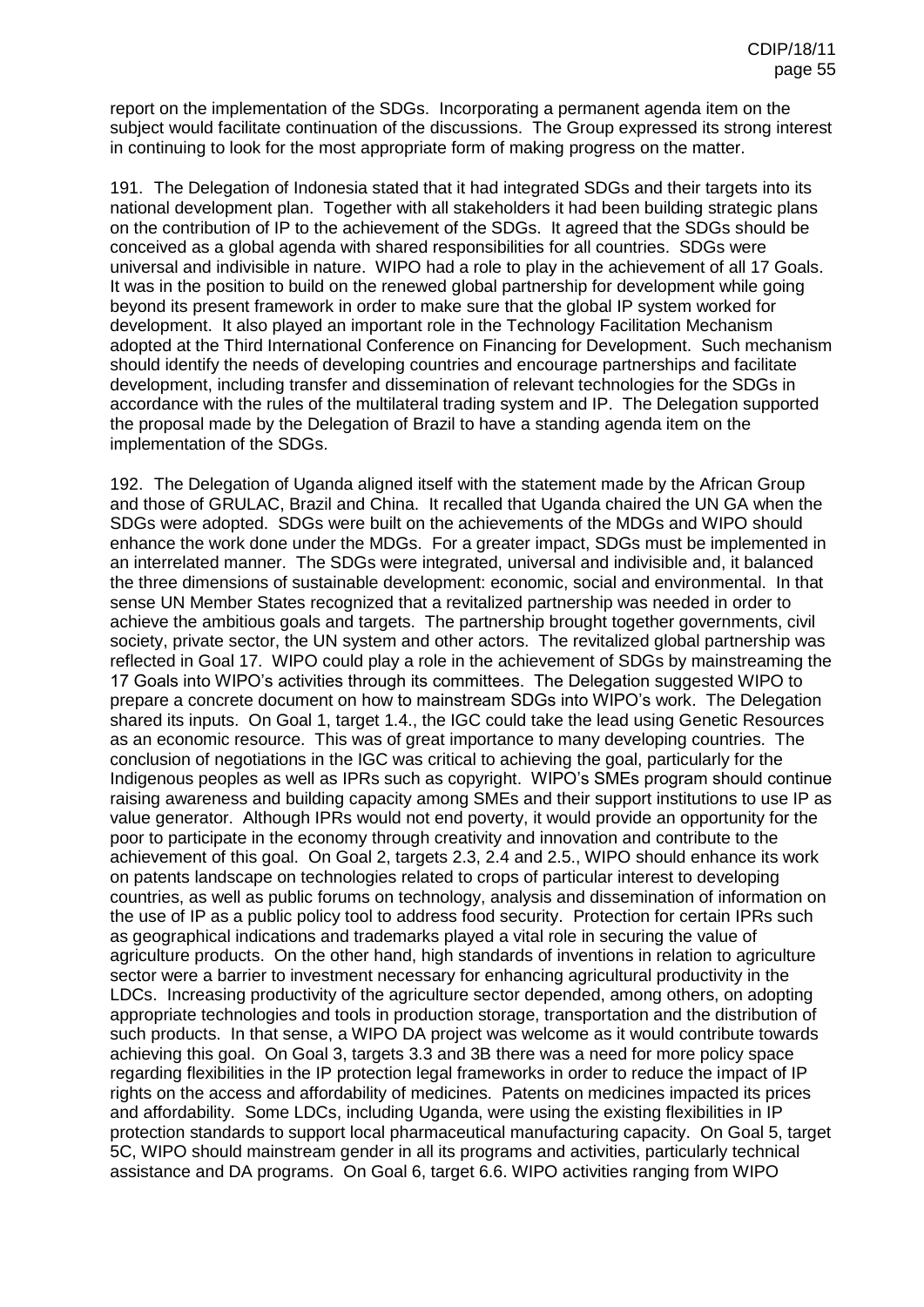GREEN to appropriate technology products should make an impact in facilitating technology transfers particularly for water sanitation. On Goal 7, targets 7.3 and 7A, the Delegation stated that this goal was already being undertaken by WIPO GREEN initiative and related programs. Through these platforms, the Organization was enhancing international cooperation, facilitating access to clean energy research and technology. However, the Delegation considered that more emphasis could be paid to the needs of developing countries to find an appropriate, clean and affordable alternative to existing energy sources. A large percentage of energy consumed in developing countries was biomass in forms of wood or crop residues. The cost of technologies to utilize the energy source hindered access to clean energy. WIPO's program on Climatic Change adaptability could go a long way in achieving that. Supporting technological development and scientific research in LDCs required development of the technical infrastructure. This would facilitate access to knowledge and information for development. WIPO's work on the TICSs, ARDI, ASPI and the International Cooperation for Patent Examination were therefore relevant. It was important for development of LDCs capacity towards achieving Goal 9. In this line WIPO should support Member States to build capacities to negotiate technological transfer licenses. It should be done while reflecting the development levels and needs of the Member States. On Goal 10, target 10.3., WIPO provided assistance to Member States and carry out other activities in order to realize the DA Recommendations. The goal made it clear that WIPO activities should reflect the development priorities of Member States. On Goal 15, target 15.6 sustainable use of biodiversity and safeguarding of Genetic Resources had long been associated with the wellbeing of local communities and Indigenous peoples. WIPO was said to be an important policy and information platform for IP to play a role in the sustainable management of biodiversity. On Goal 17, targets 17.9 and 17.6, WIPO should enhance its cooperation with other intergovernmental organizations, namely, WTO, UNIDO, WHO, UNCTAD and others.

193. The Delegation of Latvia, speaking on behalf of CEBS, reiterated the importance attached to the Agenda 2030 and the SDGs. It believed that the 2030 Agenda and its 17 Goals were integral and linked directly or indirectly one to another. The achievement of one goal could enhance the achievement of another. However, it believed that WIPO should focus on the areas of its competence, which were SDGs 9 and 17, as stated in document CDIP/16/8.

194. The Delegation of Slovakia, speaking on behalf of the EU and its member states, expressed their strong commitment to the SDGs. They considered that opinions of more Member States should be taken into account and the focus should lay on the SDGs that were directly relevant to WIPO's mandate. The SDGs were equally important to the developed as well as developing countries. Moreover, the EU and its member states had been for one more year, the world's largest provider of official development assistance with 68 billion Euros. With regard to WIPO's contribution, it needed to focus on those SDGs and targets which were of greatest relevance to the Organization's work. This had to be done in order to promote the protection of IP through the cooperation among states and with international organizations. They believed that the work of WIPO was most relevant to the implementation of SDGs 9 and 17. They reiterated that the achievement of the SDGs relating to innovation and technology depended primarily on Member States who were responsible for their own socio-economic development.

195. The Delegation of Turkey, speaking on behalf of Group B, noted that the adoption of the SDGs by the UN was a milestone. The Group was convinced that the protection of IP could contribute its part to help Member States to better achieve the SDGs. From an economic perspective, IPRs created a number of benefits. First, IPRs set incentives for innovation and creativity, thus encouraging investors to provide the necessary funding for developing new products and technologies. Second, IPRs such as patents, protected researchers and companies, and promoted technology transfer through licensing agreements. Third, the protection of brands benefited producers by increasing the added value of their products. In that sense, IP protection played an important role in the socio-economic development of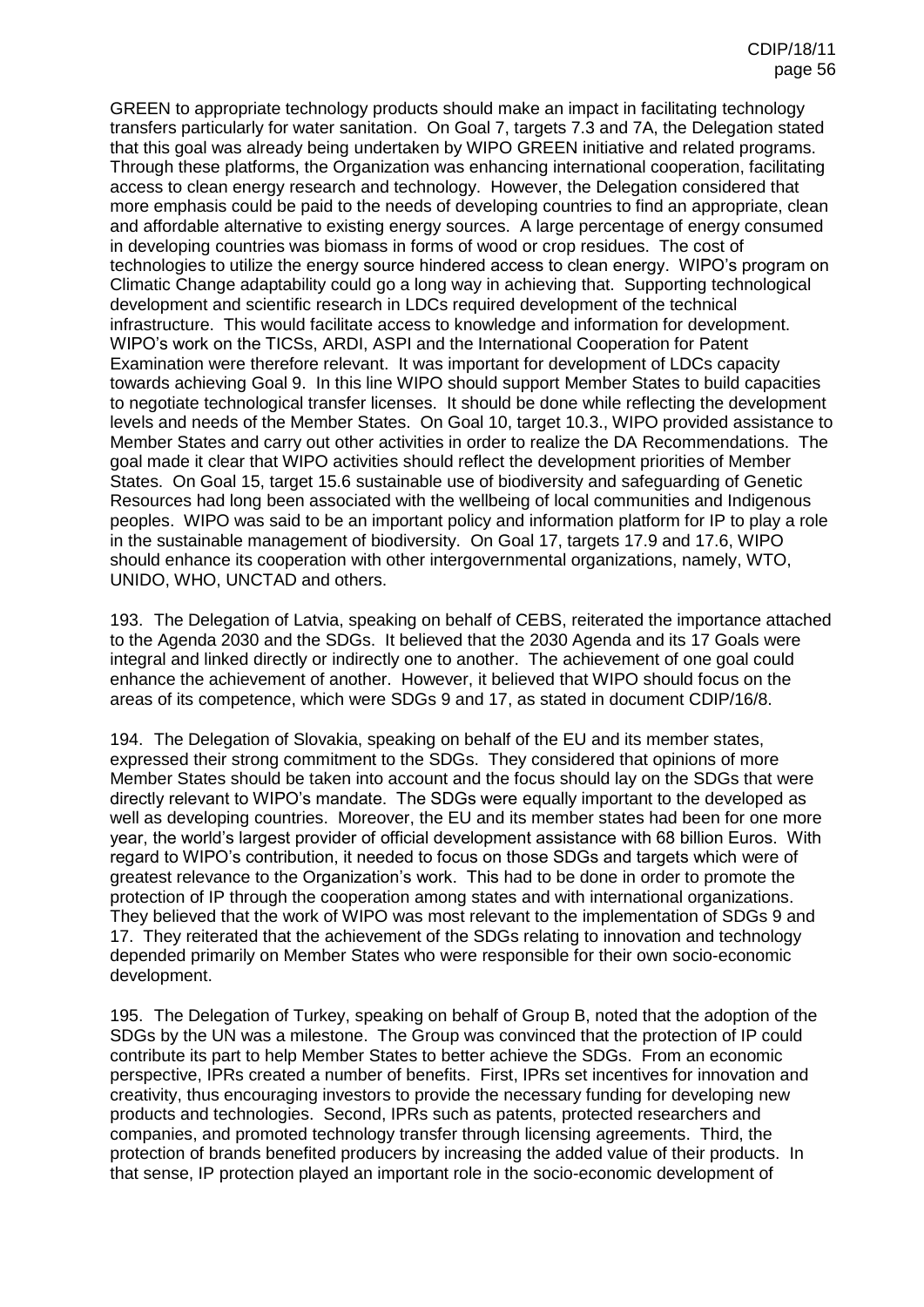Member States. Although IP was only one factor among many, technology and innovation were important factors of development as stated in the Goal 9. The Group was of the view that it was difficult and not desirable to aim for an exhaustive list of SDGs relevant to WIPO's work. On one hand, IP was a horizontal topic that may be applied into various areas but, on the other hand, indicators to measure the implementation of the SDGs were still at an early stage. As agreed by CDIP/16, indicators should inform the discussions on the relevance of specific SDGs' targets for WIPO. The Group firmly believed that WIPO, as an UN-specialized Agency, should not attempt to do everything. WIPO's contribution to the SDGs must be in line with the Organization's mandate and focus on its area of expertise. That also entailed respecting the lead of other UN institutions in other areas of expertise. In its views, the Group proposed the following role to play for the WIPO Secretariat. Firstly, the WIPO Secretariat should support Member States in the implementation of the SDGs with a focus on WIPO's area of expertise. This should be done by putting special attention in technical assistance activities to SDG 9 and more specifically targets 9.4, 9.5, 9.A and 9.B. In this respect, the Group requested the Secretariat to present to the next CDIP a project proposal to support Member States in implementing the SDG 9. Secondly, the WIPO Secretariat should actively participate in UN processes regarding Agenda 2030 and should, upon request, cooperate with other agencies where WIPO's expertise was solicited. The Group encouraged the Secretariat to continue to follow the Interagency Expert Group on SDG indicators and the Interagency Taskforce of the UN Technological Facilitation Mechanism. Thirdly, the Secretariat should report to the UN system on its relevant activities following the process established for UN-specialized Agencies. The Group disagreed with the proposal made by the Delegation of Brazil to have a standing agenda item on the implementation of the SDGs. It considered that SDGs should be discussed within the existing agenda items as it was done since the beginning. Finally, the Group reiterated that the responsibility for achieving the SDGs ultimately lied with Member States.

196. The Delegation of Mexico took note of the contributions reflected in document CDIP/18/4, including the one from GRULAC. The Delegation highlighted the existing link between IP and development and acknowledged the link with the 17 SDGs adopted by the UN and its Member States. WIPO DA worked hand in hand with Member States for the dissemination of knowledge and promotion of IP as a tool for development. The Delegation noted that WIPO had mechanisms to give impetus to the use of patents and trademarks with a positive impact on development. In its views, the Agenda 2030 would help define and give impetus to national priorities and to carry out effective and coordinated actions in order to achieve its attainment. To this effect, commitment from Member States as well as support from other international agencies such as WIPO in conformity with its mandate would be crucial. Mexico was carrying out cross-cutting work in order to comply with the SDGs. Different actions were being carried out with local authorities to implement the objectives, targets and indicators so that communities could be informed of the 2030 Agenda. Many measures had been implemented in the country to promote collective trademarks and appellations of origin. While stimulating the economic development of communities, the rights of creators were protected through those mechanisms. On the other hand, patents were a mechanism to promote development. Therefore, Mexico had invested human and material resources for patents through the CADOPAC system. This system also provided cooperation to GRULAC countries and to the members of ARIPO. With regard to copyright, Indautor had created instruments that were shared within the region as a teaching tool. It helped children to understand the importance of their creations being respected through actions of WIPO. The Delegation noted that it was working to promote development through creativity and innovation. It was convinced that with practical measures such as those mentioned, countries could assist in combating poverty. However it pointed out that, governments had to have adequate public policies. In this regard, WIPO was doing invaluable technical work which could multiply the effect on development and on compliance with the SDGs if used appropriately.

197. The Delegation of South Africa aligned itself with the statement made by the Delegation of Nigeria on behalf of the African Group. It also supported the proposal made by the Delegation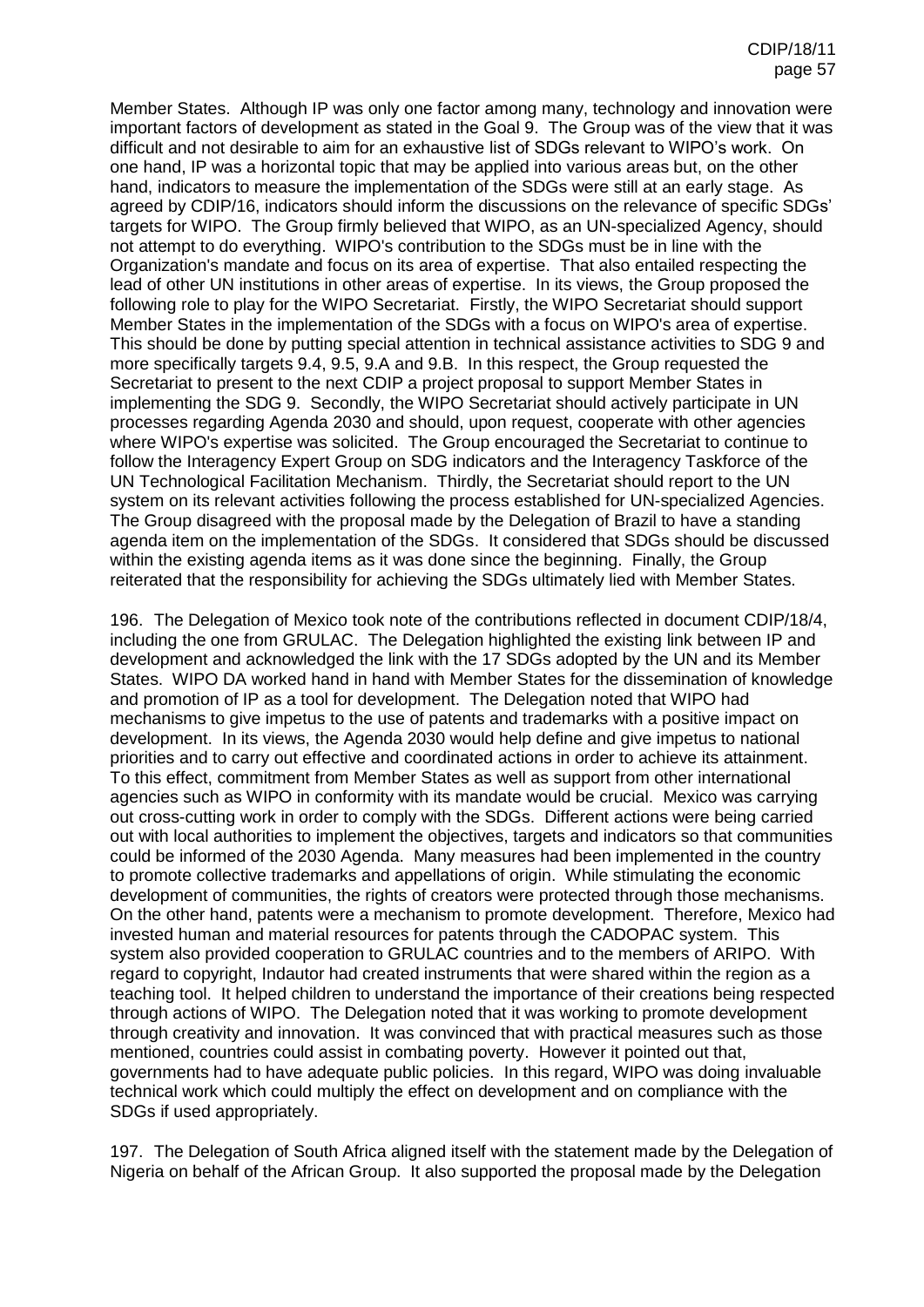of Brazil on having a standing agenda item on the implementation of the SDGs. Given the importance of innovation-led development, and of IP in the innovation value chain, the Delegation requested WIPO to present a comprehensive document detailing a set of concrete activities geared towards helping Member States to attain the Agenda 2030. The document should also identify the linkages and interactions between all SDGs and targets and WIPO's mandate and Strategic Objectives. The document should identify WIPO's role in the technological mechanism created within the SDGs.

198. The Delegation of India, speaking in its national capacity, took note of the document CDIP/18/4. SDGs were said to be universal, integral and indivisible in character. Hence, shortlisting only those SDGs relevant to WIPO's work would not be in line with the realization of their objectives. In its view, all 17 SDGs should be mainstreamed into WIPO's work given that technologies were mentioned as having a main role in the achievement of the majority of the targets. It was clearly mentioned in SDGs 1, 2, 3, 4, 5, 6, 7, 8, 9, 10, 11 and 14. WIPO had a mandate to work on the transfer of proprietary technologies. The CDIP had to be careful in following any fragmented methodology and stay away from a pick and choose approach. Discussions within the Committee should focus on identifying the IP issues pertaining to each SDG and its related targets. The Delegation strongly supported an integral, interdisciplinary and collaborative approach to WIPO's work in the implementation of the SDGs. Finally, it supported the proposal made by the Delegation of Brazil for including a standing agenda item on the implementation of SDGs.

199. The Delegation of Ecuador supported the statement made by the Delegation of Chile on behalf of GRULAC. With the adoption of the Agenda 2030, its country had engaged in implementing and achieving the SDGs. These objectives were gathered in the National Plan for Well-Being. In that line, the Delegation considered essential to promote mechanisms to implement the SDGs. WIPO, as an UN-specialized Agency had to work in support of the attainment of the objectives and sustainable development at large. The Delegation supported the proposal made by the Delegation of Brazil on the inclusion of a standing agenda item on the implementation of the SDGs.

200. The Delegation of Chile, speaking in its national capacity, highlighted the proposal submitted by GRULAC which called upon Member States to look at the SDGs in a holistic manner. Although aspects related to innovation were highlighted, aspects such as Public Health and Genetic Resources *inter alia* could not be overshadowed. It stressed that WIPO was not the only actor to work in the implementation of the SDGs but rather Member States had to internally implement an action plan for implementing the SDGs. The Delegation noted that its country had established a Committee of ministers to implement the SDGs whose main task was to design and implement the follow-up plan for the SDGs. This would determine their status of implementation in accordance with their respective targets and indicators. Moreover, the CDIP was the appropriate forum for exchanging experiences of members and to identify the various inputs from WIPO to this process. Thus, the Delegation joined GRULAC in the request to the Secretariat for a periodic and substantive report on WIPO's inputs to the implementation of the SDGs.

201. The Delegation of Nigeria, speaking in its national capacity, aligned itself with the statement of the African Group on the SDGs. It believed the SDGs were a collective call to action to succeed where the MDGs did not. The SDGs placed emphasis on the integrated and collaborative efforts in a sustainable manner. The Delegation counted on the Secretariat to develop a practical work plan for the consideration of Member States and reiterated its support to the proposal made by the Delegation of Brazil on a standing agenda item on the implementation of the SDGs.

202. The Delegation of Japan supported the statement made by the Delegation of Turkey on behalf of Group B and appreciated the approaches taken by WIPO to establish and achieve the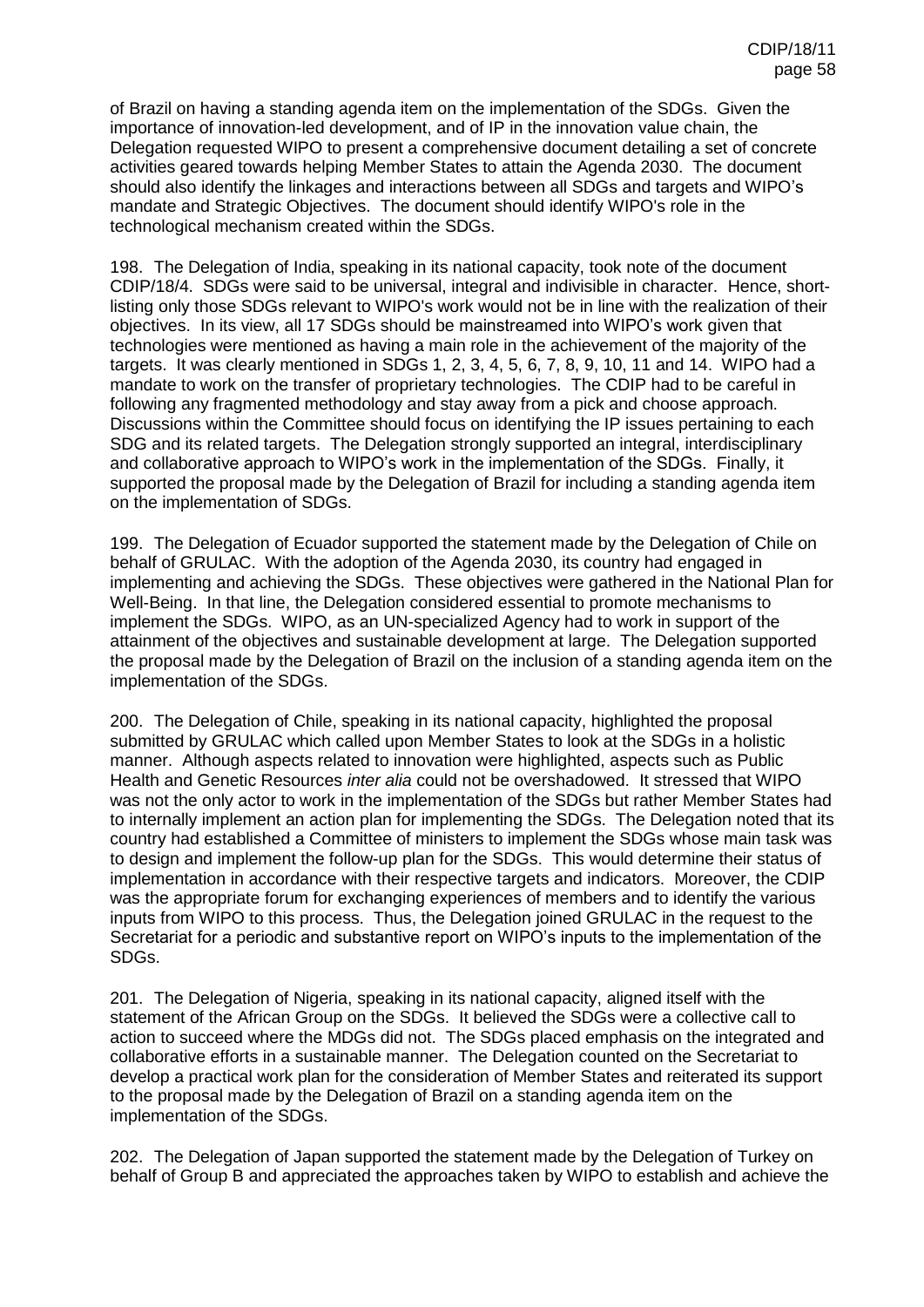SDGs. The Delegation was of the view that WIPO should only focus on the SDGs directly relevant to WIPO's work in order to make a meaningful contribution.

203. The Delegation of Tunisia supported the statement made by the Delegation of Nigeria on behalf of the African Group and thanked the delegations for its submissions. The SDGs were indivisible and concerned all countries. WIPO, as an UN-specialized Agency, was among a number of organizations whose work was closely linked to the implementation of the SDGs. The Delegation fully supported the proposal made by the Delegation of Brazil to have a standing agenda item on the implementation of the SDGs.

204. The Chair summarized the discussions. The 2030 Agenda was clear in putting primary responsibilities on each Member State to implement the SDGs. Certainly, the Agenda foresaw that States, in order to fulfill their responsibilities, needed to cooperate among themselves and also required the assistance of bodies of the system. Those premises had no room for discussion as they were clearly established in the Resolution 70.1 of the UN GA which established the 2030 Agenda. Thus, any State had the possibility of approaching an international organization to seek assistance in the implementation of some of the Agenda 2030 goals with regard to specific type of cooperation within the framework of the mandate of the Organization. An interesting proposal that had emerged from the ongoing debate was not to request the Secretariat about the SDGs the Organization considered fell within its mandate, but rather ask the Secretariat to provide the Committee with a periodic report on the concrete requests for assistance in implementing the SDGs received from Member States. Discussions needed to look into practical concerns in order to express specific requests to the Secretariat with regard to the real needs. Based on those practical requests, the Secretariat would determine what was actually relevant and what was not. The Chair cautioned that no decision will be taken if arguments and counter-arguments about what fell under WIPO's mandate and what did not continued. The Committee should request the Secretariat on a case by case basis to be informed about the requests received and the way they were treated. The Secretariat would decide if the request fell within its mandate and competence and was therefore able to undertake a specific action in terms of helping and supporting that requesting State. Contrarily, the Secretariat would inform the Committee on the reasons why the specific request did not fall within the possibilities and competencies of WIPO and explained the concrete reasons for which WIPO was unable to help that State in a particular case. The Chair noted that the issue raised was a legitimate concern which needed to be kept under consideration. He proposed to keep that concern in mind not in an abstract or theoretical way, but looking at concrete situations. Therefore, it would not be prejudging WIPO's competencies and possibilities to provide some kind of cooperation.

205. The Delegation of Brazil noted that the high number of delegations who took the floor illustrated the importance of the subject. It agreed with the statement made by the Delegation of Nigeria that pointed out the linkage to various WIPO committees. WIPO had a very comprehensive treatment of IP and it had many interrelations with its activities. The integrated approach was raised by the African Group, Indonesia, Uganda and India. It represented a lynch pin of the Agenda 2030. The Delegation pointed out that the document discussed at the previous session did not reflect an agreement by the Member States and should not be considered as the view of the Organization regarding the SDGs relevant to WIPO's work. The Delegation agreed that participation should have been under WIPO's mandate and the activities of the Organization should not overburden the Secretariat. However, no SDGs should have been excluded *a priori* from having a link to IP. As an example, it mentioned SDG 5 which related to achieving gender equality and empowering women and girls. In the TRIPS session of the WTO held in February 2015, the delegations of the United States, the European Union, Japan and Turkey requested inclusion of a topic entitled "Women Innovation". Under that item, members described the benefits of gender equality for innovation and entrepreneurship. It was a very interesting discussion which illustrated how IP touched upon the myriad of the SDGs. The Delegation thanked the African Group, GRULAC, the delegations of China, Indonesia,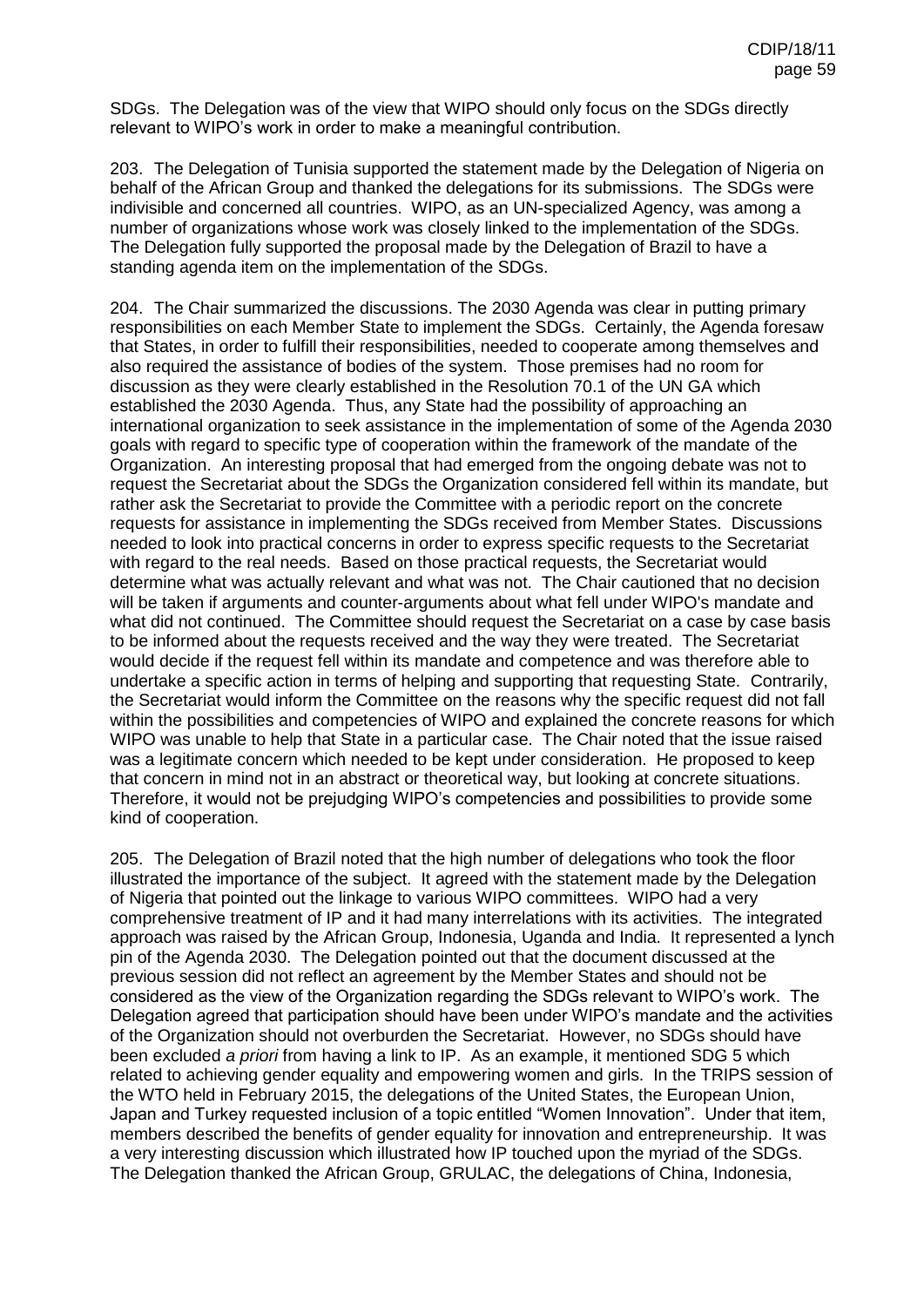South Africa, India, Ecuador, Nigeria and Tunisia for supporting the proposal of having a permanent agenda item on the implementation of SDGs within the CDIP. The inclusion of a permanent agenda item would allow a continuous, substantive, periodic and focused discussion on the implementation of the SDGs. The Delegation also agreed that the provision of a substantive periodic report by the Secretariat would benefit Member States to have an informed discussion. However, it did not agree that the implementation of the SDGs related only to the request by members of cooperation activities. The implementation of the SDGs required a substantive and conceptual reflection as to how IP could be integrated into the SDGs. It was a long term relationship and it was the rationale of the Delegation's request for inclusion of the permanent agenda item.

206. The Representative of Innovation Insights stated that if looking at the SDGs overall, WIPO's work undoubtedly supported their achievement in a particular way given that one area of work centered on advancing enabling environments for innovation and technology diffusion. Technology innovation and diffusion were recognized as important contributors to the realization of the SDGs. Innovators from the private sector were committed to supporting the realization of SDGs, leveraging their knowledge and expertise, and were taking this commitment very seriously. In relation to the SDGs, as was the case for example in relation to the UNFCCC discussions, it would be critical to examine how technology developed and flourished in the real economy, in particular, what could be done to accelerate and improve those processes. Functioning IP systems that delivered quality IP rights on a timely basis and provided for their enforcement could have a positive impact in that respect. For instance, IP tools could be used to transform promising research into solutions that improved people's lives in developing and developed countries alike. It was not only a question of deriving value creation and economic growth. It was also a question of improving lives through innovation which was a key aspect of the SDGs. The representative gave the example of a company called Simpa Networks in India. It provided proprietary energy systems to people at the bottom of the pyramid. Access to energy had improved life immeasurably for Simpa's customers. One of Innovation Insides' member companies provided proprietary off-grid clean energy solutions that were helping to electrify Cambodian villages. There were many examples across fields of technology for improving people's lives through technology, innovation, and diffusion. The pressing question became how it would be possible to accelerate and broaden technology diffusion. It would be critical also to examine how absorptive scientific and ultimately innovative capacity evolved overtime in the real economy. One channel for this was collaboration, whether it was between research centers, research centers and companies, universities and companies, companies, etc. Collaboration and technology transfer were facilitated by IPRs which helped to clarify who brought what to the table. IP was just one factor contributing to technological advancement and it was just one possible tool to be used for the SDGs. It was where WIPO's expertise lied and it had a particular contribution to make. In processes like the Interagency Taskforce on Technology Transfer WIPO should continue to identify studies and raise awareness about IP and innovation policies that had been demonstrated to advance technology in its broad global diffusion.

207. The Delegation of Nigeria, speaking on behalf of the African Group, disagreed with the idea of absolving the Secretariat from the responsibility in playing a role towards achieving the SDGs. Member States should make concrete proposals to the Secretariat and the Secretariat would provide information periodically on those activities that had been identified by Member States. In adopting the SDGs it called on all countries and all stakeholders to act in a collaborative partnership to implement the plan. The scale and ambition of the new Agenda required a revitalized global partnership to ensure its implementation. The Group noted that it was clear from Member States' inputs that WIPO could have a role to play in the implementation of all SDGs. Although it was difficult to conclude the discussion at the current session, nothing prevented Member States from making concrete proposals to the Secretariat for Member States' consideration in the CDIP. The Group noted that members should pursue a parallel track of trying to identify how the Secretariat could contribute to achievement of the SDGs as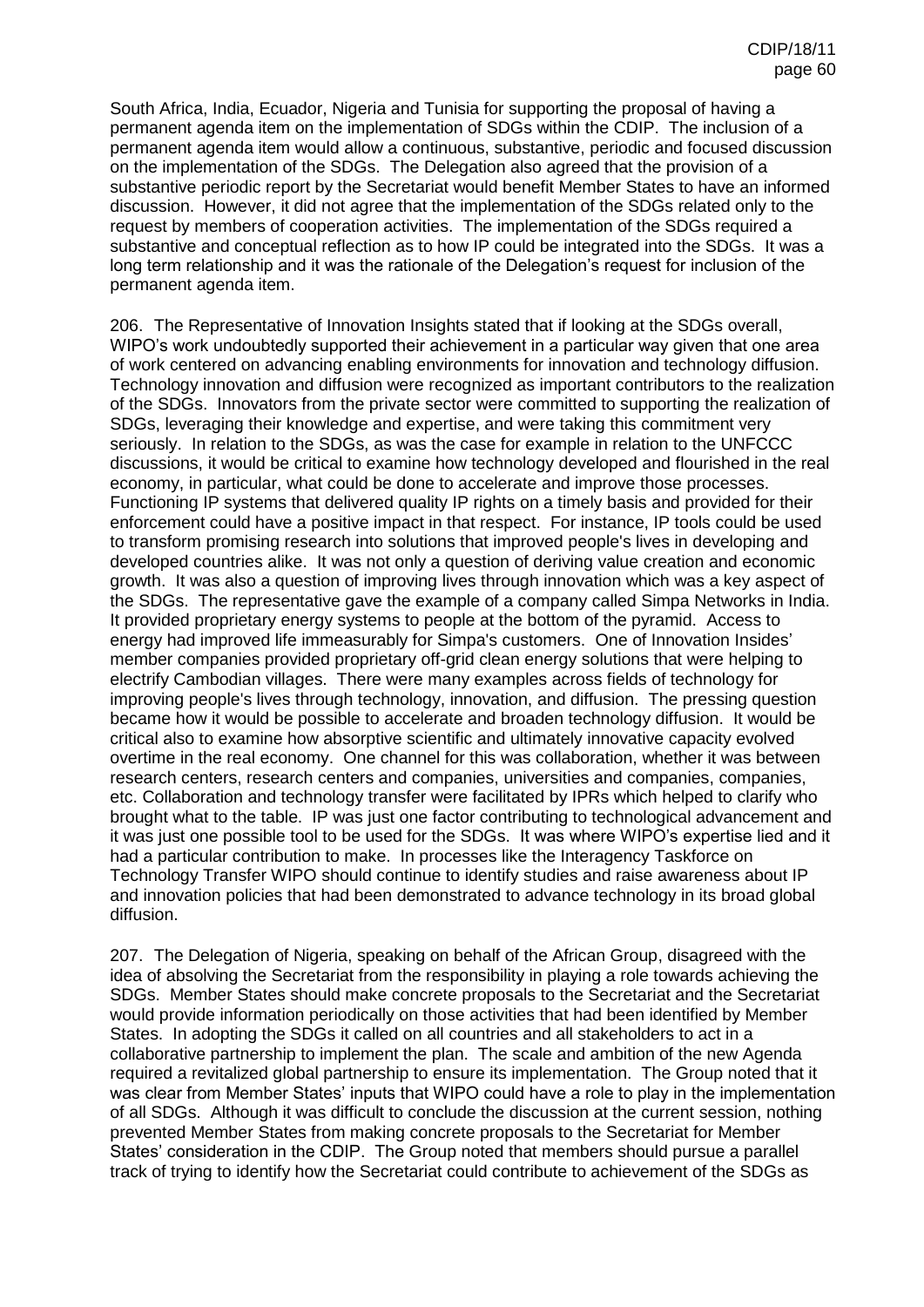from Member State inputs and some innovative or creative thinking from the Secretariat while Member States still had the opportunity and freedom to request and make proposals that prioritized specific SDGs. The Group reiterated its support for the specific agenda item on implementation of the SDGs. It welcomed the periodic substantive report from the Secretariat on its activities and input from Member States. This could come after Member States had identified a clear path and the formal WIPO engagement in that field.

208. The Chair suggested exploring together with Regional Coordinators the way forward. In his view, a more dynamic format, with concrete discussion based on a text was needed. He suggested circulating a document proposing a wording based on the discussions that could guide Member States to a conclusion. He stressed that the positions were neither irreconcilable nor complex. The SDGs had been approved by Head of States and everyone had the obligation to respect what was agreed. With that in mind it was not difficult to find an agreement on how WIPO would be dealing with the issue. The Chair was confident about Member States cooperation and support in achieving concrete results and reasonable outcomes which would enable the Committee to continue considering that important issue. He recalled that everyone shared the same commitment with regard to development and the importance of IP in it. He suspended the discussions on the issue.

# Consideration of document CDIP/18/6 Rev. – Compilation of Member States Inputs on Activities related to Technology Transfer

209. The Chair invited the Secretariat to introduce the document.

210. The Secretariat (Mr. Napolitano) introduced the proposals, namely, the Joint Proposal of the delegations of the United States, Australia, and Canada (the Joint Proposal), and the Proposal from the Delegation of South Africa. The Joint Proposal, based on the *Project on IP and Technology Transfer: Common Challenges - Building Solutions*, also referred to the activities carried out by the Organization in the area of technology transfer. It proposed, among others, to review and update the WIPO Technology Transfer webpage. The Secretariat recalled that it was developing a more comprehensive webpage including not only patent-based transfer but also a wider range of activities connected to knowledge transfer. It had also examined some related websites available in some Member States, in particular those of the proponents'. On the Proposal from the Delegation of South Africa, it underlined its wider scope. It was important to understand how a project could be complementary to the ongoing activities undertaken in Member States, in this case, in South Africa. That would enhance the ability of the project to have a long-term impact. Finally, it suggested that the delegations which submitted their proposals further elaborated on them.

211. The Delegation of Nigeria, speaking on behalf of the African Group, considered that technology transfer was a key component of capacity building for human development, industrialization, and promotion of global development. The DA Recommendations recognized its crucial role and significantly addressed it in its Cluster C. It took note of the Joint Proposal which highlighted WIPO activities on technology transfer and proposed a number of steps for the Secretariat to strengthen WIPO related-services. However, it was not in agreement to the market-based approaches suggested therein. In addition, it supported the proposal from the Delegation of South Africa and welcomed its general focus on the potential benefits of publicly funded research. Its objective was to build capacities of different stakeholders in the value chain of technology use and transfer. That proposal was the most immediate and actionable step the CDIP could take. Therefore, it counted on the support of Member States for the Proposal following the provision of related programmatic and budgetary information. It also urged the Committee to hasten the conclusion on the "Expert Thoughts", an outcome of the *Project on IP and Technology Transfer: Common Challenges - Building Solutions* which had been a subject of disagreement in the Committee. It was keen to hold progressive discussions on the issue. That would enable Member States and other stakeholders benefiting from the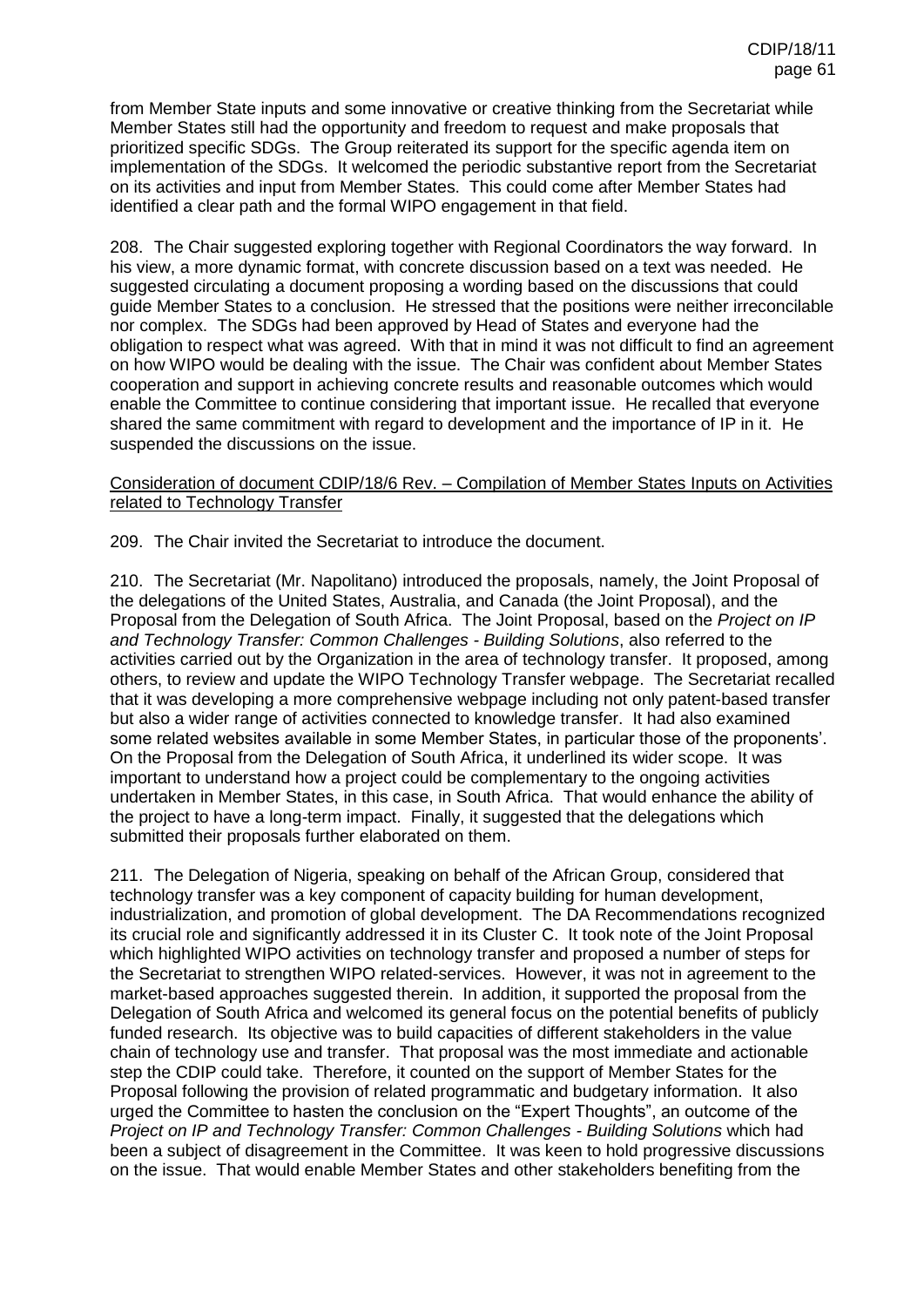information and ideas emerging from different outcomes of the said project. It also reiterated its previous proposal for a factual WIPO report, including inter-agency contributions on the promotion of technology transfer and development. Lastly, it underscored that the facilitation of technology transfer was a WIPO mandate, as reflected in Article 1 of the Agreement between UN and WIPO.

212. The Delegation of Australia introduced the Joint Proposal. The proposal targeted a number of key areas that built on the extensive amount of work already undertaken on technology transfer. Firstly, there could be improvements to the current WIPO Technology Transfer webpage to make it more robust and user-friendly. Secondly, there could be benefits through the Secretariat developing a roadmap on how the existing technology transfer resources were promoted. It also found valuable the continued engagement of WIPO in other technology transfer fora. A mapping exercise would inform Member States on the ongoing related-activities and the potential role of WIPO on them. Similarly, there could be benefits in the Secretariat investigating the existing market-based approaches to linking innovators and potential licensing opportunities. Furthermore, it considered that the future CDIP work should be based on concrete and practical projects. To that end, the Secretariat could undertake a gap analysis of WIPO' existing technology transfer-related services. It also explained that the Australian Government's initiative called "Source IP" referred in Item 5 of the Proposal aiming at promoting Australian researchers internationally by identifying collaborations and licensing opportunities. It was a digital marketplace for sharing information, indicating licensing preferences, and facilitating contact for IP generated by the public research sector within Australia. The Australian IP Institution (IP Australia) had engaged all 40 Australian universities, the full panel of Australian medical research institutes, and the cooperative research centers and business community to participate in the said initiative. IP Australia was also working with a number of other overseas websites, including that of the Danish Patent and Trademark Office, to promote the patents listed on "Source IP" internationally.

213. The Delegation of Canada referred to the international fora mentioned in Item 3 of the Joint Proposal. It noted that in addition to WIPO, technology transfer was being discussed in a number of international contexts such as the UN Technology Facilitation Mechanism and the UN Framework Convention on Climate Change. Mapping those initiatives at the international level would be useful to inform Member States. That would also inform WIPO's work leading to future activities mutually supportive and complementary to a broader international work. With respect to Item 6, the Secretariat could organize the Mapping of Activities Related to Technology (document CDIP/17/9) by type of technology transfer activities based on the DA Recommendations of Cluster C. Organizing the information thematically would serve to identify how existing activities might be helpful to fulfill those DA Recommendations. This might also contribute to identifying where further activities would be useful and to ensure that they were both complementary and non-duplicative.

214. The Delegation of Turkey, speaking on behalf of Group B, reiterated that technology transfer was by definition a complex subject matter. It highlighted the active involvement of the Organization in a wide range of technology transfer-related activities that benefit developed and developing countries, as described in the relevant WIPO documents. It referred to the result of the implemented activities and to the update of the WIPO Technology Transfer webpage. The Delegation supported the Joint Proposal and also, in principle, the Proposal from the Delegation of South Africa and looked forward to its revised version.

215. The Delegation of Latvia, speaking on behalf of CEBS, underlined that the technology transfer services provided by WIPO covered a wide range of activities such as enabling legal frameworks, establishing structures, building capacities, and a multitude of facilitation tools. WIPO collaborated and exchanged information with relevant organizations at national and international levels, providing services beyond the WIPO mandate. Moreover, it considered that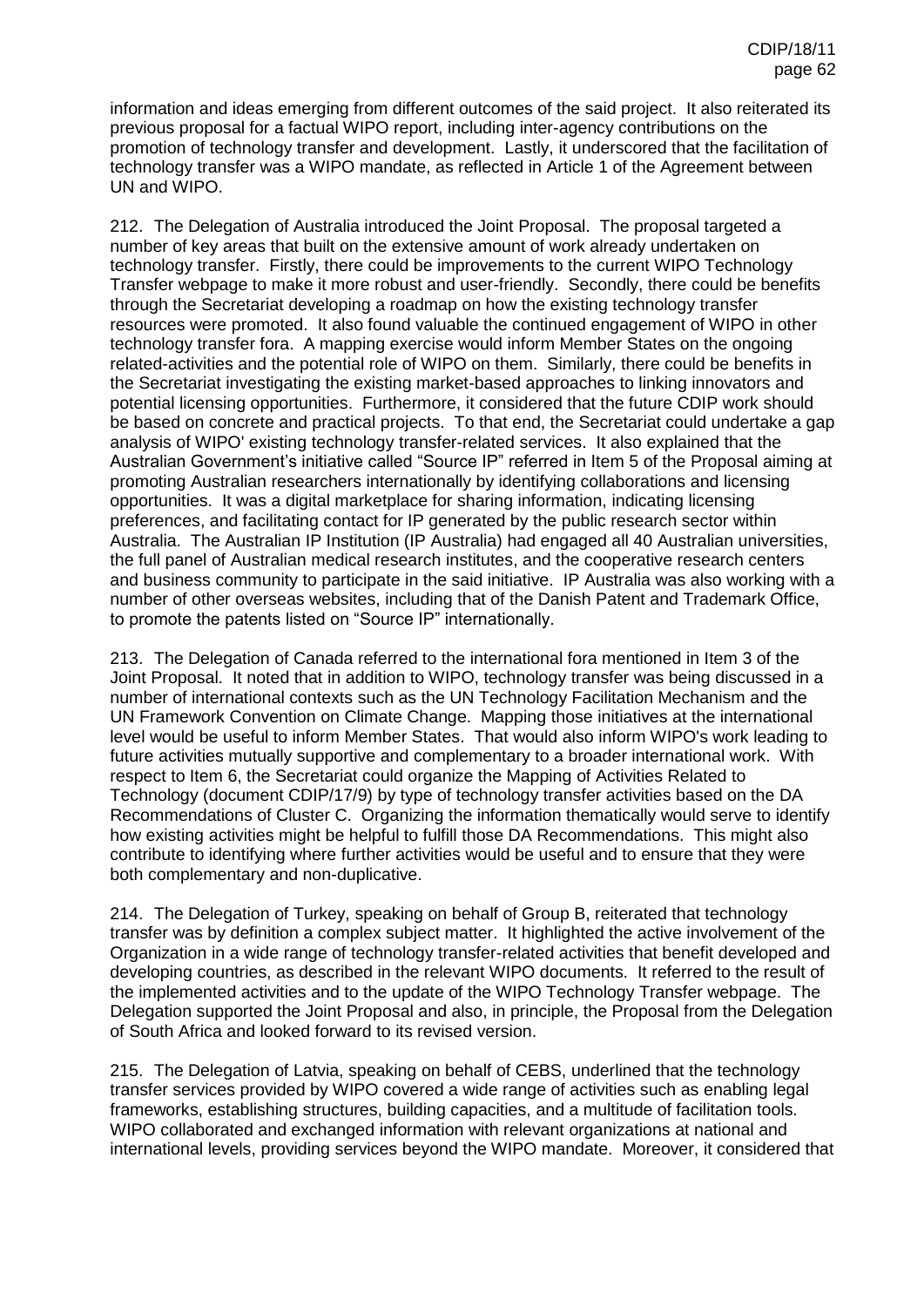the activities outlined in the Joint Proposal would raise awareness and would enhance Member States to take advantage of the existing tools.

216. The Delegation of Slovakia, speaking on behalf of the EU and its member states, considered that more concrete elements should be further elaborated by the Secretariat as regards the proposal from the Delegation of South Africa. In addition, it supported the Joint Proposal. The activities suggested in Items 2, 4 and 6 would pave the way to a better understanding and a more efficient use of WIPO's existing resources. Similarly, the mapping exercise proposed in Item 1 could be considered as a basis for further discussion at the next session of CDIP. They reiterated that all the activities reflected in the Joint Proposal could improve and better inform CDIP's work on technology transfer.

217. The Delegation of Brazil stated that its experience as both recipient and provider of technology transfer proved that development activities benefit all participants. It highlighted the interaction with countries facing great challenges and the opportunity of sharing experiences and solutions. It noted that the Joint Proposal referred to Cluster C of the DA Recommendations which in its view related to a conceptual discussion on the role of IP in technology transfer. The Cluster also reflected on a number of issues, among others, the use of IP to attract foreign technology, the impact of the absorptive capacity of technology recipients, the costs of transferring technology through IP licensing agreements, and the situations where IP could act as a barrier to the transfer of technology. The Delegation stressed on the importance of exploring those issues in the Committee. In addition, it supported the proposal from the Delegation of South Africa. Brazil was undertaking many efforts to enable universities and public research organizations to benefit from the use of IP. However, those entities demanded assistance to build capacity on IP management, either as technology providers or receivers. The proposal from the Delegation of South Africa could further assist Member States in their efforts to support universities and public research organizations.

218. The Delegation of the United States of America thanked the delegations of Australia and Canada for working and presenting the Joint Proposal contained in document CDIP/18/6 Rev. It appreciated the support received from the Member States and hoped that the Committee as a whole could also support it. The Proposal built upon the previous CDIP work on technology transfer and was intended to ensure the sustainability of the results of the *Project on IP and Technology Transfer: Common Challenges - Building Solutions* which had been a subject of disagreement in the Committee. Without going over the Proposal as so was done by other delegations, the Delegation informed that it tried to be as detailed as possible when drafting the six elements of the proposal. It expressed the willingness of the proposers to answer any questions. It appreciated the project proposal submitted by the Delegation of South Africa on IP Management and Transfer of Technology: Promoting the Effective Use of Intellectual Property in Developing Countries. It also appreciated that the Delegation of South Africa as well as other delegations worked on the Joint Proposal and were open to suggestions. The Delegation had tried to introduce some additional elements to its proposal in order to make it more effective in achieving the stated objectives and to ensure its sustainability. It appreciated the opportunity for collaboration and Member States' openness and constructiveness. It supported in principle the proposal from the Delegation of South Africa and hoped to see its revised text and that the Member States would support that proposal as well.

219. The Delegation of South Africa provided a brief overview of its proposal which addressed the DA Recommendations 1, 10, 12, 23, 25, 31, and 40. It addressed technology transfer from publicly financed research institutions, not necessarily inbound technology transfer but an aspect of it. Publicly financed research institutions were conducting outstanding research. Hence, it was necessary to enhance their ability to get their research outputs into the public domain. A public good aspect was involved but also the possibility to enable public research institutions, specifically in developing countries and LDCs, to become increasingly relevant to the society. That was one of the major challenges in South Africa. The project took a fairly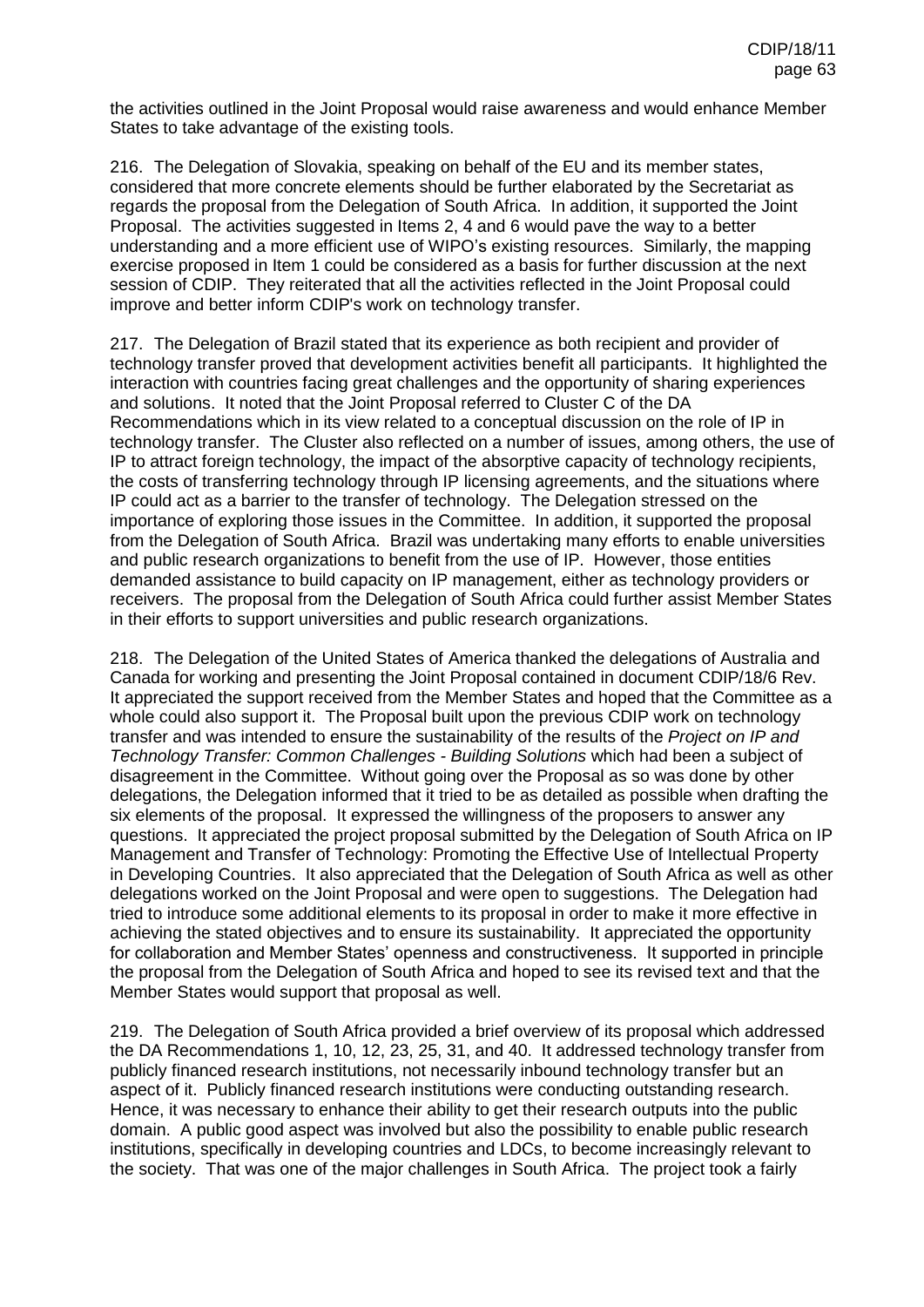holistic approach and WIPO relevant material could be pulled into it. It acknowledged that IP was a tool for development. Four different categories of players were included, namely, (i) funders of research commercialization who would move the research project along the innovation chain; (ii) IP developers, including researchers, who should develop IP management skills; (iii) IP managers, including individuals within technology transfer offices, who should also develop IP management and technology transfer capabilities; and, (iv) users, including SMEs. A clear understanding between all four players was critical to ensure a smooth transition across the innovation value chain. The project intended to put forward a series of value added activities. It had numerous engagements with a number of delegations which had provided valuable inputs. The proposal needed to be revised preserving the concept behind it.

220. The Delegation of Chile supported the work conducted by WIPO and welcomed the interest shown by Member States in the area. In particular, it was important to continue working to produce tangible results. It urged WIPO to continue, under the guidance of Member States, reviewing the IP policies and initiatives required to promote technology transfer in benefit of developing countries. It also urged the Organization to adopt appropriate measures for developing counties to understand and benefit from the various provisions relating to flexibilities provided in the international agreements.

221. The Delegation of Pakistan emphasized the importance to include all the outputs of the projects related to technology transfer rather than confining the discussion only to the "Expert Thoughts" emanating from the *Project on IP and Technology Transfer: Common Challenges - Building Solutions*. In the absence of any agreed definition by Member States on technology transfer, it was not possible to link materials, activities, and documents contained in the Mapping of Activities Related to Technology (document CDIP/17/9) on the WIPO Technology Transfer webpage. Moreover, it was important to ensure that any future activity on technology transfer was not limited to a mapping exercise by the Secretariat or a gap analysis of its activities. It supported the proposal from the Delegation of South Africa as it was aligned to the DA Recommendations. The proposal sought to identify existing and potential IP tools for capacity development, IP management commercialization and technology transfer. It also included relevant case studies relevant for socio-economic development.

222. The Delegation of China reiterated that with economic and technological globalization, technology transfer had become an important factor for the innovation activities. It had also become an important means to link technological innovation to corporate profits and to the overall economic and social development. It also served to connect innovation activities of both developed and developing countries. Therefore, establishing balanced, effective, and unhindered technology transfer rules would provide a legal framework and incentives to technological innovation and its dissemination. In that sense, strengthening technology transfer would naturally be conducive to the SDGs implementation. It highly appreciated the work undertaken by WIPO in that area. It expected that together with Member States, the Organization would step-up efforts to deploy its full potential. Moreover, it was willing to enhance cooperation on technology transfer with WIPO and all Member States. It supported the adoption of the project proposal from the Delegation of South Africa and highlighted that it would be conducive to the capacity building of developing countries and LDCs. It also welcomed the Joint Proposal and considered it helpful in enhancing WIPO's service level on technology transfer.

223. The Delegation of Chile, speaking in its national capacity, appreciated the common views expressed by delegations on the future CDIP work on technology transfer. The Joint Proposal and the proposal from the Delegation of South Africa could be implemented in a complementary manner. If approved and implemented effectively, they would contribute to move forward the future CDIP work in the area. The Joint Proposal would contribute to consolidate the valuable information produced by the Committee. That information could also be used in order to facilitate capacity building, guide policymaking, and disseminate platforms aimed at gathering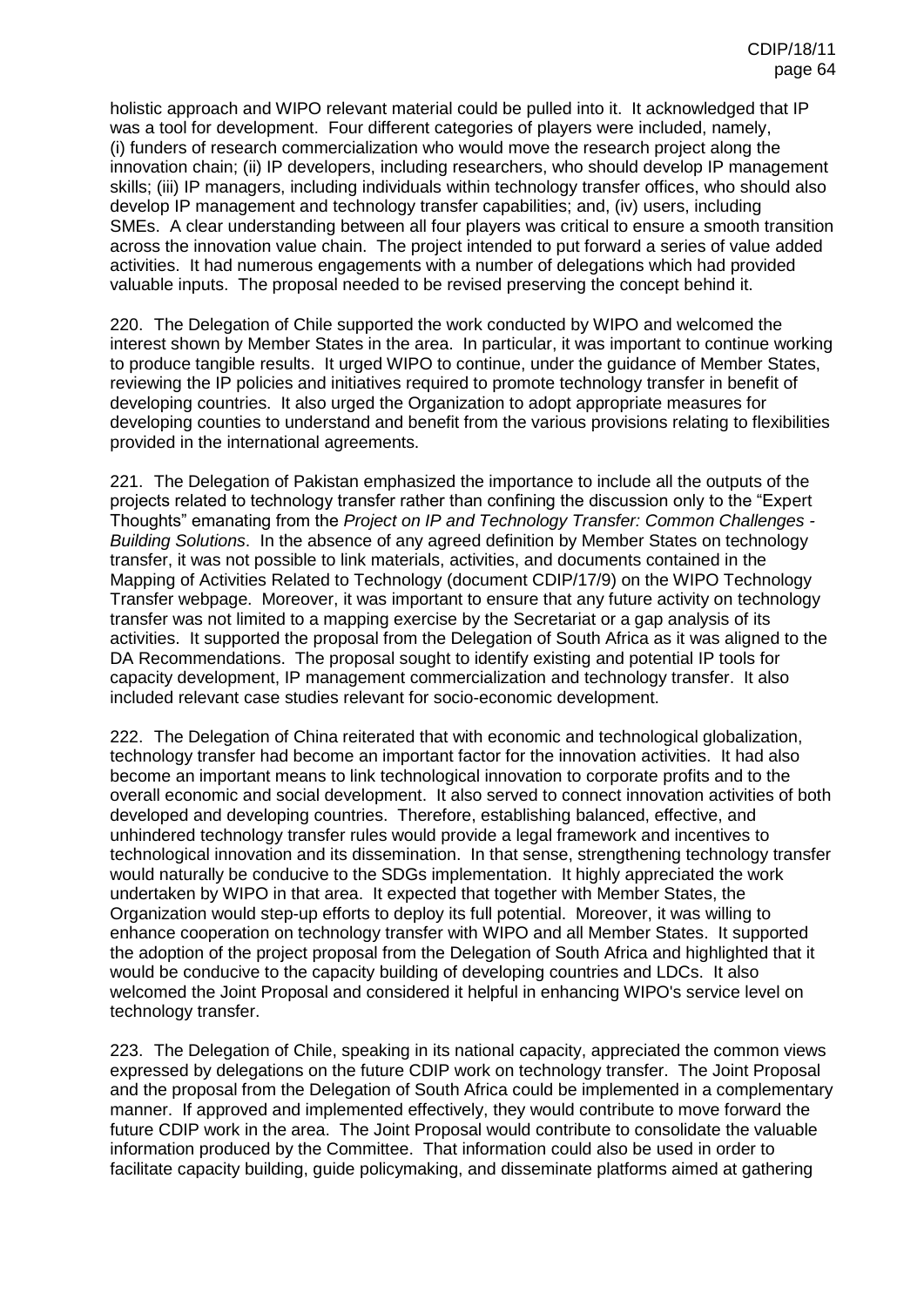interested parties together. It was important to focus on disseminating to users the work already carried out by the Committee. The Proposal from the Delegation of South Africa invited the Committee to consider IP as an integral part of a wider system with many linked elements that made technology transfer possible. The partnerships that might be created between public, private and research institutions, as well as the technical and financial resources available were essential elements to encourage technology transfer. The proposal from the Delegation of South Africa would enable various institutions to learn from successful cases and develop useful and practical tools to bring technology developers into contact with markets. It expected to continue working on the elements of that proposal and expressed its interest in being one of the pilot countries for its implementation.

224. The Delegation of Australia welcomed the open approach of the Delegation of South Africa in being receptive and incorporating Member States' feedback into its proposal. It considered that the said proposal would address a number of specific needs related to technology transfer. It supported the concept outlined in the document. It expected that the existing gaps of the proposal would be addressed with the view to endorsing it at the next session of the Committee.

225. The Delegation of Japan supported the statement made by the Delegation of Turkey on behalf of Group B. It supported the Joint Proposal and considered that it would contribute to improve WIPO's activities on technology transfer. Describing therein the background of the activities undertaken by the CDIP in the area was also very informative and useful for future technology transfer initiatives.

226. The Delegation of Ghana supported the Joint Proposal and urged developed countries to share technology transfer practices with developing countries. It would be an instructive exercise.

227. The Delegation of Tunisia supported the statement made by the Delegation of Nigeria on behalf of the African Group. It welcomed the CDIP debate on IP and technology transfer. The growing interest within WIPO on the issue would generate tangible solutions and contribute to a more effective promotion at a global level. The Joint Proposal contained useful information on the activities already implemented by the CDIP. The Delegation was currently reviewing that proposal. It also supported the proposal from the Delegation of South Africa and expressed its interest in participating in the pilot phase. In addition, it attached great importance to the operationalization of the UN Technology Facilitation Mechanism which required the contribution of all WIPO stakeholders. In this regard, it requested the Secretariat to provide periodic reports on the contribution of the Organization to that end.

228. The Delegation of Nigeria, speaking in its national capacity, aligned itself with the statement of the African Group. In its view, technology transfer in the context of human capacity building was the most reliable means for supporting innovation and fostering sustainable work. It recognized the significant role of sustainable technology transfer in the implementation of the DA Recommendations. Therefore, it expressed its concern at the inability of the Committee to agree on the course of action on the "Expert Thoughts". It encouraged Member States to work together to reach consensus on the way forward in that regard. It recalled the importance of that outcome to meet the most enduring needs of a significant number of Member States. Finally, it expressed its support for the Proposal from the Delegation of South Africa.

229. The Chair noted a general interest in the substance of the proposals. There had also been requests for additional time in order to further consider them. He suggested that the proponent delegations carried out a round of consultations with interested delegations. Moreover, he enquired form the Delegation of South Africa if its proposal should be revised.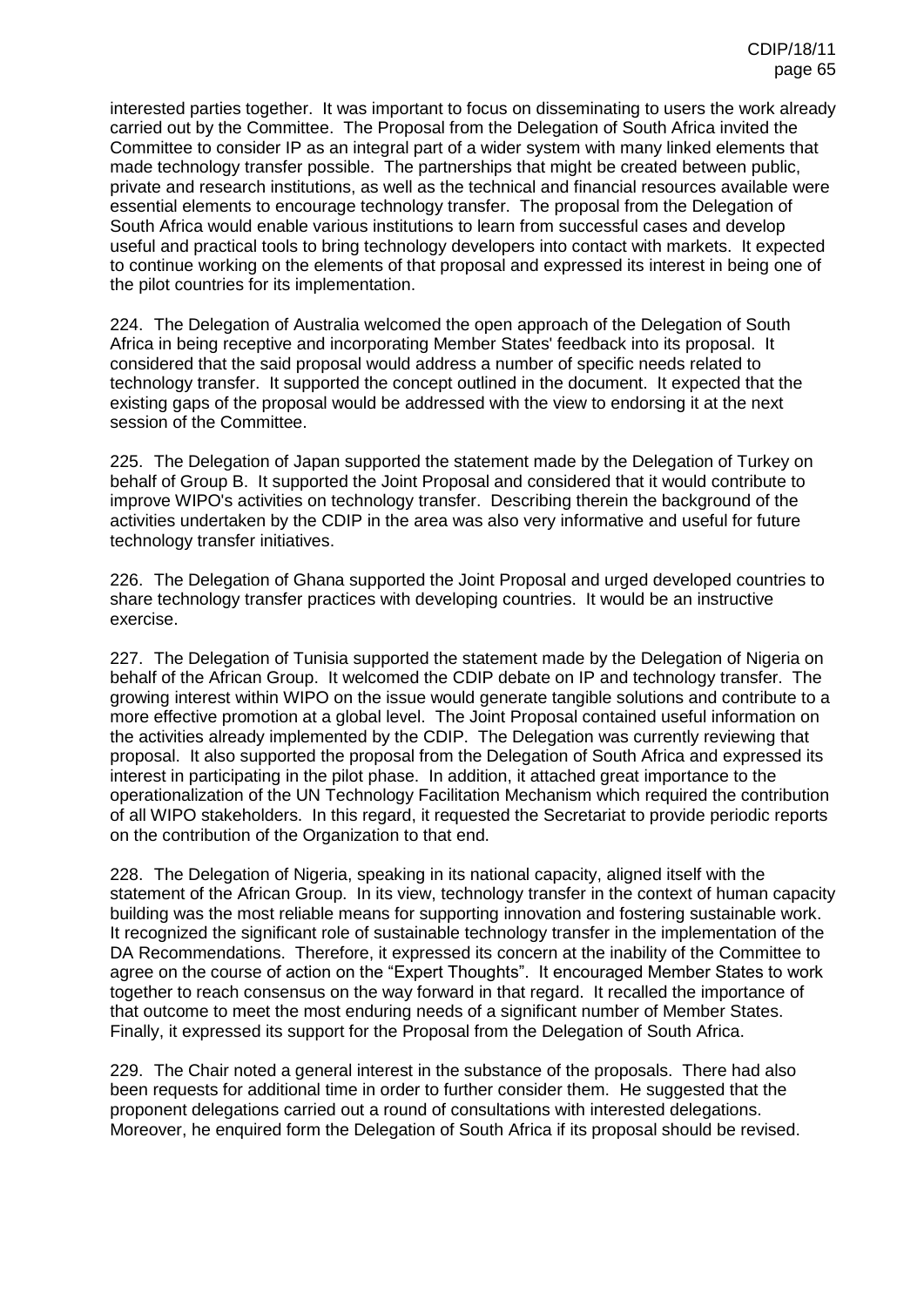230. The Delegation of South Africa stated that, in its understanding, all the inputs received would be introduced, along with other elements such as the financial implications, in a revised project proposal to be presented by the Secretariat at the next session of the Committee.

231. The Chair noted that the discussion on the Proposal from the Delegation of South Africa would continue at the next session on the basis of a revised text. Furthermore, he requested to the proponent delegations to present, in consultation with other delegations, a text on the discussions to be reflected in the Summary by the Chair.

232. The Delegation of the United States of America sought clarification on the request by the Chair. It stated that the proposals were submitted in accordance to the CDIP decision at its  $17<sup>th</sup>$ session. There were no disagreements but a general support expressed by a number of delegations for the Joint Proposal. The Proposal from the Delegation of South Africa was a complementary proposal in line with Item 6 of the Joint Proposal. Therefore, it proposed that the Committee adopted the Joint Proposal instead of continuing the discussions at its next session.

233. The Chair clarified that his request aimed at defining the decision to be adopted by the Committee on the consideration of the document. In his understanding, the proposal from the Delegation of South Africa should be still revised and discussed at the next CDIP session. In the case of the Joint Proposal, there had been expressions of support but also requests for further discussion on it. Consequently, he reiterated his request to the proponents to undertake informal consultations on the said decision to be adopted by the Committee.

234. The Delegation of Nigeria, speaking on behalf the African Group, supported the Chairs' proposed way forward. In its view, there was no consensus on adopting the Joint Proposal. This was also reflected in its statement and those by other delegations. It referred to the statement made by the Delegation of Pakistan. It recalled that the Committee did not reach an agreement on the "Expert Thoughts", issue that was still open for deliberation.

235. The Delegation of Australia was keen to undertake informal consultations as proposed by the Chair.

236. The Chair invited the Secretariat to take the floor for making a clarification.

237. The Secretariat (Mr. Baloch) stated that, in its understanding, there were some elements in the proposal from the Delegation of South Africa to be still negotiated and agreed. The Secretariat expected an agreed text of the proposal to take it forward.

238. The Chair suspended the discussion.

## Consideration of document CDIP/18/5 – Revised Proposal for a Mechanism for Updating the Database on Flexibilities

239. The Chair invited the Secretariat to introduce the document.

240. The Secretariat (Mr. Aleman) stated that the document under consideration responded to the request made by the Committee at its  $17<sup>th</sup>$  session to revise document CDIP/17/5 entitled "Mechanism for Updating the Database on Flexibilities". The request was to include the financial implications of the two options contained therein and to explore the possibility of a third option in light of the observations made by Member States. The document under discussion was divided in two parts. In the first part, the document described the background of the Database on Flexibilities, highlighting its current content. The second part described the three different options proposed as mechanism for updating the Database, including their financial implications.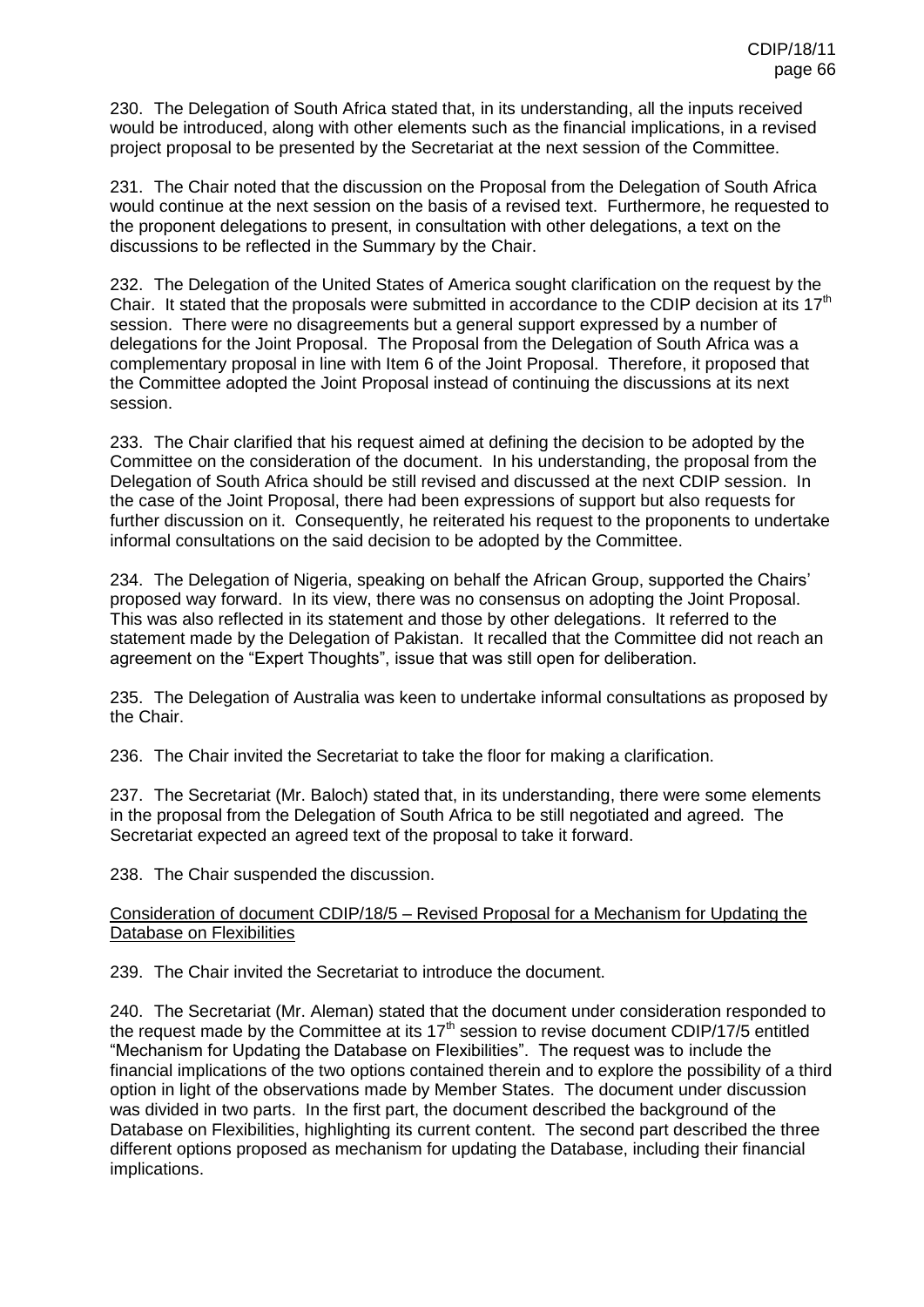241. The Delegation of Turkey, speaking on behalf of Group B, noted that experience had shown that maintaining the Database updated and feeding it with accurate and useful content was a challenging task requiring significant investment of resources and attention to detail. The efforts deployed by the Secretariat in this regard had been instrumental for the Database to continue to be useful for Member States, stakeholders and the general public. In this context, the Delegation enquired on how it would be ensured that the information received through an official communication was notified by an authorized representative of a Member State. To its understanding, similar tools in other areas used authentication procedures. Therefore, it sought clarification from the Secretariat on how that issue was envisaged in the context of the Database on the Flexibilities.

242. The Delegation of Chile, speaking on behalf of GRULAC, pointed out that flexibilities were an integral part of the IP system. They reflected the public policy space existing in different countries and enabled to adapt general principles to the technological change, increasingly unpredictable and more rapid. In that context, it supported the establishment of a Database on Flexibilities in the IP system. However, the Database did require an updating mechanism to achieve its objectives of contributing to the access to knowledge and the progress of public policies. Therefore, it expressed its hope to reach an agreement during the course of the session on a mechanism for updating the Database. In view of the Group, the fastest updating mechanism was reflected in option one of the documents. It also called for the improvement of the dissemination of the Database on WIPO's website, as well as for any other dissemination mechanism that Member States might implement in their national capacity.

243. The Delegation of Brazil underlined the importance of the flexibilities topic and noted that this was a long standing issue for the Organization. It was directly linked to the core of the IP system which enabled countries to adapt the IP framework to their particular characteristics. Therefore, it fully supported the establishment and continued use of the Database to inform Member States. However, it reiterated its concern that TRIPS plus provisions were included as flexibilities. This reflected a flawed understanding of the term. The flexibilities provided under TRIPS and other multilateral IP treaties aimed to allow countries to adapt their legal system and procedures to their necessities. Moreover, TRIPS plus provisions reduced the policy space by imposing higher standards beyond the minimal requirements of TRIPS. Therefore, those TRIPS plus provisions should be excluded from the Database as they posed the risk of creating confusion regarding the definition of the term flexibilities. The Delegation also requested that WIPO increased its efforts to disseminate the Database and raised awareness of its content. In this context, the Delegation suggested that a link to the Database was placed on WIPO's initial home page. This would provide a clear and straightforward access to the Database and would respond to the concerns raised regarding its low number of viewers. It would also be in line with relevant DA Recommendations, such as Recommendations 14, 17, 22, and especially Recommendation 25, which stated that WIPO should take appropriate measures to enable developing countries to fully understand and benefit from different provisions pertaining to flexibilities provided for in international agreements. On the options provided in the document, the Delegation was not in favor of option two. While it highlighted the value of the Secretariat's technical expertise, that option would impose the Secretariat as the sole provider of information to the Database. Lastly, it noted that the Database was currently restricted to patent related flexibilities and stated that that it should be expanded in the future to include other types of IP.

244. The Delegation of Latvia, speaking on behalf of CEBS, noted that the Database was used as a useful compilation of information providing 1,371 provisions of national IP legislations. They reflected the room provided by multilateral agreements to Member States for basing their legislations on their national needs. However, the provisions contained therein could be considered neither recommendations to WIPO and WTO Member States nor an interpretation of the flexibilities in the TRIPS Agreement. It would otherwise fall outside the mandate of the Committee. The Group was of the view that the Database had to be updated on a regular basis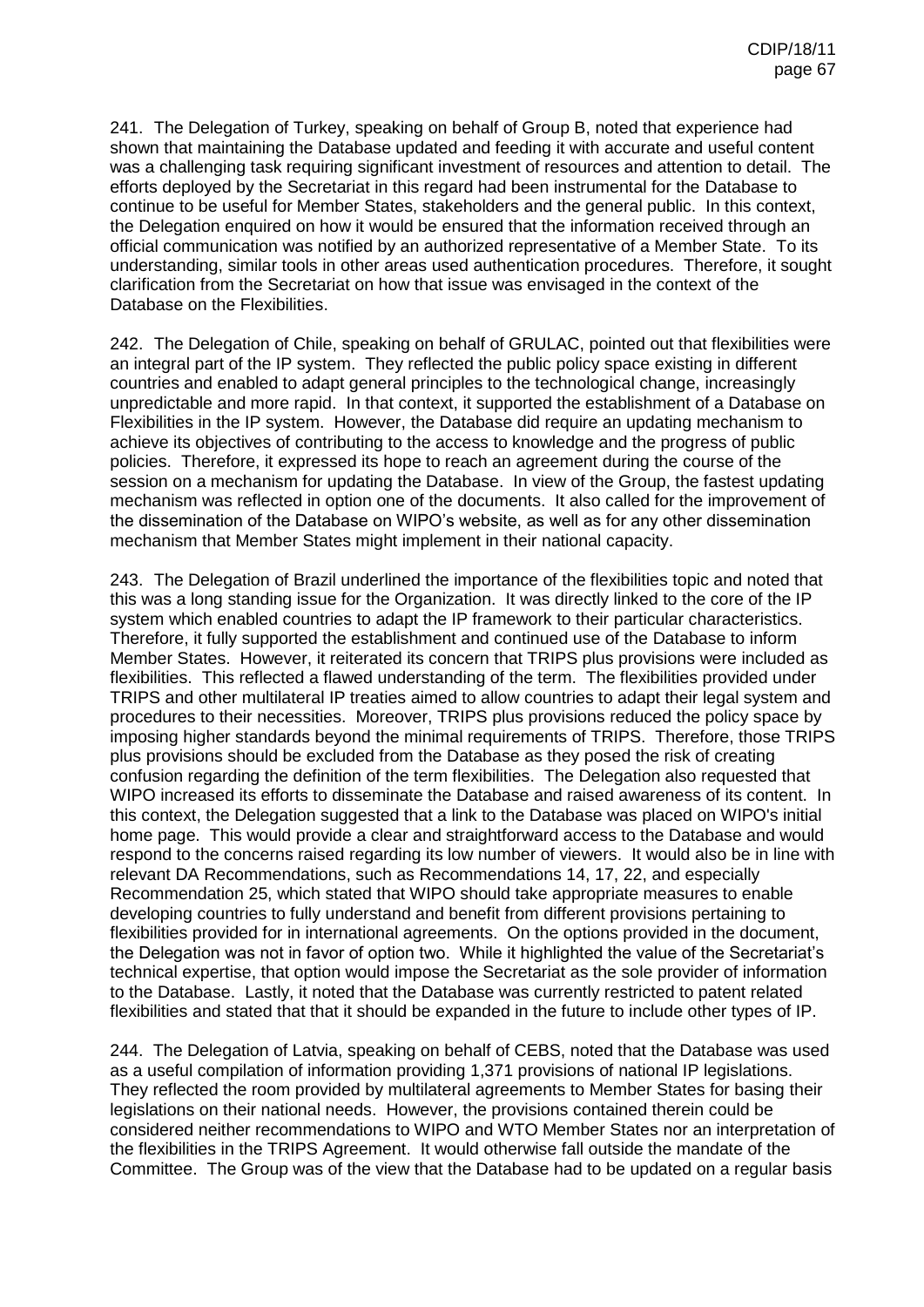in order to be a useful source of information. It recalled the information provided by the Secretariat on the very low number of viewers of the Database and the short period they spent on the dedicated webpage. On that basis, the Group reiterated that increasing human and financial resources to complete the work suggested in the option two was excessive and not appropriate to the use of the Database. Consequently, the Group supported option one contained in the document under discussion.

245. The Delegation of China considered that the Secretariat's examination of the Database's content would contribute to ensuring its relevance and facilitating its use by national legislators and IP practitioners. Although it previously supported option two, it would accept option one in consideration of the related costs and the fact that Member States' updates could be reflected in the Database and visitors could use its content according to their own judgment and knowledge. Furthermore, it endorsed the idea expressed by the Delegation of South Africa at the previous session to increase the Database's accessibility on WIPO's website. WIPO could also consider including in its future dissemination activities information on the use of the Database so as to further increase the understanding of its content by the national legislators and IP practitioners.

246. The Delegation of Iran (Islamic Republic of) supported option one contained in the document under consideration. It did not support option two which involved the Secretariat to determine whether updates submitted by Member States were in accordance with the scope and criteria agreed by the CDIP. Concerning the content of the Database, it was in favor of the inclusion of the information on national experiences and case studies in implementing flexibilities at the national level.

247. The Delegation of Nigeria, speaking on behalf of the African Group, supported option one reflected in the document under discussion. Option two could impose the view of the Secretariat over that of Member States with no possibly of recourse. Option three would provide more information; however, there was a risk of possible contentions if there was not adequate consultation between the Secretariat and Member States during the examination. Therefore, the Group was flexible on option three if the concerns on the aforesaid did not raise any difficulty. Otherwise, the Group would fully support option one.

248. The Delegation of Mexico considered that the inputs from Member States were the most important source for updating the Database on Flexibilities. Member States were responsible for guaranteeing the validity of the information. Therefore, it was vital that Member States provided information in conformity with the relevant criteria mentioned in the document. This would avoid delaying the updating by submitting it for an assessment. Consequently, the Delegation suggested the implementation of accompanying actions by the Secretariat to support Member States which did not have the necessary technical capacity to assess the respective criteria reflected in the document. It was important to constantly update the Database to keep it attractive and useful. Furthermore, it noted that the mechanism for updating the Database should use appropriately the human and financial resources of the Organization. It finally expressed its preference for option two described in the document.

249. The Delegation of Ecuador considered that option one represented the most effective mechanism for achieving the intended purpose of keeping the Database updated. This was without prejudice of the adjustments that could be made to ensure the pertinence of the information provided.

250. The Delegation of Slovakia, speaking on behalf of the EU and its member states, stated that in order for the Database to serve its purpose, it was necessary to kept it up-to-date, accessible, and maintain accurate and factual information. They stated that the flexibilities presented in the document should be seen as an overview of options exercised by Member States under the objective of transparency and exchange of national experiences. They also noted that the interpretation of TRIPS flexibilities was outside the mandate of the Committee.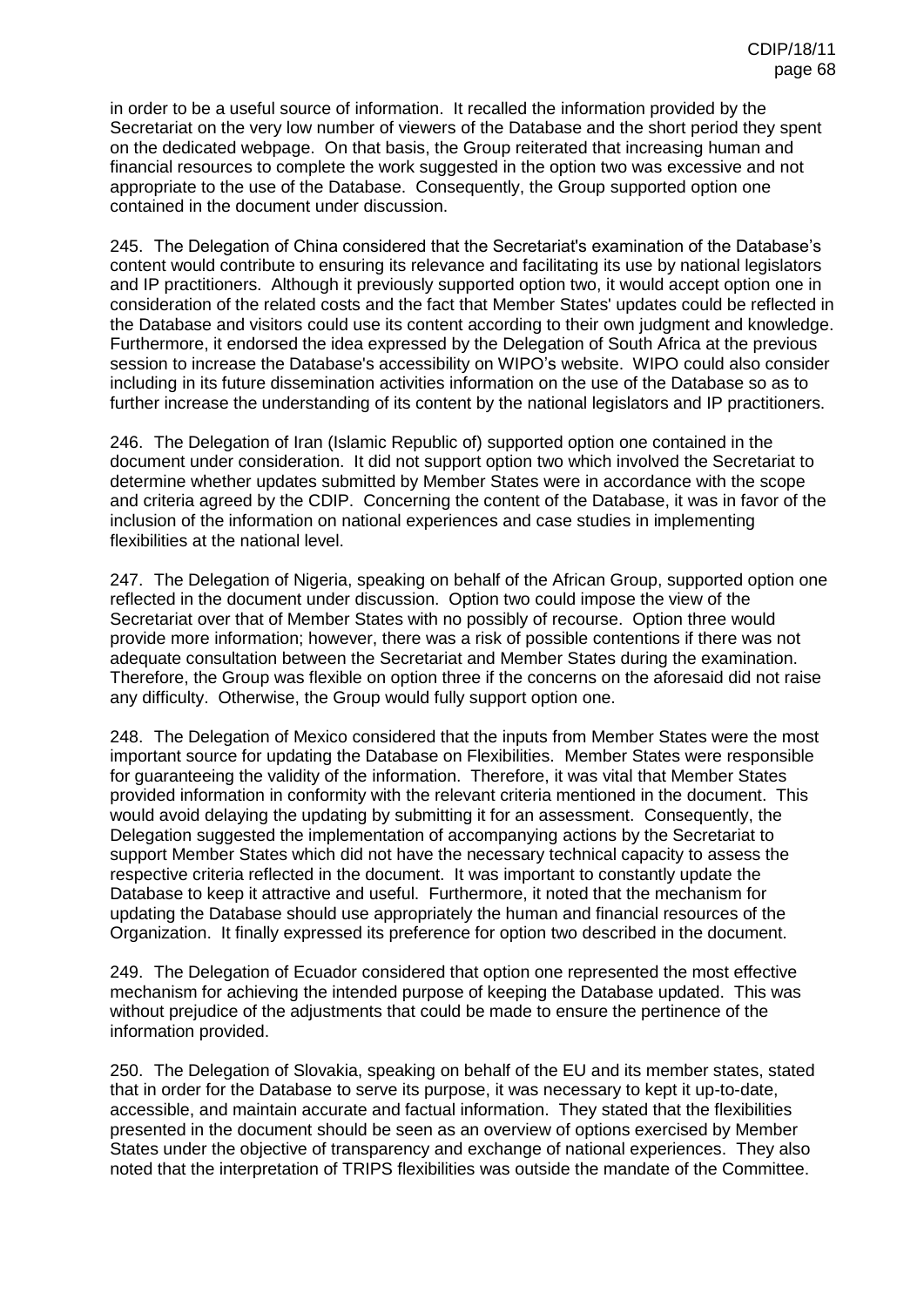Taking into consideration the financial implications and the modest use and low rate of visitors, they preferred option one proposed by the Secretariat. They felt that contrary to option two and three, option one posed a realistic and proportionate burden on the limited resources of the Secretariat. They supported that a new field with updates by Member States clearly stated that the provisions had not been examined by the Secretariat to verify their conformity with the flexibility under reference.

251. The Delegation of Indonesia expressed its preference for option one contained in the document. It also recalled that the Database on Flexibilities should not only contain provisions on national legislation related to flexibilities in the IP system but also information on national experiences on its implementing. It noted that the Database on Flexibilities incorporated TRIPS plus provisions such as criminal sanctions for patent infringement. This undermined the spirit and intent of the DA Recommendation 14. The Database's approach to flexibilities was contrary to the common understanding of flexibilities related to enhancing policy space by removing IP barriers.

252. The Secretariat (Mr. Aleman) responded to the observations made by Member States. Addressing the question on how to ensure the quality of the Database, it recalled that 14 flexibilities were agreed by the Committee and documents were prepared in each one of those flexibilities in order to provide in a systematic manner the example of the meaning of flexibilities and their implementation in more than one hundred legislations. That information was the current source of the Database. It was classified and uploaded to make it accessible for researchers, professors, policymakers and lawmakers in Member States jurisdictions. Certainly, as those documents were discussed by the Committee, they underwent through a screening process where Member States were able to react and make clarifications and corrections to the draft presented by the Secretariat. Consequently, it concurred with request made by Member States to ensure that the information to be included in the Database was carefully considered in order to preserve its main purpose. It added that this could be ensured in any of the options presented in the document. In option one, a form might be provided for Member States to submit the information. That form could be available in the Database's webpage or through the Committee. However, first of all, the Secretariat should get instructions from the Committee on the option of its choice, in order to be able to move forward with its particular implementation, including the elements mentioned by the Delegation of Turkey.

253. The Chair pointed out the preference for option one of the document under discussion. He suggested that the Committee took note of the document and the proposals contained therein, expressing that preference. He also proposed that the Committee requested the Secretariat to undertake measures to ensure a better dissemination of the information contained in the Database and to inform the Committee at its next session on those measures.

254. The Delegation of the United States of America clarified that the question raised by the Delegation of Turkey on behalf of Group B referred to how the Secretariat would ensure that the submissions would be made by Member States. It enquired if there was any sort of authentication procedure that existed for other databases.

255. The Secretariat (Mr. Aleman) noted that as soon as the Committee took a decision on any of the options reflected in the document, implementing an authentication mechanism did not represent a difficult challenge. This could be implemented through the different existing technology means in order to ensure that only authorities were able to submit the information in the case of option one.

256. The Delegation of Turkey, speaking on behalf of Group B, enquired if the discussion would continue at the next session.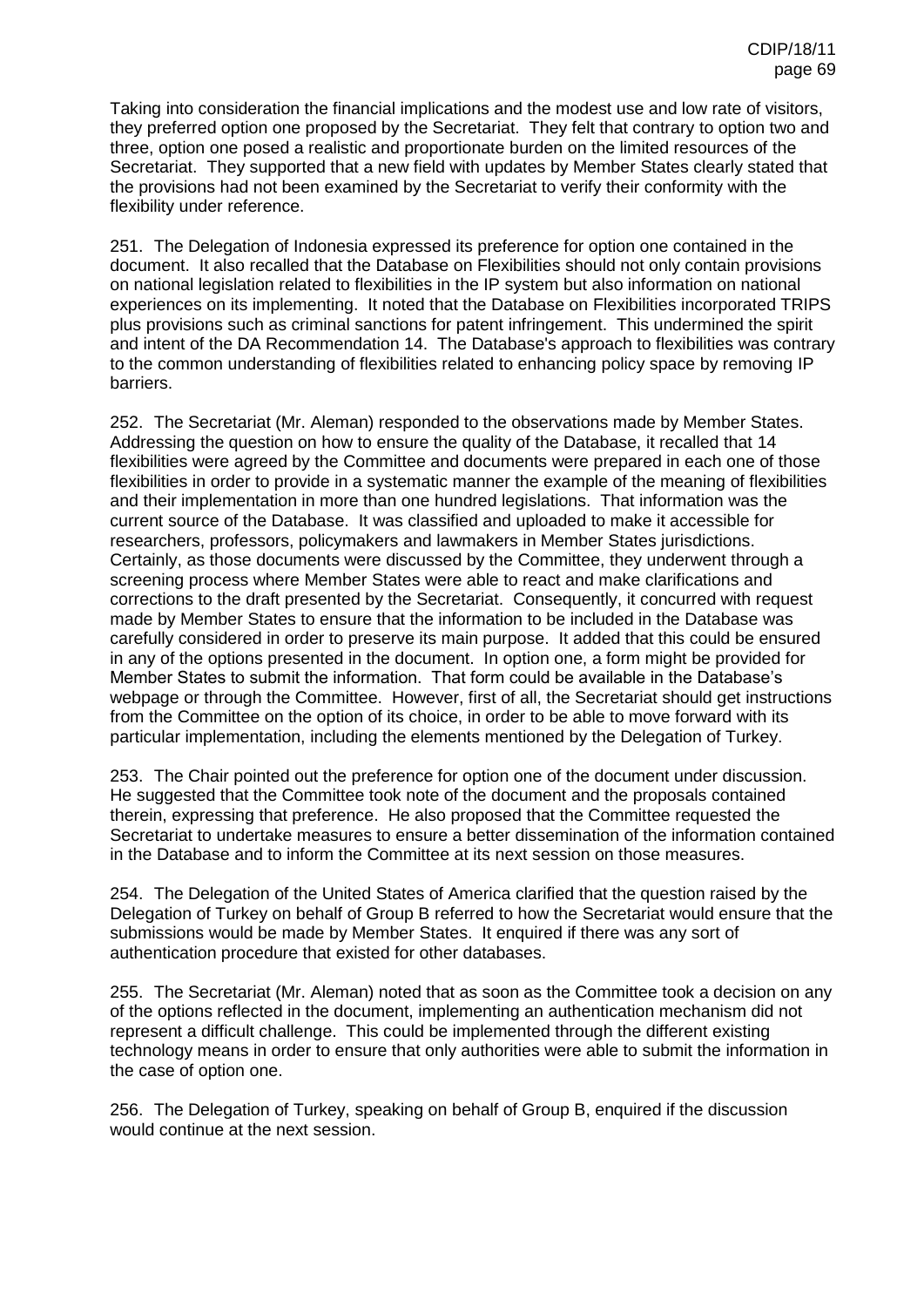257. The Chair noted that there was no reason for leaving the discussion on the matter to the next session as there was no views opposing to choosing option one.

258. The Delegation of Switzerland echoed the statement made by the Delegation of Turkey on behalf of Group B. It took note of the response provided by the Secretariat. Nevertheless, it still found difficulties and uncertainties with regard to option one. In its view, the implementation of that option was not entirely clear. According to its understanding, other WIPO's tools enabled an authentication procedure to electronically provide information to databases. It enquired if that authentication procedure also existed for the Database on Flexibilities. It would be therefore useful to know in detail how they worked.

259. The Chair pointed out that the statements were related to a technical discussion on information security. Consequently, he proposed to request the Secretariat to provide to the next session of CDIP further information on the technical implementation of option one preferred by the Committee. The implementation of that option was a different discussion that could be addressed on the basis of the abovementioned information. However, leaving the issue open would not reflect the discussion that has taken place in the plenary.

260. The Delegation of Chile, speaking in its national capacity, stated that option one involved the facilitation of information by Member States through official channels. In its understanding, Member States would provide updated information through routine channels with the Secretariat to respond to questionnaires, to update other databases and to inform the participants financed by the Secretariat, among others. The mechanism described in option one was the same through which Member States communicate with the Secretariat in many instances. From that perspective, there was no technological issue as there would not be immediate connection between Member State and the Database. The option foresaw that Member States would provide the information through an official communication to the Secretariat which would not verify the information but include it directly to the Database. It was a normal practice to communicate with the Secretariat through the Missions and through other official mechanisms that Member States felt appropriate to use. That should be a guarantee of security for Member States.

261. The Delegation of Turkey, speaking on behalf of Group B, noted that it had not expressed its preference for any option. It thus requested a short consultation within its Group.

262. The Chair suspended the session to allow Group B to hold a consultation.

263. The Chair resumed the session and enquired the Delegation of Turkey about the outcome of its consultations.

264. The Delegation of Turkey, speaking on behalf of Group B, expressed its preference for option one provided that the relevant security measures would be discussed at the next session of the Committee.

265. The Chair considered that it was an understanding and agreement on the issue and reiterated his suggestion for the Committee to take note of the document, noting its preference for option one. In addition, he stated that the Secretariat should provide at the next session technical information about the security conditions in which the Database would work. Finally, he recalled the request by the Committee for the Secretariat to adopt appropriate measures to better disseminate the Database and to inform the Committee at the next session on those measures.

266. The Secretariat (Mr. Baloch) sought further clarification from the Delegation of Turkey on behalf of Group B as to the technical information to be provided at the next session of the Committee. It referred to the statement by the Delegation of Chile on paragraph 7 of the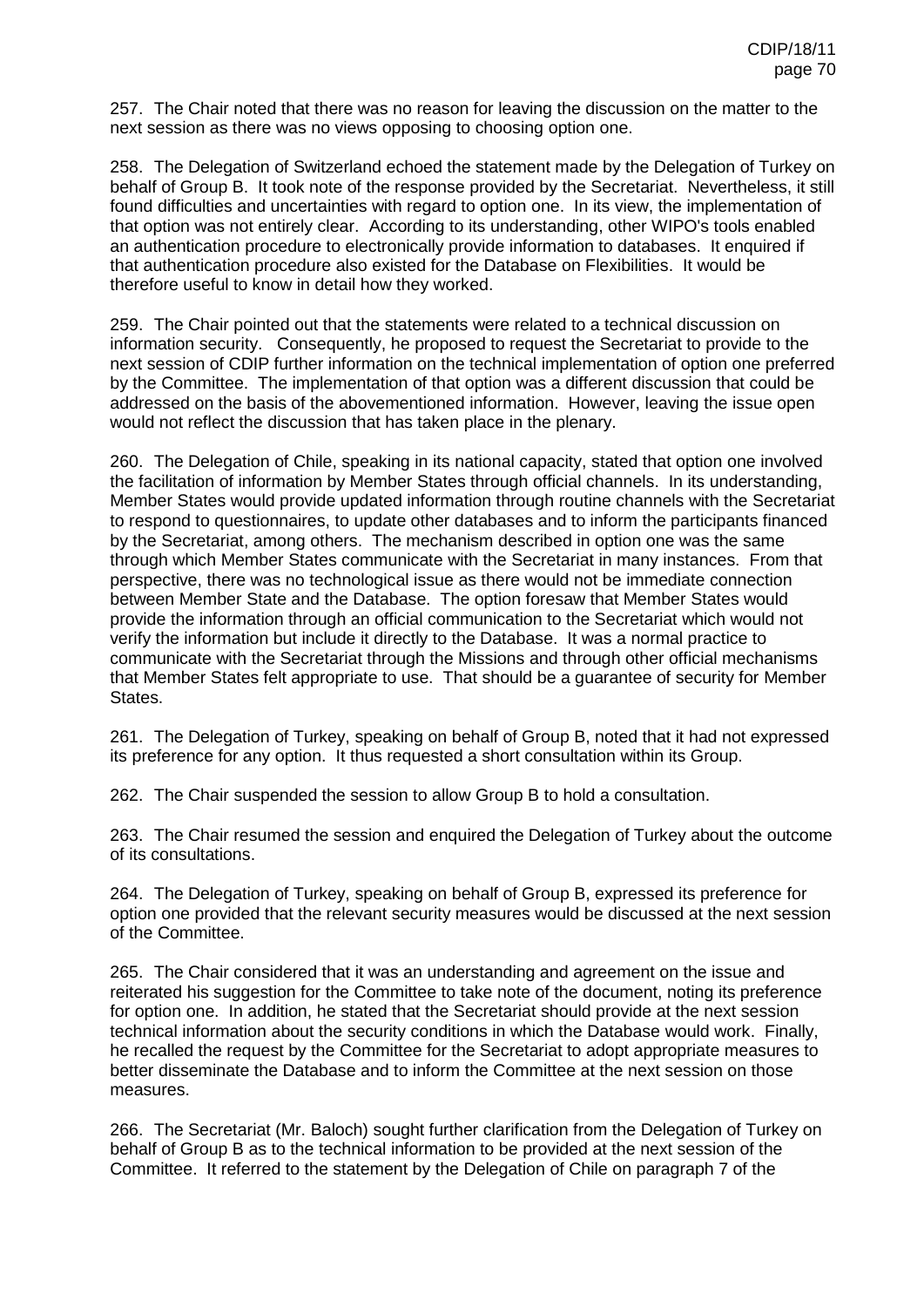document. Therefore, the Secretariat would receive updates through an official communication and would upload the information on the Database. There was no online uploading of information by the Member States where an authentication procedure might be required as mentioned by the Delegation of Switzerland. Moreover, it noted that as reflected in paragraph 12 of the document, the Database was intended to be migrated to a new platform, in coordination with the Web Communications Section. It reiterated that option under discussion did not entail any remote authentication. Consequently, it requested guidance on the issue to be able to respond to the request by the Committee in this regard.

267. The Chair requested the Secretariat to discuss with the Delegation of Turkey, in its Regional Coordinator capacity, on the particular issue raised by its Group. He reiterated his conclusion with regard to the preference by the Committee for option one.

268. The Delegation of Turkey, speaking on behalf of Group B, agreed with the proposal by the Chair.

### Consideration of documents CDIP/8/INF/1; CDIP/9/16; CDIP/16/6 (continued)

269. The Chair invited the Delegation of Spain to inform about the outcome of the informal consultations that were being carried out at his request on the issue.

270. The Delegation of Spain stated that throughout the week it held several informal consultations with the Regional Coordinators and interested delegations. All interested delegations were able to participate in the consultations. The Delegation emphasized that the dialogue took place in a very constructive manner. An agreement on a final text and a final decision to be taken was achieved. The Delegation read out the text. The Secretariat was requested to distribute the text for its fine-tuning. The agreement represented the outcome of flexibilities shown by all delegations, particularly those who had positions that were more complicated at the outset. While concluding, the Delegation of Spain thanked those delegations for the availability and efforts made to ensure that an agreement was reach.

271. The Delegation of Nigeria, speaking on behalf of the African Group, believed that the document was a compromise as part of the discussion on all the existing documents under the agenda item. The Group looked forward to engaging constructively on the implementation of the six point plan.

272. The Delegation of Turkey, speaking on behalf of Group B, thanked the Delegation of Spain for its work on the issue.

273. The Delegation of Chile, speaking on behalf of GRULAC, stated that teamwork was very important and it should continue for the implementation of the six point plan.

274. The Chair stated that an agreement on such a sensitive matter would also generate a positive spirit for the consideration of other pending items. He then suspended the discussion on the issue.

#### Consideration of document CDIP/18/5 (continued)

275. The Chair invited the Delegation of Chile to make a presentation in the framework of the discussions on the issue of flexibilities.

276. The Delegation of Chile presented a tool developed by INAPI using the information contained in the Database on Flexibilities. The first testing was done in February of that year by the Director of INAPI at the Max Planck Institute in Lima, Peru. On that occasion, he used the material developed by the WIPO Secretariat in a presentation on the requirements for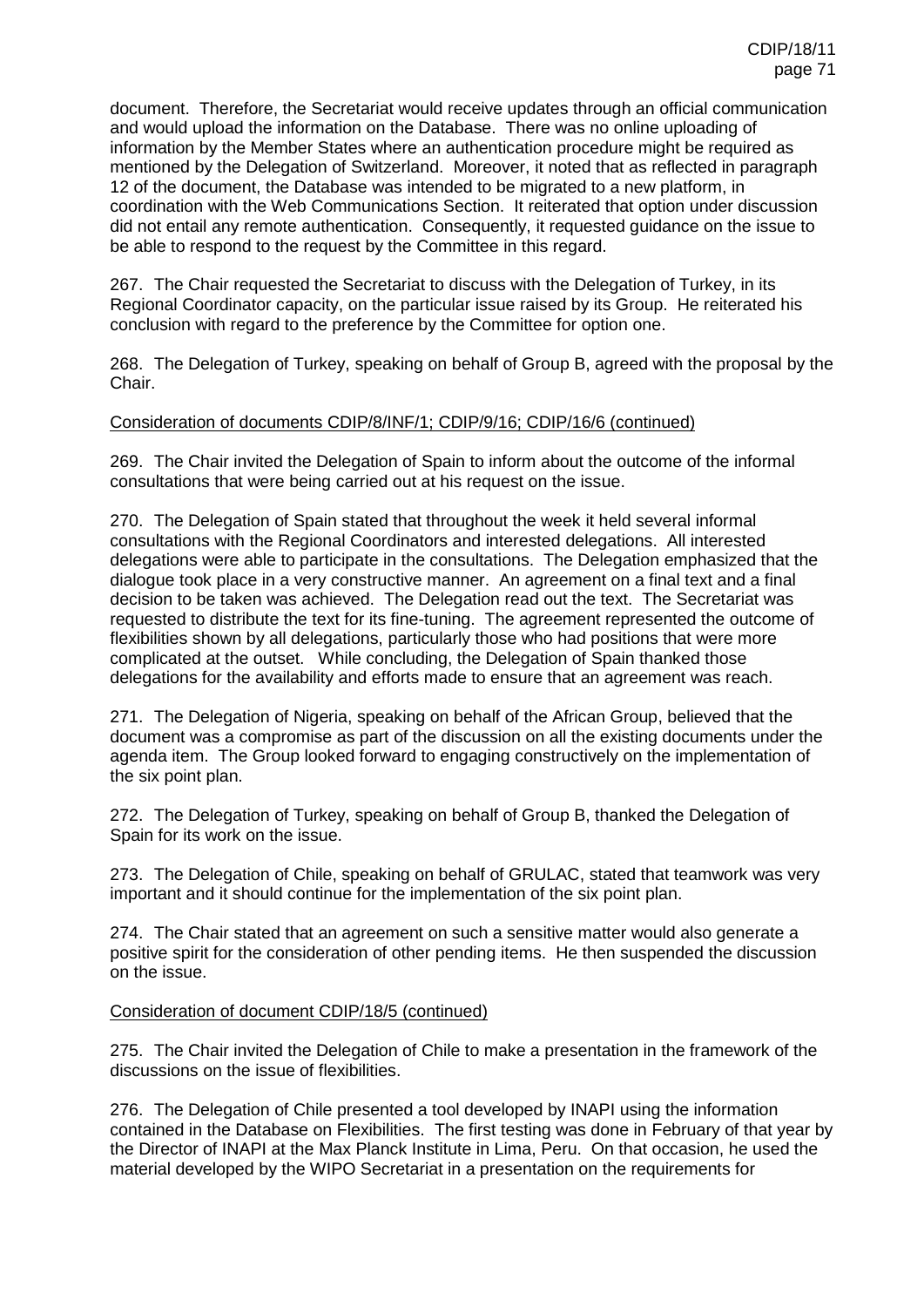patentability. To create the first demo, INAPI used the information contained in WIPO documents on Patent Related Flexibilities in the Multilateral Legal Framework and their Legislative Implementation at the National and Regional Levels (namely, CDIP/5/4 Rev., CDIP/7/3 Add and CDIP/13/10 Rev, and CDIP/15/6 Corr.). The platform was developed by using a software named "tableau" which allowed the connection, visualization and combination of data in an interactive and rapid way, enabling also to modify, mix and relate information. INAPI had used that software essentially for databases containing digital information but used it also for building the platform based on non-digital information. The tool enabled to make a number of combinations to understand the flexibilities incorporated in the different jurisdictions through their specific legal framework. The tool was in a demo version and did not reflect an exhaustive list. An updated version would be available for the public at large on INAPI's webpage. It encouraged feedback from Member States for its improvement and would also make the tool available for WIPO if Member States considered it useful to visualize the flexibilities under discussion. The Delegation explained that the main page was divided into four parts. It contained a world map showing various countries whose names and information on flexibilities were accessible by clicking on them. It also included an option to select a number of different combinations from the countries' list. Since it was a dynamic tool, it showed the flexibilities existing in each country and the related legislation. The tool was available in English as the source documents were also in English.

### **AGENDA ITEM 6: MONITOR, ASSESS, DISCUSS, REPORT ON THE IMPLEMENTATION OF ALL DEVELOPMENT AGENDA RECOMMENDATIONS (RESUMED)**

#### Consideration of document CDIP/18/7 (continued)

277. The Chair resumed the discussions and informed that he had held consultations on the issue. A text which was displayed on the screen would be reflected in the Summary by the Chair.

278. The Delegation of Nigeria, speaking on behalf of the African Group, stated that it could adopt the proposed text. It sought clarification on the content of the report to be prepared by the Secretariat. In its understanding, the Secretariat would not provide a factual background report but its views on how to implement the Review's recommendations.

279. The Chair noted that the aforementioned by the Delegation of Nigeria on behalf of the African Group was the understanding reached in the consultations. He invited the Secretariat to address this particular issue.

280. The Secretariat (Mr. Baloch) explained that a management response would include a factual background, its position on the review's recommendations and a part addressing their future implementation.

281. The Chair concluded the discussion and adopted the proposed text given that there were no objections from the floor.

282. The Delegation of Turkey, speaking on behalf of Group B, agreed with the proposal by the Chair. However, the fact that the Secretariat would prepare a management response did not mean that Member States had agreed or not on each recommendation. Some recommendations raised concerns with respect to both practicability and implementation. It would have preferred the CDIP to consider each recommendation prior to requesting a report from the Secretariat. Nevertheless, in the spirit of flexibility, the Group would agree with the adopted proposal on the understanding that the Secretariat would take into account that recommendations had not been agreed by the Committee.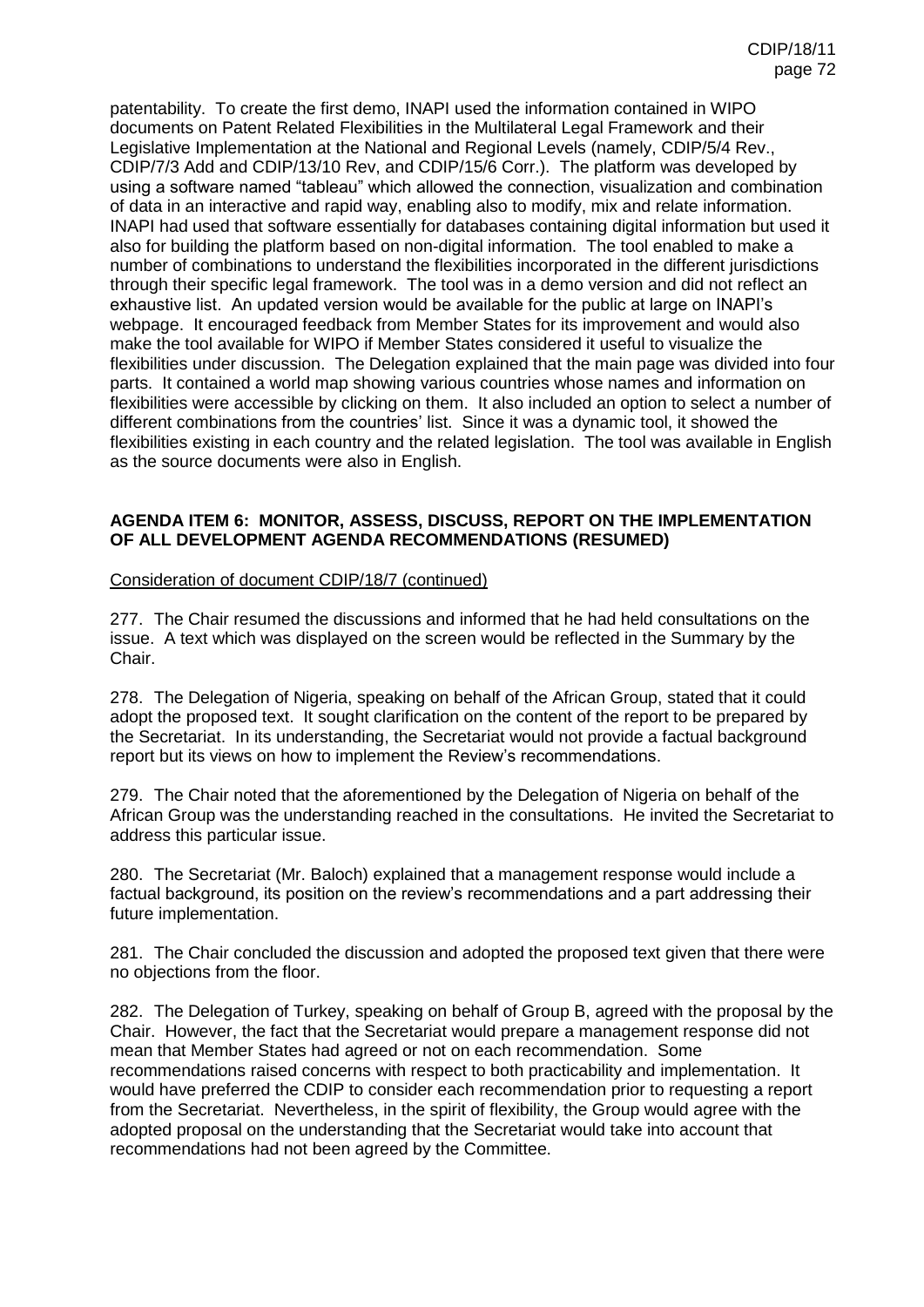283. The Chair noted that the statement of the Delegation of Turkey on behalf of Group B would be reflected in the CDIP report.

### **AGENDA ITEM 7: CONSIDERATION OF WORK PROGRAM FOR IMPLEMENTATION OF ADOPTED RECOMMENDATIONS (RESUMED)**

#### Consideration of documents CDIP/8/INF/1; CDIP/9/16; CDIP/16/6 (continued)

284. The Chair resumed the discussion and requested the Secretariat to project on the screen the text circulated by the Delegation of Spain.

285. The Delegation of India stated it could go along with the text. In the spirit of consensus building and compromise, it was a good way forward. The text was negotiated for a long time. The Delegation expressed its appreciation to the work and efforts of the Delegation of Spain. It also urged all delegates to respect the spirit of multilateralism and accept the text.

286. The Delegation of Brazil supported the text projected on the screen. It took a lot of hard work to reach an agreement. The Delegation looked forward to continue discussion of the External Review of WIPO Technical Assistance in the Area of Cooperation for Development including the African Group proposal and the Deere-Roca Report. With regards to the proposal on SDGs the Delegation was in the process of analyzing the proposal and required for more time for its due consideration.

287. The Delegation of Chile, speaking in its national capacity, stated that it agreed with the decision that was taken to move forward with the implementation of specific points that were agreed upon. It would enable the Committee to continue to give follow-up on WIPO Technical Assistance. It was fundamental to achieve the objectives that would be found in the DA.

288. The Delegation of Nigeria, speaking on behalf of the African Group, reiterated its appreciation to the comfortable solution reached to the issues that had been on the Agenda of the CDIP for a number of years. The Group looked forward to implementing the six point proposal led by the Delegation of Spain. It welcomed the fact that the preexisting documents included the Deere-Roca Report and the African Group proposal. The documents could still play a role in the future discussions.

289. The Delegation of Turkey, speaking on behalf of Group B, expressed its appreciation to the efforts made by the Delegation of Spain and its effective facilitation of the informal sessions. The Group welcomed the agreement reached on the path forward for addressing the important area of technical assistance and noted that the decision now triggered the implementation of the six point plan as presented in the revised Spanish proposal which was attached to the Appendix I of the Chair's Summary for the CDIP 17. The Group engaged in long consultations in the spirit of compromise. It used the finalized six point plan as a consensus basis for working together constructively on improving technical assistance. The decision confirmed that the six point plan would be the only focus of the CDIP's discussions under the new sub agenda item entitled "Technical Assistance in the Area of Cooperation for Development". The six point plan document would be the basis for consideration under that item. The Group was pleased that the decision also confirmed that the sub agenda Item 7 on the "External Review of WIPO Technical Assistance in the Area of Cooperation for Development" should be closed. The Group highlighted that with the closing of the agenda item on the External Review, the Committee did not end to the discussions on improving WIPO Technical Assistance. The current discussion set out a roadmap for the next sessions of the CDIP which would have consisted of discussions and actions on the six point plan contained in the Spanish proposal. The work would continue and Group B was ready to engage in it constructively. It also highlighted its understanding that the end of the succession or three-year period would bring the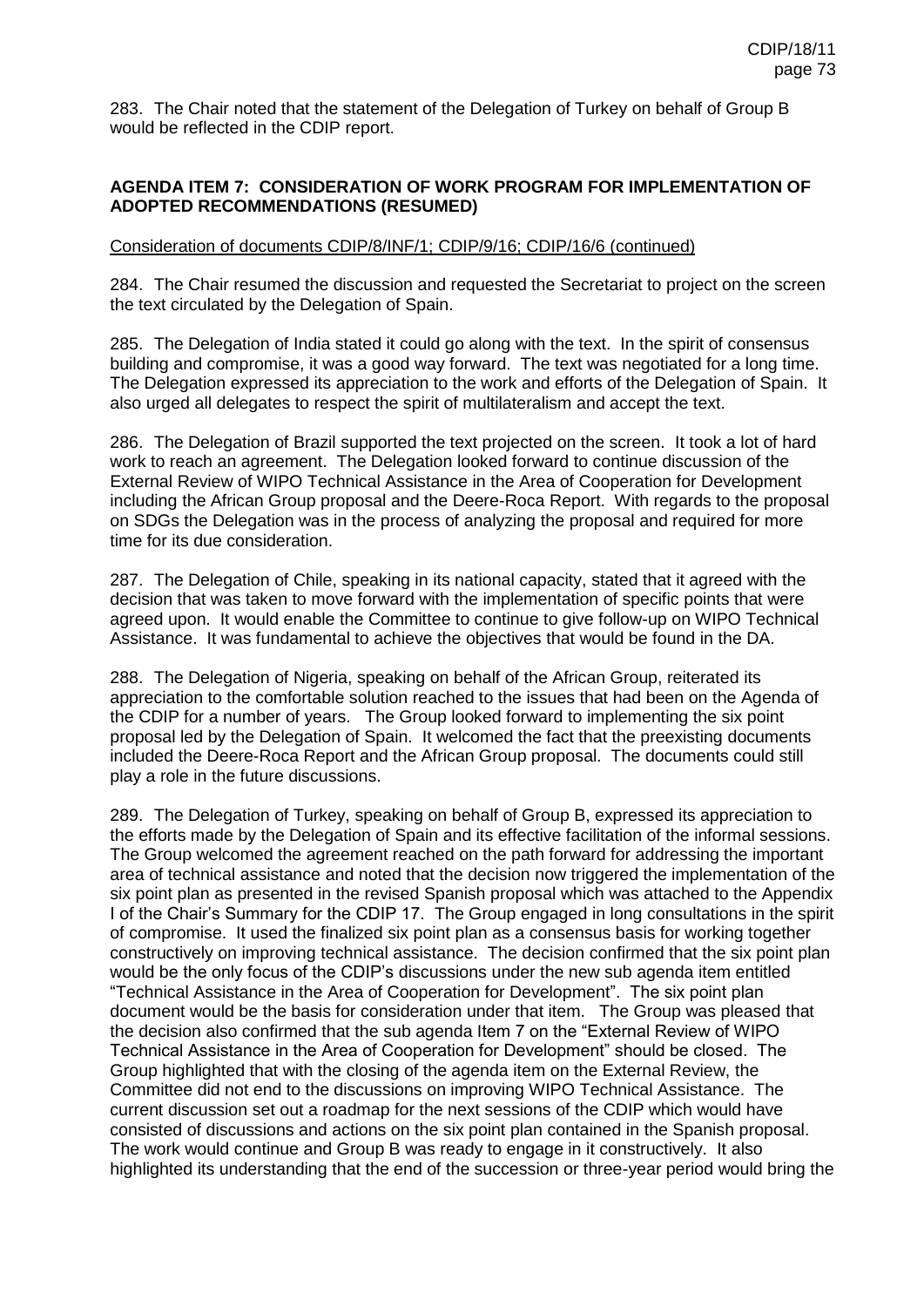Committee to the finalization of both, the implementation of the six point plan as well as all other documents related to the origination of the External Review. Although the Group would prefer to see the nearly six years old Review closed immediately, the endorsed decision reached showed compromise and demonstration of its flexibility as well as its great interest in seeing concrete and important actions to move forward on WIPO Technical Assistance. The insistence of some delegations to put form over substance in an "all or nothing approach" had unfortunately delayed the progress for several years. The Group believed that it was time to be forward looking and focus on the practical roadmap that would help the Committee to make tangible progress under the agenda item "Monitor, assess, discuss the report on the implementation of the DA Recommendations."

290. The Delegation of China expressed its support to the proposed text. The Delegation was pleased to see that after many years of consultations the agenda item achieved major progress.

291. The Delegation of Slovakia, speaking on behalf of the EU and its member states, welcomed the overall consent reached on the basis of the revised Spanish proposal during the previous meetings of the Committee as a significant step forward in closing the discussion on the External Review. Many hours were devoted since 2011, discussing the Review and the subsequent Management Response and contributions of Member States and Regional groups. The EU and its member states believed that the revised Spanish proposal containing six points was the best agreement which was possible to reach. On one hand, they would prefer to see a formal adoption and the conclusion of the discussion related to the agenda item. On the other hand, they would stand ready to engage constructively in discussion about WIPO Technical Assistance in the future.

292. The Chair stated that the proposed text was adopted given that there were no objections from the floor.

#### Consideration of document CDIP/18/4 (continued)

293. The Chair informed the Committee on the results of the consultations on the SDGs. He circulated the drafted text in the Committee. The text reflected his best effort to try to find a consensus covering all of the aspects raised during the informal consultation. He proposed to replace "possibility of" by "request for". The text was projected on the screen.

294. The Delegation of Brazil recalled that the proposal for the creation of a permanent agenda item had received great support in the Plenary. A majority of members of the Committee supported it. However, in a show of a great flexibility, the Delegation was ready to accept the text proposed by the Chair.

295. The Delegation of Iran (Islamic Republic of) noted that the SDGs were long-term in nature and the CDIP was going to discuss the issue in the next sessions. The Delegation underlined the need for a standing agenda item to discuss the SDGs for the coming years. The Delegation supported the text proposed by the Chair.

296. The Delegation of Nigeria, speaking on behalf of the African Group, stated that in the spirit of flexibility and in order to move the issue forward it agreed with the text proposed by the Chair. The Group pointed out that the SDGs were universal common goals that will be discussed until 2030. Therefore, it deserved a specific agenda item within the CDIP.

297. The Delegation of Indonesia noted that WIPO's contribution to the attainment of the SDGs would bring benefit for all countries in the global economy. This was a global agenda agreed by Heads of States which called for a global partnership spirit. The Delegation therefore could go along with the text proposed by the Chair.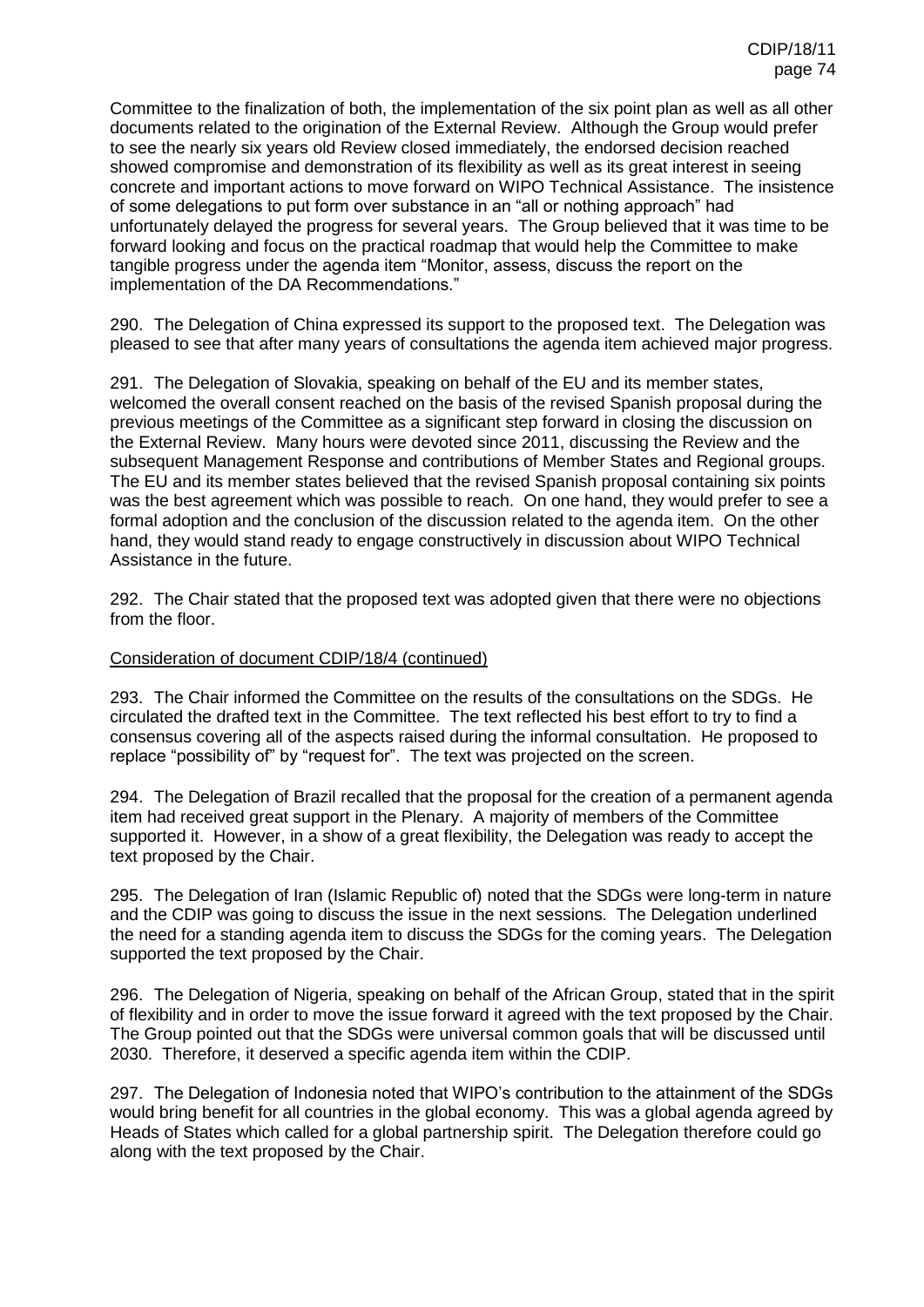298. The Delegation of Chile, speaking on behalf of GRULAC, stated it agreed with the text proposed by the Chair.

299. The Delegation of India, speaking on behalf of the Asia and the Pacific Group, supported the proposal made by the Delegation of Brazil on having a permanent agenda item on the implementation of the SDGs. The text proposed by the Chair gave some hope that in the future it would be possible to have the agenda item. In that spirit, the Group agreed with the proposed formulation.

300. The Chair closed the discussion on the document CDIP/18/4 given that there were no further comments from the floor. The agreed proposed text by the Chair would be added to the Summary by the Chair.

301. The Delegation of Turkey, speaking on behalf of Group B, took note of the text proposed by the Chair. It expressed the position of the Group with regard to some points of the text. Although the Group considered that the addition of an Annual Report on SDGs was not the best use of the Secretariat's limited time and resources, it agreed considering that this would give better directions to the Secretariat. This was a major proof of compromise. Furthermore the Group requested the Secretariat to guarantee that the CDIP was the only competent Committee to discuss SDGs. It recalled that the CDIP mandate stated that the Committee was created to discuss IP and development-related issues as agreed by the Committee, as well as those decided by the GA. As far as the SDGs were concerned, the cross-cutting mandate of the CDIP corresponded to the best integrated nature of SDGs. With regard to the language, it noted that it was difficult to meet everyone's expectations when drafting a summary of such complex discussions. It however underlined that its Group considered it of utmost importance that the Chair's summaries continue to be factual in nature and fully reflective of the discussions. Therefore, Group B rejected the proposal of having a standing agenda item on this issue and its position was reaffirmed after the initiation of an annual report on the SDGs. It also noted that the CDIP sessions were the evidence that SDGs had consistently been discussed, and so since its thirteen session. This demonstrated that Member States were politically committed at a national level and that the CDIP was open for such discussion without requiring a standing agenda item.

### Consideration of document CDIP/18/6 Rev. (continued)

302. The Chair resumed the discussion and requested the Delegation of Australia to inform the Committee on the status of the consultations conducted and the text reflecting the CDIP decision.

303. The Delegation of Australia informed that along with the delegations of Canada and the United States of America, it had undertaken consultations with interested delegations and reached an agreement on a number of items outlined in the Joint Proposal. The text was provided to the Secretariat for the consideration of the Committee.

304. The Delegation of South Africa noted that it was still in the process of receiving some inputs. Therefore, the proposed way forward was to submit a finalized document to the Secretariat for it to include the financial implications and present it to the 19<sup>th</sup> session of the Committee.

305. The Chair took note of the statement made by the Delegation of South Africa. In addition, he requested delegations to read a text displayed on the screen reflecting the agreement reached at the consultations undertaken by the delegations of Australia, Canada and the United States.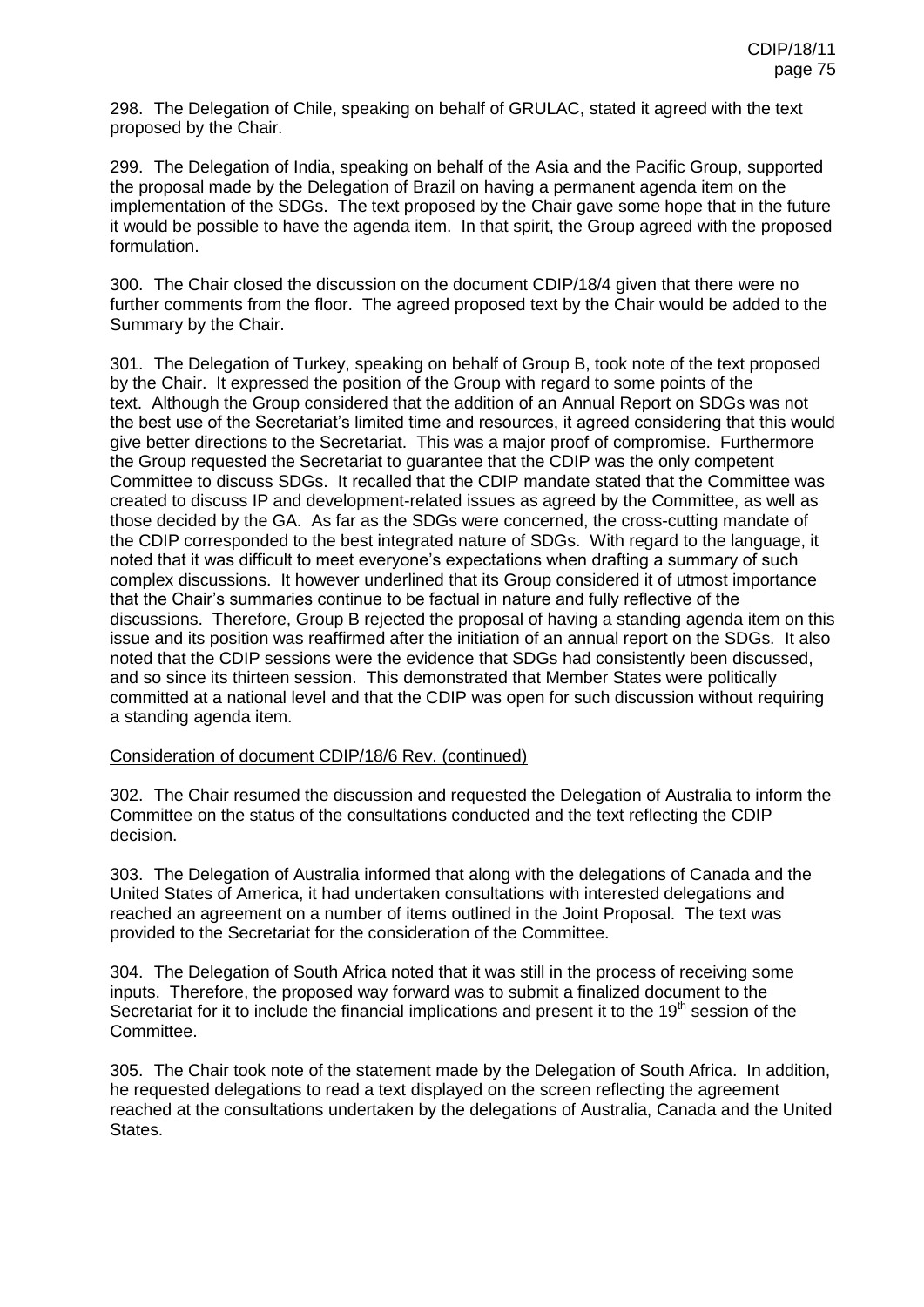306. The Delegation of Australia clarified that the text displayed on the screen was not the correct one.

307. The Chair requested the Delegation of Australia to provide the correct text to be displayed on the screen.

308. The Delegation of Nigeria noted that, indeed, the text displayed did not reflect the agreement reached in the consultations. It looked forward to the updated text.

309. The Delegation of Australia requested some time to provide the Committee with the correct text.

310. The Chair accepted the request.

### Consideration of document CDIP/18/10 (continued)

311. The Chair stated that the topic was discussed during the  $17<sup>th</sup>$  CDIP session. Appendix II of the Summary by the Chair included six paragraphs among which there were different proposals for a language on the subject. The Chair held consultations on the matter during the week. It became clear that there was no option for continuing discussing the issue in the plenary. There was no political will and no significant development in positions with regard to the topic since April. It was difficult to initiate an attempt at drafting a text as there were too many different proposals. The Chair suggested two things. First was to postpone the discussion on this topic to the next session of the CDIP. However, priority would be given to it at the following session. The work would be organized in a manner to ensure that the Committee could concentrate its attention on the topic. The second proposal was to allow the Chair to rewrite the Appendix II. It would be an alternative proposal by the Chair which would serve as a basis for future discussions. A part of the problem was that there were too many different proposals on the table and Member States had to negotiate. However, there was no agreement on which of the proposals was the basis for the discussion. The Chair proposed to agree that he would draw up a new Appendix II, which would contain the proposals made by Member States in their existing form and separately, his own attempt to reconcile the various original proposals. Articles 1, 3 and 4 already contained proposals from the Chair. Item 2 did not cause difficulties for Member States, and proposals 4, 5 and 6 would be formulated by the Chair on the basis of the text that was already available in Appendix 2. The Chair urged Member States to reflect on their perspective positions and understand the positions of others and come to the next session with the disposition to discuss the issue and find a mutually accepted solution. In this regard, the Chair committed to present the alternative text ahead of time to give enough time to Member States to analyze his proposal in detail.

312. The Delegation of Nigeria, speaking on behalf of the African Group, stated that it accepted the proposal. It requested that the next CDIP dedicated adequate time for discussing the issue.

313. The Chair welcomed the confidence given by Member States and ensured to provide the revised Appendix II in a timely manner. He then resumed the discussions on document CDIP/18/10.

#### Consideration of document CDIP/18/6 Rev. (continued)

314. The Chair resumed the discussions on the item.

315. Delegation of Australia confirmed that the correct text was displayed on the screen.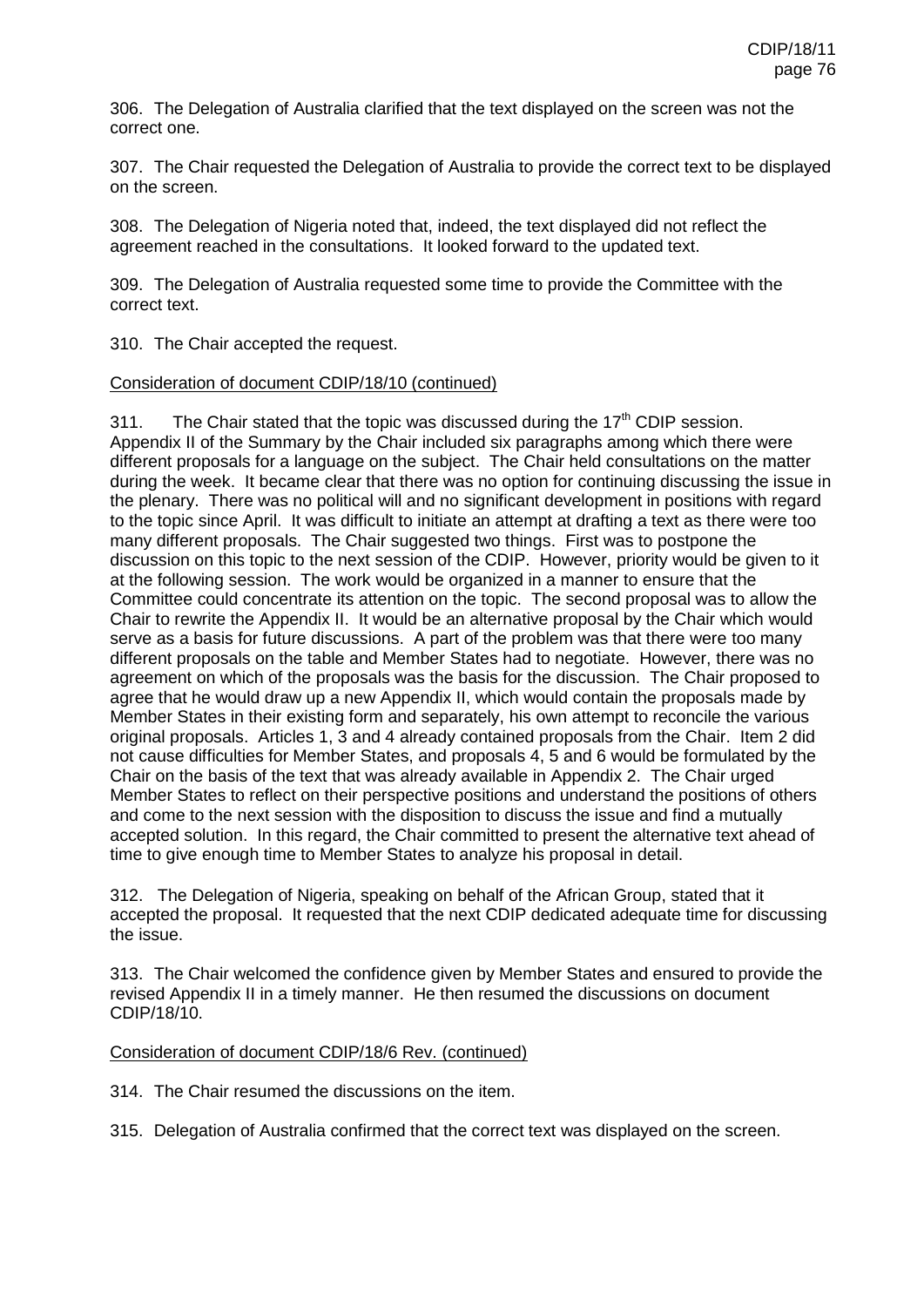316. The Chair clarified that there were two texts displayed on the screen. The first one was the proposed text to be reflected in the Summary by the Chair. The second one was the amended text of the Joint Proposal.

317. The Delegation of the United States referred to the amended text of the Joint Proposal, explaining that the Item 6 was amended as follows: "In line with the Committee's decision reflected in the Summary by the Chair of CDIP/16 that invited interested Member States to submit proposals for discussion at the  $18<sup>th</sup>$  session of the Committee, we encourage Member States to submit to the Committee concrete, practical projects that deliver tangible outcomes for Member States with the goal to promote international technology transfer, build capacity in least developed, developing and transitional countries to enable more effective technology transfer and improve collaboration between technology transfer participants. As a first step and in building on the valuable work of the recent mapping exercise in document CDIP/17/9, the Secretariat should undertake a gap analysis of WIPO existing technology transfer-related services and activities in respect of the WIPO Development Agenda "Cluster C" recommendations, in order to assist in the consideration and evaluation of any proposals and priority areas, going forward. The results should not preclude the provision of similar projects for different beneficiaries." With respect to the Joint Proposal, the following text was proposed for the Summary by the Chair: "The Committee agreed to go forward with Items 1, 2, 3, 4 and 6 (as amended) of the proposal and to continue discussing the remaining Item 5 at the next session."

318. The Delegation of South Africa referred to the suggested text for the Summary by the Chair as regards its proposal. It considered that it did not reflect the plenary-discussions which revealed a general support in principle for the proposal. Therefore, it read out a proposed updated text as follows: "The Committee supported the South African proposal in principle and will further consider this proposal at its next session based on a revised document."

319. The Delegation of Nigeria, speaking behalf of the African Group, supported the text proposed by the Delegation of South Africa. It also explained that the reason for requesting the amendment of Item 6 of the Joint Proposal was not to impede interested Member States to benefit from CDIP projects already undertaken. It also aimed at encouraging Member States to submit proposals for the Committee to address more than merely project-based discussions. In that regard, it expected to continue discussing the Project on IP and Technology Transfer: Common Challenges - Building Solutions at the next CDIP session. It recalled that the Committee did not reach an agreement on the "Experts Thoughts", one of the outcomes of that project.

320. The Chair stated that the proposed text was adopted given that there were no objections from the floor.

## **AGENDA ITEM 8: FUTURE WORK**

321. The Secretariat (Mr. Baloch) read out a list of work for the next  $19<sup>th</sup>$  session. The list was as follows: (i) the DG's Report on Implementation of the Development Agenda; (ii) the Report on the 18<sup>th</sup> session of the Committee; (iii) the project studies' outputs; (iv) Evaluation Report of the Project on IP and Design Management for Business Development in Developing Countries and LDCs. The document, foreseen to be provided to the  $18<sup>th</sup>$  session of the Committee, was not delivered by the Evaluator; (v) the Report on the Recommendations of the Independent Review; (vi) the Annual Report on WIPO's contribution to the implementation of the SDGs; (vii) a document on WIPO and the Post 2015 DA, as requested at the  $17<sup>th</sup>$  session of the Committee. This document was dependent upon the adoption of the SDGs indicators, as reflected in the Summary by the Chair of the  $17<sup>th</sup>$  session. A discussion would need to take place in order to explore the possibility of merging the two previously mentioned documents;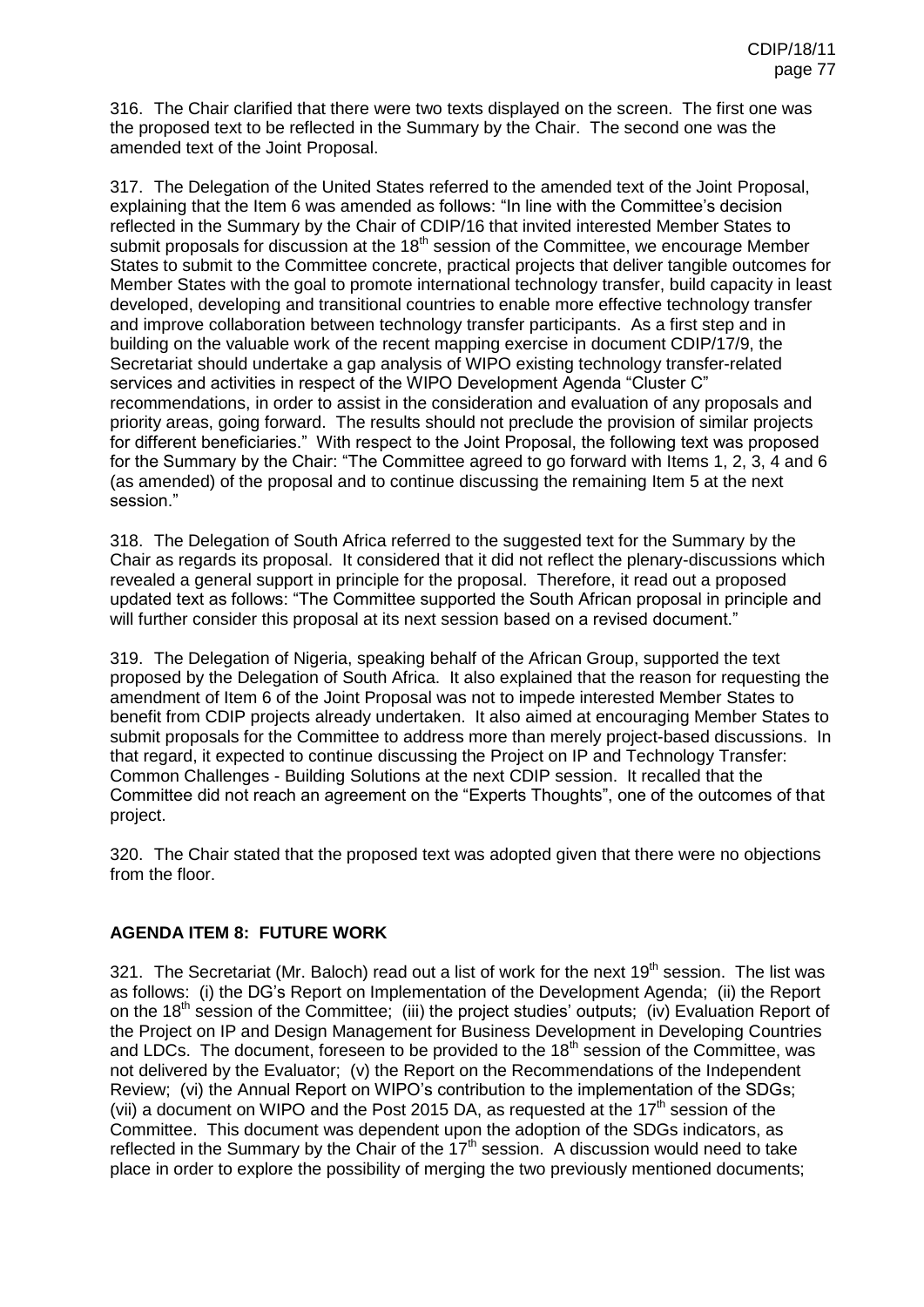(viii) the Annual Report on the dissemination of information contained in the Database on Flexibilities. The Secretariat would probably not be in a position to present the document to the  $19<sup>th</sup>$  session but to the  $20<sup>th</sup>$  or  $21<sup>st</sup>$  session of the Committee. The topic would be included in the internal discussion on work plans and biannual budget and the Committee would be informed; (ix) the revised proposal from the Delegation of South Africa on Transfer of Technology. The Secretariat would provide assistance to that Delegation to present a project document at the next session; (x) the Joint Proposal by the delegations of the United States, Australia and Canada. The recommendations would be implemented but any progress on it would not be presented by the Secretariat to the next session but to a future session of the Committee; (xi) the WIPO General Assembly Decision on CDIP related matters. At the next session, two documents would be discussed, namely, the Proposal by the Chair on the issue and the General Assembly decision itself. The request made by the Delegation of Nigeria on the need to devote sufficient time to discuss the issue was noted; (xii) WIPO Technical Assistance in the area of development. The Secretariat would undertake actions according to the decision taken by the Committee on the implementation of the Revised Spanish Proposal; (xiii) a proposal made by the African Group on the Conference on IP and Development. The Secretariat would coordinate the proposal with the African Group; (xiv) the study on green patents to be presented by the Delegation of China at the 19<sup>th</sup> or 20<sup>th</sup> session; (xv) WIPO's activities related to South-South Cooperation, as reflected in the Summary by the Chair of the  $18<sup>th</sup>$  session. Finally, any requests for accreditation by NGOs would be also brought to the Committee at its next session.

322. The Chair adopted the list of work proposed by the Secretariat for the next session given that there were no observations from the floor.

## **AGENDA ITEM 9: SUMMARY BY THE CHAIR**

323. The Chair invited the Committee to consider the draft Summary paragraph by paragraph. He pointed out that the Summary contained seven points, each corresponding to one of the items on the Agenda. The decisions taken under each item had been reflected therein. The Chair opened the floor for comments.

324. The Delegation of China stated that it would present the study on green patents to the Committee at a future session. It stated that it needed some flexibility on the time to deliver the presentation. It requested this to be reflected in the Summary by the Chair.

325. The Chair recalled that it was acceptable for the Delegation of China to reflect its proposal in the Report. However, if there were no objections from the Member States, it could be included in the Summary by the Chair. He also recalled that the proposal by the Delegation of China for making available and presenting to the Committee a study on green patents was made in the framework of the discussion on SDGs.

326. The Delegation of China stated that after its discussion with the Secretariat it would like to withdraw its request.

#### Closing statements

327. The Delegation of Brazil underscored the efforts of the Chair and the Secretariat which enabled the Committee to reach important agreements. It also highlighted the opportunity offered by the CDIP session to discuss the SDGs topic. It believed that the issue deserved continuous, comprehensive and sustainable efforts of the global community. It recalled its proposal to include a standing agenda item on the SDGs but agreed to postpone the debate to the next session of the Committee in the spirit of compromise and with the goal of advancing the work on their implementation. It welcomed the agreement on an Annual Report regarding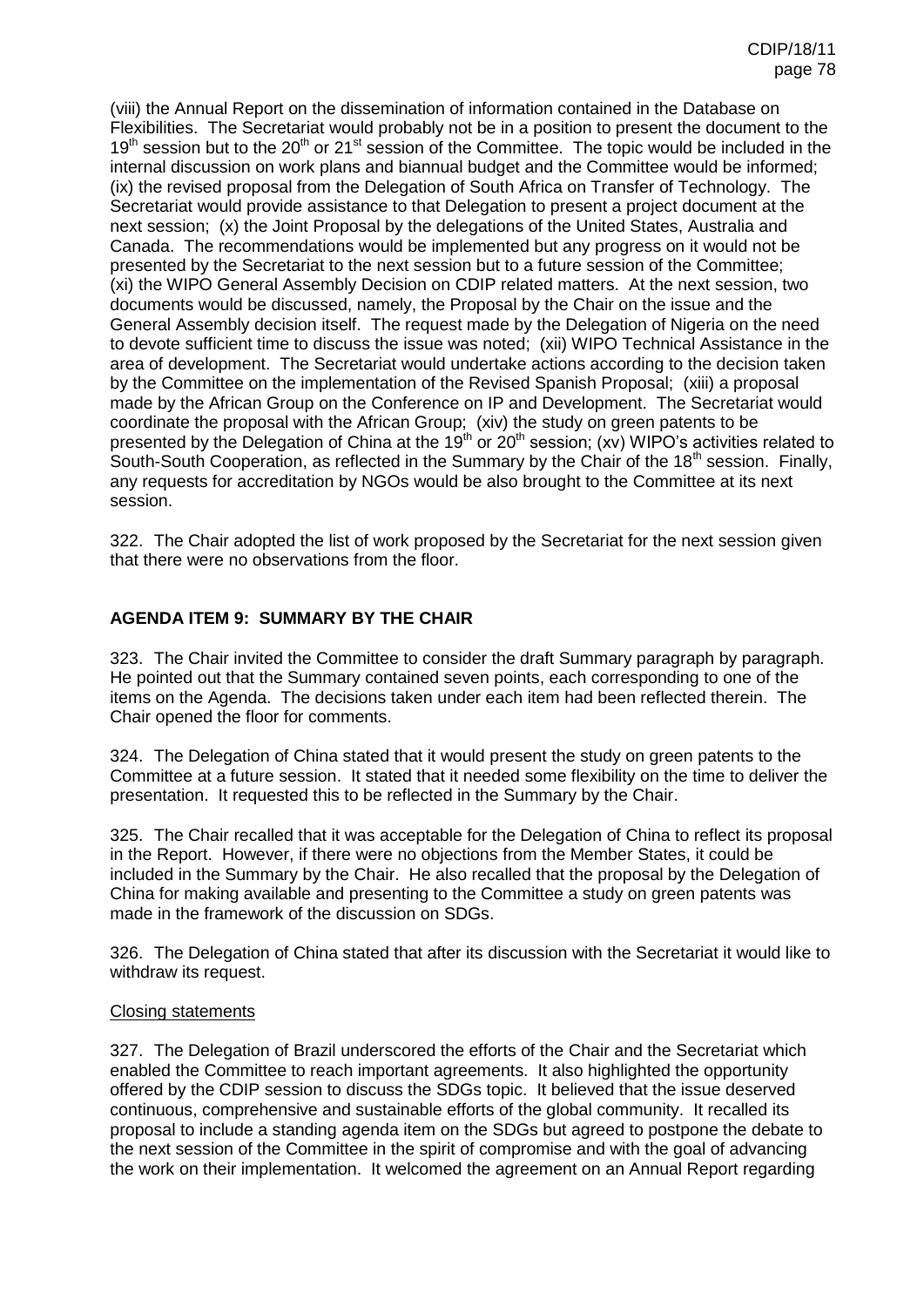the implementation of the SDGs by WIPO. It recalled that the provision of information in this regard was fundamental for a well-informed discussion in the Committee. It was also important for the scrutiny by Member States. In this line, it reiterated that the debate about the implementation of the SDGs did not fall under topics 6 and 7 of the Agenda but deserved a specific new agenda item. The reasoning was that agenda Items 6 and 7 referred respectively to the obligation of the Committee to develop a work program for the implementation of the DA Recommendations and its assessment, while the implementation of the SDGs referred rather to the discussion on IP and development. The Delegation would feel honored if the presentation of the SDGs report could be made by the DG in order to underline the commitment of the Organization with the SDGs. In addition, it noted that the Independent Review of the implementation of the DA Recommendations had provided initial reflections for the consideration of Member States. It affirmed that the issue was closely linked to the implementation of the Coordination Mechanisms adopted by the GA in 2010. The document to be discussed at the next session could offer further guidance to Member States on the recommendations contained in the Report. It noted that the development concerns, principles and objectives involved in the deliberation of the DA had to continue to be translated into activities. Furthermore, it supported the proposal made by the African Group for a biannual conference on IP and development and expected that the 19<sup>th</sup> session of the Committee could agree on it. Lastly, the Delegation referred to the aforementioned Coordination Mechanisms. The adequate implementation of the third pillar of the GA decision still remained an issue for the Committee which should reach an agreement in the near future. It also acknowledged that the Coordination Mechanisms involved every Standing Committee in WIPO, including the CWS and the PBC. Apart from the GA, the committees were considered as the most important bodies of WIPO since they advanced the mandate of the Organization through the discussions on the substantive aspects of IP.

328. The Delegation of Chile, speaking on behalf of GRULAC, thanked the Chair for his leadership to conduct the session. It highlighted the very comprehensive Agenda of the session and appreciated having achieved important decisions in most of the items listed therein. It also appreciated the support provided by the Secretariat and the interpreters. Concerning the Independent Review of the implementation of the DA Recommendations, it noted the devoted work undertaken by the Review Team and the agreement by the Committee on an action plan to further consider the recommendations included in the Report. It also underlined that GRULAC took part in the deliberations and consultations concerning the External Review of WIPO Technical Assistance. It appreciated the efforts made by the Delegation of Spain in reaching a consensus to implement its agreed six-point proposal. Moreover, it highlighted the agreement on a mechanism for updating the Database on Flexibilities and on giving it more visibility. Such agreements were fundamental to the Group in order to strengthen a balanced IP System. The proposals by Member States on technology transfer were also appreciated. The transfer of technology was an important tool for developing countries and the LDCs to create an appropriate infrastructure to promote industrialization and innovation. The Delegation also pointed out the importance of the SDGs for the Organization. The agreement achieved by the Group on preparing a periodic and substantive report was in line of the need for a long-term follow-up on the issue. It encouraged Member States to have a continued discussion about the topic, including the idea of having a specific standing agenda item on the SDGs. Lastly, it was regretful not having dedicated sufficient time to discuss the WIPO General Assembly decision on CDIP-related matters. It hoped that an agreement would be reached and that concerns of all Member States would be addressed. To conclude, it reiterated its appreciation on the results achieved in the session, wishing that further consensus on pending issues would be attained.

329. The Delegation of China welcomed the progress made on the discussions on WIPO Technical Assistance and congratulated the Delegation of Spain for leading the Committee to an agreement on the issue. It also highlighted the agreement on a mechanism for updating the Database on Flexibilities. In addition, it expressed its support for the proposals on technology transfer from the Delegation of South Africa and welcomed the Joint Proposal from the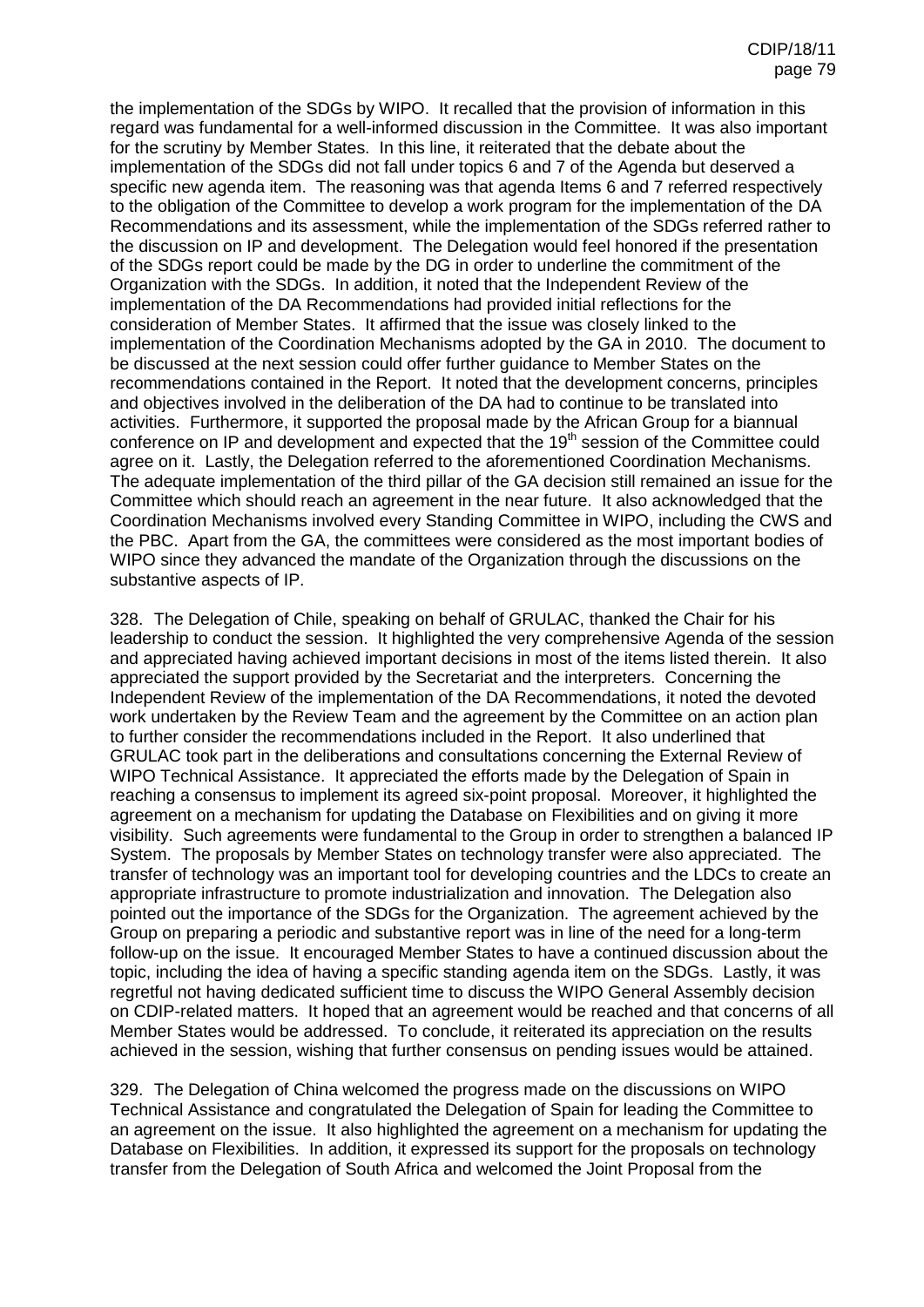delegations of the United States, Australia and Canada. It looked forward to seeing progress in the area. It also stressed that the Committee should be more focused on constructive and practical issues on the relationship between the 2030 UN DA and WIPO's work. It encouraged the Secretariat and Member States to make all their efforts to explore how IP could contribute to the implementation of SDGs. WIPO as a UN agency had the ability and responsibility to undertake the task. The Delegation hoped that China's preliminary study on green patents could be an inspiration for other Member States and the Secretariat on how to implement SDGs-related work. Finally, it expressed its willingness to make further contributions in the future.

330. The Delegation of Nigeria, speaking on behalf of the African Group, recognized the important strides taken by the Committee on crucial issues and looked forward to their respective follow-up. It reiterated the engagement of the Group in this regard. Finally, it thanked the interpreters for their support to the Committee.

331. The Delegation of Bangladesh, speaking on behalf of the Asia and the Pacific Group, appreciated the efforts and work of the Chair, the Secretariat and the interpreters during the session.

332. The Delegation of Turkey, speaking on behalf of Group B, thanked the Chair and Vice-Chairs as well as the Secretariat and interpreters for their work.

333. The Chair concluded the session by thanking the participants and coordinators for their hard work and flexibility. Satisfying results were attained and progress was made.

[Annex follows]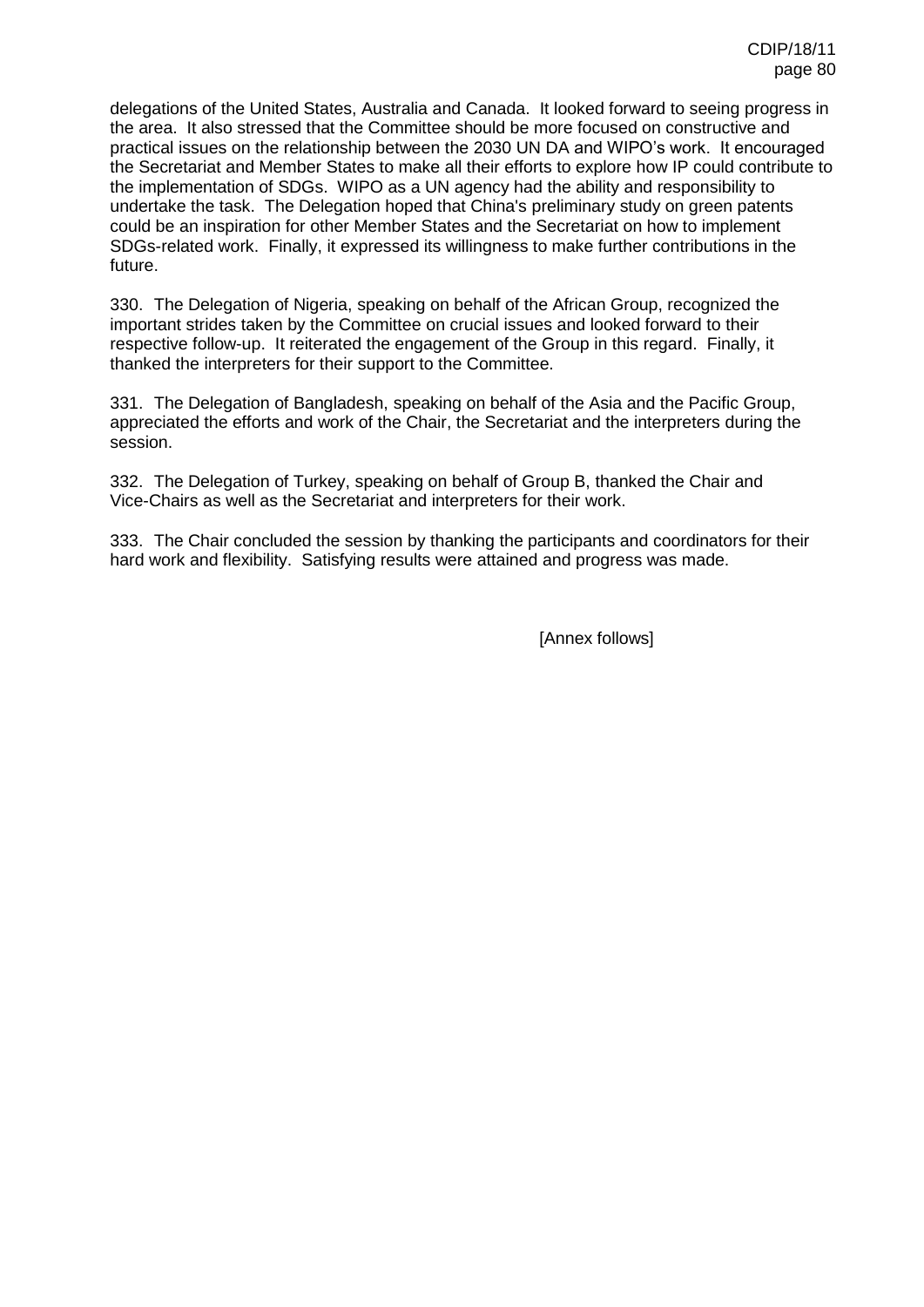### **LISTE DES PARTICIPANTS/ LIST OF PARTICIPANTS**

# I. ÉTATS/STATES

(dans l'ordre alphabétique des noms français des États)/(in the alphabetical order of the names in French of the States)

## AFRIQUE DU SUD/SOUTH AFRICA

Kerry FAUL (Ms.), Head, National Intellectual Property Management Office (NIPMO), Pretoria

### ALBANIE/ALBANIA

Edmond AHMETI, Minister Adviser, Legal and Copyright Issues, Minister's Cabinet, Ministry of Culture, Tirana

Elona BANO (Ms.), Specialist, Legal Department, Ministry of Culture, Tirana

## ALGÉRIE/ALGERIA

Sami BENCHIKH EL HOCINE, directeur général, Office national des droits d'auteur et droits voisins (ONDA), Ministère de la culture, Alger

Fayssal ALLEK, premier secrétaire, Mission permanente, Genève

### ALLEMAGNE/GERMANY

Christian ZWICKEL, Expert, Division for Trade Mark Law, Law against Unfair Competition, Measures to Combat Product Piracy, Federal Ministry of Justice and Consumer Protection, **Berlin** 

Pamela WILLE (Ms.), Counsellor, Economic Division, Permanent Mission, Geneva

## ANGOLA

Gaspar Daniel FERNANDES, Legal Advisor, Angolan Institute of Industrial Property, Ministry of Industry, Luanda

#### ARABIE SAOUDITE/SAUDI ARABIA

Abdullah ALNAFISAH, Expert, General Directorate of Copyrights, Ministry of Culture and Information, Riyadh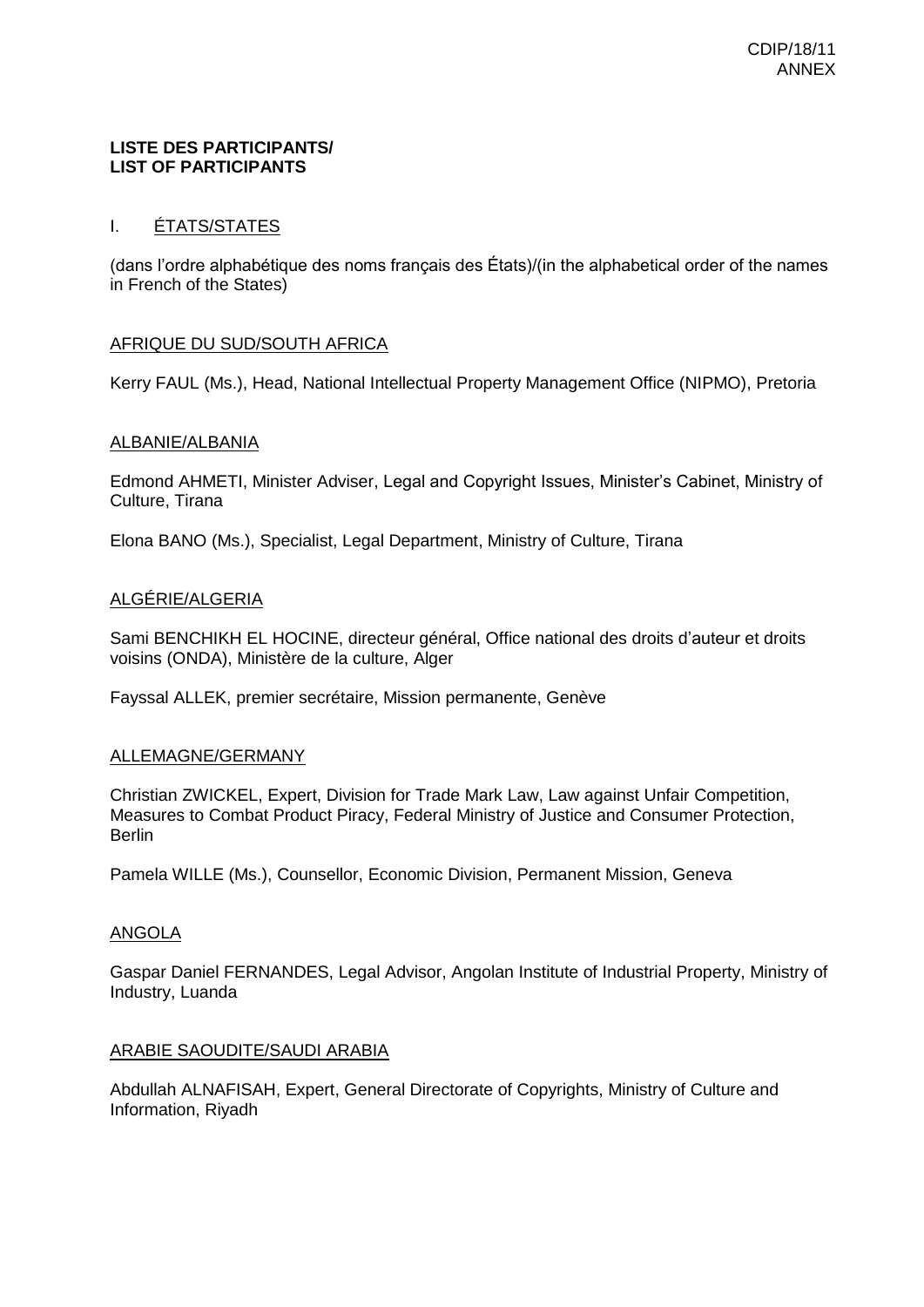## ARGENTINE/ARGENTINA

Gonzalo LAVALLE, Director, Dirección de Asuntos Legales, Instituto Nacional de la Propiedad Industrial (INPI), Buenos Aires

María Inés RODRÍGUEZ (Sra.), Consejero, Misión Permanente, Ginebra

### ARMÉNIE/ARMENIA

Armen AZIZYAN, Head, Intellectual Property Agency, Ministry of Economy, Yerevan

Kristine HAMBARYAN (Ms.), Head, Copyright and Related Rights Department, Intellectual Property Agency, Yerevan

#### AUSTRALIE/AUSTRALIA

Kieran POWER, Assistant Director, International Policy and Cooperation, IP Australia, Canberra

Felicity HAMMOND (Ms.), First Secretary, Permanent Mission to the World Trade Organization (WTO), Geneva

#### AUTRICHE/AUSTRIA

Charline VAN DER BEEK (Ms.), Attaché, Permanent Mission, Geneva

#### BAHAMAS

Bernadette BUTLER (Ms.), Minister Counsellor, Permanent Mission, Geneva

## BANGLADESH

Md. Nazrul ISLAM, Deputy Permanent Representative, Permanent Mission, Geneva

#### BÉLARUS/BELARUS

Ivan SIMANOUSKI, Head, International Cooperation Division, National Center of Intellectual Property (NCIP), Minsk

#### BELGIQUE/BELGIUM

Sandrine PLATTEAU (Ms.), First Secretary, Permanent Mission, Geneva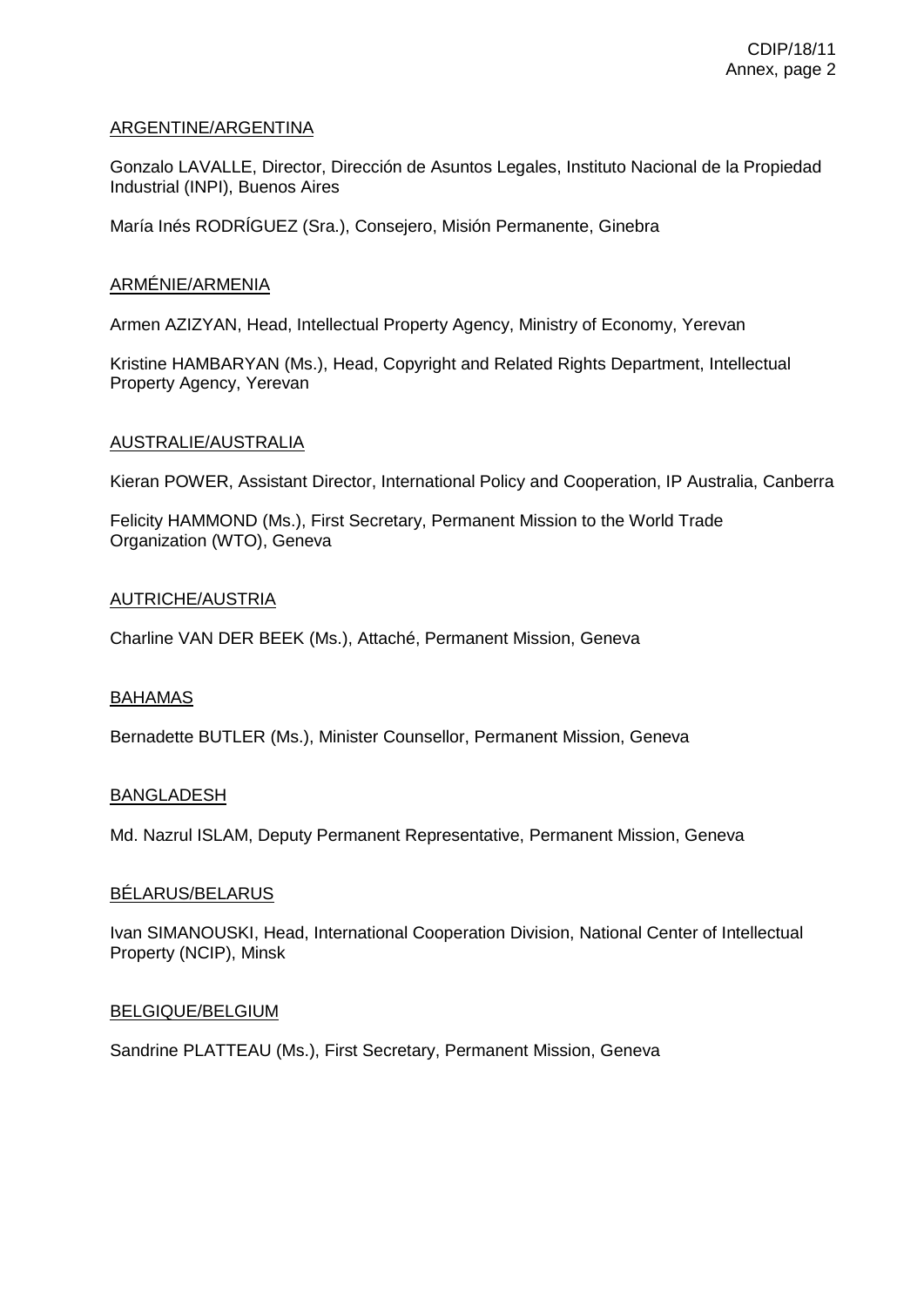# BÉNIN/BENIN

Osanne Marie-Christine AMOUSSOU AHOKIN (Mme), chef, Département de la promotion de la propriété industrielle, Agence nationale de la propriété industrielle (ANaPI), Ministère de l'industrie et du commerce, Cotonou

Mouïnatou IBOURAÏM (Mme), attachée de commerce, Direction des relations économiques et commerciales internationales, Ministère des affaires étrangères et de la coopération, Cotonou

Maurille BIAOU, conseiller, Mission permanente, Genève

### BHOUTAN/BHUTAN

Chhimi LHAZIN (Mrs.), Senior Intellectual Property Officer, Department of Intellectual Property, Ministry of Economic Affairs, Thimphu

### BOSNIE-HERZÉGOVINE/BOSNIA AND HERZEGOVINA

Josip MERDŽO, Director, Institute for Intellectual Property of Bosnia and Herzegovina, Mostar

### BRÉSIL/BRAZIL

Caue OLIVEIRA FANHA, Secretary, Permanent Mission to the World Trade Organization (WTO), Geneva

Adriana SOUZA DE SIQUEIRA (Ms.), Intern, Permanent Mission, Geneva

#### BURKINA FASO

Wahabou BARA, directeur général, Bureau burkinabé du droit d'auteur (BBDA), Ouagadougou

Wennepousdé Philippe OUEDRAOGO, chef, Département de la documentation technique et de l'informatique, Centre national de la propriété industrielle, Ministère du commerce, de l'industrie et de l'artisanat, Ouagadougou

#### CAMEROUN/CAMEROON

Beng NDJALI, sous-directeur de la propriété industrielle, Direction du développement technologique et de la propriété industrielle (DDTPI), Ministère des mines, de l'industrie et du développement technologique (MINMIDT), Yaoundé

## CANADA

Sylvie LAROSE (Ms.), Senior Trade Policy Officer, Intellectual Property Trade Policy Division (TMI), Global Affairs Canada, Ottawa

Saida AOUIDIDI (Ms.), Analyst, Policy, Planning, International Affairs and Research Office, **Gatineau**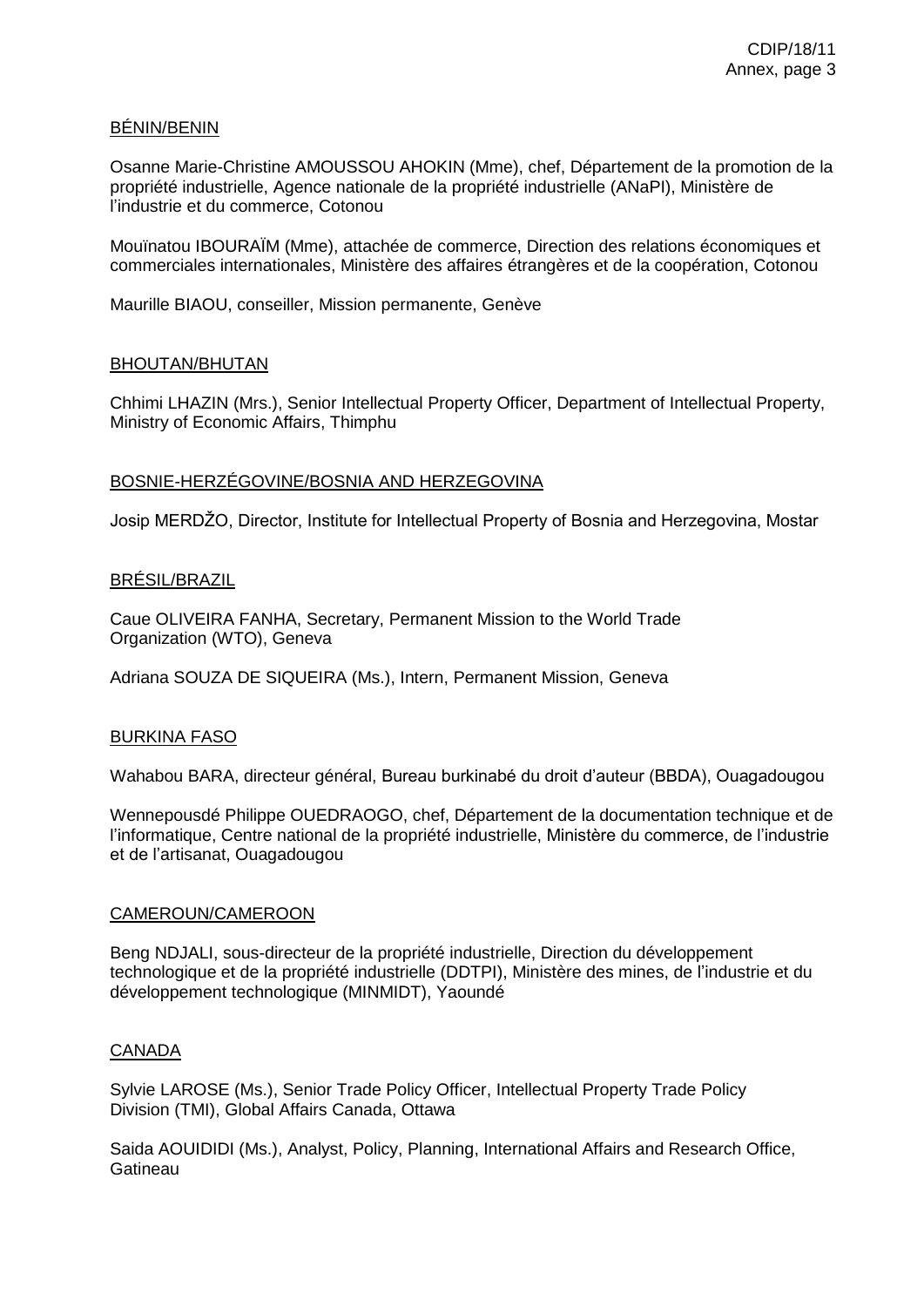Fréderique DELAPRÉE (Ms.), First Secretary, Permanent Mission, Geneva

### CHILI/CHILE

Felipe FERREIRA, Asesor legal, Dirección General de Relaciones Económicas Internacionales, Departamento de Propiedad Intelectual, Ministerio de Relaciones Exteriores, Santiago

Catalina OLIVOS (Sra.), Abogada, Departamento Internacional y de Políticas Públicas, Instituto Nacional de Propiedad Industrial, Santiago

Marcela PAIVA (Sra.), Consejera, Misión Permanente ante la Organización Mundial del Comercio (OMC), Ginebra

#### CHINE/CHINA

XIANG Feifan (Ms.), Deputy Division Director, Copyright Administration Department, National Copyright Administration of China (NCAC), Beijing

ZHANG Yinghui (Ms.), Project Administrator, International Cooperation Department, State Intellectual Property Office of P.R. China (SIPO), Beijing

ZHONG Yan, Project Administrator, International Cooperation Department, State Intellectual Property Office of P.R. China (SIPO), Beijing

#### CHYPRE/CYPRUS

Demetris SAMUEL, Counsellor, Deputy Permanent Representative, Permanent Mission, **Geneva** 

Christina TSENTA (Ms.), Second Secretary, Permanent Mission, Geneva

#### COLOMBIE/COLOMBIA

Beatriz LONDOÑO SOTO (Sra.), Embajadora, Representante Permanente, Misión Permanente, Ginebra

Juan Carlos GONZÁLEZ, Embajador, Representante Permanente ante la Organización Mundial del Comercio (OMC), Representante Permanente Adjunto ante la OMPI, Misión Permanente, **Ginebra** 

Manuel Andrés CHACÓN, Consejero Comercial, Misión Permanente ante la Organización Mundial del Comercio (OMC), Ginebra

Juan Camilo SARETZKI FORERO, Consejero, Misión Permanente, Ginebra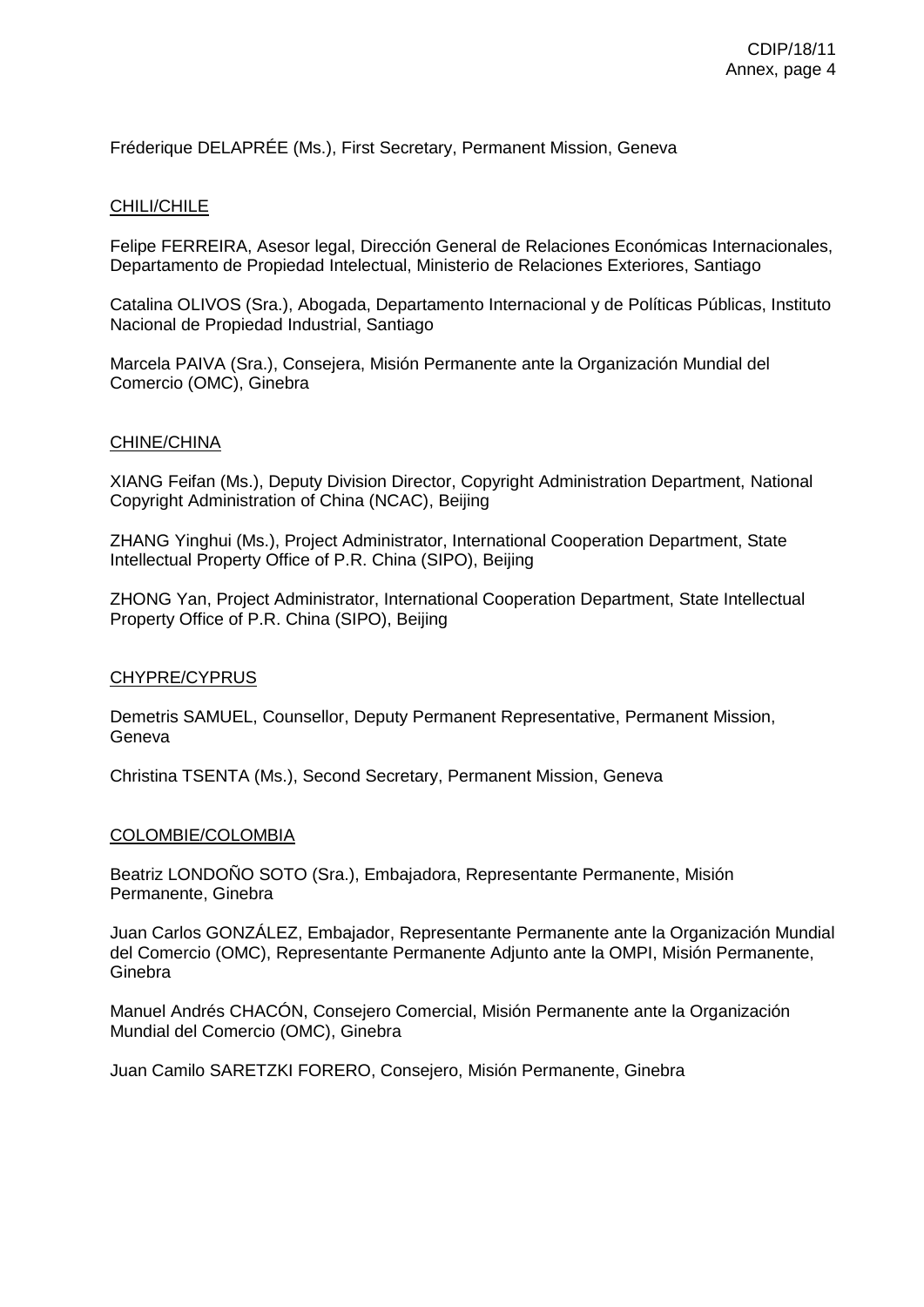# CONGO

Jacqueline KIABIA (Mme), chef, Service administratif et financier, Direction de l'antenne nationale de la propriété industrielle (ANPI), Ministère de l'économie, du développement industriel et de la promotion du secteur privé, Brazzaville

Bernard MBEMBA, conseiller, Mission permanente, Genève

# COSTA RICA

Elayne WHYTE GÓMEZ(Sra.), Embajadora, Representante Permanente, Misión Permanente, Ginebra

Marcelo VARELA-ERASHEVA, Embajador, Representante Permanente Alterno, Misión Permanente, Ginebra

Agustín MELÉNDEZ GARCÍA, Subdirector General, Registro Nacional, Ministerio de Justicia y Paz, San Jose

Juan Carlos MONTERO VILLALOBOS, Junta Administrativa, Registro Nacional, Ministerio de Justicia y Paz, San Jose

Maricela MUÑOZ ZUMBADO (Sra.), Consejera, Misión Permanente, Ginebra

## CÔTE D'IVOIRE

Anney Irène ASSA VIEIRA (Mme), directeur général, Bureau ivoirien du droit d'auteur (BURIDA), Abidjan

Kumou MANKONGA, premier secrétaire, Mission permanente, Genève

## CUBA

Madelyn RODRÍGUEZ LARA (Sra.), Primera Secretaria, Oficina Comercial, Misión Permanente, **Ginebra** 

#### DANEMARK/DENMARK

Mette Wiuff KORSHOLM (Ms.), Legal Adviser, Danish Patent and Trademark Office, Ministry of Business and Growth, Taastrup

## ÉGYPTE/EGYPT

Wafaa Mohy Eldin Soliman HAMED (Mrs.), Director General, Technical and Electronic Services Department, Egyptian Patent Office, Academy of Scientific Research and Technology (ASRT), Ministry of Scientific Research, Cairo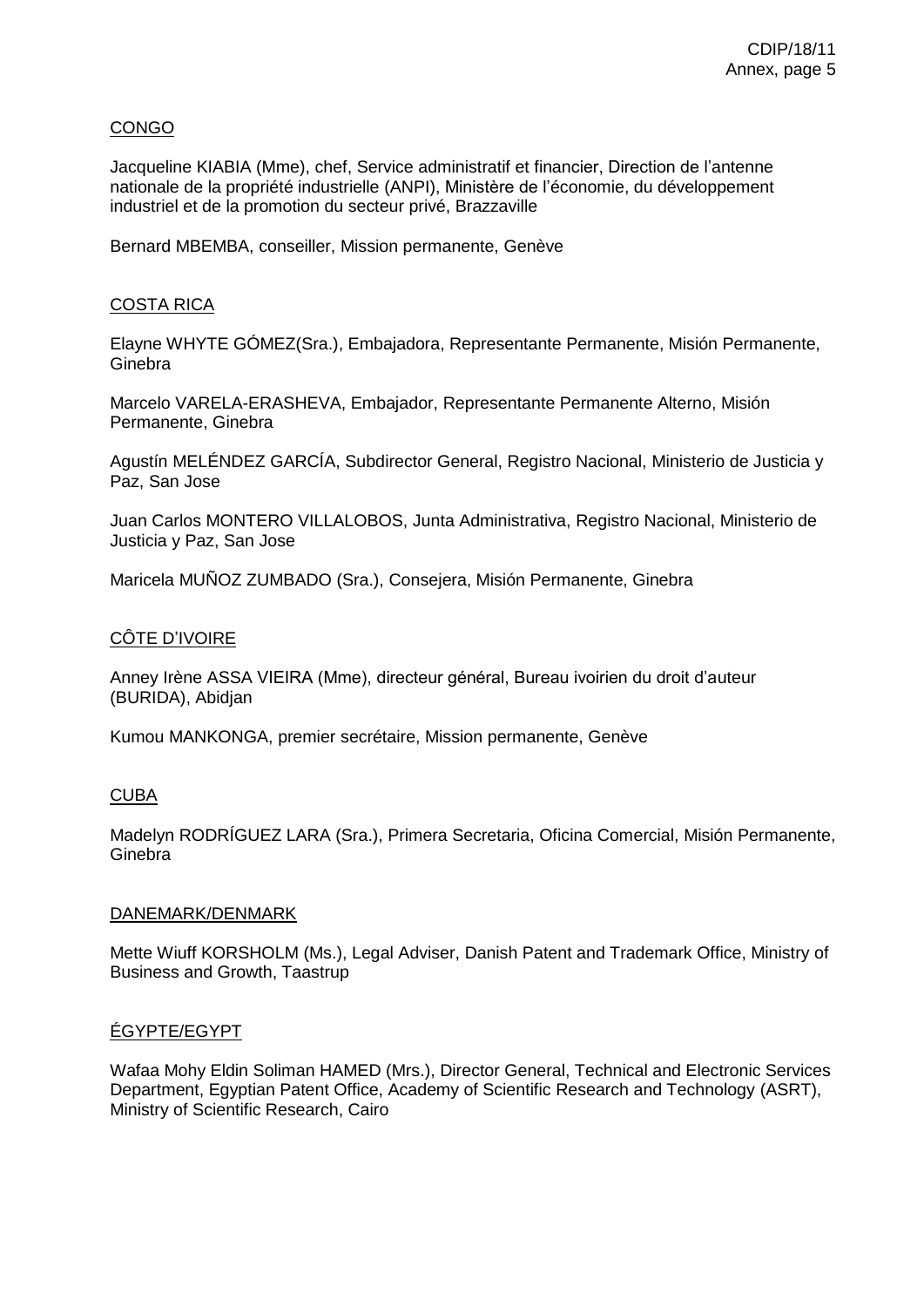## EL SALVADOR

Katia María CARBALLO (Sra.), Ministra Consejera, Misión Permanente ante la Organización Mundial del Comercio (OMC) y la OMPI, Ginebra

# ÉMIRATS ARABES UNIS/UNITED ARAB EMIRATES

Shaima AL-AKEL (Ms.), International Organizations Executive, Permanent Mission to the World Trade Organization (WTO), Geneva

## ÉQUATEUR/ECUADOR

Juan Eduardo FALCONI PUIG, Embajador, Representante Permanente, Misión Permanente ante la Organización Mundial del Comercio (OMC), Ginebra

Byron Patricio ROBAYO ARROYO, Abogado Experto en Propiedad Intelectual, Instituto Ecuatoriano de la Propiedad Intelectual (IEPI), Quito

Vanessa Johana RODRÍGUEZ VILLALOBOS (Sra.), Especialista en Propiedad Industrial, Instituto Ecuatoriano de la Propiedad Intelectual (IEPI), Quito

Pablo ESCOBAR, Primer Secretario, Misión Permanente ante la Organización Mundial del Comercio (OMC), Ginebra

Ñusta MALDONADO SARAVINO (Sra.), Tercer Secretario, Misión Permanente ante la Organización Mundial del Comercio (OMC), Ginebra

## ESPAGNE/SPAIN

Eduardo ASENSIO LEYVA, Subdirector General Adjunto, Subdirección General de Propiedad Intelectual, Ministerio de Educación, Cultura y Deporte, Madrid

Lucía GUTIÉRREZ GARCÍA (Sra.), Jefa de Área, Subdirección General de Propiedad Intelectual, Ministerio de Educación, Cultura y Deporte, Madrid

Ana María URRECHA ESPLUGA (Sra.), Consejera Técnica, Departamento de Coordinación Jurídica y Relaciones Internacionales, Oficina Española de Patentes y Marcas (OEPM), Ministerio de Industria, Energía y Turismo, Madrid

Elena PINA MARTÍNEZ (Sra.), Técnica Superior, Departamento de Patentes e Información Tecnológica, Oficina Española de Patentes y Marcas (OEPM), Madrid

Oriol ESCALAS NOLLA, Consejero, Misión Permanente, Ginebra

## ESTONIE/ESTONIA

Veikko MONTONEN, Second Secretary, Permanent Mission, Geneva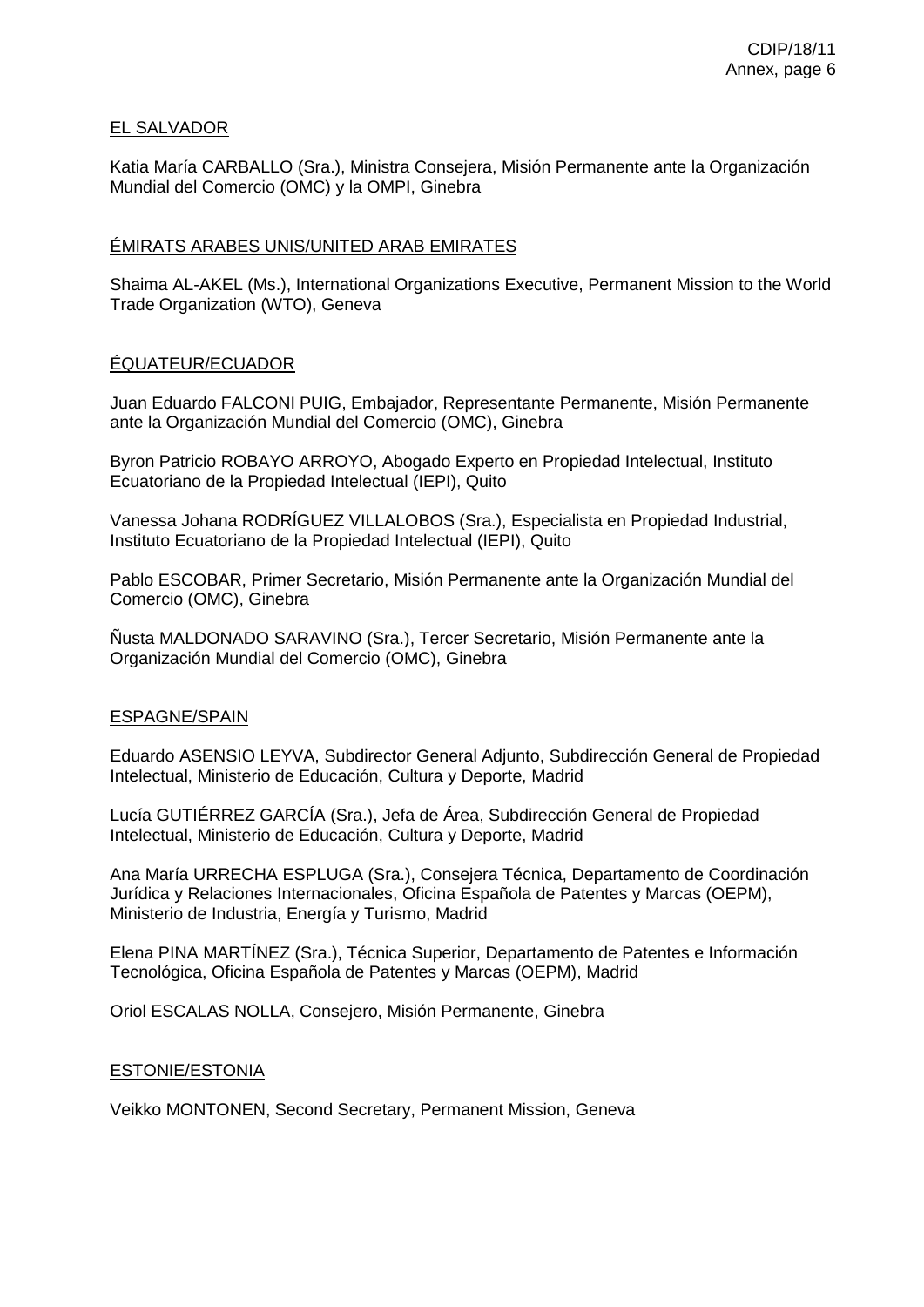# ÉTATS-UNIS D'AMÉRIQUE/UNITED STATES OF AMERICA

Theodore ALLEGRA, Deputy Permanent Representative, Permanent Mission, Geneva

Marina LAMM (Ms.), Attorney Advisor, Office of Policy and International Affairs, United States Patent and Trademark Office (USPTO), Department of Commerce, Alexandria, Virginia

Debra LEE (Ms.), Attorney Advisor, Office of Policy and International Affairs, United States Patent and Trademark Office (USPTO), Department of Commerce, Alexandria, Virginia

Deborah LASHLEY-JOHNSON (Ms.), Intellectual Property Attaché, Permanent Mission, **Geneva** 

Kristine SCHLEGELMILCH (Ms.), Intellectual Property Attaché, Permanent Mission, Geneva

Yasmine FULENA (Ms.), Intellectual Property Assistant, Permanent Mission, Geneva

## ÉTHIOPIE/ETHIOPIA

Negash Kebret BOTORA, Ambassador, Permanent Representative, Permanent Mission, Geneva

Yidnekachew Takle ALEMU, Counsellor, Permanent Mission, Geneva

### EX-RÉPUBLIQUE YOUGOSLAVE DE MACÉDOINE/THE FORMER YUGOSLAV REPUBLIC OF MACEDONIA

Ismail JASHARI, Patent Examiner, Patent Department, State Office of Industrial Property, Skopje

Zufer OSMANI, Patent Examiner, Patent Department, State Office of Industrial Property, Skopje

## FÉDÉRATION DE RUSSIE/RUSSIAN FEDERATION

Petr KOSTIN, Deputy Head, Commercialization of Technology and Intellectual Property Division, Department of Strategic Development and Innovation, Ministry of Economic Development, Moscow

#### **FRANCE**

Francis GUÉNON, conseiller, Mission permanente, Genève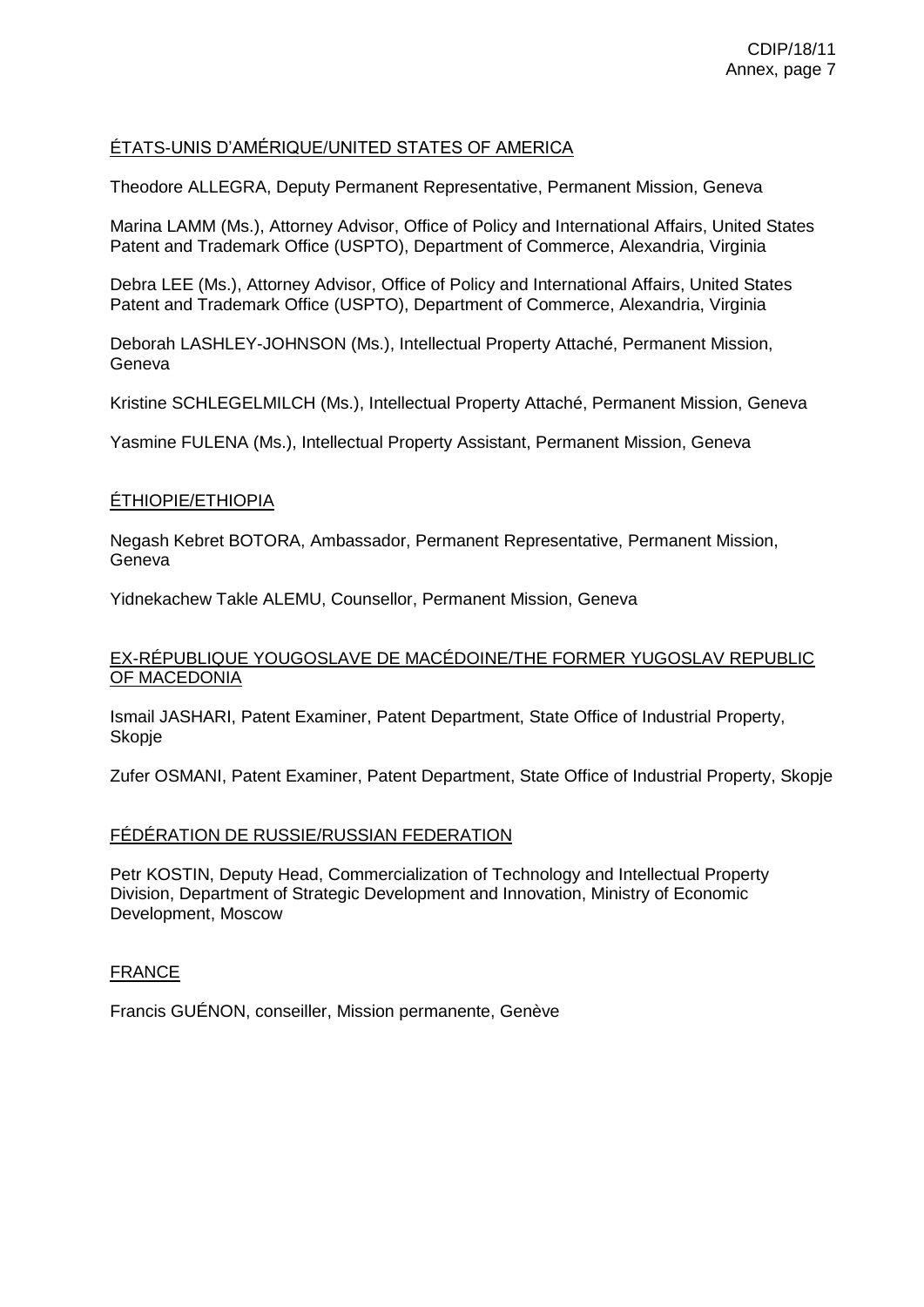# GAMBIE/GAMBIA

Abdoulie COLLEY, Senior State Counsel, Registrar General's Department, Ministry of Justice, Banjul

Alieu JALLOW, Acting Registrar General, Registrar General's Department, Ministry of Justice, Banjul

Yusupha M. CHAM, Senior Legal Clerk, Registrar General's Department, Ministry of Justice, **Banjul** 

# GHANA

Oladele KWAKU ARIBIKE, Principal State Attorney, Ministry of Justice, Accra

Alexander BEN-ACQUAAH, Minister Counsellor, Permanent Mission, Geneva

Joseph OWUSU-ANSAH, First Secretary, Geneva

### GUATEMALA

Flor de María GARCÍA DIAZ (Sra.), Consejera, Misión Permanente ante la Organización Mundial del Comercio (OMC), Ginebra

### HAÏTI/HAITI

Antoine Fresnel JEAN PIERRE, assistant directeur, Direction des affaires juridiques, Service de la propriété intellectuelle, Ministère du commerce et de l'industrie, Port-au-Prince

## INDE/INDIA

Kamal Singh GOONDLI, Deputy Controller of Patents and Designs, the Patent Office, Intellectual Property Office, New Delhi

Sumit SETH, First Secretary, Permanent Mission, Geneva

## INDONÉSIE/INDONESIA

Robert Matheus Michael TENE, Ambassador, Deputy Permanent Representative, Permanent Mission, Geneva

Denny ABDI, Minister Counsellor, Permanent Mission, Geneva

Razilu RAZILU, Executive Secretary, Secretariat, Directorate General of Intellectual Property, Ministry of Law and Human Rights, Jakarta

Yuslianti IRNI (Ms.), Head, Section for Cooperation with International Organizations, Directorate of Cooperation and Empowerment of IP, Directorate General of Intellectual Property, Ministry of Law and Human Rights, Jakarta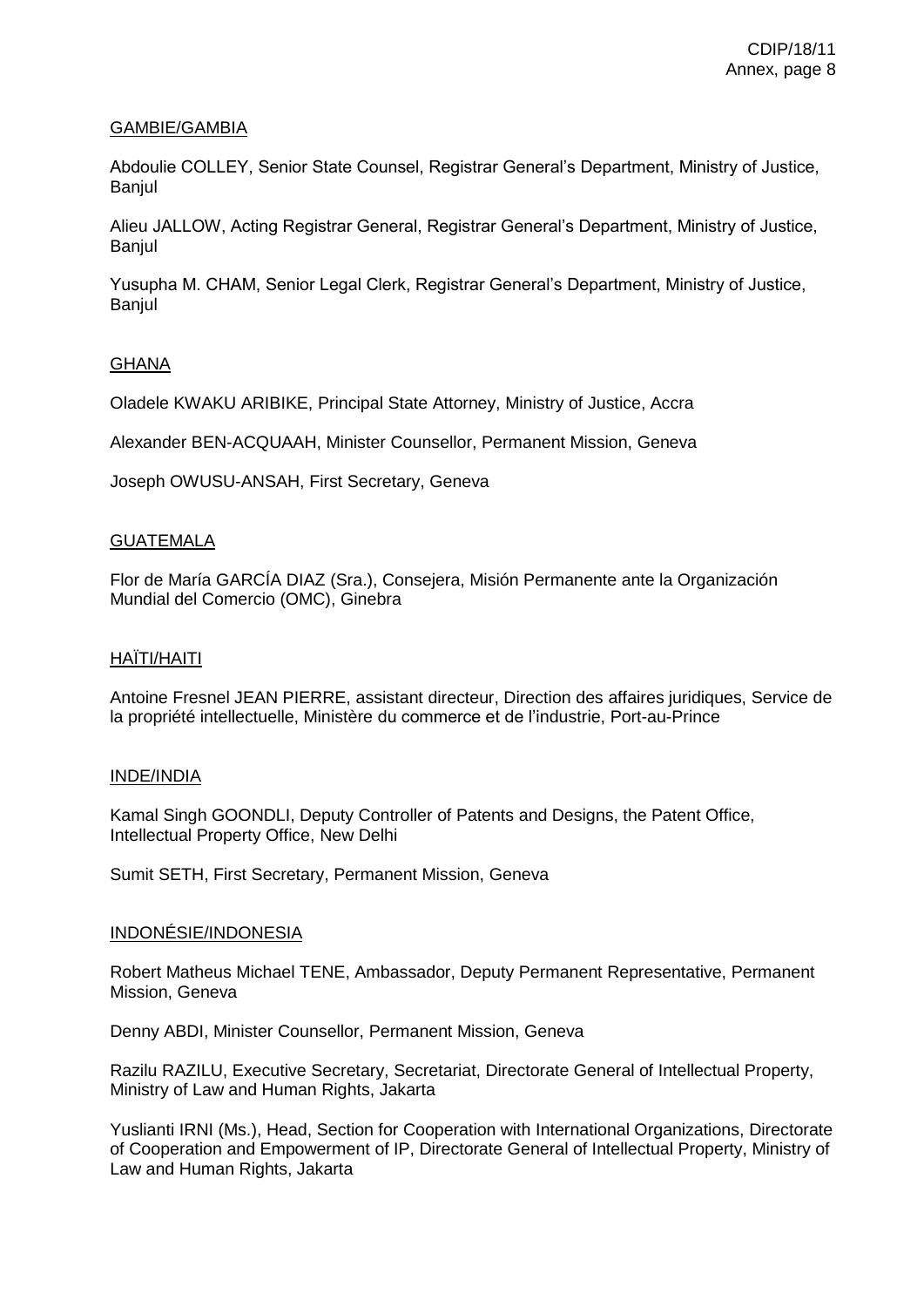# Erry Wahyu PRASETYO, Third Secretary, Permanent Mission, Geneva

## IRAN (RÉPUBLIQUE ISLAMIQUE D')/IRAN (ISLAMIC REPUBLIC OF)

Reza DEHGHANI, First Secretary, Permanent Mission, Geneva

## IRAQ

Jaber AL-JABERI, Undersecretary, Ministry of Culture, Baghdad

Hind KHALEEL (Ms.), Director, Copyright Department, Baghdad

Aaisha HAJI (Miss), Chief Engineer, Industrial Property Division, Central Organization for Standardization and Quality Control (COSQC), Ministry of Planning, Baghdad

# ISRAËL/ISRAEL

Judith GALILEE-METZER (Ms.), Counsellor, Permanent Mission, Geneva

Dan ZAFRIR, Adviser, Permanent Mission, Geneva

## ITALIE/ITALY

Matteo EVANGELISTA, First Secretary, Permanent Mission, Geneva

Alessandero MANDANICI, First Secretary, Permanent Mission, Geneva

Carlo FAVARETTO, Intern, Permanent Mission, Geneva

#### JAPON/JAPAN

Tatsuo TAKESHIGE, Director, International Policy Division, Japan Patent Office (JPO), Tokyo

Hiroki UEJIMA, Deputy Director, International Policy Division, Japan Patent Office (JPO), Tokyo

Yui HAYASAKA (Ms.), Administrative Officer, International Policy Division, Japan Patent Office (JPO), Tokyo

Kenji SAITO, First Secretary, Permanent Mission, Geneva

### JORDANIE/JORDAN

Abdel-Haleem Sarhad Khaled EL-JAMRAH, Head, Industrial Designs and Models Section, Ministry of Industry and Trade and Supply, Amman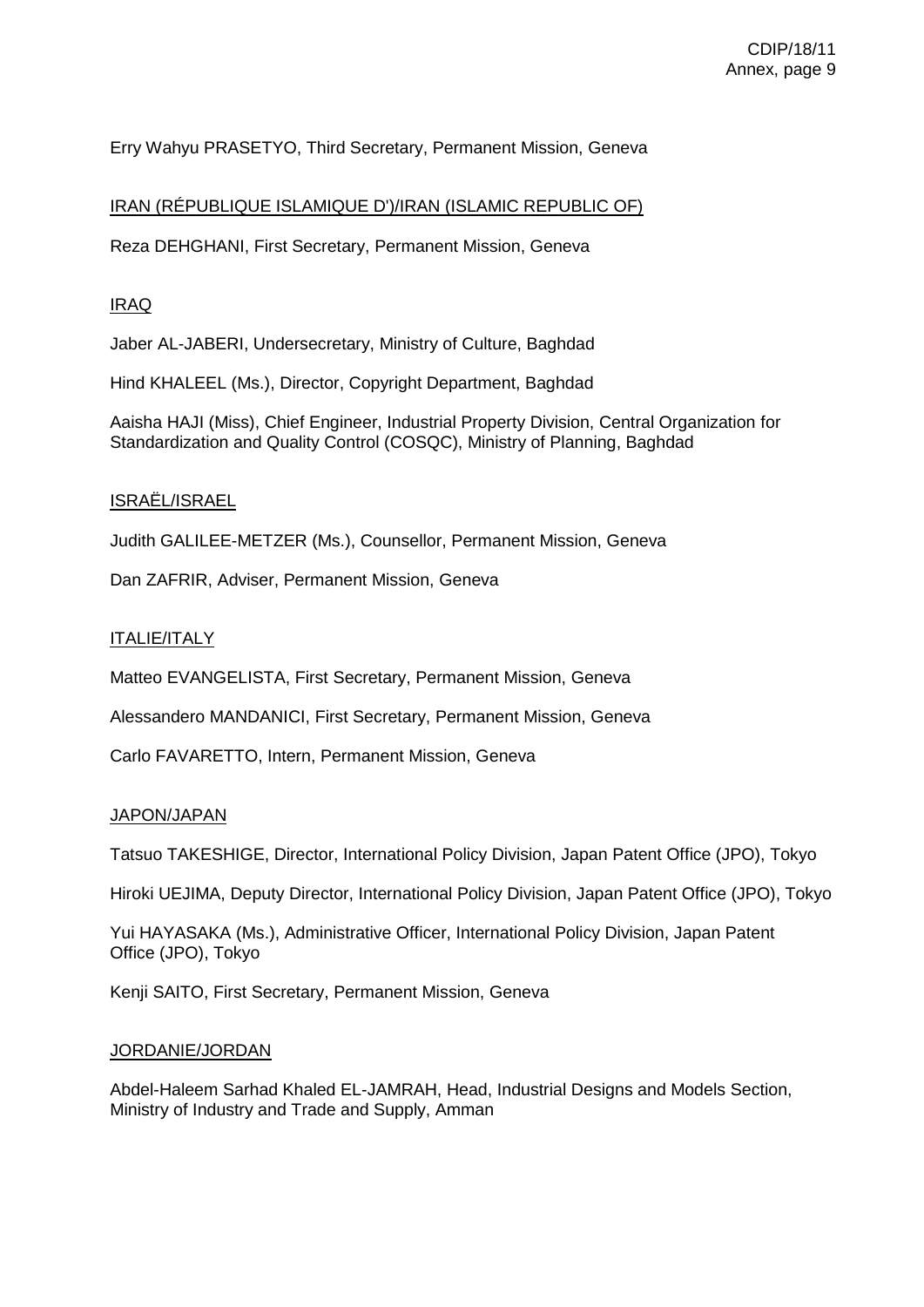# KENYA

Howard OKIROR, Legal Counsel, Legal Department, Kenya Copyright Board (KECOBO), Nairobi

Peter KAMAU, Counsellor, Permanent Mission, Geneva

Stanley MWENDIA, Expert, Permanent Mission, Geneva

# KOWEÏT/KUWAIT

Abdulaziz TAQI, Commercial Attaché, Permanent Mission, Geneva

# LETTONIE/LATVIA

Janis KARKLINS, Ambassador, Permanent Representative, Permanent Mission, Geneva

Liene GRIKE (Ms.), Advisor, Permanent Mission, Geneva

### LITUANIE/LITHUANIA

Renata RINKAUSKIENE (Ms.), Counsellor, Permanent Mission, Geneva

Donatas VAINALAVICIUS, First Secretary, External Economic Relations Department, Ministry of Foreign Affairs, Vilnius

## MALAWI

Loudon Overson MATTIYA, Deputy Permanent Representative, Permanent Mission, Geneva

## MALTE/MALTA

Edward GRIMA BALDACCHINO, Officer in Grade V, Industrial Property Registrations Directorate, Commerce Department, Ministry for the Economy, Investment and Small Business, Valletta

## MAROC/MOROCCO

Asmaa BENNI (Mlle), conseiller (Droits de l'homme), Mission permanente, Genève

Mohamed Reda OUDGHIRI IDRISSI, conseiller (Droits de l'homme), Mission permanente, Genève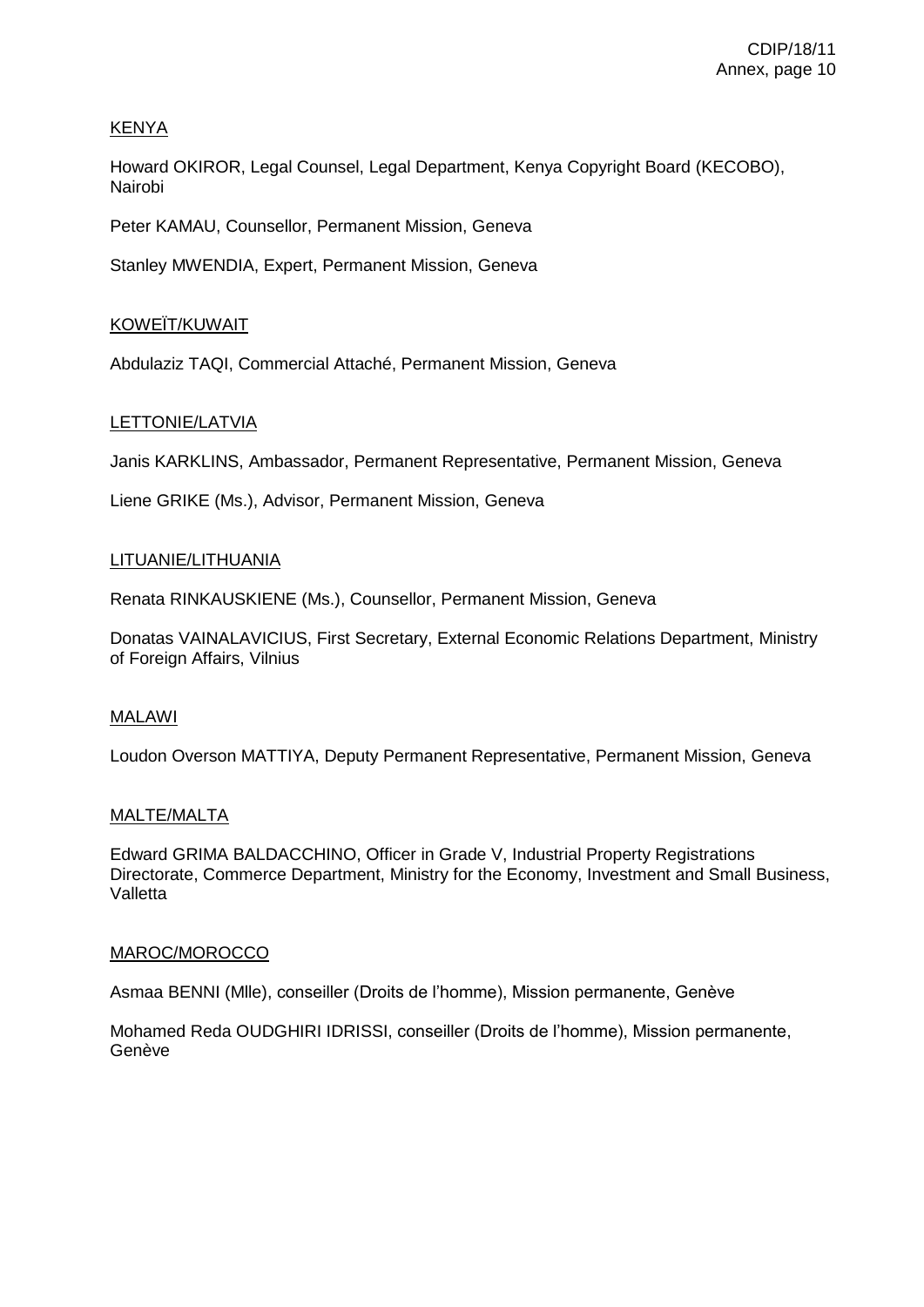### MEXIQUE/MEXICO

Mónica VILLELA GROBET (Sra.), Directora General Adjunta de los Servicios de Apoyo, Instituto Mexicano de la Propiedad Industrial (IMPI), Ciudad de México

Alma Elena DOMÍNGUEZ BATISTA (Sra.), Directora Divisional de las Oficinas Regionales, Instituto Mexicano de la Propiedad Industrial (IMPI), Ciudad de México

María del Pilar ESCOBAR BAUTISTA (Sra.), Consejera, Misión Permanente, Ginebra

## MONACO

Gilles REALINI, premier secrétaire, Mission permanente, Genève

#### NAMIBIE/NAMIBIA

Immanuel AWENE, Executive, Finance and Administration Services, Business and Intellectual Property Authority, Windhoek

Hendrina Naufiku FILIPPUS (Ms.), Information Officer, Copyright Services, Ministry of Information and Communication Technology, Windhoek

#### NICARAGUA

Hernán ESTRADA ROMÁN, Embajador, Representante Permanente, Misión Permanente, **Ginebra** 

Jenny ARANA VIZCAYA (Sra.), Primera Secretaria, Misión Permanente, Ginebra

Chloé MAURICE (Sra.), Pasante, Misión Permanente, Ginebra

# NIGÉRIA/NIGERIA

Peters S.O. EMUZE, Chargé d'Affaires, Deputy Permanent Representative, Permanent Mission, Geneva

Jane IGWE (Ms.), Principal Assistant Registrar, Trademarks, Patents and Designs Registry, Commercial Law Department, Federal Ministry of Trade, Industry and Investment, Abuja

Ugomma Nkeonye EBIRIM (Ms.), Senior Lecturer, Global Policy Department, University of Nigeria, Nsukka

Chichi UMESI (Ms.), First Secretary, Permanent Mission, Geneva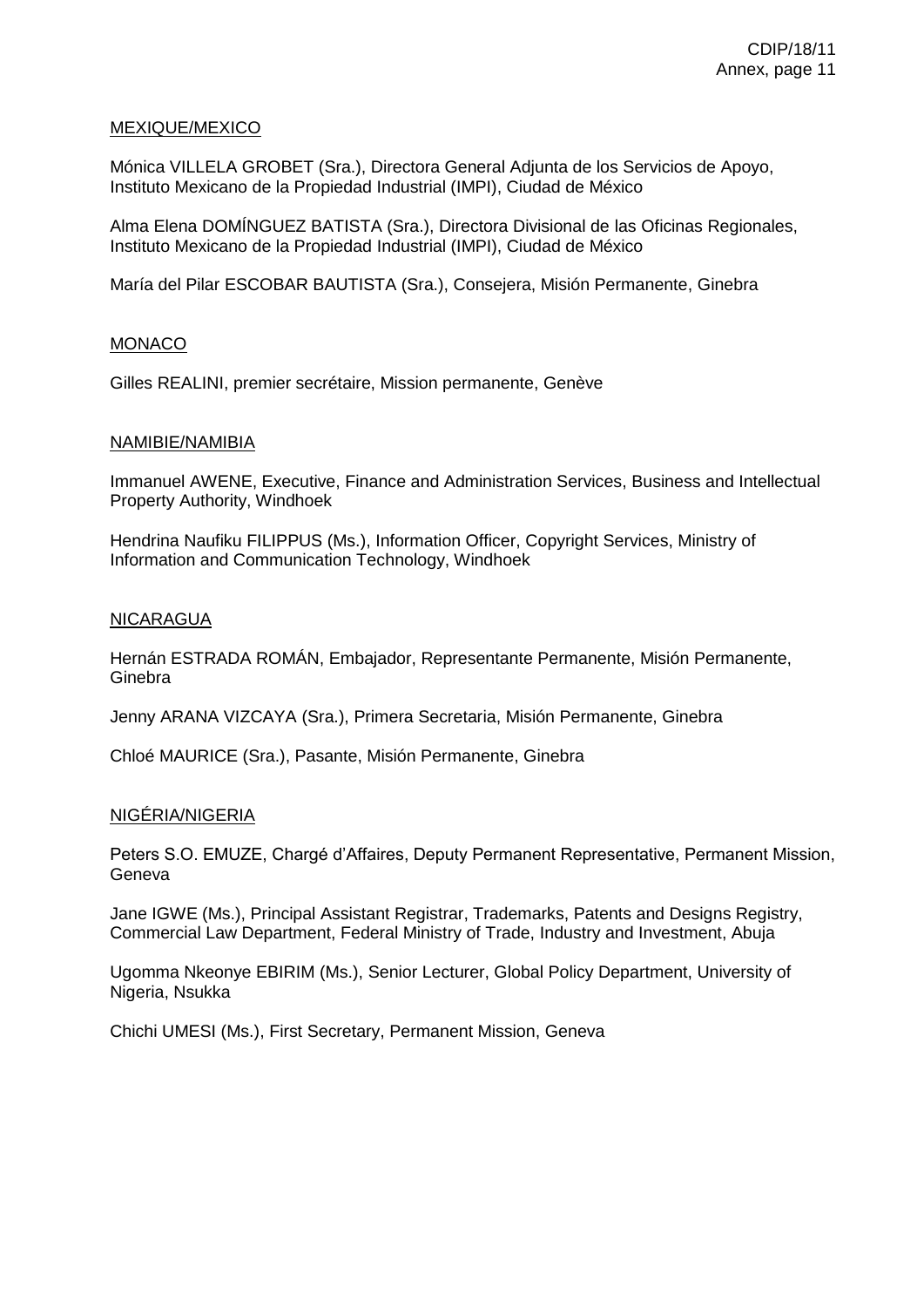# OMAN

Mohammed AL BALUSHI, First Secretary, Directorate General of Organizations and Commercial Relations, Commerce and Industry, Permanent Mission to the World Trade Organization (WTO), Geneva

### OUGANDA/UGANDA

Caroline Egesa TUSINGWIRE (Mrs.), Board Secretary, Uganda Registration Services Bureau (URSB), Ministry of Justice and Constitutional Affairs, Kampala

Christine KAAHWA (Ms.), Board Member, Uganda Registration Services Bureau (URSB), Ministry of Justice and Constitutional Affairs, Kampala

Maria NYANGOMA (Ms.), Senior Registration Officer, Uganda Registration Services Bureau (URSB), Ministry of Justice and Constitutional Affairs, Kampala

### PAKISTAN

Tehmina JANJUA (Ms.), Ambassador, Permanent Representative, Permanent Mission, Geneva

Aamar Aftab QURESHI, Deputy Permanent Representative, Permanent Mission, Geneva

Fareha BUGTI (Ms.), First Secretary, Permanent Mission, Geneva

Syed Atif RAZA, Second Secretary, Permanent Mission, Geneva

Zunaira LATIF (Ms.), Third Secretary, Permanent Mission, Geneva

## PÉROU/PERU

Luis Enrique CHÁVEZ BASAGOITIA, Embajador, Representante Permanente, Misión Permanente, Ginebra

Luis MAYAUTE VARGAS, Consejero, Misión Permanente, Ginebra

#### PHILIPPINES

Carmen PERALTA (Ms.), Director, Documentation, Information and Technology Transfer, Intellectual Property Office of the Philippines (IPOPHIL), Department of Trade and Industry, Taguig City

Arnel TALISAYON, First Secretary, Permanent Mission, Geneva

Jayroma BAYOTAS (Ms.), Attaché, Permanent Mission, Geneva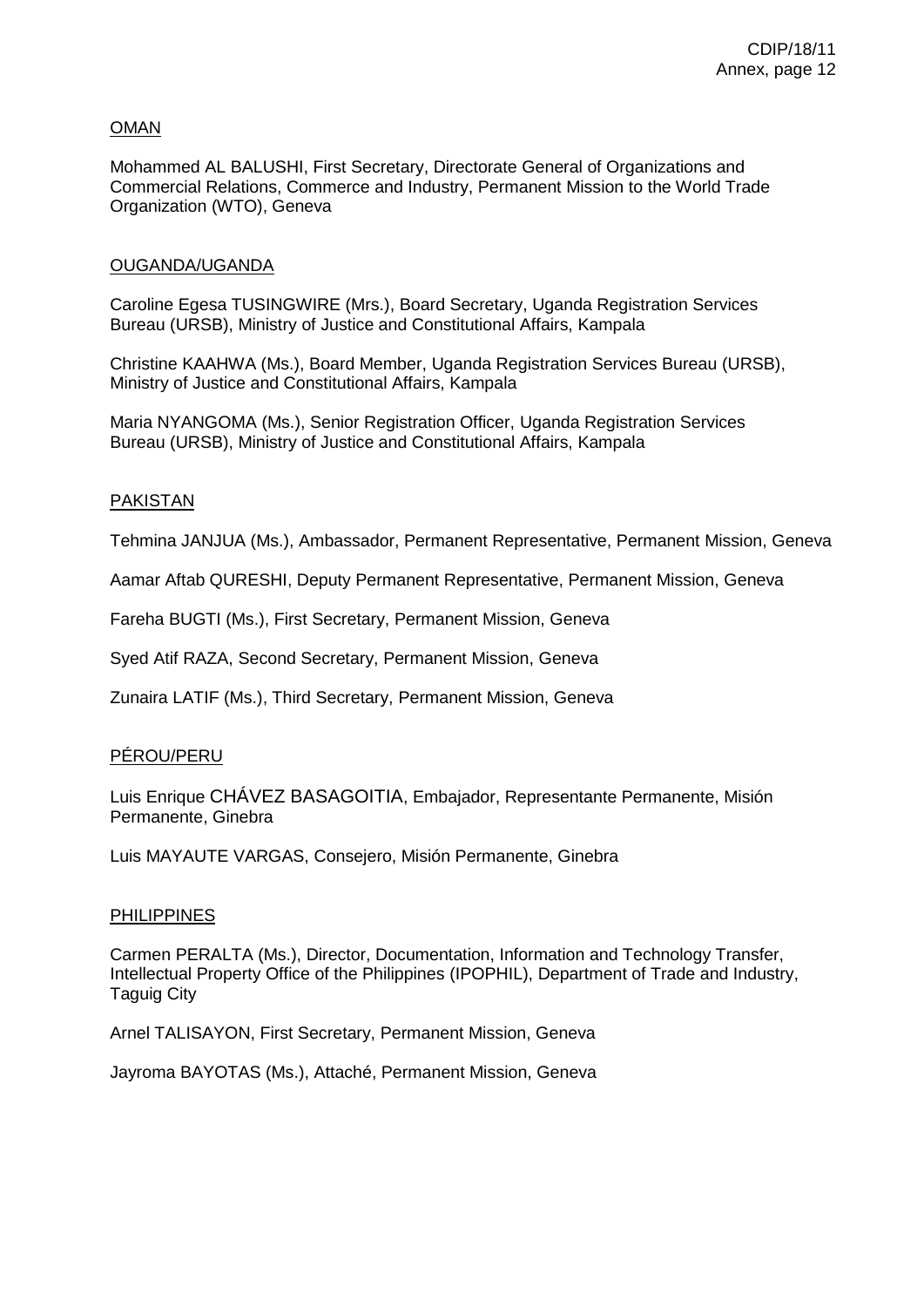## POLOGNE/POLAND

Wojciech PIATKOWSKI, Minister Counsellor, Permanent Mission, Geneva

## PORTUGAL

João FAUQUIER PINA DE MORAIS, First Secretary, Geneva

### RÉPUBLIQUE ARABE SYRIENNE/SYRIAN ARAB REPUBLIC

Othman HAMED, Deputy Minister for Internal Trade and Consumer Protection, Directorate of Commercial and Industrial Property, Ministry of Internal Trade and Consumer Protection, **Damascus** 

Adib AL ASHKAR, Second Secretary, Permanent Mission, Geneva

## RÉPUBLIQUE DE CORÉE/REPUBLIC OF KOREA

PARK Da Hyun (Ms.), Assistant Director, Korean Intellectual Property Office (KIPO), Daejeon

YANG Dae Gyeong, Assistant Director, Multilateral Affairs Division, Korean Intellectual Property Office (KIPO), Daejeon

### RÉPUBLIQUE DE MOLDOVA/REPUBLIC OF MOLDOVA

Andrei POPA, Deputy Director General, State Agency of Intellectual Property of the Republic of Moldova, Chisinau

## RÉPUBLIQUE DOMINICAINE/DOMINICAN REPUBLIC

Narcis Georgina TEJADA CUELLO (Srta.), Encargada de la Academia Nacional de la Propiedad Industrial, Oficina Nacional de la Propiedad Industrial (ONAPI), Santo Domingo

### RÉPUBLIQUE POPULAIRE DÉMOCRATIQUE DE CORÉE/DEMOCRATIC PEOPLE'S REPUBLIC OF KOREA

PANG Hak Chol, Director, International Cooperation and External Affairs Division, Invention Office, Pyongyang

JO Myong Ju, Executive Officer, International Cooperation Department, State Commission of Science and technology, Pyongyang

## RÉPUBLIQUE TCHÈQUE/CZECH REPUBLIC

Evžen MARTÍNEK, Lawyer, International Department, Industrial Property Office, Prague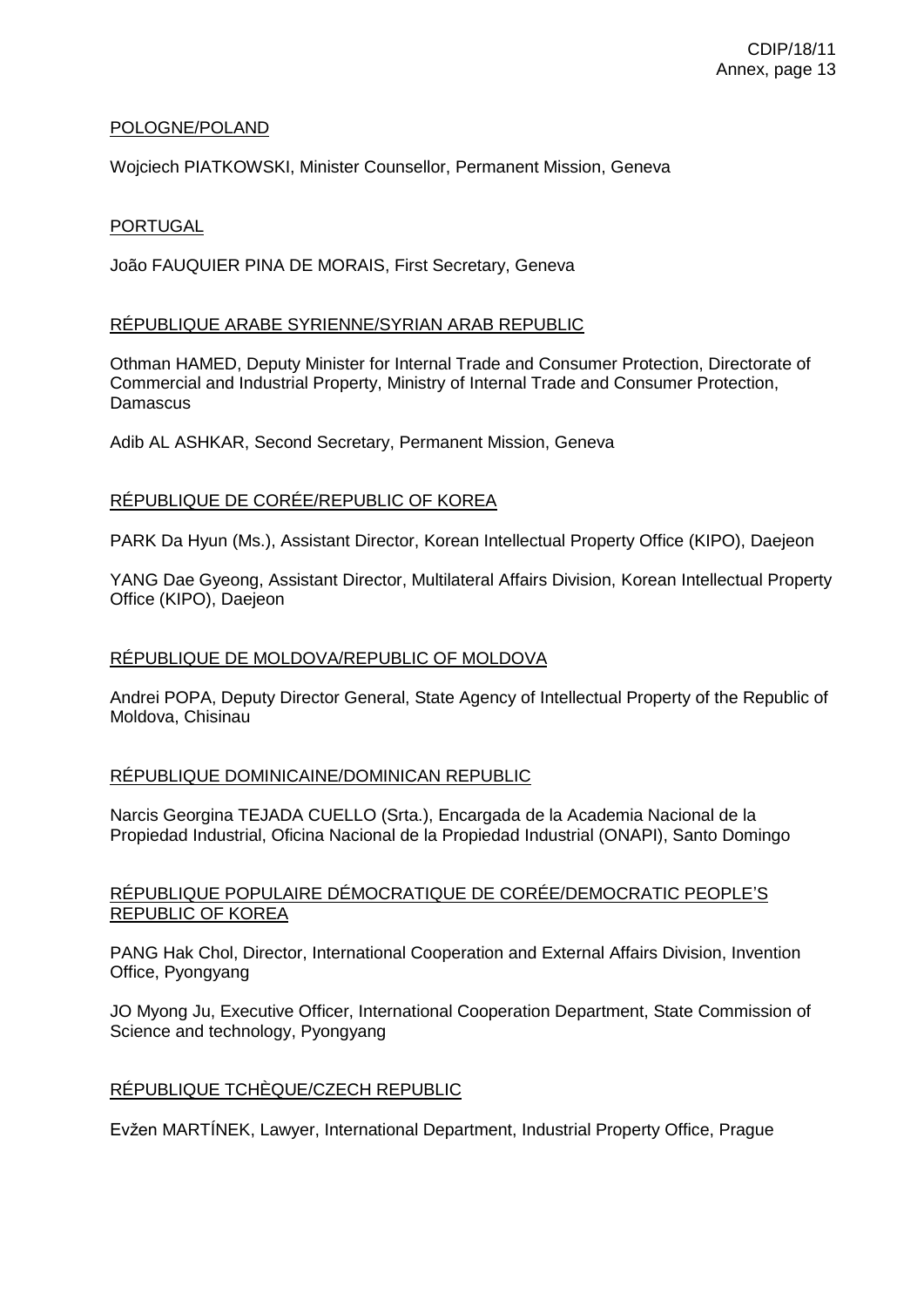### ROUMANIE/ROMANIA

Catalin NITU, Director, Legal and International Affairs, State Office for Inventions and Trademarks, Bucharest

Cristian FLORESCU, Head, International Relations Department, Romanian Copyright Office (ORDA), Bucharest

### ROYAUME-UNI/UNITED KINGDOM

Francis ROODT, Senior Policy Advisor, UK Intellectual Property Office (UK IPO), London

### RWANDA

François-Xavier NGARAMBE, Ambassador, Permanent Representative, Permanent Mission, **Geneva** 

Myriam GATSIMBANYI (Ms.), Officer in Charge of Intellectual Property Policy, Ministry of Trade and Industry, Kigali

Edouard BIZUMUREMYI, Attaché, Permanent Mission, Geneva

## SAINT-SIÈGE/HOLY SEE

Carlo Maria MARENGHI, attaché, Mission permanente, Genève

## SÉNÉGAL/SENEGAL

Lamine Ka MBAYE, premier secrétaire, Mission permanente, Genève

## **SEYCHELLES**

Cecile Philomena Juliana KALEBI (Ms.), Director General (Culture), Office of the Registrar of Copyrights, Department of Culture, Ministry of Tourism and Culture, Victoria, Mahe

Sybil Jones LABROSSE (Mrs.), Manager, Office of the Registrar of Copyrights, Department of Culture, Ministry of Tourism and Culture, Victoria, Mahe

Thelma Micheline COLLE (Ms.), Copyright Office Assistant, Office of the Registrar of Copyrights, Department of Culture, Ministry of Tourism and Culture, Victoria, Mahe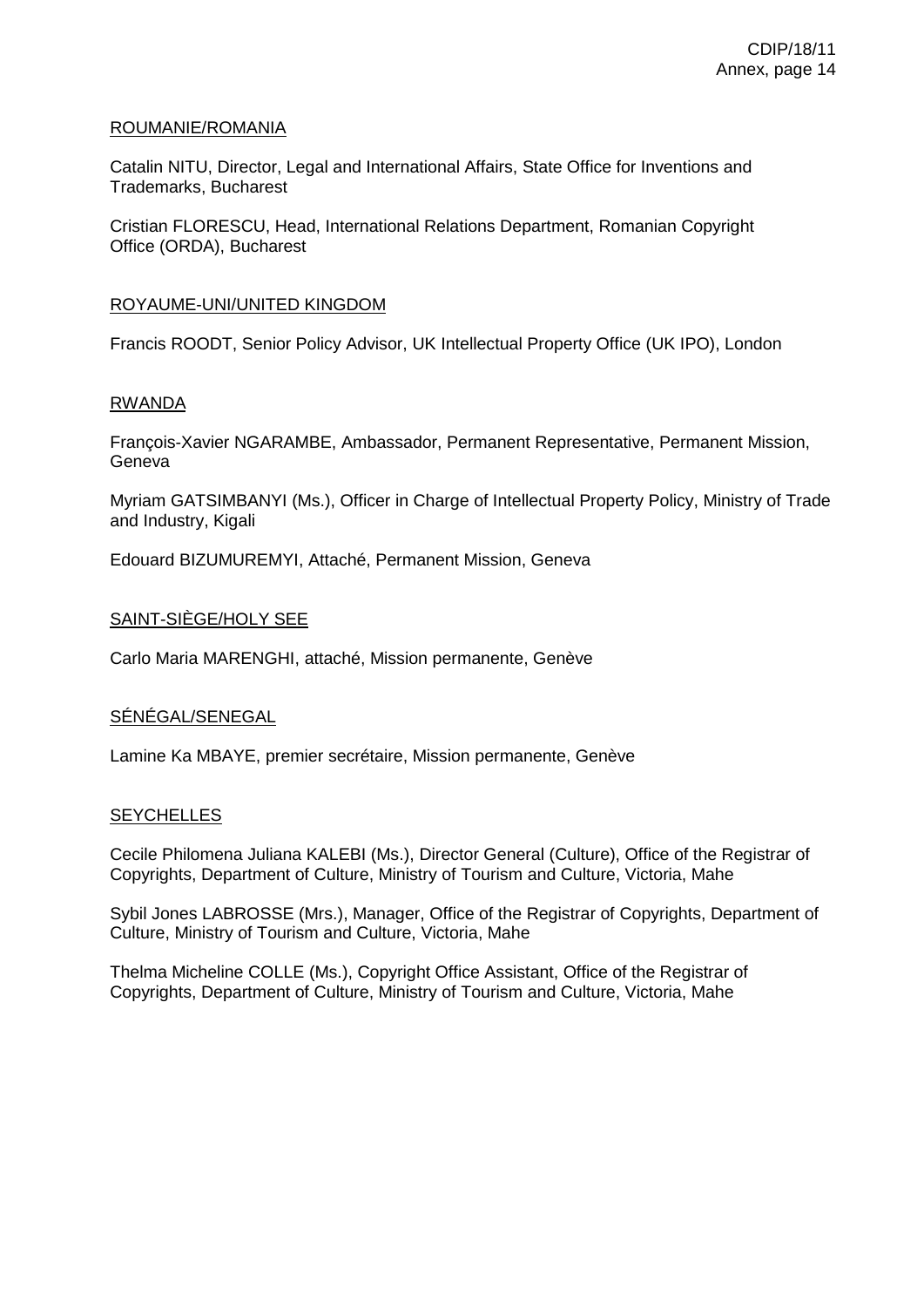## SLOVAQUIE/SLOVAKIA

Tomas KLINKA, Director, Legal and International Affairs, Industrial Property Office of the Slovak Republic, Banská Bystrica

Emil ZATKULIAK, First Secretary, Permanent Representation of the Slovak Republic to the European Union (EU), Ministry of Foreign and European Affairs of the Slovak Republic, **Brussels** 

### SLOVÉNIE/SLOVENIA

Jakub SLOVÁK, Third Secretary, Permanent Mission, Geneva

### SOUDAN/SUDAN

Manahil Elamin ABUBKR IDRIISS (Ms.), Legal Advisor, Intellectual Property Office, Ministry of Justice, Khartoum

### SRI LANKA

Ravinatha ARYASINHA, Ambassador, Permanent Representative, Permanent Mission, Geneva

Dilini GUNASEKERA (Ms.), Second Secretary, Permanent Mission, Geneva

#### SUÈDE/SWEDEN

Sofia JÖNSSON (Ms.), Intern, Permanent Mission, Geneva

#### SUISSE/SWITZERLAND

Marco D'ALESSANDRO, conseiller juridique, Division droit et affaires internationales, Institut fédéral de la propriété intellectuelle (IPI), Berne

Ursula SIEGFRIED (Mme), conseillère juridique, Division droit et affaires internationales, Institut fédéral de la propriété intellectuelle (IPI), Berne

Reynald VEILLARD, conseiller, Mission permanente, Genève

Alebe LINHARES MESQUITA, stagiaire, Division droit et affaires internationales, Institut fédéral de la propriété intellectuelle (IPI), Berne

## TADJIKISTAN/TAJIKISTAN

Parviz EMONOV, Second Secretary, Permanent Mission, Geneva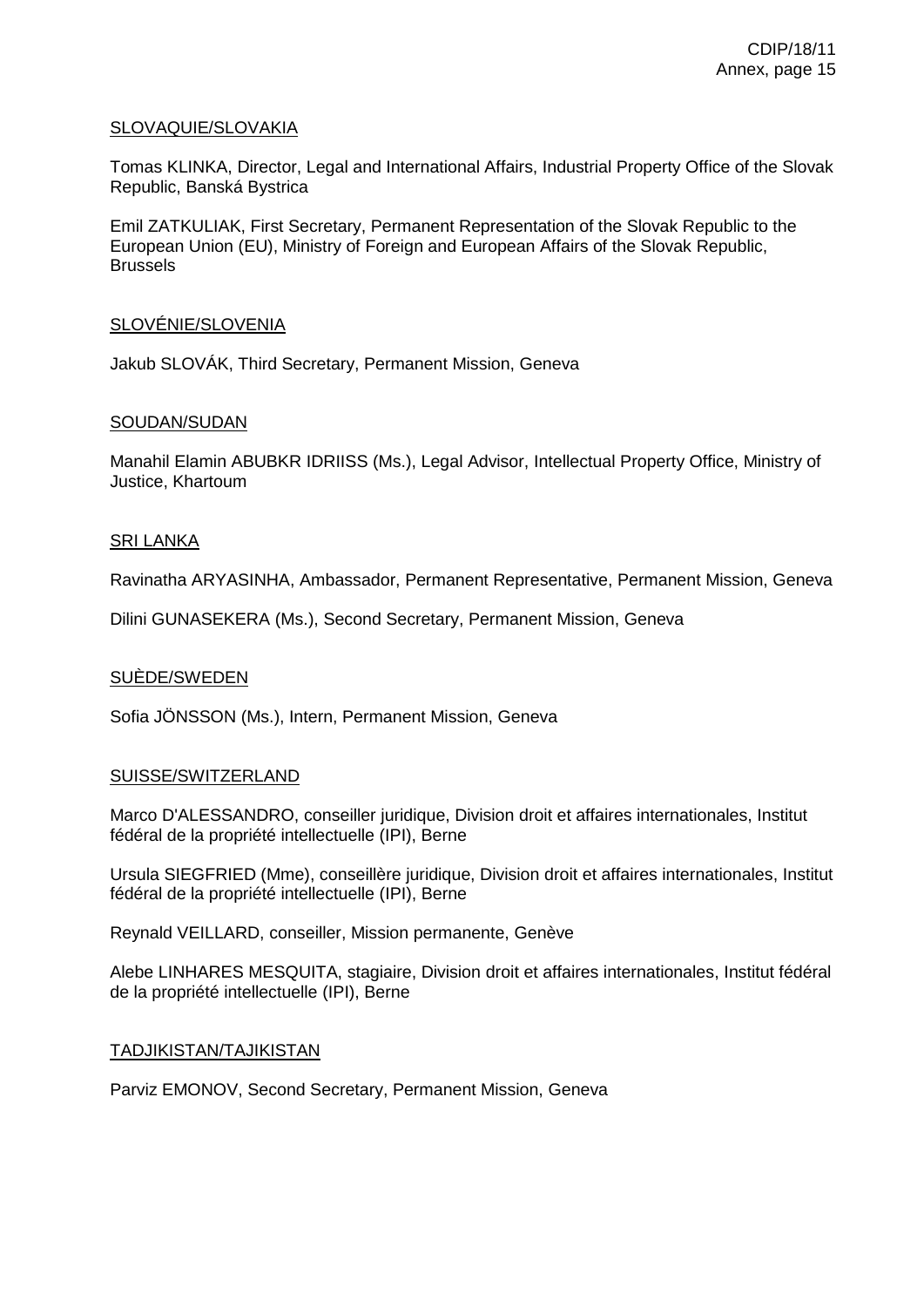## THAÏLANDE/THAILAND

Porsche JARUMON, Trade Officer, Intellectual Property Promotion and Development Division, Department of Intellectual Property, Ministry of Commerce, Nonthaburi

#### TUNISIE/TUNISIA

Walid DOUDECH, ambassadeur, représentant permanent, Mission permanente, Genève

Nasreddine NAOUALI, conseiller, Mission permanente, Genève

Elyes LAKHAL, directeur adjoint, Direction générale des organisations et des conférences internationales, Ministère des affaires étrangères, Tunis

### TURQUIE/TURKEY

Gümüş İSMAİL, Senior Expert, International Affairs Department, Turkish Patent Institute, Ankarajachari

Osman GOKTURK, Second Secretary, Permanent Mission to the World Trade Organization (WTO), Geneva

### TUVALU

Losaline TEO (Ms.), Crown Counsel, Office of The Attorney General, Office of The Prime Minister, Funafuti

#### UKRAINE

Nelia POLONSKA (Ms.), Director, Innovation and Information Development, Ministry of Economic Development and Trade of Ukraine, State Intellectual Property Service of Ukraine, State Enterprise, Kyiv

Inna KOSTENKO (Ms.), Head, Division of Events from Development of Intellectual Property, State Intellectual Property Service of Ukraine, State Enterprise "Ukrainian Intellectual Property Institute" (Ukrpatent), Ministry of Economic Development and Trade, Kyiv

Yurii KUCHYNSKYI, Head, Public Relations and Protocol Events Department, State Intellectual Property Service of Ukraine, State Enterprise "Ukrainian Intellectual Property Institute" (Ukrpatent), Ministry of Economic Development and Trade, Kyiv

#### URUGUAY

Gustavo VANERIO BALBELA, Embajador, Representante Permanente, Misión Permanente ante la Organización Mundial del Comercio (OMC), Ginebra

Juan José BARBOZA CABRERA, Consejero, Misión Permanente ante la Organización Mundial del Comercio (OMC), Ginebra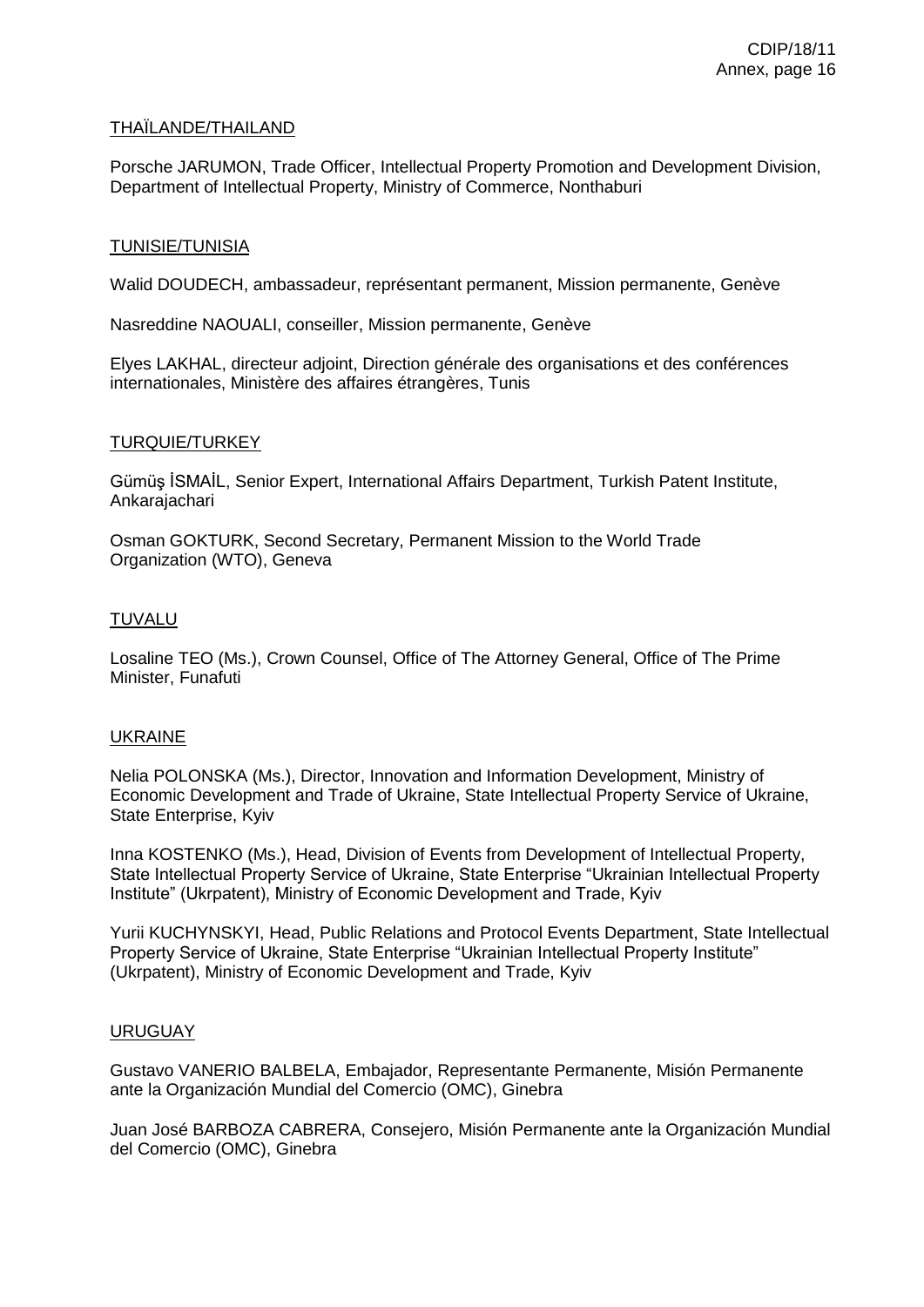### VÉNÉZUELA (RÉPUBLIQUE BOLIVARIENNE DU)/ VENEZUELA (BOLIVARIAN REPUBLIC OF)

Gilberto Adolfo CAMPEROS QUINTERO, Director, Asesoría Jurídica, Servicio Autónomo de la Propiedad Intelectual (SAPI), Caracas

# VIET NAM

NGUYEN Van Bay, Director, Research and Training Center, National Office of Intellectual Property of Vietnam (NOIP), Hanoi

MAI Van Son, Counsellor, Permanent Mission, Geneva

# YÉMEN/YEMEN

Hussein Taher Ahmed AL-ASHWAL, Second Secretary, Permanent Mission, Geneva

## ZAMBIE/ZAMBIA

Margret Mary Lungu KAEMBA (Ms.), Minister Counsellor, Permanent Mission, Geneva

## **ZIMBABWE**

Taonga MUSHAYAVANHU, Ambassador, Permanent Representative, Permanent Mission, Geneva

Roda Tafadzwa NGARANDE (Ms.), Counsellor, Permanent Mission, Geneva

### II. ORGANISATIONS INTERNATIONALES INTERGOUVERNEMENTALES/ INTERNATIONAL INTERGOVERNMENTAL ORGANIZATIONS

## CENTRE SUD (CS)/SOUTH CENTRE (SC)

Carlos M. CORREA, Special Adviser for Trade and Intellectual Property, Geneva

Viviana MUÑOZ TELLEZ (Ms.), Coordinator, Development, Innovation and Intellectual Property Programme, Geneva

Nirmalya SYAM, Programme Officer, Development, Innovation and Intellectual Property Programme, Geneva

HAN Bing (Ms.), Research Fellow, Geneva

CAI Yujiao (Ms.), Intern, Development, Innovation and Intellectual Property Programme, Geneva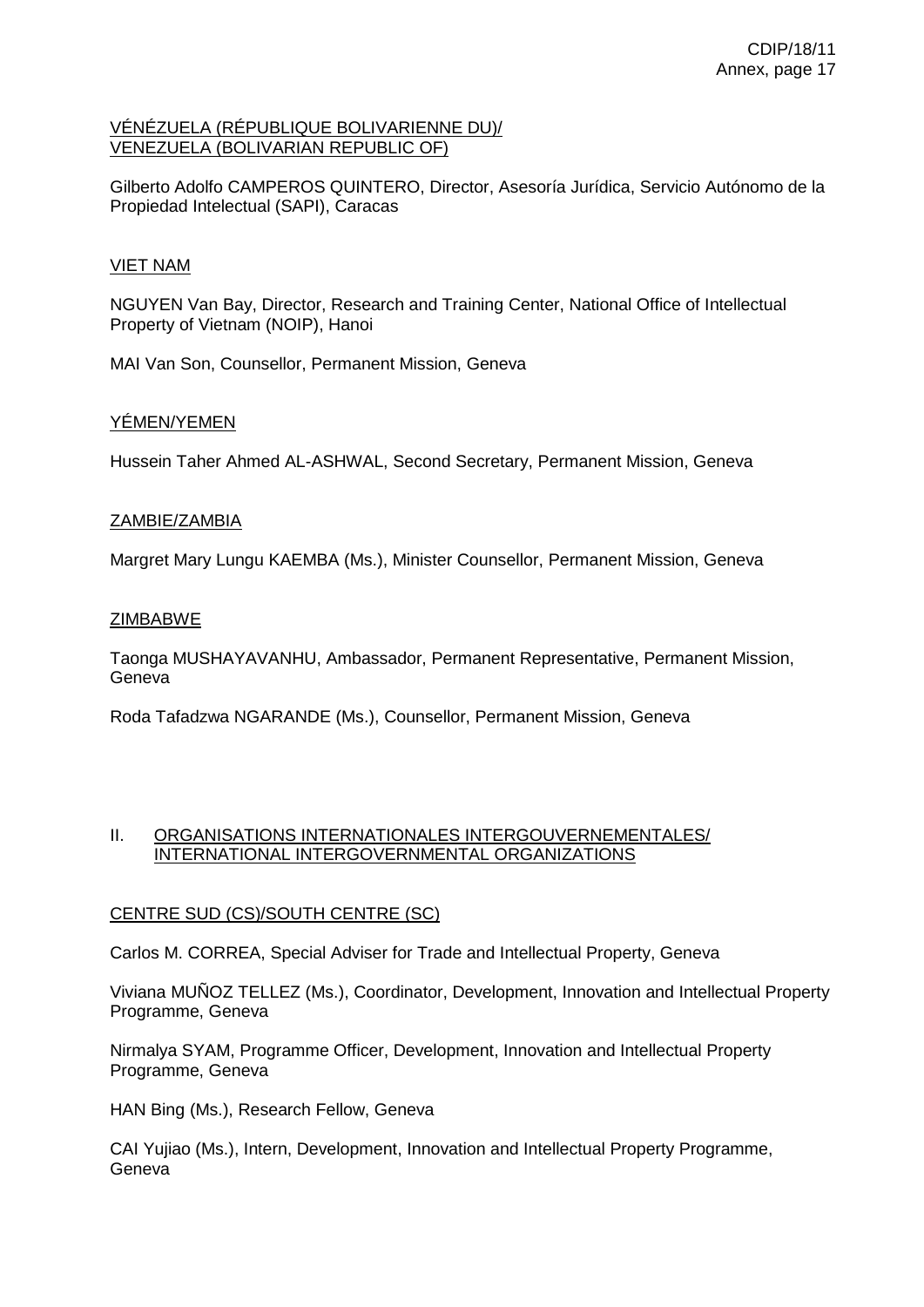#### FÉDÉRATION DES CONSEILS ARABES DE RECHERCHE SCIENTIFIQUE (FCARS)/FEDERATION OF ARAB SCIENTIFIC RESEARCH COUNCILS (FASRC)

Mubarak Mohamed Ali MAGZOUB, Secretary General, Khartoum

# L'UNION AFRICAINE (UA)/AFRICAN UNION (AU)

Georges Remi NAMEKONG, Senior Economist, Geneva

OFFICE DES BREVETS DU CONSEIL DE COOPÉRATION DES ÉTATS ARABES DU GOLFE (CCG)/PATENT OFFICE OF THE COOPERATION COUNCIL FOR THE ARAB STATES OF THE GULF (GCC PATENT OFFICE)

Ahlam ALMUSALLAM (Ms.), Patent Examiner, Pharmaceutical, Riyadh

Alhanouf ALOSAIMI (Ms.), Accountant, Riyadh

## ORGANISATION DE COOPÉRATION ISLAMIQUE (OCI)/ORGANIZATION OF ISLAMIC COOPERATION (OIC)

Aissata KANE (Mme), observateur permanent adjoint, Mission permanente, Genève

Halim GRABUS, conseiller, Mission permanente, Genève

## ORGANISATION DES NATIONS UNIES POUR L'ALIMENTATION ET L'AGRICULTURE (FAO)/FOOD AND AGRICULTURE ORGANIZATION OF THE UNITED NATIONS (FAO)

Silvano SOFIA, Consultant, Partnerships and Communications, Liaison Office, Geneva

# ORGANISATION EUROPÉENNE DE DROIT PUBLIC (EPLO)/EUROPEAN PUBLIC LAW ORGANIZATION(EPLO)

George PAPADATOS, Permanent Observer, Geneva

# ORGANISATION MONDIALE DU COMMERCE (OMC)/WORLD TRADE ORGANIZATION (WTO)

Jayashree WATAL (Ms.), Counsellor, Intellectual Property Division, Geneva

WU Xiaoping (Ms.), Counsellor, Intellectual Property Division, Geneva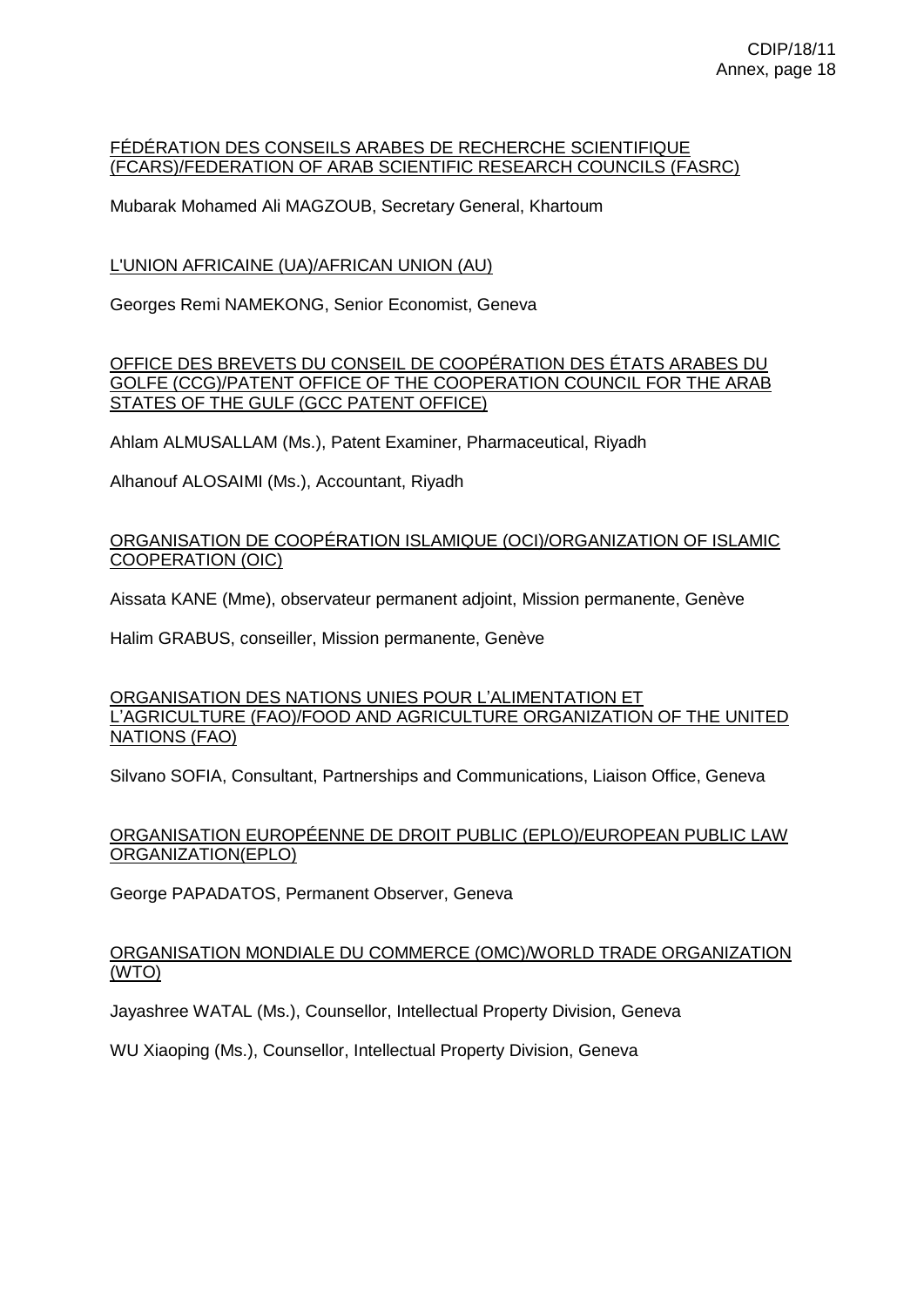### ORGANISATION RÉGIONALE AFRICAINE DE LA PROPRIÉTÉ INTELLECTUELLE (ARIPO)/AFRICAN REGIONAL INTELLECTUAL PROPERTY ORGANIZATION (ARIPO)

Christopher KIIGE, Director, Industrial Property, Harare

Emmanuel SACKEY, Intellectual Property Development Executive, Harare

# UNION ÉCONOMIQUE ET MONÉTAIRE OUEST AFRICAINE (UEMOA)/WEST AFRICAN ECONOMIC AND MONETARY UNION (WAEMU) Iba Mar OULARE, ambassadeur observateur, Délégation permanente, Genève

Koffi Addoh GNAKADJA, conseiller, Délégation permanente, Genève

## UNION EUROPÉENNE (UE)/EUROPEAN UNION (EU)

Margreet GROENENBOOM (Ms.), Legal and Policy Affairs Officer, Directorate General for Grow, European Commission, Brussels

Oliver HALL ALLEN, First Counsellor, Permanent Delegation, Geneva

Lucas VOLMAN, Intern, Permanent Delegation, Geneva

### III. ORGANISATIONS INTERNATIONALES NON GOUVERNEMENTALES/ INTERNATIONAL NON-GOVERNMENTAL ORGANIZATIONS

Asociación Argentina de Intérpretes (AADI) Martín MARIZCURRENA, Consultor de asuntos internacionales, Buenos Aires

Association de gestion internationale collective des œuvres audiovisuelles (AGICOA)/Association for the International Collective Management of Audiovisual Works (AGICOA) Vera CASTANHEIRA (Ms.), General Counsel, Geneva

Association européenne des étudiants en droit (ELSA International)/European Law Students' Association (ELSA International) Felix MEYER, Representative, Brussels Lydia BRUMMER (Ms.), Delegate, Brussels Maria DROUNGELIDOU (Ms.), Delegate, Brussels Zeynep KARAKAYA (Ms.), Delegate, Istanbul Olga KOUMPOURI (Ms.), Delegate, Brussels QINPEI Lin, Delegate, Brussels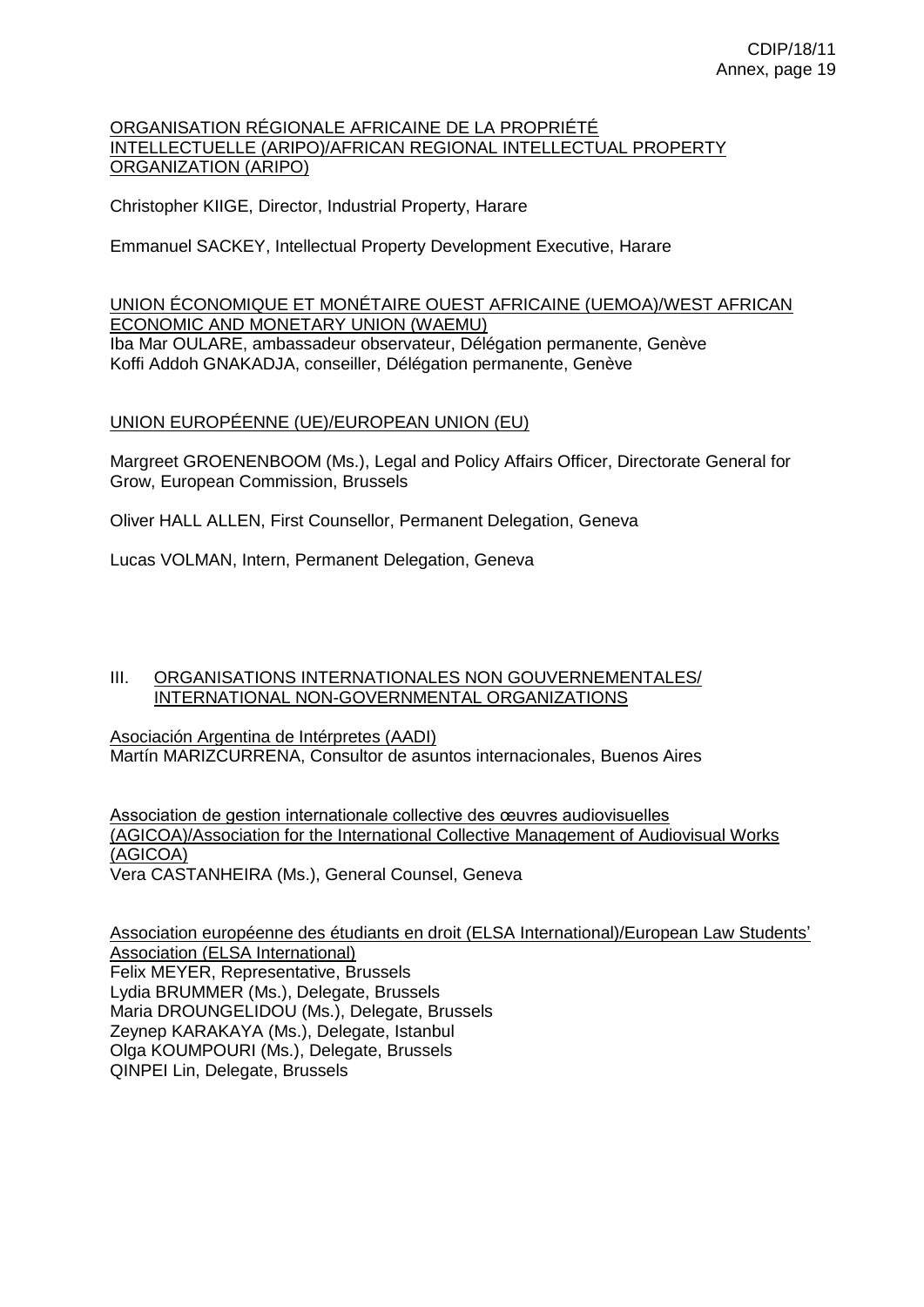Centre international pour le commerce et le développement durable (ICTSD)/ International Center for Trade and Sustainable Development (ICTSD) Pedro ROFFE, Senior Associate, Geneva Emily BLOOM (Ms.), Junior Project Officer, E15 Initiative, Geneva Jimena SOTELO (Ms.), Junior Programme Officer, Geneva

CropLife International/CropLife International Tatjana SACHSE (Ms.), Legal Advisor, Geneva

Fédération internationale de l'industrie du médicament (FIIM)/International Federation of Pharmaceutical Manufacturers Associations (IFPMA) Grega KUMER, Legal Manager, Geneva

Fédération internationale de la vidéo (IFV)/International Video Federation (IVF) Benoît MÜLLER, Legal Advisor, Brussels

Health and Environment Program (HEP) Madeleine SCHERB (Ms.), President, Geneva Pierre SCHERB, Legal Counsellor, Geneva

Ingénieurs du Monde (IdM) François ULLMAN, président, Divonne les Bains, France

Innovation Insights Jennifer BRANT (Ms.), Director, Geneva Ania JEDRUSIK (Ms.), Policy Advisor, Geneva

Knowledge Ecology International, Inc. (KEI) Thiru BALASUBRAMANIAM, Representative, Geneva

MALOCA Internationale Leonardo RODRÍGUEZ PÉREZ, Expert, Bogota, D.C.

Médecins sans frontières (MSF) Rohit MALPANI, Director of Policy and Analysis, Paris HU Yuanqiong (Ms.), Legal and Policy Advisor, Geneva Claire WATERHOUSE (Ms.), Access Campaign Advocacy Officer, Johannesburg Rachael HORE (Ms.), Medical and Administrative Intern, Geneva Roz SCOURSE (Ms.), Policy and Analysis Intern, Geneva

Third World Network Berhad (TWN) Mirza ALAS PORTILLO (Ms.), Researcher, Geneva